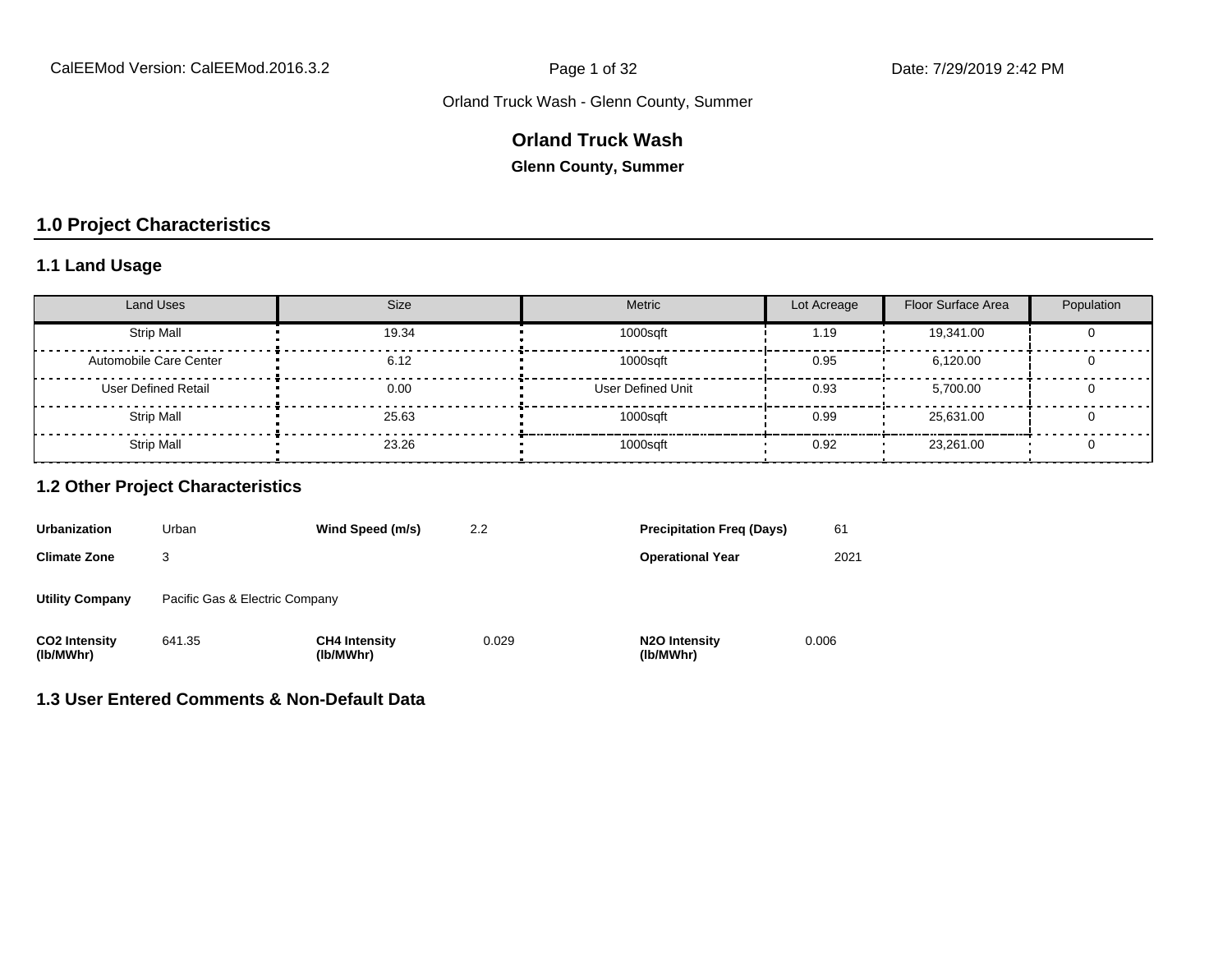Project Characteristics -

Land Use - Lot acreage update to match that of the project.

Construction Phase - construction, paving and coating will occur at the same time.

Fleet Mix - information updated to match that of the traffic report.

Energy Use - User defined retail will have a similar use as the auro care center.

Water And Wastewater - Indoor water use updated to reflect information provided.

Solid Waste - User defined retail and auto care center will have similar uses.

Water Mitigation -

Vehicle Trips - Information updated to match the traffic impact study

| <b>Table Name</b>    | Column Name        | Default Value | <b>New Value</b> |
|----------------------|--------------------|---------------|------------------|
| tblConstructionPhase | <b>NumDays</b>     | 18.00         | 230.00           |
| tblConstructionPhase | NumDays            | 18.00         | 230.00           |
| tblConstructionPhase | PhaseEndDate       | 9/17/2020     | 3/5/2021         |
| tblConstructionPhase | PhaseEndDate       | 7/29/2020     | 3/5/2021         |
| tblConstructionPhase | PhaseEndDate       | 9/11/2019     | 4/17/2020        |
| tblConstructionPhase | PhaseEndDate       | 8/24/2020     | 3/5/2021         |
| tblConstructionPhase | PhaseEndDate       | 8/30/2019     | 4/7/2020         |
| tblConstructionPhase | PhaseStartDate     | 8/25/2020     | 4/18/2020        |
| tblConstructionPhase | PhaseStartDate     | 9/12/2019     | 4/18/2020        |
| tblConstructionPhase | PhaseStartDate     | 8/31/2019     | 4/8/2020         |
| tblConstructionPhase | PhaseStartDate     | 7/30/2020     | 4/18/2020        |
| tblConstructionPhase | PhaseStartDate     | 8/24/2019     | 4/1/2020         |
| tblEnergyUse         | LightingElect      | 0.00          | 2.70             |
| tblEnergyUse         | NT <sub>24</sub> E | 0.00          | 4.61             |
| tblEnergyUse         | NT24NG             | 0.00          | 3.84             |
| tblEnergyUse         | <b>T24E</b>        | 0.00          | 1.96             |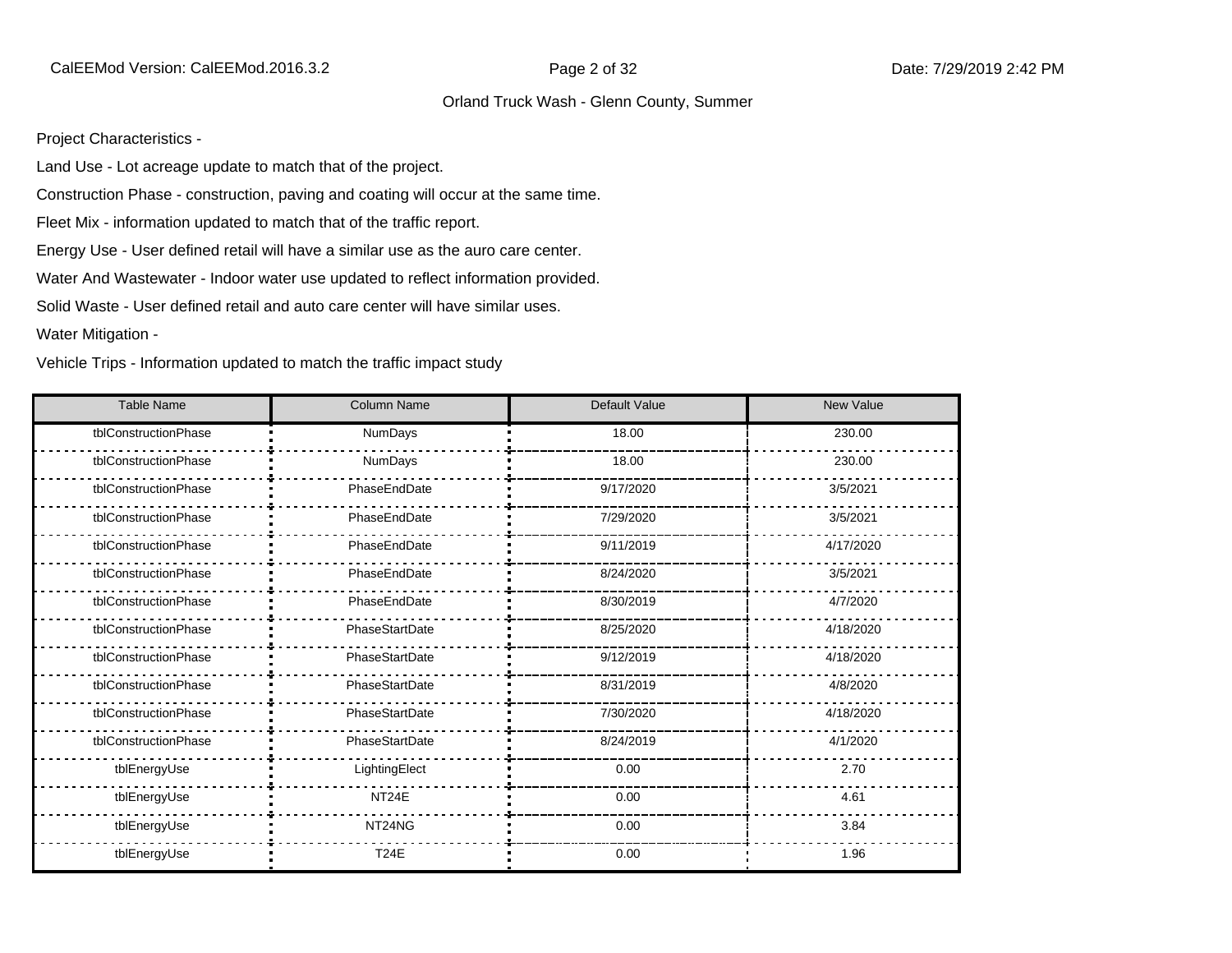| tblEnergyUse | <b>T24NG</b>     | 0.00        | 17.03 |
|--------------|------------------|-------------|-------|
| tblFleetMix  | HHD              | 0.07        | 0.50  |
| tblFleetMix  | HHD              | 0.07        | 0.50  |
| tblFleetMix  | <b>LDA</b>       | 0.55        | 0.00  |
| tblFleetMix  | LDA              | 0.55        | 0.00  |
| tblFleetMix  | LDT1             | 0.03        | 0.00  |
| tblFleetMix  | LDT1             | 0.03        | 0.00  |
| tblFleetMix  | LDT2             | 0.17        | 0.00  |
| tblFleetMix  | LDT <sub>2</sub> | 0.17        | 0.00  |
| tblFleetMix  | LHD1             | 0.03        | 0.00  |
| tblFleetMix  | LHD1             | 0.03        | 0.00  |
| tblFleetMix  | LHD <sub>2</sub> | 7.2760e-003 | 0.00  |
| tblFleetMix  | LHD <sub>2</sub> | 7.2760e-003 | 0.00  |
| tblFleetMix  | <b>MCY</b>       | 4.7390e-003 | 0.00  |
| tblFleetMix  | <b>MCY</b>       | 4.7390e-003 | 0.00  |
| tblFleetMix  | <b>MDV</b>       | 0.12        | 0.00  |
| tblFleetMix  | <b>MDV</b>       | 0.12        | 0.00  |
| tblFleetMix  | MH               | 8.5800e-004 | 0.00  |
| tblFleetMix  | MH               | 8.5800e-004 | 0.00  |
| tblFleetMix  | <b>MHD</b>       | 9.8790e-003 | 0.50  |
| tblFleetMix  | <b>MHD</b>       | 9.8790e-003 | 0.50  |
| tblFleetMix  | OBUS             | 1.0780e-003 | 0.00  |
| tblFleetMix  | OBUS             | 1.0780e-003 | 0.00  |
| tblFleetMix  | <b>SBUS</b>      | 8.0100e-004 | 0.00  |
| tblFleetMix  | SBUS             | 8.0100e-004 | 0.00  |
| tblFleetMix  | <b>UBUS</b>      | 1.6470e-003 | 0.00  |
| tblFleetMix  | <b>UBUS</b>      | 1.6470e-003 | 0.00  |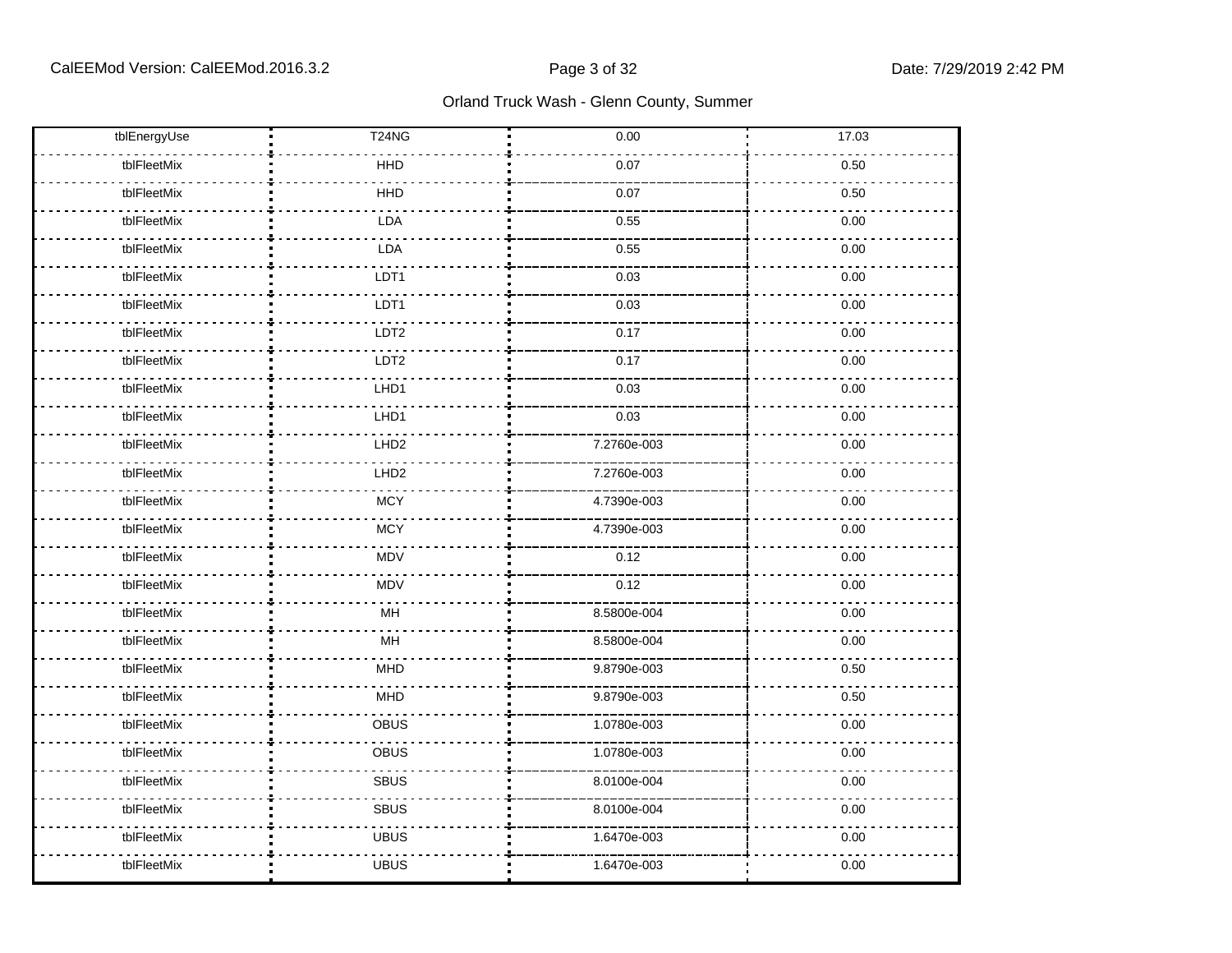| tblLandUse      | LandUseSquareFeet        | 0.00       | 5,700.00   |
|-----------------|--------------------------|------------|------------|
| tblLandUse      | LotAcreage               | 0.44       | 1.19       |
| tblLandUse      | LotAcreage               | 0.14       | 0.95       |
| tblLandUse      | LotAcreage               | 0.59       | 0.99       |
| tblLandUse      | LotAcreage               | 0.53       | 0.92       |
| tblLandUse      | LotAcreage               | 0.00       | 0.93       |
| tblSolidWaste   | SolidWasteGenerationRate | 0.00       | 23.38      |
| tblVehicleTrips | CC_TTP                   | 0.00       | 48.00      |
| tblVehicleTrips | CNW_TTP                  | 0.00       | 19.00      |
| tblVehicleTrips | CW_TTP                   | 0.00       | 33.00      |
| tblVehicleTrips | DV_TP                    | 0.00       | 51.00      |
| tblVehicleTrips | PB_TP                    | 0.00       | 28.00      |
| tblVehicleTrips | PR_TP                    | 0.00       | 21.00      |
| tblVehicleTrips | ST_TR                    | 23.72      | 25.00      |
| tblVehicleTrips | ST_TR                    | 42.04      | 38.00      |
| tblVehicleTrips | ST_TR                    | 0.00       | 11.95      |
| tblVehicleTrips | SU_TR                    | 11.88      | 25.00      |
| tblVehicleTrips | SU_TR                    | 20.43      | 38.00      |
| tblVehicleTrips | SU_TR                    | 0.00       | 11.95      |
| tblVehicleTrips | WD_TR                    | 23.72      | 25.00      |
| tblVehicleTrips | WD_TR                    | 44.32      | 38.00      |
| tblVehicleTrips | WD_TR                    | 0.00       | 11.95      |
| tblWater        | IndoorWaterUseRate       | 575,776.38 | 273,750.00 |
| tblWater        | IndoorWaterUseRate       | 0.00       | 273,750.00 |
| tblWater        | OutdoorWaterUseRate      | 0.00       | 352,895.20 |

## **2.0 Emissions Summary**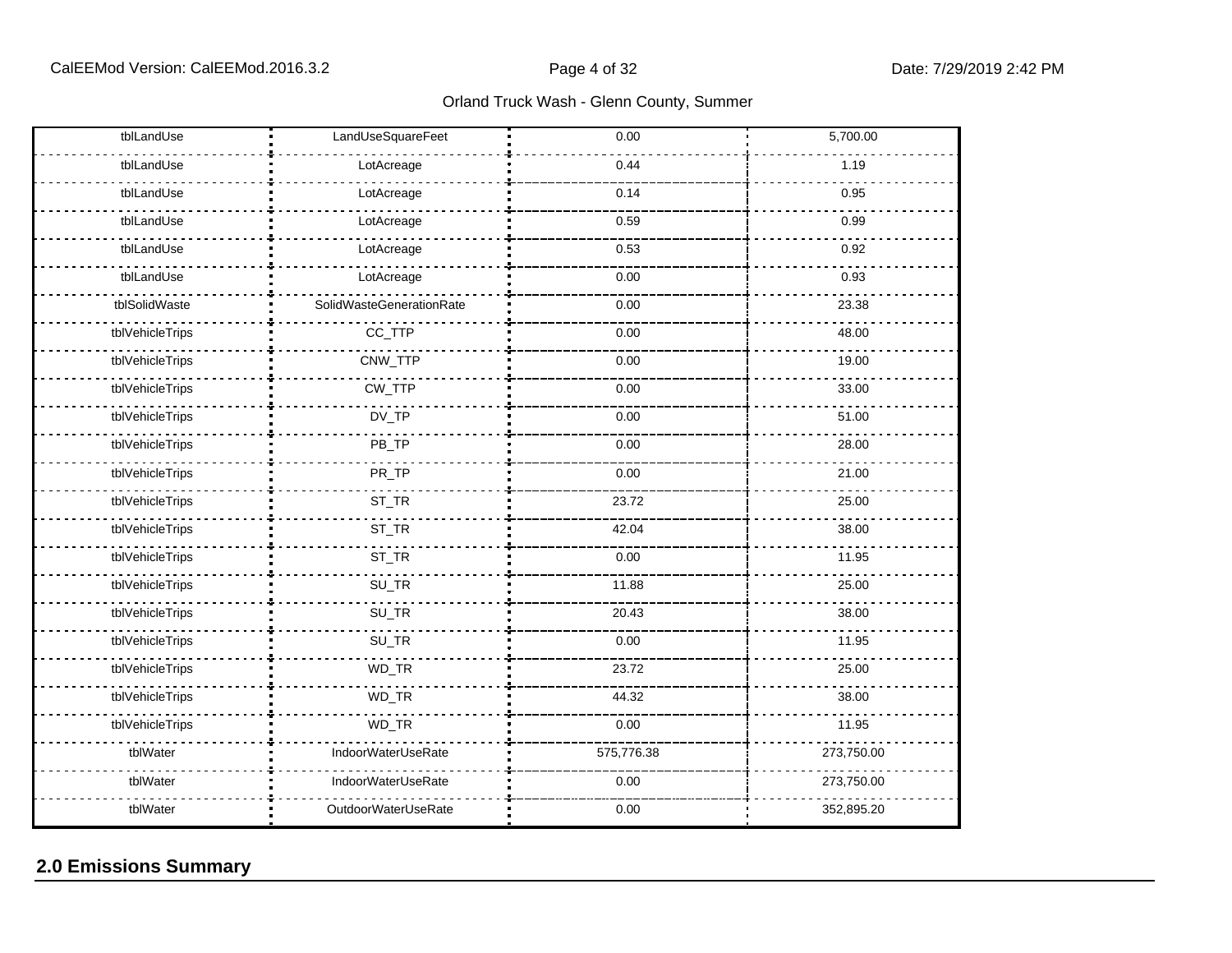#### **2.1 Overall Construction (Maximum Daily Emission)**

## **Unmitigated Construction**

|                | <b>ROG</b>                                    | <b>NO<sub>x</sub></b> | CO      | SO <sub>2</sub> | Fugitive<br><b>PM10</b> | Exhaust<br><b>PM10</b> | <b>PM10</b><br>Total | Fugitive<br><b>PM2.5</b> | Exhaust<br><b>PM2.5</b> | PM2.5<br>Total |        |           | Bio- CO2   NBio- CO2   Total CO2 | CH <sub>4</sub> | <b>N2O</b> | CO <sub>2</sub> e |
|----------------|-----------------------------------------------|-----------------------|---------|-----------------|-------------------------|------------------------|----------------------|--------------------------|-------------------------|----------------|--------|-----------|----------------------------------|-----------------|------------|-------------------|
| Year           |                                               |                       |         |                 |                         | lb/day                 |                      |                          |                         |                |        |           | lb/day                           |                 |            |                   |
| 2020           | $\blacksquare$ 11.9457                        | 42.4752               | 33.4365 | 0.0571          | 18.2141                 | 2.1985                 | 20.4126              | 9.9699                   | 2.0226                  | 11.9925        | 0.0000 |           | $-5,488.297 - 5,488.297$         | 1.2546          | 0.0000     | .5,519.660        |
| 2021           | $\blacksquare$ 11.5802 31.3853 $\blacksquare$ |                       | 32.8596 | 0.0570          | 0.5071                  | 1.6392                 | 2.1463               | 0.1365                   | 1.5368                  | 1.6734         |        |           | $0.0000 + 5.470.534 + 5.470.534$ | 1.2433          | 0.0000     | .5,501.618        |
| <b>Maximum</b> | 11.9457                                       | 42.4752               | 33.4365 | 0.0571          | 18.2141                 | 2.1985                 | 20.4126              | 9.9699                   | 2.0226                  | 11.9925        | 0.0000 | 5,488.297 | 5,488.297                        | 1.2546          | 0.0000     | 5,519.660         |

#### **Mitigated Construction**

|                             | <b>ROG</b>        | <b>NO<sub>x</sub></b> | CO        | SO <sub>2</sub> | Fugitive<br><b>PM10</b> | Exhaust<br><b>PM10</b>        | <b>PM10</b><br>Total        | Fugitive<br>PM2.5        | Exhaust<br>PM2.5               | PM2.5<br>Total               |        | Bio- CO2 NBio- CO2 Total CO2    |           | CH <sub>4</sub> | <b>N2O</b> | CO <sub>2e</sub>  |  |  |
|-----------------------------|-------------------|-----------------------|-----------|-----------------|-------------------------|-------------------------------|-----------------------------|--------------------------|--------------------------------|------------------------------|--------|---------------------------------|-----------|-----------------|------------|-------------------|--|--|
| Year                        |                   | lb/day                |           |                 |                         |                               |                             |                          |                                |                              |        |                                 | lb/day    |                 |            |                   |  |  |
| 2020                        | 11.9457           | 42.4752               | 33.4365   | 0.0571          | 18.2141                 | 2.1985                        | 20.4126                     | 9.9699                   | 2.0226                         | 11.9925                      | 0.0000 | $-5,488.297 - 5,488.297$        |           | 1.2546          | 0.0000     | .5,519.660        |  |  |
| 2021                        | $11.5802$ $\cdot$ | 31.3853               | 32.8596 · | 0.0570          | 0.5071                  | 1.6392                        | 2.1463                      | 0.1365                   | 1.5368                         | 1.6734                       | 0.0000 | $-5,470.534 - 5,470.534$        |           | 1.2433          | 0.0000     | $\cdot$ 5,501.618 |  |  |
| <b>Maximum</b>              | 11.9457           | 42.4752               | 33.4365   | 0.0571          | 18.2141                 | 2.1985                        | 20.4126                     | 9.9699                   | 2.0226                         | 11.9925                      | 0.0000 | 5,488.297                       | 5,488.297 | 1.2546          | 0.0000     | 5,519.660         |  |  |
|                             | <b>ROG</b>        | <b>NO<sub>x</sub></b> | co        | <b>SO2</b>      | Fugitive<br><b>PM10</b> | <b>Exhaust</b><br><b>PM10</b> | <b>PM10</b><br><b>Total</b> | Fugitive<br><b>PM2.5</b> | <b>Exhaust</b><br><b>PM2.5</b> | <b>PM2.5</b><br><b>Total</b> |        | Bio- CO2   NBio-CO2   Total CO2 |           | CH <sub>4</sub> | <b>N20</b> | CO <sub>2e</sub>  |  |  |
| Percent<br><b>Reduction</b> | 0.00              | 0.00                  | 0.00      | 0.00            | 0.00                    | 0.00                          | 0.00                        | 0.00                     | 0.00                           | 0.00                         | 0.00   | 0.00                            | 0.00      | 0.00            | 0.00       | 0.00              |  |  |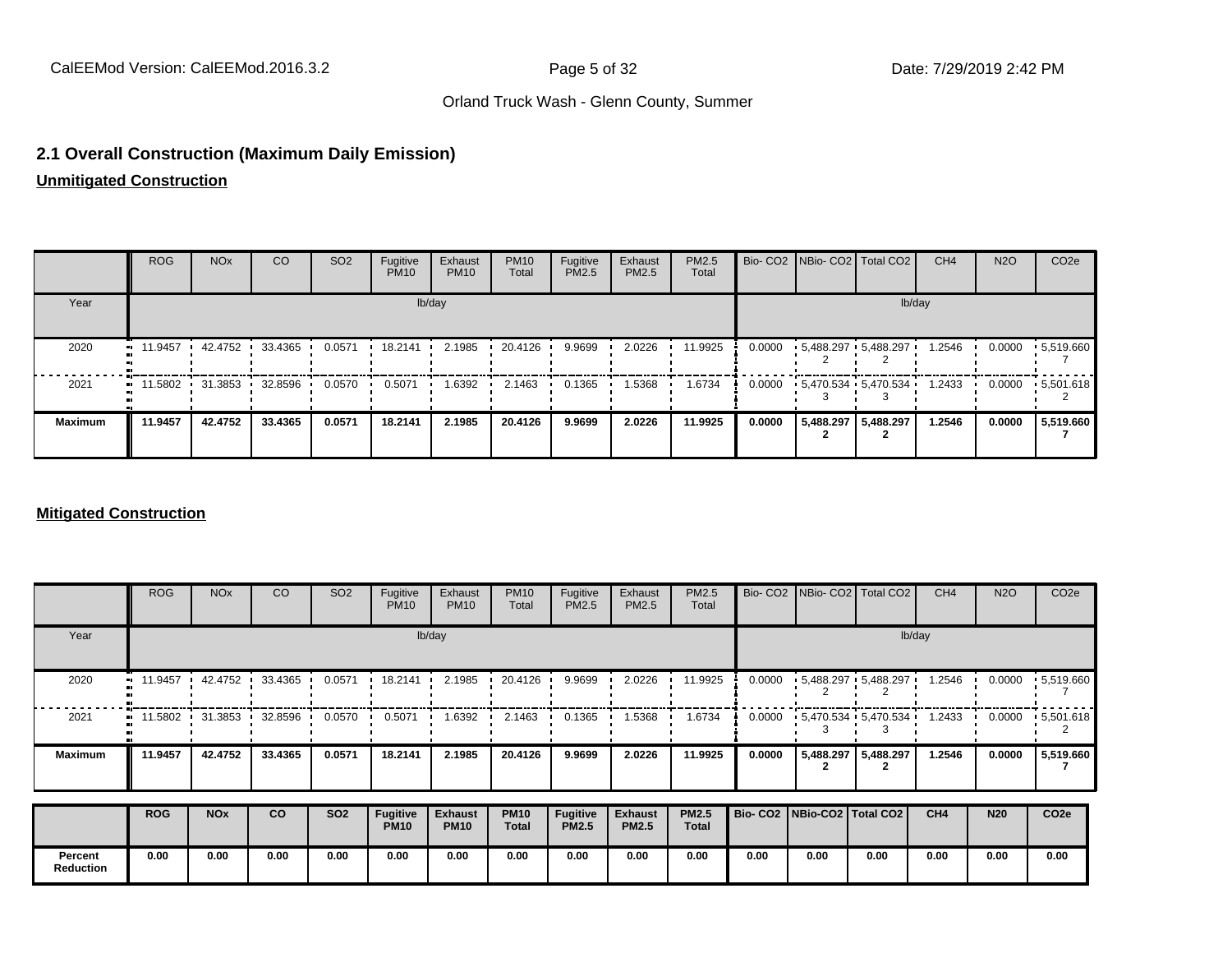## **2.2 Overall Operational**

#### **Unmitigated Operational**

|          | ROG        | <b>NO<sub>x</sub></b> | CO              | SO <sub>2</sub> | Fugitive<br><b>PM10</b> | Exhaust<br><b>PM10</b> | <b>PM10</b><br>Total | Fugitive<br>PM2.5 | Exhaust<br>PM2.5 | PM2.5<br>Total  |  | Bio- CO2 NBio- CO2 Total CO2                |                 | CH <sub>4</sub> | <b>N2O</b>                        | CO <sub>2e</sub>        |
|----------|------------|-----------------------|-----------------|-----------------|-------------------------|------------------------|----------------------|-------------------|------------------|-----------------|--|---------------------------------------------|-----------------|-----------------|-----------------------------------|-------------------------|
| Category |            | lb/day                |                 |                 |                         |                        |                      |                   |                  |                 |  |                                             | lb/day          |                 |                                   |                         |
| Area     | 2.2221<br> | 7.0000e-<br>005       | 7.6200e-<br>003 | 0.0000          |                         | 3.0000e-<br>005        | 3.0000e-<br>005      |                   | 3.0000e-<br>005  | 3.0000e-<br>005 |  | 0.0163                                      | 0.0163          | 4.0000e-<br>005 |                                   | 0.0174                  |
| Energy   | 0.0289     | 0.2624                | 0.2204          | 1.5700e-<br>003 |                         | 0.0199                 | 0.0199               |                   | 0.0199           | 0.0199          |  | • 314.8353 • 314.8353 •                     |                 | 003             | 6.0300e- 5.7700e- 316.7062<br>003 |                         |
| Mobile   | 6.4207<br> | 45.4708 ·             | 47.0486         | 0.1688          | 8.9077                  | 0.1709                 | 9.0786               | 2.3914            | 0.1615           | 2.5529          |  | $\cdot$ 17,221.41 $\cdot$ 17,221.41 $\cdot$ | 41              | 1.2973          |                                   | $\cdot$ 17,253.84<br>61 |
| Total    | 8.6717     | 45.7333               | 47.2766         | 0.1704          | 8.9077                  | 0.1909                 | 9.0986               | 2.3914            | 0.1815           | 2.5728          |  | 17,536.26<br>56                             | 17,536.26<br>56 | 1.3034          | 5.7700e-<br>003                   | 17,570.56<br>97         |

#### **Mitigated Operational**

|          | <b>ROG</b> | <b>NO<sub>x</sub></b> | CO              | SO <sub>2</sub> | Fugitive<br><b>PM10</b> | Exhaust<br><b>PM10</b> | <b>PM10</b><br>Total | Fugitive<br>PM2.5 | Exhaust<br><b>PM2.5</b> | PM2.5<br>Total  |  |                                   | Bio- CO2 NBio- CO2   Total CO2                    | CH <sub>4</sub> | <b>N2O</b>      | CO <sub>2e</sub> |
|----------|------------|-----------------------|-----------------|-----------------|-------------------------|------------------------|----------------------|-------------------|-------------------------|-----------------|--|-----------------------------------|---------------------------------------------------|-----------------|-----------------|------------------|
| Category |            | lb/day                |                 |                 |                         |                        |                      |                   |                         |                 |  |                                   | lb/day                                            |                 |                 |                  |
| Area     | 2.2221     | 7.0000e-<br>005       | 7.6200e-<br>003 | 0.0000          |                         | 3.0000e-<br>005        | 3.0000e-<br>005      |                   | 3.0000e ·<br>005        | 3.0000e-<br>005 |  | 0.0163                            | 0.0163                                            | 4.0000e-<br>005 |                 | 0.0174           |
| Energy   | 0.0289     | 0.2624                | 0.2204          | 1.5700e-<br>003 |                         | 0.0199                 | 0.0199               |                   | 0.0199                  | 0.0199          |  | $\cdot$ 314.8353 $\cdot$ 314.8353 |                                                   | 6.0300e-<br>003 | 5.7700e-<br>003 | .316.7062        |
| Mobile   | 6.4207     | 45.4708               | 47.0486         | 0.1688          | 8.9077                  | 0.1709                 | 9.0786               | 2.3914            | 0.1615                  | 2.5529          |  | 41                                | $\cdot$ 17,221.41 $\cdot$ 17,221.41 $\cdot$<br>41 | 1.2973          |                 | 17,253.84<br>61  |
| Total    | 8.6717     | 45.7333               | 47.2766         | 0.1704          | 8.9077                  | 0.1909                 | 9.0986               | 2.3914            | 0.1815                  | 2.5728          |  | 17,536.26<br>56                   | 17,536.26<br>56                                   | 1.3034          | 5.7700e-<br>003 | 17,570.56<br>97  |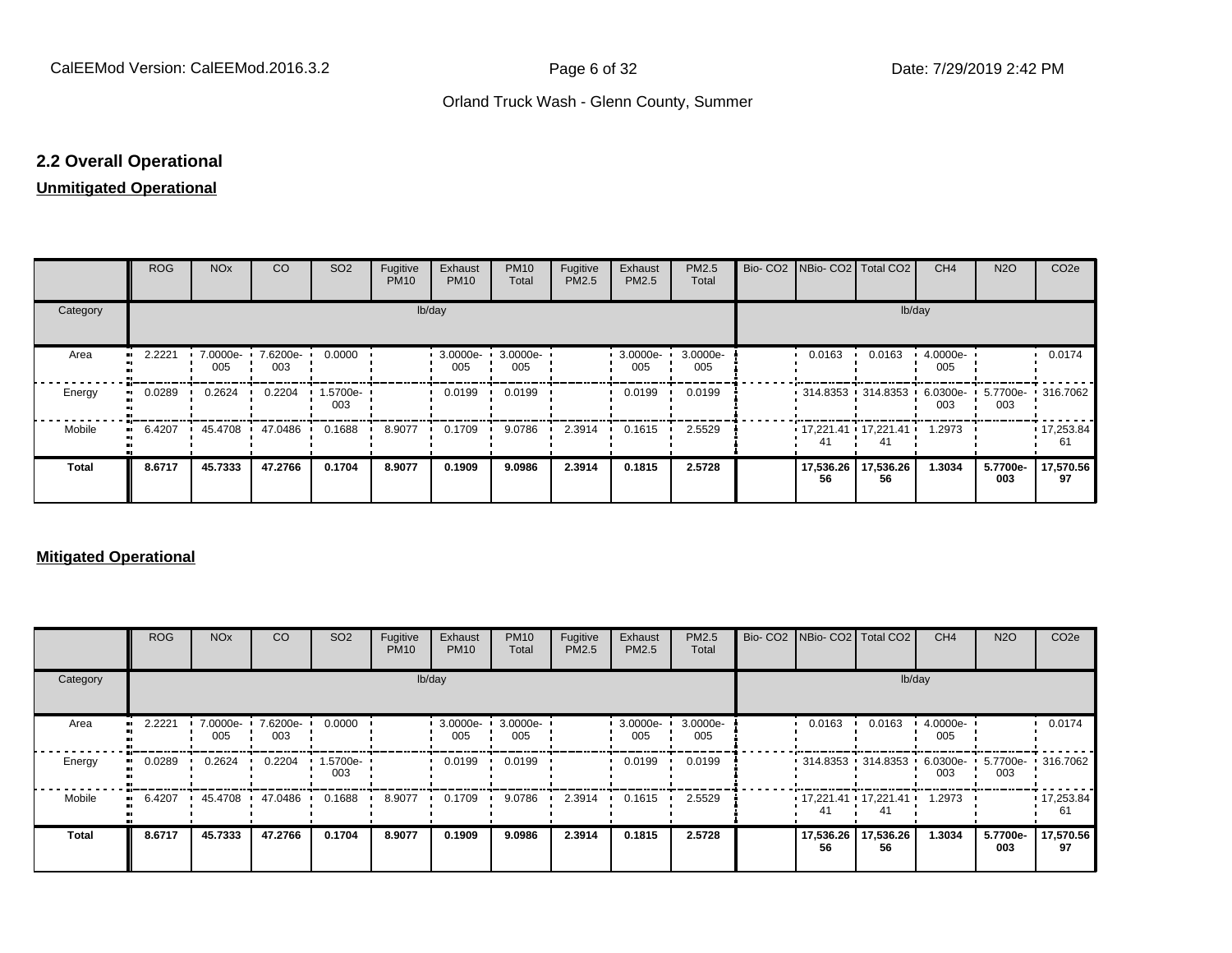|                      | <b>ROG</b> | <b>NO<sub>x</sub></b> | <b>CO</b> | <b>SO2</b> | <b>Fugitive</b><br><b>PM10</b> | <b>Exhaust</b><br><b>PM10</b> | <b>PM10</b><br><b>Total</b> | <b>Fugitive</b><br><b>PM2.5</b> | <b>Exhaust</b><br><b>PM2.5</b> | <b>PM2.5</b><br><b>Total</b> | Bio-CO2   NBio-CO2   Total CO2 |      |      | CH <sub>4</sub> | <b>N20</b> | CO <sub>2e</sub> |
|----------------------|------------|-----------------------|-----------|------------|--------------------------------|-------------------------------|-----------------------------|---------------------------------|--------------------------------|------------------------------|--------------------------------|------|------|-----------------|------------|------------------|
| Percent<br>Reduction | 0.00       | 0.00                  | 0.00      | 0.00       | 0.00                           | 0.00                          | 0.00                        | 0.00                            | 0.00                           | 0.00                         | 0.00                           | 0.00 | 0.00 | 0.00            | 0.00       | 0.00             |

#### **3.0 Construction Detail**

#### **Construction Phase**

| Phase<br><b>Number</b> | <b>Phase Name</b>            | Phase Type                   | <b>Start Date</b> | End Date    | Num Days Num Days<br>Week |                  | <b>Phase Description</b> |
|------------------------|------------------------------|------------------------------|-------------------|-------------|---------------------------|------------------|--------------------------|
|                        | Site Preparation             | •Site Preparation            | 14/1/2020         | !4/7/2020   |                           |                  |                          |
|                        | •Grading                     | •Grading                     | 14/8/2020         | !4/17/2020  |                           |                  |                          |
|                        | <b>Building Construction</b> | <b>Building Construction</b> | 14/18/2020        | !3/5/2021   |                           | 230              |                          |
|                        | • Paving                     | •Paving                      | 14/18/2020        | !3/5/2021   | 51                        | 230              |                          |
|                        | Architectural Coating        | Architectural Coating        | 14/18/2020        | $-3/5/2021$ | 5'                        | 230 <sub>1</sub> |                          |

**Acres of Grading (Site Preparation Phase): 0**

**Acres of Grading (Grading Phase): 4**

**Acres of Paving: 0**

**Residential Indoor: 0; Residential Outdoor: 0; Non-Residential Indoor: 120,080; Non-Residential Outdoor: 40,027; Striped Parking Area: 0 (Architectural Coating – sqft)**

**OffRoad Equipment**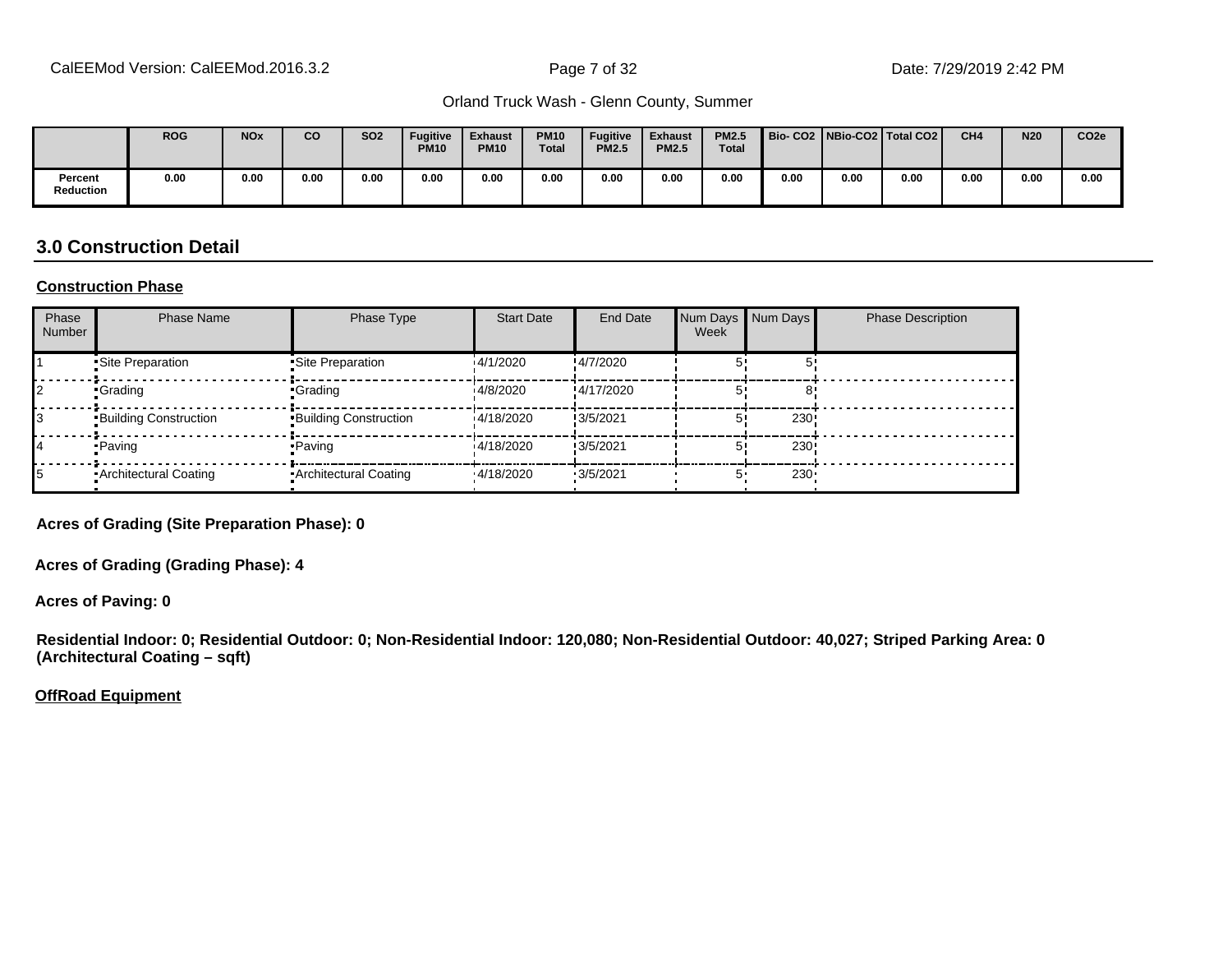| <b>Phase Name</b>            | <b>Offroad Equipment Type</b> | Amount | Usage Hours       | <b>Horse Power</b> | <b>Load Factor</b> |
|------------------------------|-------------------------------|--------|-------------------|--------------------|--------------------|
| <b>Architectural Coating</b> | Air Compressors               |        | 6.00:             | 78                 | 0.48               |
| Paving                       | •Cement and Mortar Mixers     |        | 6.00              | 9'                 | 0.56               |
| <b>Building Construction</b> | ∙Cranes                       |        | 7.00              | 231                | 0.29               |
| <b>Building Construction</b> | -Forklifts                    | Зi     | 8.00              | 89 <sub>1</sub>    | 0.20               |
| Grading                      | <b>Excavators</b>             |        | 8.00              | 158                | 0.38               |
| Paving                       | ·Pavers                       |        | 8.00              | 130                | 0.42               |
| Paving                       | Rollers                       |        | 6.00              | 80 <sub>1</sub>    | 0.38               |
| Grading                      | Rubber Tired Dozers           |        | 8.00              | 247                | 0.40               |
| <b>Building Construction</b> | Tractors/Loaders/Backhoes     |        | 7.00              | 97                 | 0.37               |
| <b>Building Construction</b> | <b>Generator Sets</b>         |        | 8.00              | 84 <sub>1</sub>    | 0.74               |
| Grading                      | Tractors/Loaders/Backhoes     | з      | 8.00              | 97                 | 0.37               |
| Paving                       | Tractors/Loaders/Backhoes     |        | 8.00              | 97                 | 0.37               |
| Site Preparation             | -Tractors/Loaders/Backhoes    |        | 8.00              | 97 <sub>1</sub>    | 0.37               |
| Grading                      | <b>Craders</b>                |        | 8.00              | 187                | 0.41               |
| Paving                       | Paving Equipment              |        | 6.00              | 132                | 0.36               |
| Site Preparation             | Rubber Tired Dozers           | Зi     | 8.00 <sub>1</sub> | 247                | 0.40               |
| <b>Building Construction</b> | · Welders                     |        | 8.00:             | 46                 | 0.45               |

#### **Trips and VMT**

| <b>Phase Name</b>            | <b>Offroad Equipment</b><br>Count | <b>Worker Trip</b><br><b>Number</b> | Vendor Trip<br><b>Number</b> | Hauling Trip<br><b>Number</b> | <b>Worker Trip</b><br>Length | Vendor Trip<br>Length | <b>Hauling Trip</b><br>Length | <b>Worker Vehicle</b><br>Class | Vendor         | Hauling<br>Vehicle Class Vehicle Class |
|------------------------------|-----------------------------------|-------------------------------------|------------------------------|-------------------------------|------------------------------|-----------------------|-------------------------------|--------------------------------|----------------|----------------------------------------|
| Site Preparation             |                                   | 18.00                               | 0.00                         | $0.00 \cdot$                  | 10.80i                       | 7.30!                 |                               | 20.00 LD Mix                   | <b>HDT Mix</b> | !ННDТ                                  |
| Grading                      |                                   | 15.00                               | 0.00!                        | $0.00 \cdot$                  | 10.80i                       | 7.30!                 |                               | 20.00 LD Mix                   | <b>HDT Mix</b> | ! ННDТ                                 |
| <b>Building Construction</b> | 9                                 | 26.00                               | 13.00                        | $0.00 \cdot$                  | 10.80i                       | 7.30!                 |                               | 20.00 LD Mix                   | <b>HDT Mix</b> | ! ННDТ                                 |
| Paving                       |                                   | 20.00                               | 0.00!                        | $0.00 \cdot$                  | 10.80i                       | 7.30!                 |                               | 20.00 LD Mix                   | <b>HDT Mix</b> | ! ННDТ                                 |
| Architectural Coating        |                                   | $5.00 -$                            | $0.00 -$                     | $0.00 \cdot$                  | $10.80 -$                    | $7.30 \cdot$          |                               | 20.00 LD Mix                   | <b>HDT Mix</b> | <b>HHDT</b>                            |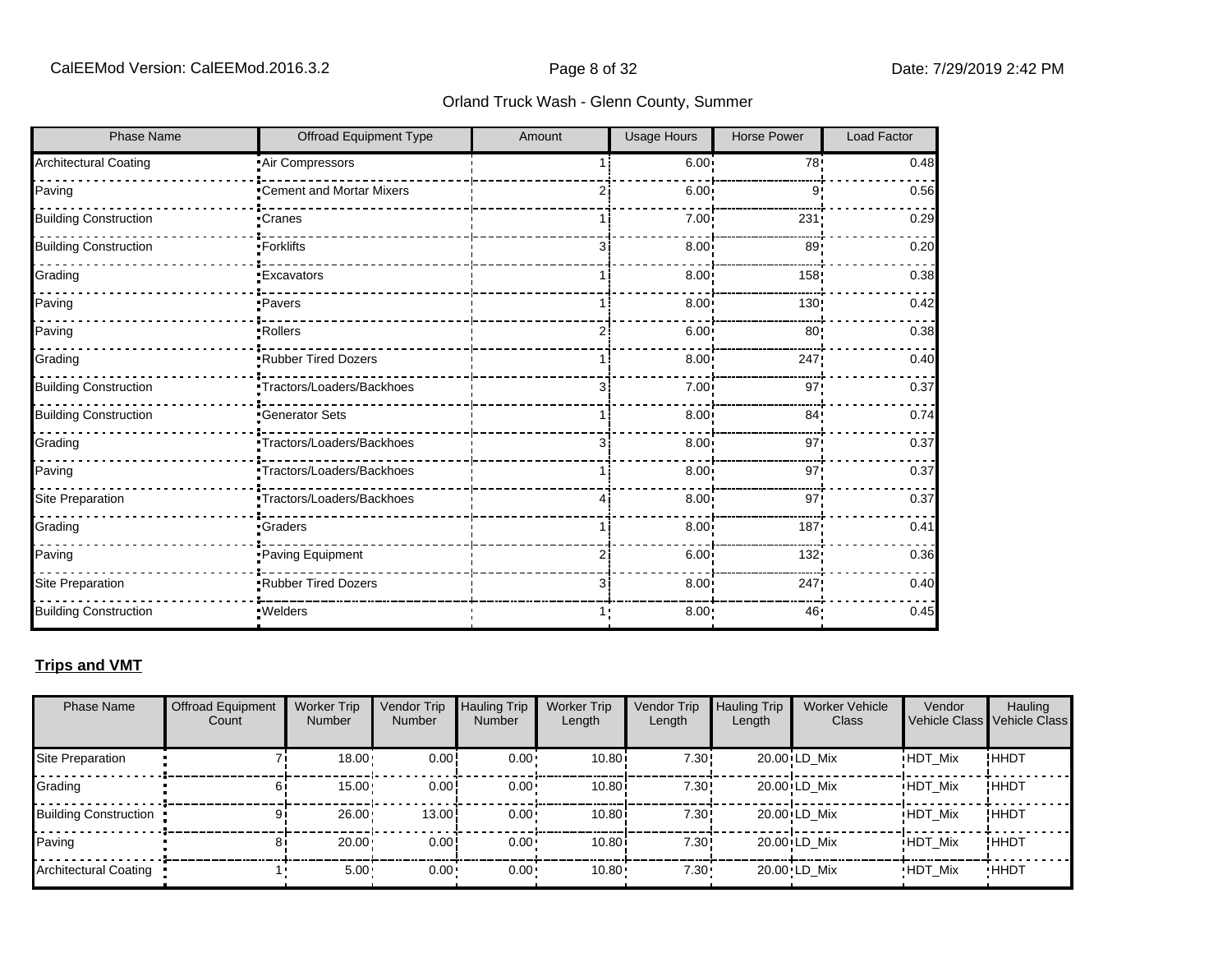#### **3.1 Mitigation Measures Construction**

#### **3.2 Site Preparation - 2020**

|                      | <b>ROG</b> | <b>NO<sub>x</sub></b> | <sub>CO</sub>   | SO <sub>2</sub> | Fugitive<br><b>PM10</b> | Exhaust<br><b>PM10</b> | <b>PM10</b><br>Total | Fugitive<br><b>PM2.5</b> | Exhaust<br>PM2.5 | PM2.5<br>Total |           | Bio- CO2 NBio- CO2 Total CO2 | CH <sub>4</sub> | <b>N2O</b> | CO <sub>2e</sub> |
|----------------------|------------|-----------------------|-----------------|-----------------|-------------------------|------------------------|----------------------|--------------------------|------------------|----------------|-----------|------------------------------|-----------------|------------|------------------|
| Category             |            |                       |                 |                 |                         | lb/day                 |                      |                          |                  |                |           | lb/day                       |                 |            |                  |
| <b>Fugitive Dust</b> |            |                       |                 |                 | 18.0663                 | 0.0000                 | 18.0663              | 9.9307                   | 0.0000           | 9.9307         |           | 0.0000                       |                 |            | 0.0000           |
| Off-Road             | 4.0765     |                       | 42.4173 21.5136 | 0.0380          |                         | 2.1974                 | 2.1974               |                          | 2.0216           | 2.0216         |           | $-3.685.101 - 3.685.101 -$   | 1.1918          |            | $-3,714.897$     |
| <b>Total</b>         | 4.0765     | 42.4173               | 21.5136         | 0.0380          | 18.0663                 | 2.1974                 | 20.2637              | 9.9307                   | 2.0216           | 11.9523        | 3,685.101 | 3,685.101<br>6               | 1.1918          |            | 3,714.897        |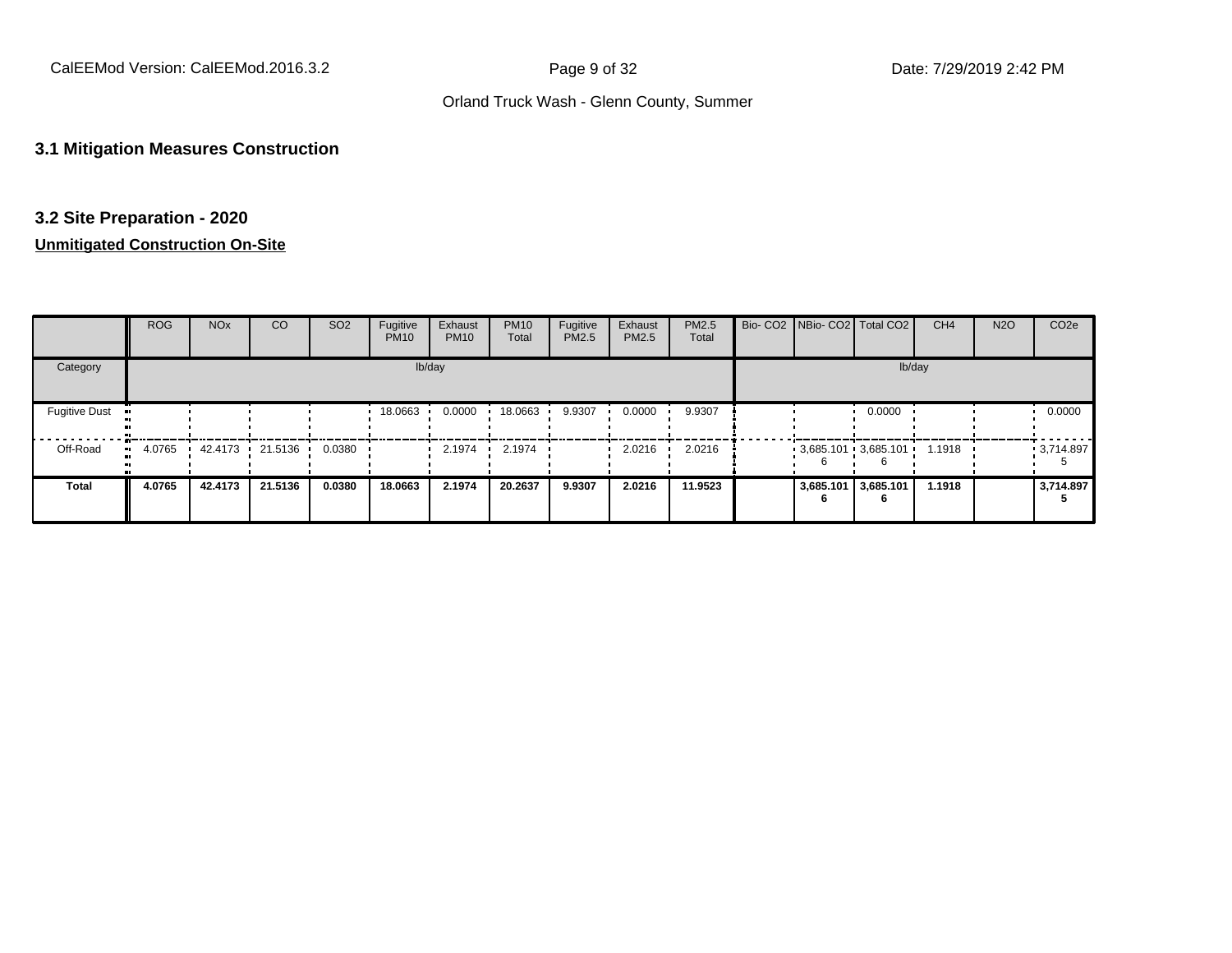#### **3.2 Site Preparation - 2020**

## **Unmitigated Construction Off-Site**

|                     | <b>ROG</b> | <b>NO<sub>x</sub></b> | CO     | SO <sub>2</sub> | Fugitive<br><b>PM10</b> | Exhaust<br><b>PM10</b> | <b>PM10</b><br>Total | Fugitive<br>PM2.5 | Exhaust<br>PM2.5 | PM2.5<br>Total | Bio-CO <sub>2</sub> | NBio- CO2   Total CO2 |          | CH <sub>4</sub> | <b>N2O</b> | CO <sub>2e</sub> |
|---------------------|------------|-----------------------|--------|-----------------|-------------------------|------------------------|----------------------|-------------------|------------------|----------------|---------------------|-----------------------|----------|-----------------|------------|------------------|
| Category            |            |                       |        |                 | lb/day                  |                        |                      |                   |                  |                |                     |                       |          | lb/day          |            |                  |
| Hauling             | 0.0000     | 0.0000                | 0.0000 | 0.0000          | 0.0000                  | 0.0000                 | 0.0000               | 0.0000            | 0.0000           | 0.0000         |                     | 0.0000                | 0.0000   | 0.0000          |            | 0.0000           |
| Vendor<br>$\bullet$ | 0.0000     | 0.0000                | 0.0000 | 0.0000          | 0.0000                  | 0.0000                 | 0.0000               | 0.0000            | 0.0000           | 0.0000         |                     | 0.0000                | 0.0000   | 0.0000          |            | 0.0000           |
| Worker<br>$\bullet$ | 0.0931     | 0.0578                | 0.7105 | -5800e.<br>003  | 0.1479                  | 1.1000e-<br>003        | 0.1490               | 0.0392            | 1.0100e-<br>003  | 0.0402         |                     | 157.2716 157.2716     |          | 6.1000e-<br>003 |            | .157.4242        |
| <b>Total</b>        | 0.0931     | 0.0578                | 0.7105 | 1.5800e-<br>003 | 0.1479                  | 1.1000e-<br>003        | 0.1490               | 0.0392            | 1.0100e-<br>003  | 0.0402         |                     | 157.2716              | 157.2716 | 6.1000e-<br>003 |            | 157.4242         |

|                      | <b>ROG</b>   | <b>NO<sub>x</sub></b> | <b>CO</b> | SO <sub>2</sub> | Fugitive<br><b>PM10</b> | Exhaust<br><b>PM10</b> | <b>PM10</b><br>Total | Fugitive<br><b>PM2.5</b> | Exhaust<br><b>PM2.5</b> | PM2.5<br>Total |        |                          | Bio- CO2   NBio- CO2   Total CO2 | CH <sub>4</sub> | <b>N2O</b> | CO <sub>2e</sub>  |
|----------------------|--------------|-----------------------|-----------|-----------------|-------------------------|------------------------|----------------------|--------------------------|-------------------------|----------------|--------|--------------------------|----------------------------------|-----------------|------------|-------------------|
| Category             |              |                       |           |                 |                         | lb/day                 |                      |                          |                         |                |        |                          | lb/day                           |                 |            |                   |
| <b>Fugitive Dust</b> |              |                       |           |                 | 18.0663                 | 0.0000                 | 18.0663              | 9.9307                   | 0.0000                  | 9.9307         |        |                          | 0.0000                           |                 |            | 0.0000            |
| Off-Road             | 4.0765<br>ш. | 42.4173 21.5136       |           | 0.0380          |                         | 2.1974                 | 2.1974               |                          | 2.0216                  | 2.0216         | 0.0000 |                          | $3,685.101$ 3,685.101            | 1.1918          |            | $\cdot$ 3,714.897 |
| Total                | 4.0765       | 42.4173               | 21.5136   | 0.0380          | 18.0663                 | 2.1974                 | 20.2637              | 9.9307                   | 2.0216                  | 11.9523        | 0.0000 | 3,685.101 3,685.101<br>n | 6                                | 1.1918          |            | 3,714.897         |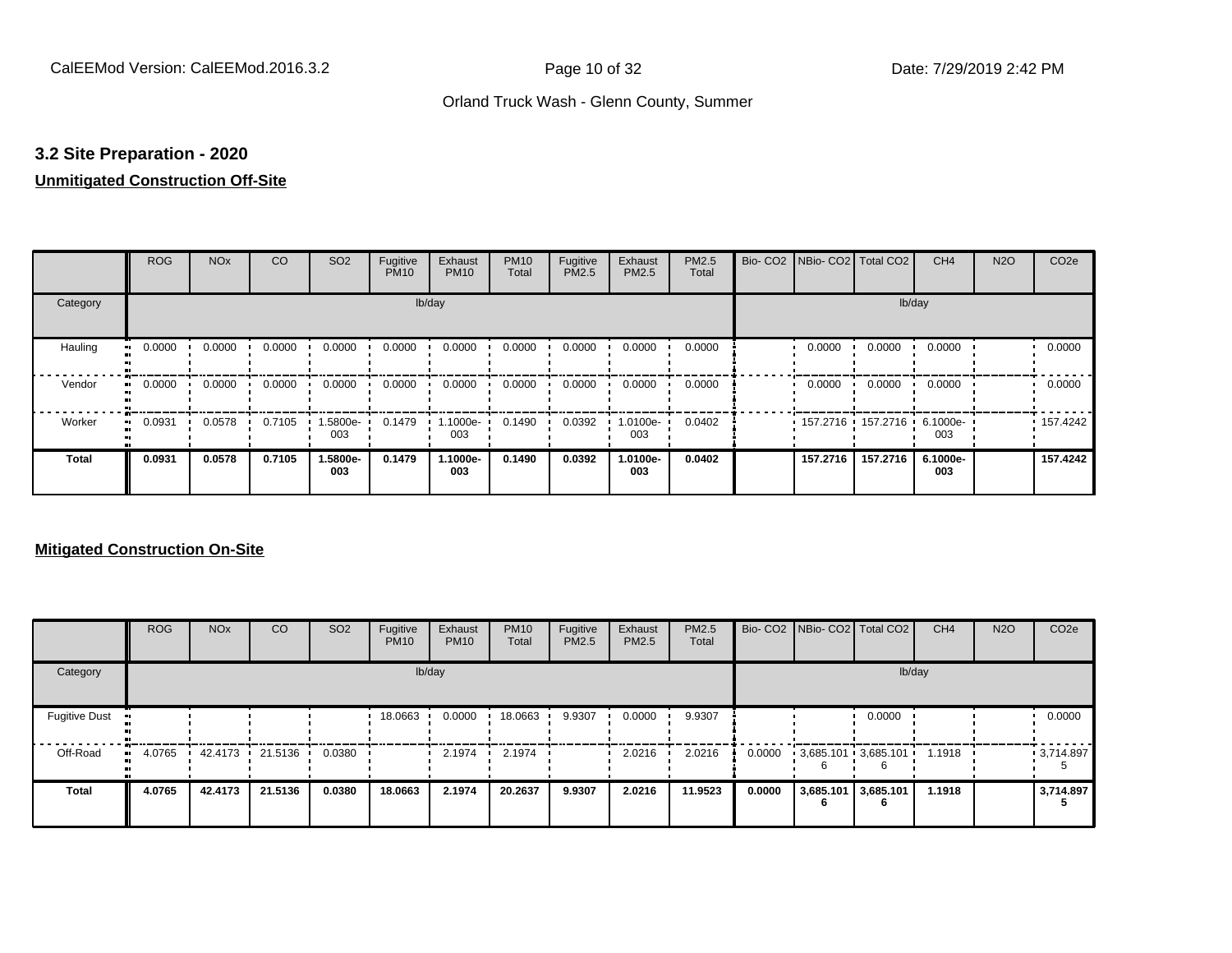#### **3.2 Site Preparation - 2020**

#### **Mitigated Construction Off-Site**

|                            | <b>ROG</b> | <b>NO<sub>x</sub></b> | CO     | SO <sub>2</sub> | Fugitive<br><b>PM10</b> | Exhaust<br><b>PM10</b> | <b>PM10</b><br>Total | Fugitive<br>PM2.5 | Exhaust<br>PM2.5 | PM2.5<br>Total | Bio- CO2   NBio- CO2   Total CO2 |                     | CH <sub>4</sub> | <b>N2O</b> | CO <sub>2e</sub> |
|----------------------------|------------|-----------------------|--------|-----------------|-------------------------|------------------------|----------------------|-------------------|------------------|----------------|----------------------------------|---------------------|-----------------|------------|------------------|
| Category                   |            |                       |        |                 |                         | lb/day                 |                      |                   |                  |                |                                  | lb/day              |                 |            |                  |
| Hauling<br>$\bullet$       | 0.0000     | 0.0000                | 0.0000 | 0.0000          | 0.0000                  | 0.0000                 | 0.0000               | 0.0000            | 0.0000           | 0.0000         | 0.0000                           | 0.0000              | 0.0000          |            | 0.0000           |
| Vendor<br>$\bullet$        | 0.0000     | 0.0000                | 0.0000 | 0.0000          | 0.0000                  | 0.0000                 | 0.0000               | 0.0000            | 0.0000           | 0.0000         | 0.0000                           | 0.0000              | 0.0000          |            | 0.0000           |
| Worker<br>$\bullet\bullet$ | 0.0931     | 0.0578                | 0.7105 | 1.5800e-<br>003 | 0.1479                  | 1.1000e-<br>003        | 0.1490               | 0.0392            | -0100e-<br>003   | 0.0402         |                                  | 157.2716 157.2716 1 | 6.1000e-<br>003 |            | 157.4242         |
| <b>Total</b>               | 0.0931     | 0.0578                | 0.7105 | 1.5800e-<br>003 | 0.1479                  | 1.1000e-<br>003        | 0.1490               | 0.0392            | 1.0100e-<br>003  | 0.0402         | 157.2716                         | 157.2716            | 6.1000e-<br>003 |            | 157.4242         |

**3.3 Grading - 2020**

|                      | <b>ROG</b> | <b>NO<sub>x</sub></b> | CO      | SO <sub>2</sub> | Fugitive<br><b>PM10</b> | Exhaust<br><b>PM10</b> | <b>PM10</b><br>Total | Fugitive<br><b>PM2.5</b> | Exhaust<br>PM2.5 | <b>PM2.5</b><br>Total |  | Bio- CO2 NBio- CO2 Total CO2        | CH <sub>4</sub> | <b>N2O</b> | CO <sub>2e</sub> |
|----------------------|------------|-----------------------|---------|-----------------|-------------------------|------------------------|----------------------|--------------------------|------------------|-----------------------|--|-------------------------------------|-----------------|------------|------------------|
| Category             |            |                       |         |                 |                         | lb/day                 |                      |                          |                  |                       |  | lb/day                              |                 |            |                  |
| <b>Fugitive Dust</b> |            |                       |         |                 | 6.5523                  | 0.0000                 | 6.5523               | 3.3675                   | 0.0000           | 3.3675                |  | 0.0000                              |                 |            | 0.0000           |
| Off-Road             | 2.4288     | 26.3859               | 16.0530 | 0.0297          |                         | .2734                  | 1.2734               |                          | 1.1716           | 1.1716                |  | $-2,872.485$ $-2,872.485$ $-0.9290$ |                 |            | .2,895.710       |
| <b>Total</b>         | 2.4288     | 26.3859               | 16.0530 | 0.0297          | 6.5523                  | 1.2734                 | 7.8258               | 3.3675                   | 1.1716           | 4.5390                |  | 2,872.485 2,872.485                 | 0.9290          |            | 2,895.710        |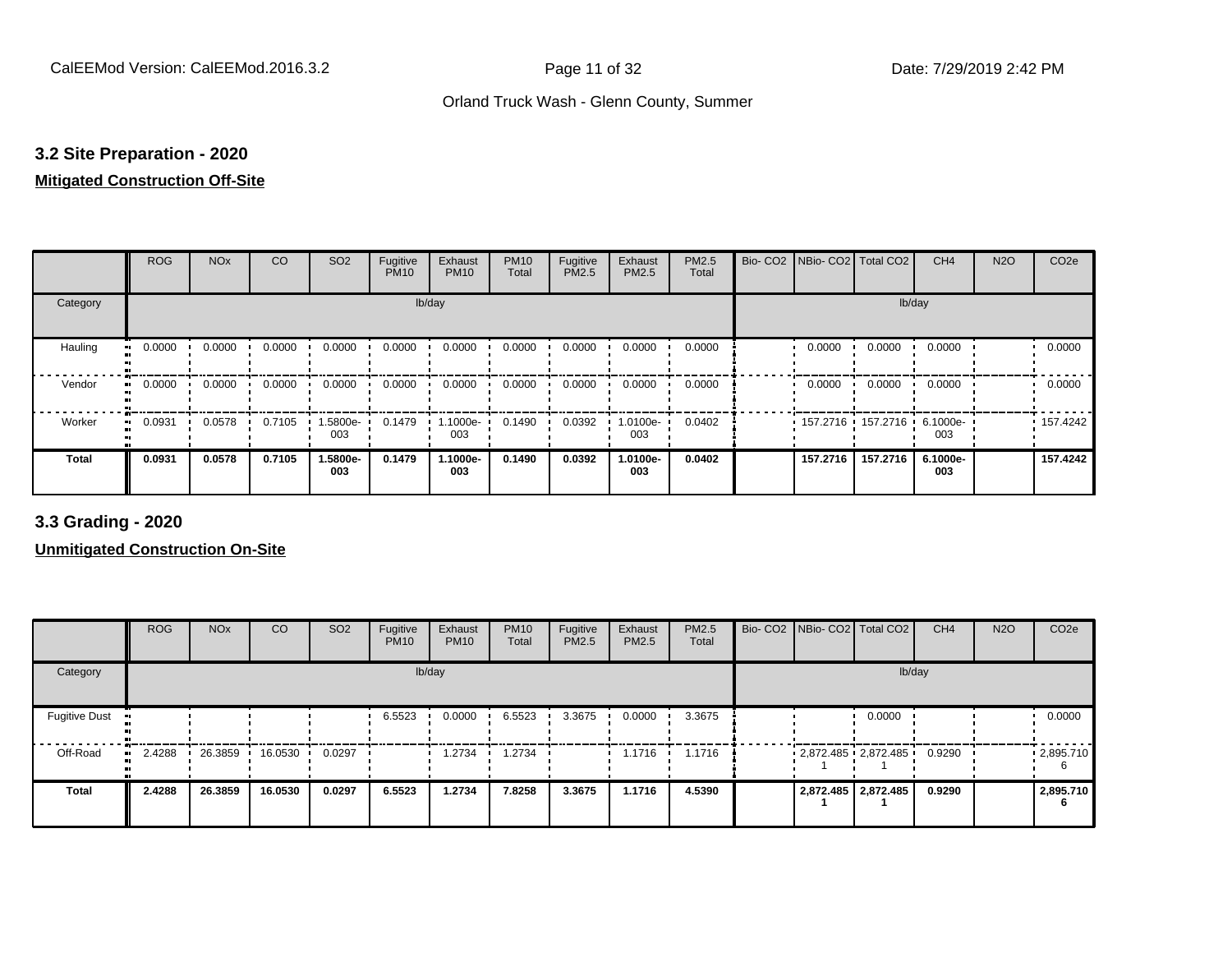#### **3.3 Grading - 2020**

#### **Unmitigated Construction Off-Site**

|                     | <b>ROG</b>   | <b>NO<sub>x</sub></b> | CO     | SO <sub>2</sub> | Fugitive<br><b>PM10</b> | Exhaust<br><b>PM10</b> | <b>PM10</b><br>Total | Fugitive<br><b>PM2.5</b> | Exhaust<br>PM2.5 | <b>PM2.5</b><br>Total | Bio- CO2   NBio- CO2   Total CO2 |                     | CH <sub>4</sub> | <b>N2O</b> | CO <sub>2e</sub> |
|---------------------|--------------|-----------------------|--------|-----------------|-------------------------|------------------------|----------------------|--------------------------|------------------|-----------------------|----------------------------------|---------------------|-----------------|------------|------------------|
| Category            |              |                       |        |                 | lb/day                  |                        |                      |                          |                  |                       |                                  | lb/day              |                 |            |                  |
| Hauling             | 0.0000       | 0.0000                | 0.0000 | 0.0000          | 0.0000                  | 0.0000                 | 0.0000               | 0.0000                   | 0.0000           | 0.0000                | 0.0000                           | 0.0000              | 0.0000          |            | 0.0000           |
| Vendor<br>$\bullet$ | 0.0000       | 0.0000                | 0.0000 | 0.0000          | 0.0000                  | 0.0000                 | 0.0000               | 0.0000                   | 0.0000           | 0.0000                | 0.0000                           | 0.0000              | 0.0000          |            | 0.0000           |
| Worker              | 0.0776<br>ш. | 0.0482                | 0.5921 | 1.3200e-<br>003 | 0.1232                  | 9.2000e-<br>004        | 0.1241               | 0.0327                   | 8.4000e-<br>004  | 0.0335                |                                  | 131.0596 131.0596 1 | 5.0900e-<br>003 |            | .131.1868        |
| <b>Total</b>        | 0.0776       | 0.0482                | 0.5921 | 1.3200e-<br>003 | 0.1232                  | 9.2000e-<br>004        | 0.1241               | 0.0327                   | 8.4000e-<br>004  | 0.0335                | 131.0596                         | 131.0596            | 5.0900e-<br>003 |            | 131.1868         |

|                      | <b>ROG</b>   | <b>NO<sub>x</sub></b> | CO      | SO <sub>2</sub> | Fugitive<br><b>PM10</b> | Exhaust<br><b>PM10</b> | <b>PM10</b><br>Total | Fugitive<br><b>PM2.5</b> | Exhaust<br><b>PM2.5</b> | PM2.5<br>Total |        | Bio- CO2   NBio- CO2   Total CO2 | CH <sub>4</sub> | <b>N2O</b> | CO <sub>2e</sub>  |
|----------------------|--------------|-----------------------|---------|-----------------|-------------------------|------------------------|----------------------|--------------------------|-------------------------|----------------|--------|----------------------------------|-----------------|------------|-------------------|
| Category             |              |                       |         |                 |                         | lb/day                 |                      |                          |                         |                |        | lb/day                           |                 |            |                   |
| <b>Fugitive Dust</b> |              |                       |         |                 | 6.5523                  | 0.0000                 | 6.5523               | 3.3675                   | 0.0000                  | 3.3675         |        | 0.0000                           |                 |            | 0.0000            |
| Off-Road             | 2.4288<br>ш. | 26.3859               | 16.0530 | 0.0297          |                         | 1.2734                 | .2734                |                          | 1.1716                  | 1.1716         | 0.0000 | 2,872.485 2,872.485              | 0.9290          |            | $\cdot$ 2,895.710 |
| <b>Total</b>         | 2.4288       | 26.3859               | 16.0530 | 0.0297          | 6.5523                  | 1.2734                 | 7.8258               | 3.3675                   | 1.1716                  | 4.5390         | 0.0000 | 2,872.485   2,872.485            | 0.9290          |            | 2,895.710<br>6    |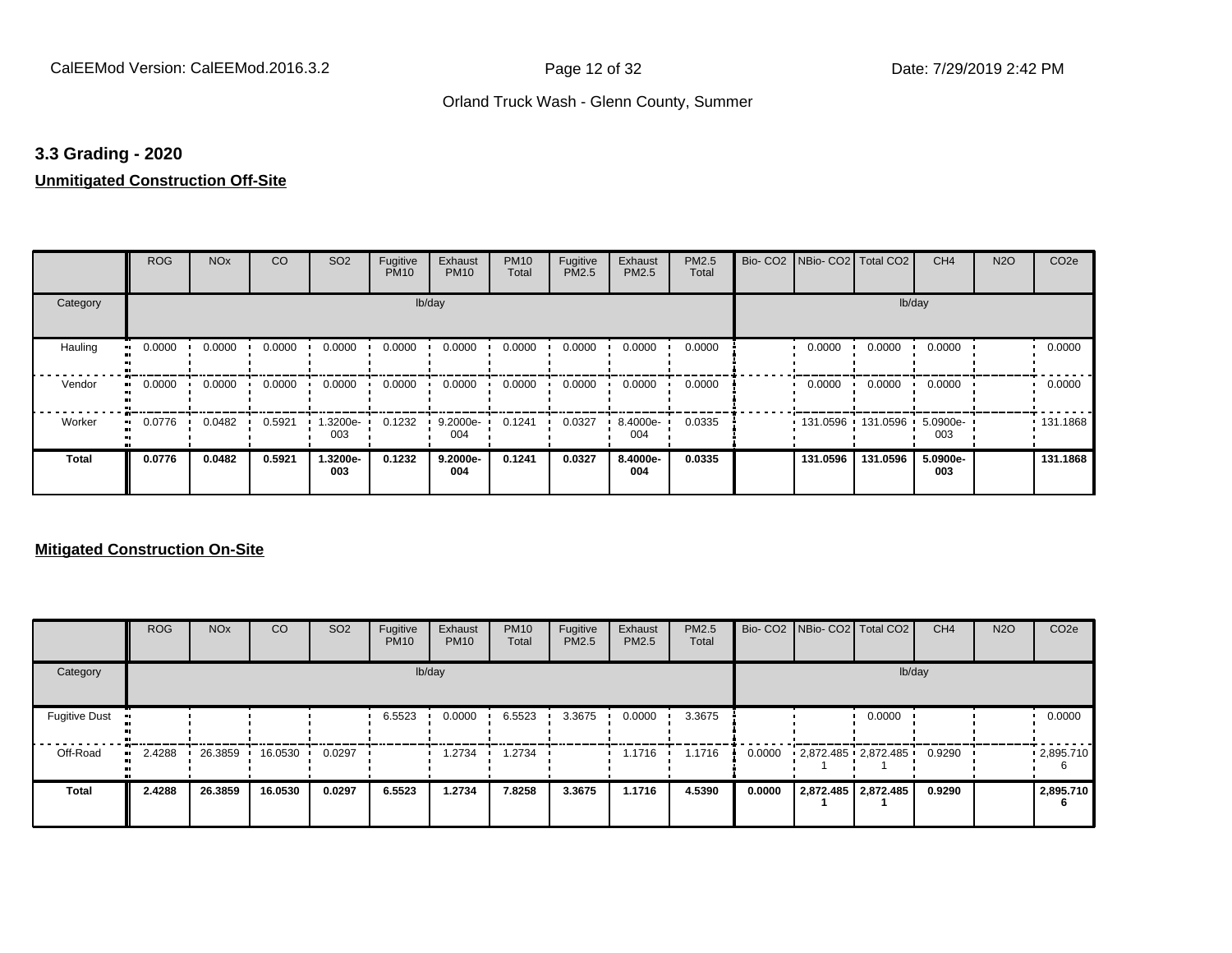#### **3.3 Grading - 2020**

#### **Mitigated Construction Off-Site**

|              | <b>ROG</b>   | <b>NO<sub>x</sub></b> | <b>CO</b> | SO <sub>2</sub> | Fugitive<br><b>PM10</b> | Exhaust<br><b>PM10</b> | <b>PM10</b><br>Total | Fugitive<br>PM2.5 | Exhaust<br>PM2.5 | PM2.5<br>Total | Bio-CO <sub>2</sub> | NBio- CO2   Total CO2 |            | CH <sub>4</sub> | <b>N2O</b> | CO <sub>2e</sub> |
|--------------|--------------|-----------------------|-----------|-----------------|-------------------------|------------------------|----------------------|-------------------|------------------|----------------|---------------------|-----------------------|------------|-----------------|------------|------------------|
| Category     |              |                       |           |                 | lb/day                  |                        |                      |                   |                  |                |                     |                       | lb/day     |                 |            |                  |
| Hauling      | 0.0000<br>ш. | 0.0000                | 0.0000    | 0.0000          | 0.0000                  | 0.0000                 | 0.0000               | 0.0000            | 0.0000           | 0.0000         |                     | 0.0000                | 0.0000     | 0.0000          |            | 0.0000           |
| Vendor       | 0.0000<br>ш. | 0.0000                | 0.0000    | 0.0000          | 0.0000                  | 0.0000                 | 0.0000               | 0.0000            | 0.0000           | 0.0000         |                     | 0.0000                | 0.0000     | 0.0000          |            | 0.0000           |
| Worker       | 0.0776<br>ш. | 0.0482                | 0.5921    | 1.3200e-<br>003 | 0.1232                  | 9.2000e-<br>004        | 0.1241               | 0.0327            | 8.4000e-<br>004  | 0.0335         |                     | 131.0596              | 131.0596 ' | 5.0900e-<br>003 |            | .131.1868        |
| <b>Total</b> | 0.0776       | 0.0482                | 0.5921    | 1.3200e-<br>003 | 0.1232                  | 9.2000e-<br>004        | 0.1241               | 0.0327            | 8.4000e-<br>004  | 0.0335         |                     | 131.0596              | 131.0596   | 5.0900e-<br>003 |            | 131.1868         |

**3.4 Building Construction - 2020**

|              | <b>ROG</b>          | <b>NO<sub>x</sub></b> | CO      | SO <sub>2</sub> | Fugitive<br><b>PM10</b> | Exhaust<br><b>PM10</b> | <b>PM10</b><br>Total | Fugitive<br><b>PM2.5</b> | Exhaust<br>PM2.5 | <b>PM2.5</b><br>Total |  | Bio- CO2 NBio- CO2 Total CO2 | CH <sub>4</sub> | <b>N2O</b> | CO <sub>2e</sub> |
|--------------|---------------------|-----------------------|---------|-----------------|-------------------------|------------------------|----------------------|--------------------------|------------------|-----------------------|--|------------------------------|-----------------|------------|------------------|
| Category     |                     |                       |         |                 |                         | lb/day                 |                      |                          |                  |                       |  | lb/day                       |                 |            |                  |
| Off-Road     | 2.1198<br><b>BU</b> | 19.1860               | 16.8485 | 0.0269          |                         | 1.1171                 | 1.1171               |                          | 1.0503           | 1.0503                |  | $-2,553.063 - 2,553.063$     | 0.6229          |            | .2,568.634       |
| <b>Total</b> | 2.1198              | 19.1860               | 16.8485 | 0.0269          |                         | 1.1171                 | 1.1171               |                          | 1.0503           | 1.0503                |  | 2,553.063 2,553.063          | 0.6229          |            | 2,568.634        |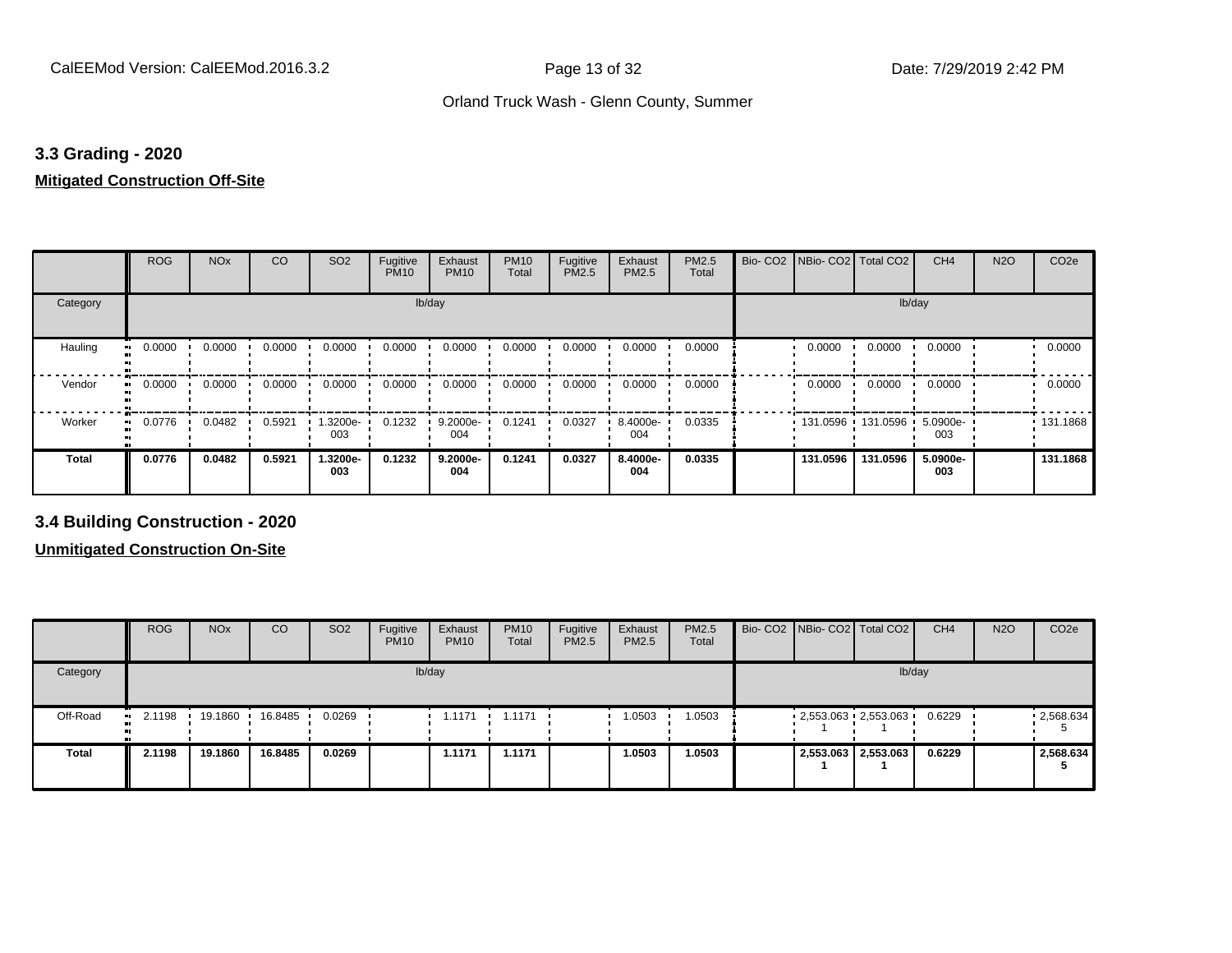## **3.4 Building Construction - 2020**

### **Unmitigated Construction Off-Site**

|              | <b>ROG</b>          | <b>NO<sub>x</sub></b> | CO     | SO <sub>2</sub> | Fugitive<br><b>PM10</b> | Exhaust<br><b>PM10</b> | <b>PM10</b><br>Total | Fugitive<br><b>PM2.5</b> | Exhaust<br>PM2.5 | <b>PM2.5</b><br>Total | Bio- CO2   NBio- CO2   Total CO2 |                     | CH <sub>4</sub> | <b>N2O</b> | CO <sub>2e</sub> |
|--------------|---------------------|-----------------------|--------|-----------------|-------------------------|------------------------|----------------------|--------------------------|------------------|-----------------------|----------------------------------|---------------------|-----------------|------------|------------------|
| Category     |                     |                       |        |                 |                         | lb/day                 |                      |                          |                  |                       |                                  | lb/day              |                 |            |                  |
| Hauling      | 0.0000              | 0.0000                | 0.0000 | 0.0000          | 0.0000                  | 0.0000                 | 0.0000               | 0.0000                   | 0.0000           | 0.0000                | 0.0000                           | 0.0000              | 0.0000          |            | 0.0000           |
| Vendor       | 0.0700<br>$\bullet$ | 1.5801                | 0.4612 | 3.8600e-<br>003 | 0.0881                  | 9.4500e-<br>003        | 0.0976               | 0.0254                   | 9.0400e-<br>003  | 0.0344                |                                  | 403.4763 403.4763 ' | 0.0256          |            | 404.1153         |
| Worker       | 0.1345<br>$\bullet$ | 0.0835                | 1.0263 | 2.2800e-<br>003 | 0.2136                  | 1.5900e-<br>003        | 0.2152               | 0.0567                   | -4600e.<br>003   | 0.0581                | 227.1701 227.1701                |                     | 8.8200e-<br>003 |            | 227.3905         |
| <b>Total</b> | 0.2044              | 1.6637                | 1.4875 | 6.1400e-<br>003 | 0.3017                  | 0.0110                 | 0.3128               | 0.0820                   | 0.0105           | 0.0925                | 630.6464                         | 630.6464            | 0.0344          |            | 631.5057         |

|              | <b>ROG</b>            | <b>NO<sub>x</sub></b> | CO      | SO <sub>2</sub> | Fugitive<br><b>PM10</b> | Exhaust<br><b>PM10</b> | <b>PM10</b><br>Total  | Fugitive<br><b>PM2.5</b> | Exhaust<br><b>PM2.5</b> | <b>PM2.5</b><br>Total |        | Bio- CO2   NBio- CO2   Total CO2 |                     | CH <sub>4</sub> | <b>N2O</b> | CO <sub>2</sub> e |
|--------------|-----------------------|-----------------------|---------|-----------------|-------------------------|------------------------|-----------------------|--------------------------|-------------------------|-----------------------|--------|----------------------------------|---------------------|-----------------|------------|-------------------|
| Category     |                       |                       |         |                 |                         | lb/day                 |                       |                          |                         |                       |        |                                  |                     | lb/day          |            |                   |
| Off-Road     | $\blacksquare$ 2.1198 | 19.1860               | 16.8485 | 0.0269          |                         | 1.1171                 | $\blacksquare$ 1.1171 |                          | 1.0503                  | 1.0503                | 0.0000 | $-2,553.063 - 2,553.063$         |                     | 0.6229          |            | $-2,568.634$      |
| <b>Total</b> | 2.1198                | 19.1860               | 16.8485 | 0.0269          |                         | 1.1171                 | 1.1171                |                          | 1.0503                  | 1.0503                | 0.0000 |                                  | 2,553.063 2,553.063 | 0.6229          |            | 2.568.634         |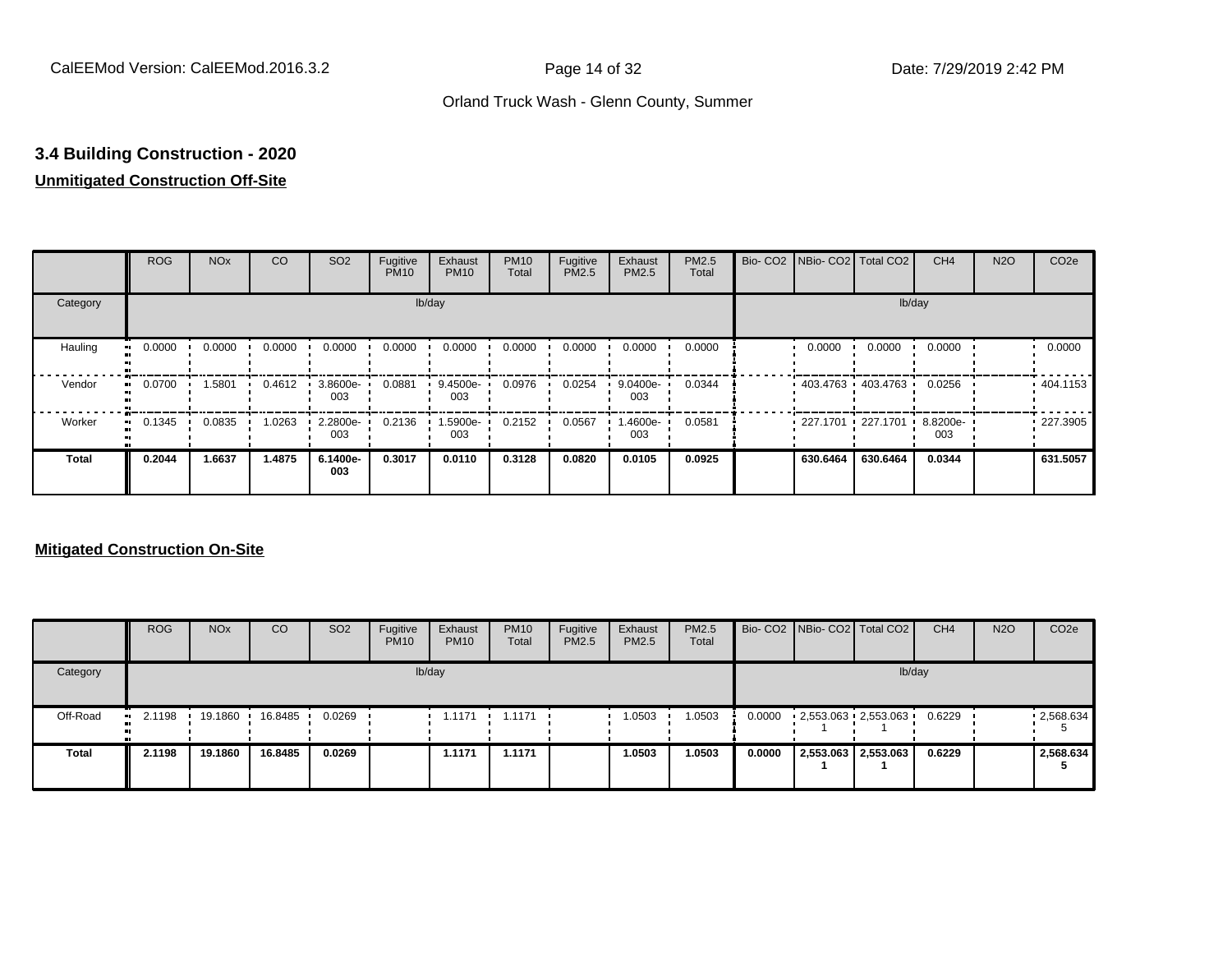## **3.4 Building Construction - 2020**

## **Mitigated Construction Off-Site**

|                     | <b>ROG</b> | <b>NO<sub>x</sub></b> | CO     | SO <sub>2</sub> | Fugitive<br><b>PM10</b> | Exhaust<br><b>PM10</b> | <b>PM10</b><br>Total | Fugitive<br>PM2.5 | Exhaust<br>PM2.5 | PM2.5<br>Total | Bio- CO2   NBio- CO2   Total CO2 |          | CH <sub>4</sub> | <b>N2O</b> | CO <sub>2e</sub> |
|---------------------|------------|-----------------------|--------|-----------------|-------------------------|------------------------|----------------------|-------------------|------------------|----------------|----------------------------------|----------|-----------------|------------|------------------|
| Category            |            |                       |        |                 | lb/day                  |                        |                      |                   |                  |                |                                  | lb/day   |                 |            |                  |
| Hauling             | 0.0000     | 0.0000                | 0.0000 | 0.0000          | 0.0000                  | 0.0000                 | 0.0000               | 0.0000            | 0.0000           | 0.0000         | 0.0000                           | 0.0000   | 0.0000          |            | 0.0000           |
| Vendor<br>$\bullet$ | 0.0700     | 1.5801                | 0.4612 | 3.8600e-<br>003 | 0.0881                  | 9.4500e-<br>003        | 0.0976               | 0.0254            | 9.0400e-<br>003  | 0.0344         | $403.4763$ $403.4763$ $\cdot$    |          | 0.0256          |            | .404.1153        |
| Worker<br>$\bullet$ | 0.1345     | 0.0835                | 1.0263 | 2.2800e-<br>003 | 0.2136                  | 1.5900e-<br>003        | 0.2152               | 0.0567            | .4600e-<br>003   | 0.0581         | 227.1701 227.1701                |          | 8.8200e-<br>003 |            | .227.3905        |
| <b>Total</b>        | 0.2044     | 1.6637                | 1.4875 | 6.1400e-<br>003 | 0.3017                  | 0.0110                 | 0.3128               | 0.0820            | 0.0105           | 0.0925         | 630.6464                         | 630.6464 | 0.0344          |            | 631.5057         |

**3.4 Building Construction - 2021**

|              | <b>ROG</b>          | <b>NO<sub>x</sub></b> | CO                | SO <sub>2</sub> | Fugitive<br><b>PM10</b> | Exhaust<br><b>PM10</b> | <b>PM10</b><br><b>Total</b> | Fugitive<br><b>PM2.5</b> | Exhaust<br><b>PM2.5</b> | <b>PM2.5</b><br>Total |  | Bio- CO2 NBio- CO2 Total CO2 | CH <sub>4</sub> | <b>N2O</b> | CO <sub>2e</sub> |
|--------------|---------------------|-----------------------|-------------------|-----------------|-------------------------|------------------------|-----------------------------|--------------------------|-------------------------|-----------------------|--|------------------------------|-----------------|------------|------------------|
| Category     |                     |                       |                   |                 |                         | lb/day                 |                             |                          |                         |                       |  |                              | lb/day          |            |                  |
| Off-Road     | 1.9009<br>$\bullet$ |                       | 17.4321 16.5752 1 | 0.0269          |                         | 0.9586                 | 0.9586                      |                          | 0.9013                  | 0.9013                |  | $2,553.363$ $2,553.363$      | 0.6160          |            | .2,568.764       |
| <b>Total</b> | 1.9009              | 17.4321               | 16.5752           | 0.0269          |                         | 0.9586                 | 0.9586                      |                          | 0.9013                  | 0.9013                |  | 2,553.363 2,553.363          | 0.6160          |            | 2,568.764        |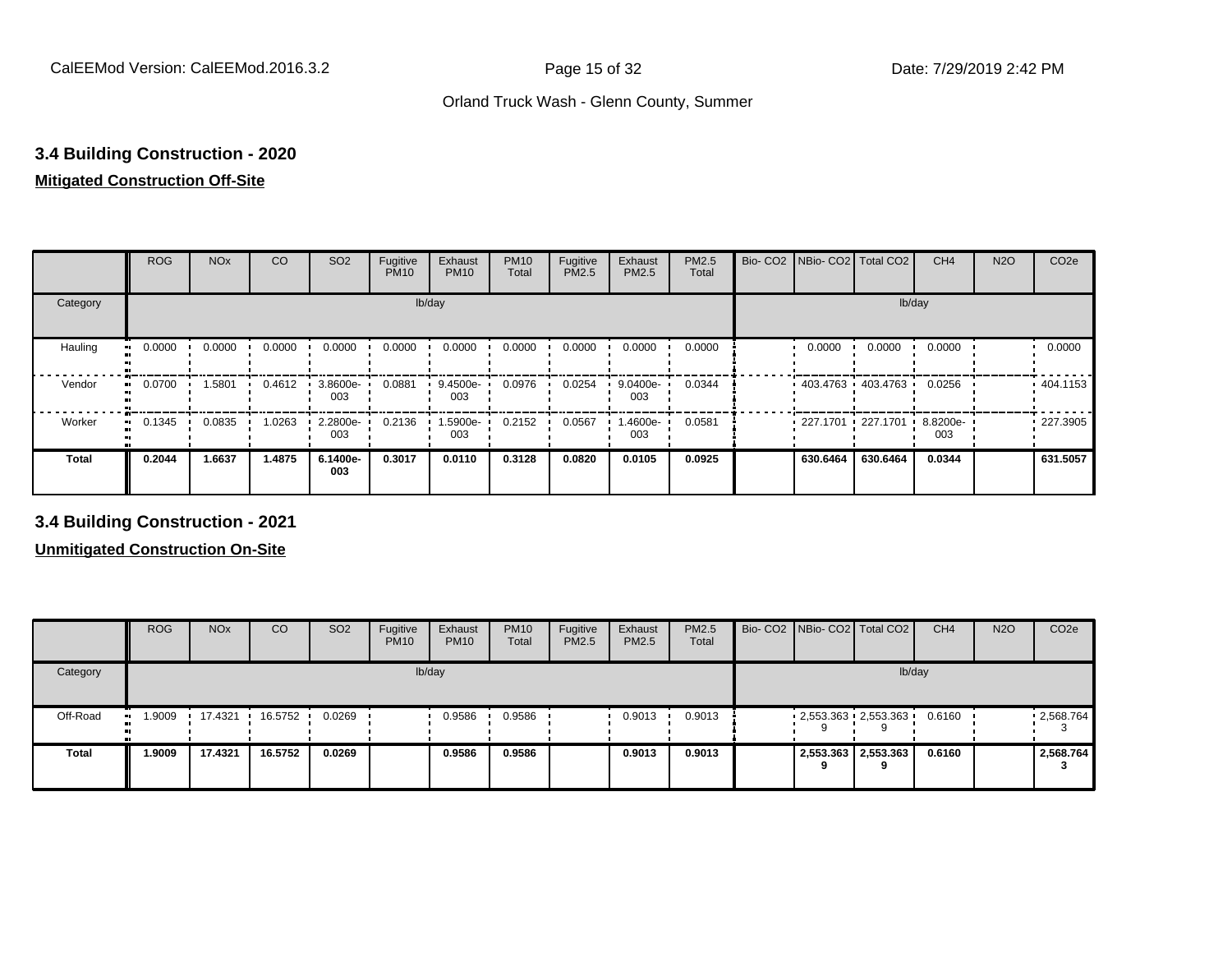## **3.4 Building Construction - 2021**

#### **Unmitigated Construction Off-Site**

|                        | <b>ROG</b> | <b>NO<sub>x</sub></b> | CO     | SO <sub>2</sub> | Fugitive<br><b>PM10</b> | Exhaust<br><b>PM10</b> | <b>PM10</b><br>Total | Fugitive<br><b>PM2.5</b> | Exhaust<br>PM2.5 | PM2.5<br>Total | Bio- CO2   NBio- CO2   Total CO2   |                         | CH <sub>4</sub> | <b>N2O</b> | CO <sub>2e</sub> |
|------------------------|------------|-----------------------|--------|-----------------|-------------------------|------------------------|----------------------|--------------------------|------------------|----------------|------------------------------------|-------------------------|-----------------|------------|------------------|
| Category               |            |                       |        |                 |                         | lb/day                 |                      |                          |                  |                |                                    |                         | lb/day          |            |                  |
| Hauling<br>œ           | 0.0000     | 0.0000                | 0.0000 | 0.0000          | 0.0000                  | 0.0000                 | 0.0000               | 0.0000                   | 0.0000           | 0.0000         | 0.0000                             | 0.0000                  | 0.0000          |            | 0.0000           |
| Vendor<br>œ            | 0.0577     | 1.4414                | 0.3904 | 3.8400e-<br>003 | 0.0881                  | 4.6700e-<br>003        | 0.0928               | 0.0254                   | 4.4600e-<br>003  | 0.0298         |                                    | $400.9137 + 400.9137 +$ | 0.0258          |            | .401.5585        |
| Worker<br>$\mathbf{u}$ | 0.1236     | 0.0740                | 0.9259 | 2.2000e-<br>003 | 0.2136                  | 1.5300e-<br>003        | 0.2151               | 0.0567                   | -.4100e<br>003   | 0.0581         | $-219.3464 - 219.3464 - 7.7700e -$ |                         | 003             |            | .219.5407        |
| <b>Total</b>           | 0.1813     | 1.5154                | 1.3163 | 6.0400e-<br>003 | 0.3017                  | 6.2000e-<br>003        | 0.3079               | 0.0820                   | 5.8700e-<br>003  | 0.0879         | 620.2601                           | 620.2601                | 0.0336          |            | 621.0992         |

|              | <b>ROG</b>          | <b>NO<sub>x</sub></b> | CO      | SO <sub>2</sub> | Fugitive<br><b>PM10</b> | Exhaust<br><b>PM10</b> | <b>PM10</b><br><b>Total</b> | Fugitive<br>PM2.5 | Exhaust<br><b>PM2.5</b> | <b>PM2.5</b><br>Total |        | Bio- CO2   NBio- CO2   Total CO2 | CH <sub>4</sub> | <b>N2O</b> | CO <sub>2</sub> e |
|--------------|---------------------|-----------------------|---------|-----------------|-------------------------|------------------------|-----------------------------|-------------------|-------------------------|-----------------------|--------|----------------------------------|-----------------|------------|-------------------|
| Category     |                     |                       |         |                 | lb/day                  |                        |                             |                   |                         |                       |        | lb/day                           |                 |            |                   |
| Off-Road     | 1.9009<br>$\bullet$ | 17.4321               | 16.5752 | 0.0269          |                         | 0.9586                 | 0.9586                      |                   | 0.9013                  | 0.9013                | 0.0000 | $2,553.363$ $2,553.363$<br>9     | 0.6160          |            | 12,568.764        |
| <b>Total</b> | 1.9009              | 17.4321               | 16.5752 | 0.0269          |                         | 0.9586                 | 0.9586                      |                   | 0.9013                  | 0.9013                | 0.0000 | 2,553.363 2,553.363<br>a         | 0.6160          |            | 2,568.764         |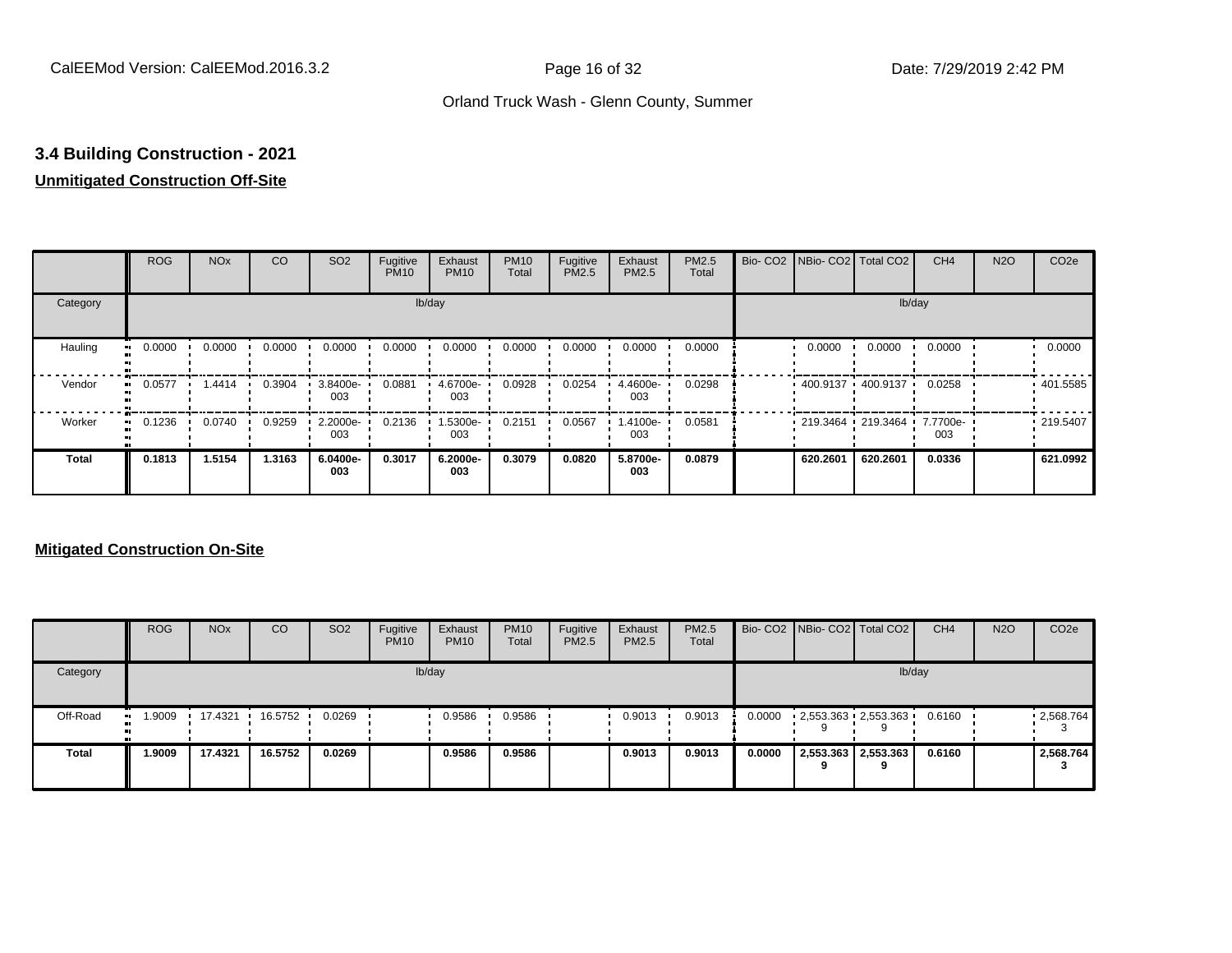## **3.4 Building Construction - 2021**

#### **Mitigated Construction Off-Site**

|                          | <b>ROG</b> | <b>NO<sub>x</sub></b> | <b>CO</b> | SO <sub>2</sub> | Fugitive<br><b>PM10</b> | Exhaust<br><b>PM10</b> | <b>PM10</b><br>Total | Fugitive<br>PM2.5 | Exhaust<br>PM2.5 | PM2.5<br>Total | Bio-CO <sub>2</sub> | NBio- CO2   Total CO2 |          | CH <sub>4</sub> | <b>N2O</b> | CO <sub>2e</sub> |
|--------------------------|------------|-----------------------|-----------|-----------------|-------------------------|------------------------|----------------------|-------------------|------------------|----------------|---------------------|-----------------------|----------|-----------------|------------|------------------|
| Category                 |            |                       |           |                 | lb/day                  |                        |                      |                   |                  |                |                     |                       | lb/day   |                 |            |                  |
| Hauling                  | 0.0000     | 0.0000                | 0.0000    | 0.0000          | 0.0000                  | 0.0000                 | 0.0000               | 0.0000            | 0.0000           | 0.0000         |                     | 0.0000                | 0.0000   | 0.0000          |            | 0.0000           |
| Vendor<br>$\blacksquare$ | 0.0577     | 1.4414                | 0.3904    | 3.8400e-<br>003 | 0.0881                  | 4.6700e-<br>003        | 0.0928               | 0.0254            | 4.4600e-<br>003  | 0.0298         |                     | 400.9137 400.9137     |          | 0.0258          |            | .401.5585        |
| Worker<br>$\bullet$      | 0.1236     | 0.0740                | 0.9259    | 2.2000e-<br>003 | 0.2136                  | 1.5300e-<br>003        | 0.2151               | 0.0567            | 1.4100e-<br>003  | 0.0581         |                     | 219.3464 219.3464     |          | 7.7700e-<br>003 |            | .219.5407        |
| <b>Total</b>             | 0.1813     | 1.5154                | 1.3163    | 6.0400e-<br>003 | 0.3017                  | 6.2000e-<br>003        | 0.3079               | 0.0820            | 5.8700e-<br>003  | 0.0879         |                     | 620.2601              | 620.2601 | 0.0336          |            | 621.0992         |

**3.5 Paving - 2020**

|              | <b>ROG</b>           | <b>NO<sub>x</sub></b> | CO      | SO <sub>2</sub> | Fugitive<br><b>PM10</b> | Exhaust<br><b>PM10</b> | <b>PM10</b><br>Total | Fugitive<br><b>PM2.5</b> | Exhaust<br>PM2.5 | <b>PM2.5</b><br>Total | Bio- CO2   NBio- CO2   Total CO2 |           | CH <sub>4</sub> | <b>N2O</b> | CO <sub>2e</sub> |
|--------------|----------------------|-----------------------|---------|-----------------|-------------------------|------------------------|----------------------|--------------------------|------------------|-----------------------|----------------------------------|-----------|-----------------|------------|------------------|
| Category     |                      |                       |         |                 |                         | lb/day                 |                      |                          |                  |                       |                                  | lb/day    |                 |            |                  |
| Off-Road     | 1.1837<br><b>ALC</b> | 11.8015 ·             | 12.2823 | 0.0189          |                         | 0.6509                 | 0.6509               |                          | 0.6005           | 0.6005                | 1,804.707 1,804.707              |           | 0.5670          |            | 1,818.883        |
| Paving       | 0.0000<br>$\bullet$  |                       |         |                 |                         | 0.0000                 | 0.0000               |                          | 0.0000           | 0.0000                |                                  | 0.0000    |                 |            | 0.0000           |
| <b>Total</b> | 1.1837               | 11.8015               | 12.2823 | 0.0189          |                         | 0.6509                 | 0.6509               |                          | 0.6005           | 0.6005                | 1,804.707<br>0                   | 1,804.707 | 0.5670          |            | 1,818.883<br>0   |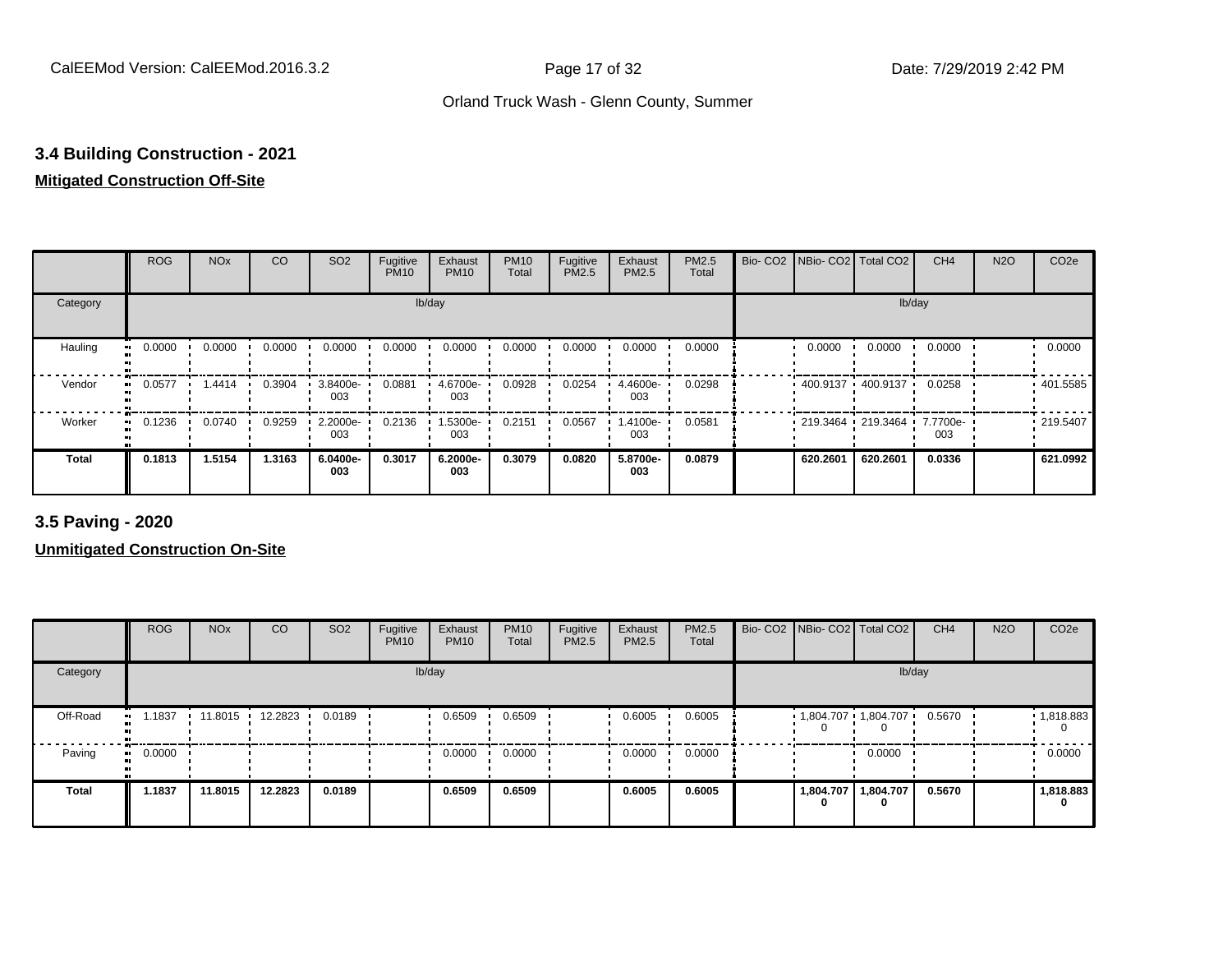#### **3.5 Paving - 2020**

#### **Unmitigated Construction Off-Site**

|          | <b>ROG</b>          | <b>NO<sub>x</sub></b> | CO     | SO <sub>2</sub> | Fugitive<br><b>PM10</b> | Exhaust<br><b>PM10</b> | <b>PM10</b><br>Total | Fugitive<br>PM2.5 | Exhaust<br>PM2.5 | PM2.5<br>Total | Bio- CO2   NBio- CO2   Total CO2 |          | CH <sub>4</sub> | <b>N2O</b> | CO <sub>2e</sub> |
|----------|---------------------|-----------------------|--------|-----------------|-------------------------|------------------------|----------------------|-------------------|------------------|----------------|----------------------------------|----------|-----------------|------------|------------------|
| Category |                     |                       |        |                 |                         | lb/day                 |                      |                   |                  |                |                                  | lb/day   |                 |            |                  |
| Hauling  | 0.0000              | 0.0000                | 0.0000 | 0.0000          | 0.0000                  | 0.0000                 | 0.0000               | 0.0000            | 0.0000           | 0.0000         | 0.0000                           | 0.0000   | 0.0000          |            | 0.0000           |
| Vendor   | 0.0000<br>$\bullet$ | 0.0000                | 0.0000 | 0.0000          | 0.0000                  | 0.0000                 | 0.0000               | 0.0000            | 0.0000           | 0.0000         | 0.0000                           | 0.0000   | 0.0000          |            | 0.0000           |
| Worker   | 0.1034<br>ш.        | 0.0643                | 0.7894 | 1.7600e-<br>003 | 0.1643                  | 1.2200e-<br>003        | 0.1655               | 0.0436            | .1200e-<br>003   | 0.0447         | 174.7462 174.7462 6.7800e-       |          | 003             |            | .174.9157        |
| Total    | 0.1034              | 0.0643                | 0.7894 | 1.7600e-<br>003 | 0.1643                  | 1.2200e-<br>003        | 0.1655               | 0.0436            | 1.1200e-<br>003  | 0.0447         | 174.7462                         | 174.7462 | 6.7800e-<br>003 |            | 174.9157         |

|          | <b>ROG</b>   | <b>NO<sub>x</sub></b> | CO              | SO <sub>2</sub> | Fugitive<br><b>PM10</b> | Exhaust<br><b>PM10</b> | <b>PM10</b><br>Total | Fugitive<br><b>PM2.5</b> | Exhaust<br><b>PM2.5</b> | PM2.5<br>Total |        | Bio- CO2 NBio- CO2 Total CO2 |                | CH <sub>4</sub> | <b>N2O</b> | CO <sub>2e</sub> |
|----------|--------------|-----------------------|-----------------|-----------------|-------------------------|------------------------|----------------------|--------------------------|-------------------------|----------------|--------|------------------------------|----------------|-----------------|------------|------------------|
| Category |              |                       |                 |                 |                         | lb/day                 |                      |                          |                         |                |        |                              | lb/day         |                 |            |                  |
| Off-Road | .1837<br>. . |                       | 11.8015 12.2823 | 0.0189          |                         | 0.6509                 | 0.6509               |                          | 0.6005                  | 0.6005         | 0.0000 | 1,804.707 1,804.707          |                | 0.5670          |            | 1,818.883        |
| Paving   | 0.0000<br>ш. |                       |                 |                 |                         | 0.0000                 | 0.0000               |                          | 0.0000                  | 0.0000         |        |                              | 0.0000         |                 |            | 0.0000           |
| Total    | 1.1837       | 11.8015               | 12.2823         | 0.0189          |                         | 0.6509                 | 0.6509               |                          | 0.6005                  | 0.6005         | 0.0000 | 1,804.707<br>0               | 1,804.707<br>0 | 0.5670          |            | 1,818.883<br>0   |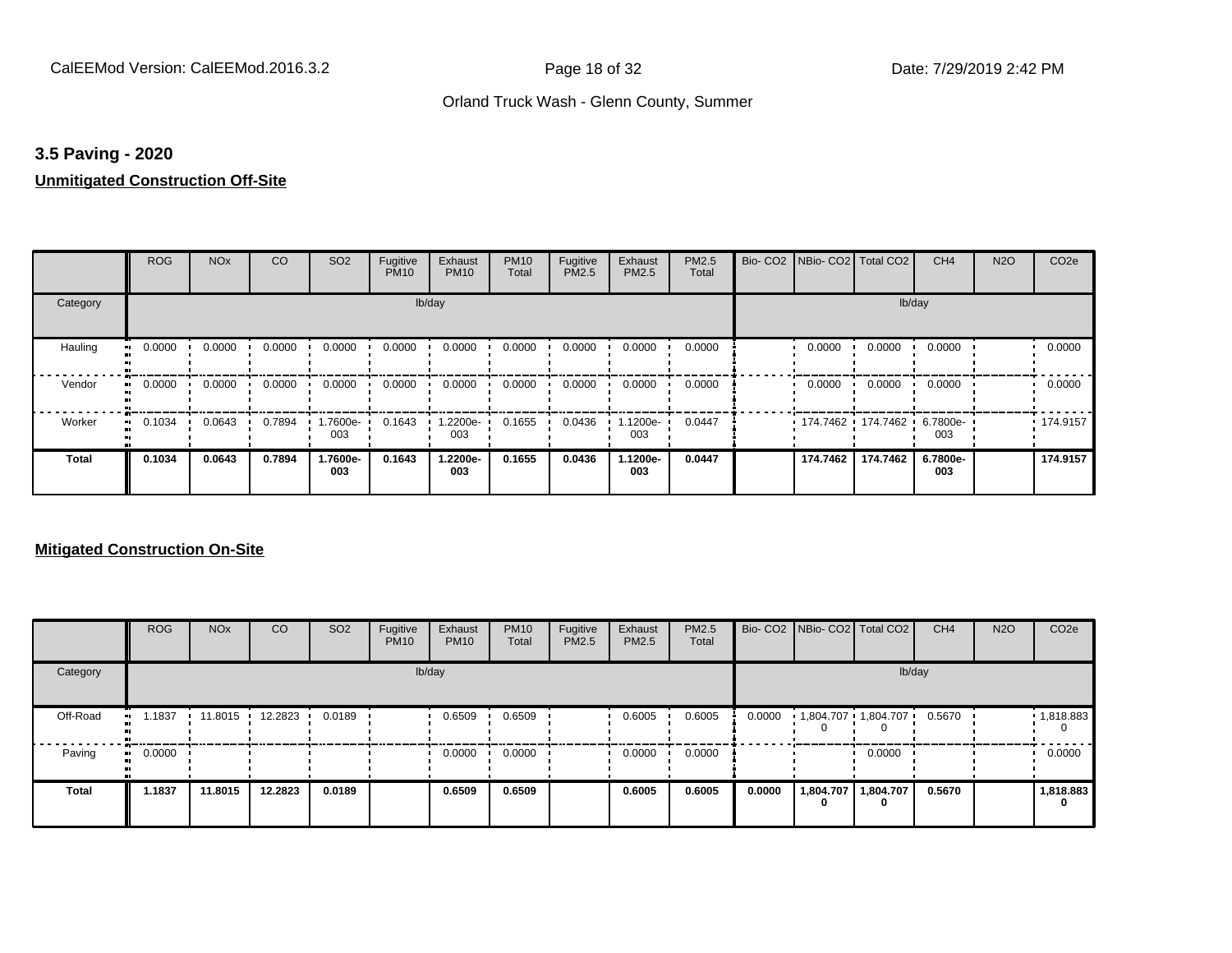#### **3.5 Paving - 2020**

#### **Mitigated Construction Off-Site**

|              | <b>ROG</b>               | <b>NO<sub>x</sub></b> | CO     | SO <sub>2</sub> | Fugitive<br><b>PM10</b> | Exhaust<br><b>PM10</b> | <b>PM10</b><br>Total | Fugitive<br>PM2.5 | Exhaust<br>PM2.5 | PM2.5<br>Total | Bio- CO2   NBio- CO2   Total CO2 |                     | CH <sub>4</sub> | <b>N2O</b> | CO <sub>2e</sub> |
|--------------|--------------------------|-----------------------|--------|-----------------|-------------------------|------------------------|----------------------|-------------------|------------------|----------------|----------------------------------|---------------------|-----------------|------------|------------------|
| Category     |                          |                       |        |                 | lb/day                  |                        |                      |                   |                  |                |                                  | lb/day              |                 |            |                  |
| Hauling      | 0.0000<br>$\blacksquare$ | 0.0000                | 0.0000 | 0.0000          | 0.0000                  | 0.0000                 | 0.0000               | 0.0000            | 0.0000           | 0.0000         | 0.0000                           | 0.0000              | 0.0000          |            | 0.0000           |
| Vendor       | 0.0000<br>$\bullet$      | 0.0000                | 0.0000 | 0.0000          | 0.0000                  | 0.0000                 | 0.0000               | 0.0000            | 0.0000           | 0.0000         | 0.0000                           | 0.0000              | 0.0000          |            | 0.0000           |
| Worker       | 0.1034<br>$\bullet$      | 0.0643                | 0.7894 | -7600e.<br>003  | 0.1643                  | 1.2200e-<br>003        | 0.1655               | 0.0436            | 1.1200e-<br>003  | 0.0447         |                                  | 174.7462 174.7462 ' | 6.7800e-<br>003 |            | • 174.9157       |
| <b>Total</b> | 0.1034                   | 0.0643                | 0.7894 | 1.7600e-<br>003 | 0.1643                  | 1.2200e-<br>003        | 0.1655               | 0.0436            | 1.1200e-<br>003  | 0.0447         | 174.7462                         | 174.7462            | 6.7800e-<br>003 |            | 174.9157         |

**3.5 Paving - 2021**

|          | <b>ROG</b> | <b>NO<sub>x</sub></b> | CO      | SO <sub>2</sub> | Fugitive<br><b>PM10</b> | Exhaust<br><b>PM10</b> | <b>PM10</b><br>Total | Fugitive<br><b>PM2.5</b> | Exhaust<br>PM2.5 | PM2.5<br>Total | Bio- CO2   NBio- CO2   Total CO2 |           | CH <sub>4</sub> | <b>N2O</b> | CO <sub>2e</sub> |
|----------|------------|-----------------------|---------|-----------------|-------------------------|------------------------|----------------------|--------------------------|------------------|----------------|----------------------------------|-----------|-----------------|------------|------------------|
| Category |            |                       |         |                 |                         | lb/day                 |                      |                          |                  |                |                                  | lb/day    |                 |            |                  |
| Off-Road | 1.0940     | 10.8399               | 12.2603 | 0.0189          |                         | 0.5788                 | 0.5788               |                          | 0.5342           | 0.5342         | $1,804.552$ $1,804.552$          |           | 0.5670          |            | 1,818.727        |
| Paving   | 0.0000     |                       |         |                 |                         | 0.0000                 | 0.0000               |                          | 0.0000           | 0.0000         |                                  | 0.0000    |                 |            | 0.0000           |
| Total    | 1.0940     | 10.8399               | 12.2603 | 0.0189          |                         | 0.5788                 | 0.5788               |                          | 0.5342           | 0.5342         | 1,804.552                        | 1,804.552 | 0.5670          |            | 1,818.727<br>0   |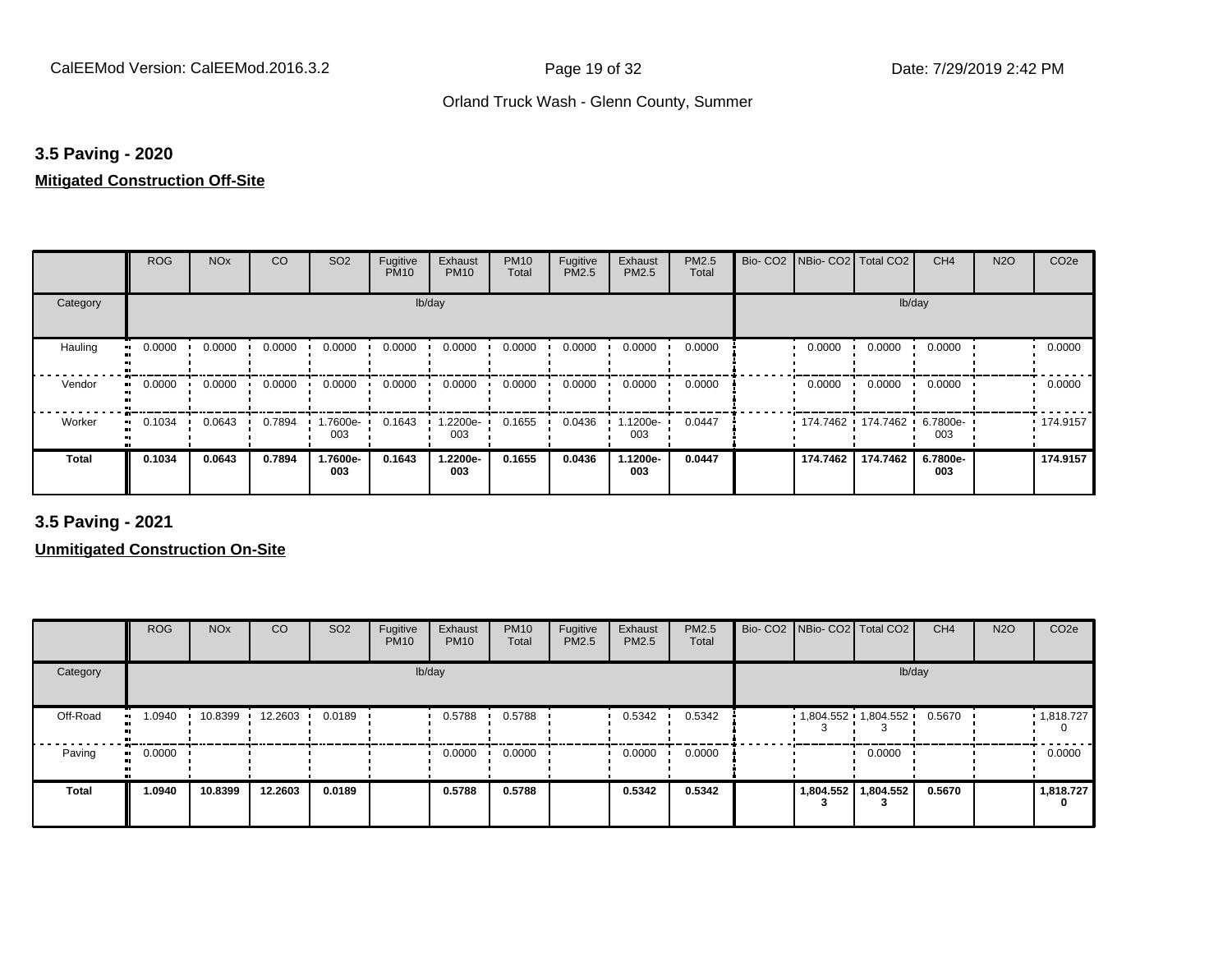#### **3.5 Paving - 2021**

#### **Unmitigated Construction Off-Site**

|                     | <b>ROG</b> | <b>NO<sub>x</sub></b> | CO     | SO <sub>2</sub> | Fugitive<br><b>PM10</b> | Exhaust<br><b>PM10</b> | <b>PM10</b><br>Total | Fugitive<br>PM2.5 | Exhaust<br>PM2.5 | PM2.5<br>Total | Bio- CO2   NBio- CO2   Total CO2 |                     | CH <sub>4</sub> | <b>N2O</b> | CO <sub>2e</sub> |
|---------------------|------------|-----------------------|--------|-----------------|-------------------------|------------------------|----------------------|-------------------|------------------|----------------|----------------------------------|---------------------|-----------------|------------|------------------|
| Category            |            |                       |        |                 |                         | lb/day                 |                      |                   |                  |                |                                  |                     | lb/day          |            |                  |
| Hauling             | 0.0000     | 0.0000                | 0.0000 | 0.0000          | 0.0000                  | 0.0000                 | 0.0000               | 0.0000            | 0.0000           | 0.0000         | 0.0000                           | 0.0000              | 0.0000          |            | 0.0000           |
| Vendor<br>$\bullet$ | 0.0000     | 0.0000                | 0.0000 | 0.0000          | 0.0000                  | 0.0000                 | 0.0000               | 0.0000            | 0.0000           | 0.0000         | 0.0000                           | 0.0000              | 0.0000          |            | 0.0000           |
| Worker<br>$\bullet$ | 0.0951     | 0.0569                | 0.7122 | 1.7000e-<br>003 | 0.1643                  | 1.1700e-<br>003        | 0.1655               | 0.0436            | .0800e-<br>003   | 0.0447         |                                  | 168.7280 168.7280 ' | 5.9800e-<br>003 |            | 168.8774         |
| Total               | 0.0951     | 0.0569                | 0.7122 | 1.7000e-<br>003 | 0.1643                  | 1.1700e-<br>003        | 0.1655               | 0.0436            | -.0800e<br>003   | 0.0447         | 168.7280                         | 168.7280            | 5.9800e-<br>003 |            | 168.8774         |

|              | <b>ROG</b>   | <b>NO<sub>x</sub></b> | <b>CO</b> | SO <sub>2</sub> | Fugitive<br><b>PM10</b> | Exhaust<br><b>PM10</b> | <b>PM10</b><br>Total | Fugitive<br><b>PM2.5</b> | Exhaust<br><b>PM2.5</b> | <b>PM2.5</b><br>Total |        | Bio- CO2   NBio- CO2   Total CO2 |                       | CH <sub>4</sub> | <b>N2O</b> | CO <sub>2e</sub>       |
|--------------|--------------|-----------------------|-----------|-----------------|-------------------------|------------------------|----------------------|--------------------------|-------------------------|-----------------------|--------|----------------------------------|-----------------------|-----------------|------------|------------------------|
| Category     |              |                       |           |                 |                         | lb/day                 |                      |                          |                         |                       |        |                                  | lb/day                |                 |            |                        |
| Off-Road     | 1.0940<br>   | 10.8399               | 12.2603   | 0.0189          |                         | 0.5788                 | 0.5788               |                          | 0.5342                  | 0.5342                | 0.0000 |                                  | 1,804.552 1,804.552 ' | 0.5670          |            | $\cdot$ 1,818.727<br>0 |
| Paving       | 0.0000<br>ш. |                       |           |                 |                         | 0.0000                 | 0.0000               |                          | 0.0000                  | 0.0000                |        |                                  | 0.0000                |                 |            | 0.0000                 |
| <b>Total</b> | 1.0940       | 10.8399               | 12.2603   | 0.0189          |                         | 0.5788                 | 0.5788               |                          | 0.5342                  | 0.5342                | 0.0000 | 1,804.552                        | 1,804.552             | 0.5670          |            | 1,818.727<br>0         |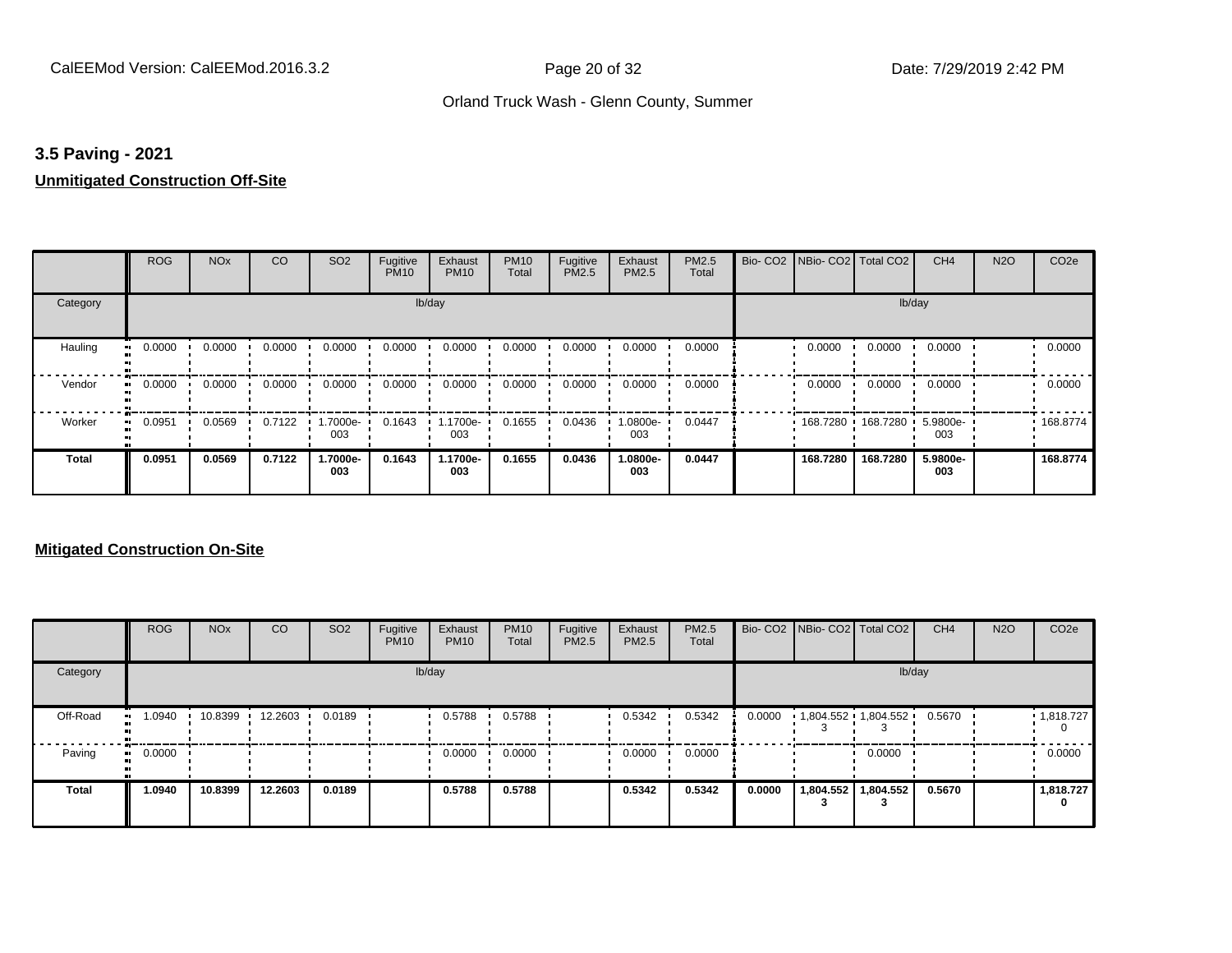#### **3.5 Paving - 2021**

#### **Mitigated Construction Off-Site**

|          | <b>ROG</b> | <b>NO<sub>x</sub></b> | CO     | SO <sub>2</sub>  | Fugitive<br><b>PM10</b> | Exhaust<br><b>PM10</b> | <b>PM10</b><br>Total | Fugitive<br>PM2.5 | Exhaust<br>PM2.5 | PM2.5<br>Total | Bio-CO <sub>2</sub> | NBio- CO2   Total CO2        |          | CH <sub>4</sub> | <b>N2O</b> | CO <sub>2e</sub> |
|----------|------------|-----------------------|--------|------------------|-------------------------|------------------------|----------------------|-------------------|------------------|----------------|---------------------|------------------------------|----------|-----------------|------------|------------------|
| Category |            |                       |        |                  | lb/day                  |                        |                      |                   |                  |                |                     |                              | lb/day   |                 |            |                  |
| Hauling  | 0.0000     | 0.0000                | 0.0000 | 0.0000           | 0.0000                  | 0.0000                 | 0.0000               | 0.0000            | 0.0000           | 0.0000         |                     | 0.0000                       | 0.0000   | 0.0000          |            | 0.0000           |
| Vendor   | 0.0000     | 0.0000                | 0.0000 | 0.0000           | 0.0000                  | 0.0000                 | 0.0000               | 0.0000            | 0.0000           | 0.0000         |                     | 0.0000                       | 0.0000   | 0.0000          |            | 0.0000           |
| Worker   | 0.0951     | 0.0569                | 0.7122 | 1.7000e ·<br>003 | 0.1643                  | 1.1700e-<br>003        | 0.1655               | 0.0436            | -0800e.<br>003   | 0.0447         |                     | $168.7280$ 168.7280 5.9800e- |          | 003             |            | .168.8774        |
| Total    | 0.0951     | 0.0569                | 0.7122 | 1.7000e-<br>003  | 0.1643                  | 1.1700e-<br>003        | 0.1655               | 0.0436            | 1.0800e-<br>003  | 0.0447         |                     | 168.7280                     | 168.7280 | 5.9800e-<br>003 |            | 168,8774         |

**3.6 Architectural Coating - 2020**

|                        | <b>ROG</b>                 | <b>NO<sub>x</sub></b> | CO     | SO <sub>2</sub>         | Fugitive<br><b>PM10</b> | Exhaust<br><b>PM10</b> | <b>PM10</b><br>Total | Fugitive<br><b>PM2.5</b> | Exhaust<br>PM2.5 | PM2.5<br>Total | Bio- CO2   NBio- CO2   Total CO2 |          | CH <sub>4</sub> | <b>N2O</b> | CO <sub>2e</sub> |
|------------------------|----------------------------|-----------------------|--------|-------------------------|-------------------------|------------------------|----------------------|--------------------------|------------------|----------------|----------------------------------|----------|-----------------|------------|------------------|
| Category               |                            |                       |        |                         |                         | lb/day                 |                      |                          |                  |                |                                  | lb/day   |                 |            |                  |
| Archit. Coating<br>-91 | 8.0663                     |                       |        |                         |                         | 0.0000                 | 0.0000               |                          | 0.0000           | 0.0000         |                                  | 0.0000   |                 |            | 0.0000           |
| Off-Road               | 0.2422<br>$\bullet\bullet$ | 1.6838                | 1.8314 | $\cdot$ 2.9700e-<br>003 |                         | 0.1109                 | 0.1109               |                          | 0.1109           | 0.1109         | $281.4481$ 281.4481              |          | 0.0218          |            | .281.9928        |
| <b>Total</b>           | 8.3084                     | 1.6838                | 1.8314 | 2.9700e-<br>003         |                         | 0.1109                 | 0.1109               |                          | 0.1109           | 0.1109         | 281.4481                         | 281.4481 | 0.0218          |            | 281.9928         |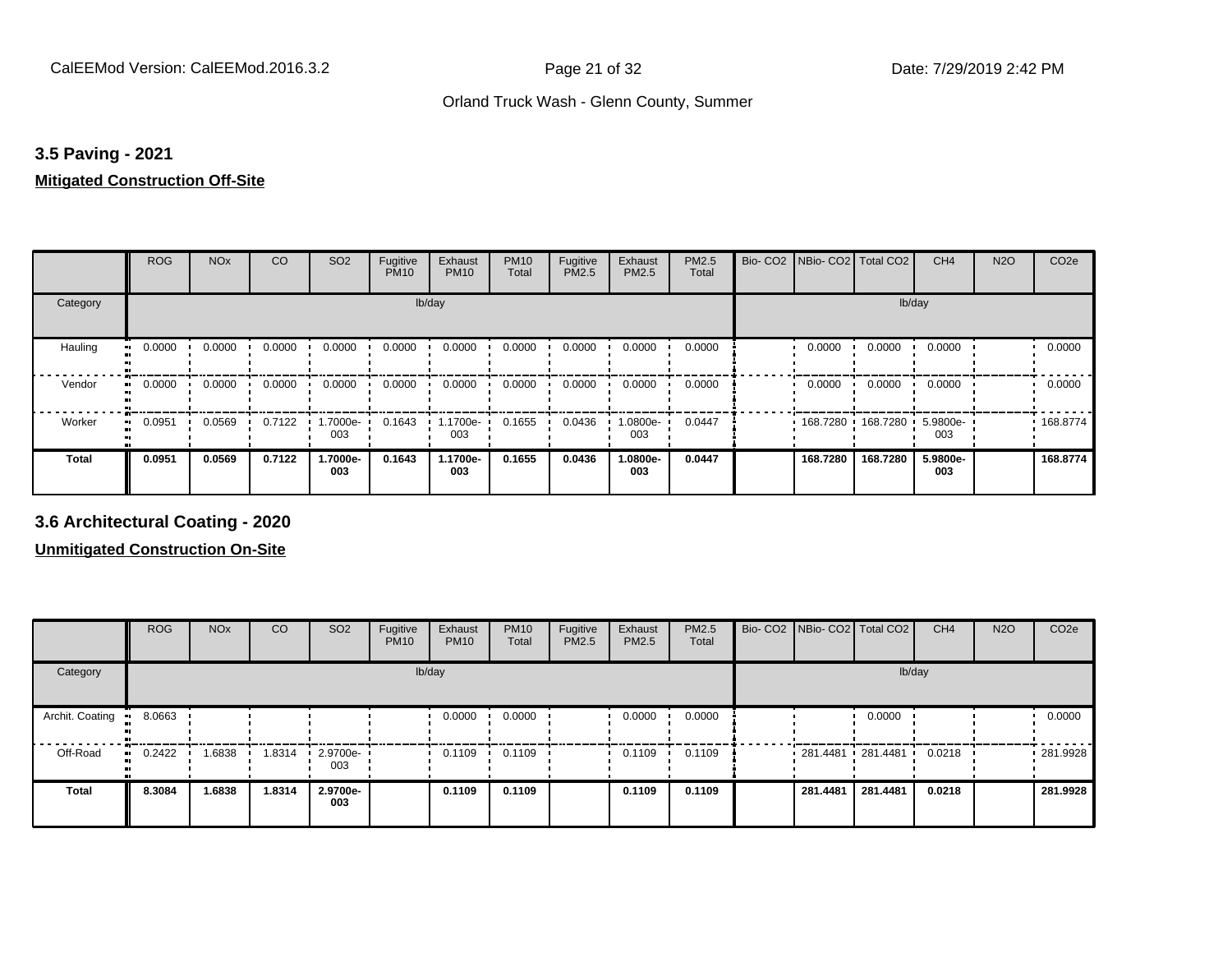# **3.6 Architectural Coating - 2020**

## **Unmitigated Construction Off-Site**

|                     | <b>ROG</b> | <b>NO<sub>x</sub></b> | CO     | SO <sub>2</sub> | Fugitive<br><b>PM10</b> | Exhaust<br><b>PM10</b> | <b>PM10</b><br>Total | Fugitive<br>PM2.5 | Exhaust<br>PM2.5 | PM2.5<br>Total | Bio- CO2   NBio- CO2   Total CO2 |         | CH <sub>4</sub> | <b>N2O</b> | CO <sub>2e</sub> |
|---------------------|------------|-----------------------|--------|-----------------|-------------------------|------------------------|----------------------|-------------------|------------------|----------------|----------------------------------|---------|-----------------|------------|------------------|
| Category            |            |                       |        |                 | lb/day                  |                        |                      |                   |                  |                |                                  | lb/day  |                 |            |                  |
| Hauling<br>œ        | 0.0000     | 0.0000                | 0.0000 | 0.0000          | 0.0000                  | 0.0000                 | 0.0000               | 0.0000            | 0.0000           | 0.0000         | 0.0000                           | 0.0000  | 0.0000          |            | 0.0000           |
| Vendor<br>$\bullet$ | 0.0000     | 0.0000                | 0.0000 | 0.0000          | 0.0000                  | 0.0000                 | 0.0000               | 0.0000            | 0.0000           | 0.0000         | 0.0000                           | 0.0000  | 0.0000          |            | 0.0000           |
| Worker<br>$\bullet$ | 0.0259     | 0.0161                | 0.1974 | 4.4000e-<br>004 | 0.0411                  | 3.1000e-<br>004        | 0.0414               | 0.0109            | 2.8000e-<br>004  | 0.0112         | 43.6866                          | 43.6866 | 1.7000e-<br>003 |            | 43.7289          |
| <b>Total</b>        | 0.0259     | 0.0161                | 0.1974 | 4.4000e-<br>004 | 0.0411                  | 3.1000e-<br>004        | 0.0414               | 0.0109            | 2.8000e-<br>004  | 0.0112         | 43.6866                          | 43.6866 | 1.7000e-<br>003 |            | 43.7289          |

|                 | <b>ROG</b>   | <b>NO<sub>x</sub></b> | CO     | SO <sub>2</sub>       | Fugitive<br><b>PM10</b> | Exhaust<br><b>PM10</b> | <b>PM10</b><br>Total | Fugitive<br><b>PM2.5</b> | Exhaust<br><b>PM2.5</b> | <b>PM2.5</b><br>Total |        |          | Bio- CO2   NBio- CO2   Total CO2 | CH <sub>4</sub> | <b>N2O</b> | CO <sub>2e</sub> |
|-----------------|--------------|-----------------------|--------|-----------------------|-------------------------|------------------------|----------------------|--------------------------|-------------------------|-----------------------|--------|----------|----------------------------------|-----------------|------------|------------------|
| Category        |              |                       |        |                       |                         | lb/day                 |                      |                          |                         |                       |        |          |                                  | lb/day          |            |                  |
| Archit. Coating | 8.0663       |                       |        |                       |                         | 0.0000                 | 0.0000               |                          | 0.0000                  | 0.0000                |        |          | 0.0000                           |                 |            | 0.0000           |
| Off-Road        | 0.2422<br>ш. | 1.6838                | 1.8314 | $-2.9700e - 1$<br>003 |                         | 0.1109                 | 0.1109               |                          | 0.1109                  | 0.1109                | 0.0000 |          | 281.4481 281.4481 '              | 0.0218          |            | $-281.9928$      |
| <b>Total</b>    | 8.3084       | 1.6838                | 1.8314 | 2.9700e-<br>003       |                         | 0.1109                 | 0.1109               |                          | 0.1109                  | 0.1109                | 0.0000 | 281.4481 | 281.4481                         | 0.0218          |            | 281.9928         |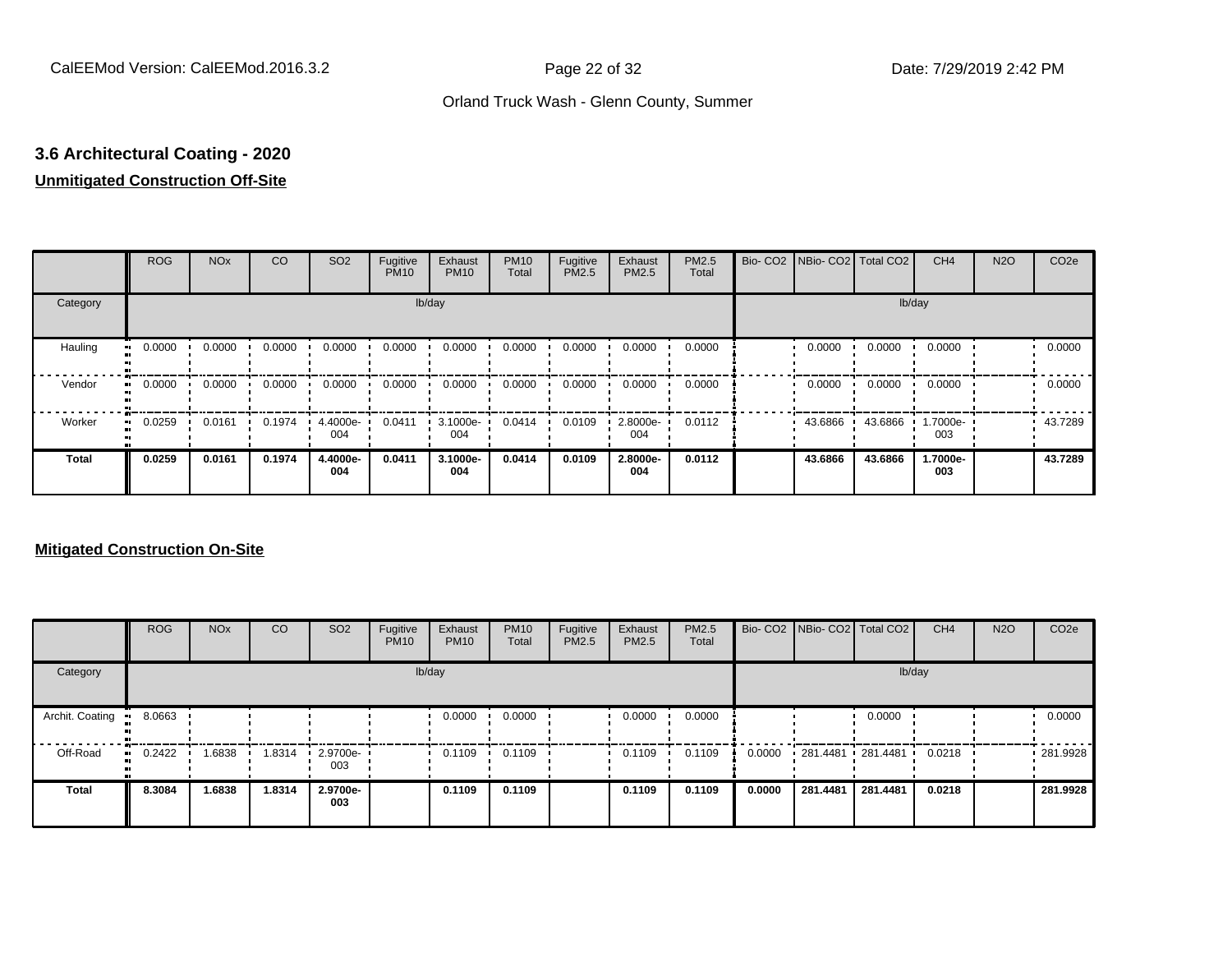## **3.6 Architectural Coating - 2020 Mitigated Construction Off-Site**

|                      | <b>ROG</b> | <b>NO<sub>x</sub></b> | CO     | SO <sub>2</sub> | Fugitive<br><b>PM10</b> | Exhaust<br><b>PM10</b> | <b>PM10</b><br>Total | Fugitive<br>PM2.5 | Exhaust<br>PM2.5 | PM2.5<br>Total | Bio- CO2   NBio- CO2   Total CO2 |         | CH <sub>4</sub> | <b>N2O</b> | CO <sub>2e</sub> |
|----------------------|------------|-----------------------|--------|-----------------|-------------------------|------------------------|----------------------|-------------------|------------------|----------------|----------------------------------|---------|-----------------|------------|------------------|
| Category             |            |                       |        |                 | lb/day                  |                        |                      |                   |                  |                |                                  | lb/day  |                 |            |                  |
| Hauling<br>$\bullet$ | 0.0000     | 0.0000                | 0.0000 | 0.0000          | 0.0000                  | 0.0000                 | 0.0000               | 0.0000            | 0.0000           | 0.0000         | 0.0000                           | 0.0000  | 0.0000          |            | 0.0000           |
| Vendor               | 0.0000     | 0.0000                | 0.0000 | 0.0000          | 0.0000                  | 0.0000                 | 0.0000               | 0.0000            | 0.0000           | 0.0000         | 0.0000                           | 0.0000  | 0.0000          |            | 0.0000           |
| Worker               | 0.0259     | 0.0161                | 0.1974 | 4.4000e-<br>004 | 0.0411                  | 3.1000e-<br>004        | 0.0414               | 0.0109            | 2.8000e-<br>004  | 0.0112         | 43.6866                          | 43.6866 | 1.7000e-<br>003 |            | 43.7289          |
| Total                | 0.0259     | 0.0161                | 0.1974 | 4.4000e-<br>004 | 0.0411                  | 3.1000e-<br>004        | 0.0414               | 0.0109            | 2.8000e-<br>004  | 0.0112         | 43.6866                          | 43.6866 | 1.7000e-<br>003 |            | 43.7289          |

**3.6 Architectural Coating - 2021**

|                 | <b>ROG</b>          | <b>NO<sub>x</sub></b> | CO     | SO <sub>2</sub>                 | Fugitive<br><b>PM10</b> | Exhaust<br><b>PM10</b> | <b>PM10</b><br>Total | Fugitive<br><b>PM2.5</b> | Exhaust<br>PM2.5 | PM2.5<br>Total | Bio- CO2 NBio- CO2 Total CO2 |          | CH <sub>4</sub> | <b>N2O</b> | CO <sub>2e</sub> |
|-----------------|---------------------|-----------------------|--------|---------------------------------|-------------------------|------------------------|----------------------|--------------------------|------------------|----------------|------------------------------|----------|-----------------|------------|------------------|
| Category        |                     |                       |        |                                 |                         | lb/day                 |                      |                          |                  |                |                              | lb/day   |                 |            |                  |
| Archit. Coating | 8.0663              |                       |        |                                 |                         | 0.0000                 | 0.0000               |                          | 0.0000           | 0.0000         |                              | 0.0000   |                 |            | 0.0000           |
| Off-Road        | 0.2189<br>$\bullet$ | 1.5268                | 1.8176 | $\cdot$ 2.9700e- $\cdot$<br>003 |                         | 0.0941                 | 0.0941               |                          | 0.0941           | 0.0941         | 281.4481 281.4481 '          |          | 0.0193          |            | 281.9309         |
| <b>Total</b>    | 8.2852              | 1.5268                | 1.8176 | 2.9700e-<br>003                 |                         | 0.0941                 | 0.0941               |                          | 0.0941           | 0.0941         | 281.4481                     | 281.4481 | 0.0193          |            | 281.9309         |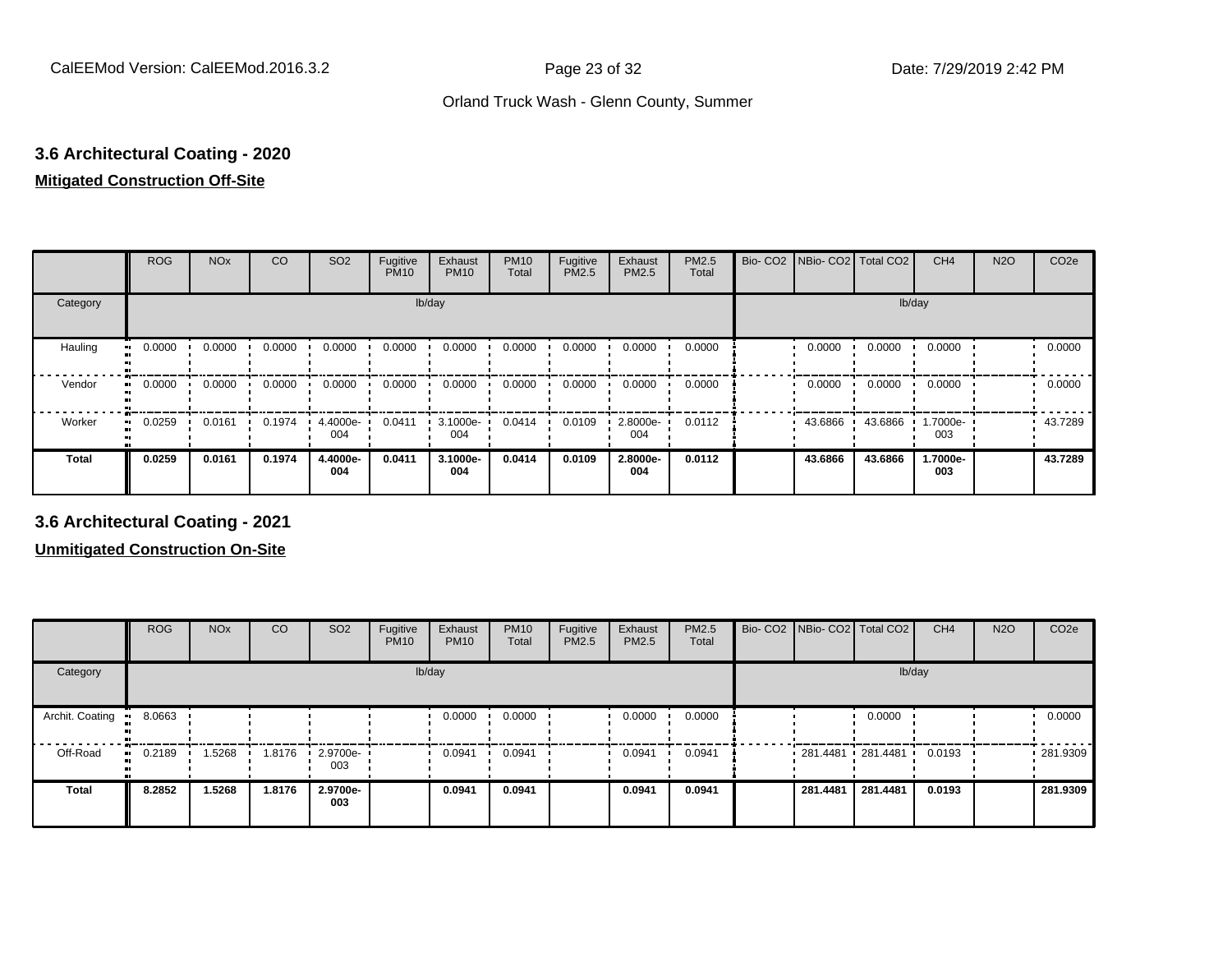# **3.6 Architectural Coating - 2021**

## **Unmitigated Construction Off-Site**

|                     | <b>ROG</b> | <b>NO<sub>x</sub></b> | CO     | SO <sub>2</sub> | Fugitive<br><b>PM10</b> | Exhaust<br><b>PM10</b> | <b>PM10</b><br>Total | Fugitive<br>PM2.5 | Exhaust<br>PM2.5 | PM2.5<br>Total | Bio- CO2   NBio- CO2   Total CO2 |         | CH <sub>4</sub> | <b>N2O</b> | CO <sub>2e</sub> |
|---------------------|------------|-----------------------|--------|-----------------|-------------------------|------------------------|----------------------|-------------------|------------------|----------------|----------------------------------|---------|-----------------|------------|------------------|
| Category            |            |                       |        |                 | lb/day                  |                        |                      |                   |                  |                |                                  | lb/day  |                 |            |                  |
| Hauling<br>œ        | 0.0000     | 0.0000                | 0.0000 | 0.0000          | 0.0000                  | 0.0000                 | 0.0000               | 0.0000            | 0.0000           | 0.0000         | 0.0000                           | 0.0000  | 0.0000          |            | 0.0000           |
| Vendor<br>$\bullet$ | 0.0000     | 0.0000                | 0.0000 | 0.0000          | 0.0000                  | 0.0000                 | 0.0000               | 0.0000            | 0.0000           | 0.0000         | 0.0000                           | 0.0000  | 0.0000          |            | 0.0000           |
| Worker<br>$\bullet$ | 0.0238     | 0.0142                | 0.1781 | 4.2000e-<br>004 | 0.0411                  | 2.9000e-<br>004        | 0.0414               | 0.0109            | 2.7000e-<br>004  | 0.0112         | 42.1820                          | 42.1820 | 1.4900e-<br>003 |            | 42.2194          |
| <b>Total</b>        | 0.0238     | 0.0142                | 0.1781 | 4.2000e-<br>004 | 0.0411                  | 2.9000e-<br>004        | 0.0414               | 0.0109            | 2.7000e-<br>004  | 0.0112         | 42.1820                          | 42.1820 | 1.4900e-<br>003 |            | 42.2194          |

|                 | <b>ROG</b>   | <b>NO<sub>x</sub></b> | CO     | SO <sub>2</sub> | Fugitive<br><b>PM10</b> | Exhaust<br><b>PM10</b> | <b>PM10</b><br>Total | Fugitive<br><b>PM2.5</b> | Exhaust<br><b>PM2.5</b> | <b>PM2.5</b><br>Total |        |                   | Bio- CO2   NBio- CO2   Total CO2 | CH <sub>4</sub> | <b>N2O</b> | CO <sub>2e</sub> |
|-----------------|--------------|-----------------------|--------|-----------------|-------------------------|------------------------|----------------------|--------------------------|-------------------------|-----------------------|--------|-------------------|----------------------------------|-----------------|------------|------------------|
| Category        |              |                       |        |                 |                         | lb/day                 |                      |                          |                         |                       |        |                   | lb/day                           |                 |            |                  |
| Archit. Coating | 8.0663       |                       |        |                 |                         | 0.0000                 | 0.0000               |                          | 0.0000                  | 0.0000                |        |                   | 0.0000                           |                 |            | 0.0000           |
| Off-Road        | 0.2189<br>ш. | 1.5268                | 1.8176 | 2.9700e-<br>003 |                         | 0.0941                 | 0.0941               |                          | 0.0941                  | 0.0941                | 0.0000 | 281.4481 281.4481 |                                  | 0.0193          |            | .281.9309        |
| <b>Total</b>    | 8.2852       | 1.5268                | 1.8176 | 2.9700e-<br>003 |                         | 0.0941                 | 0.0941               |                          | 0.0941                  | 0.0941                | 0.0000 | 281.4481          | 281.4481                         | 0.0193          |            | 281.9309         |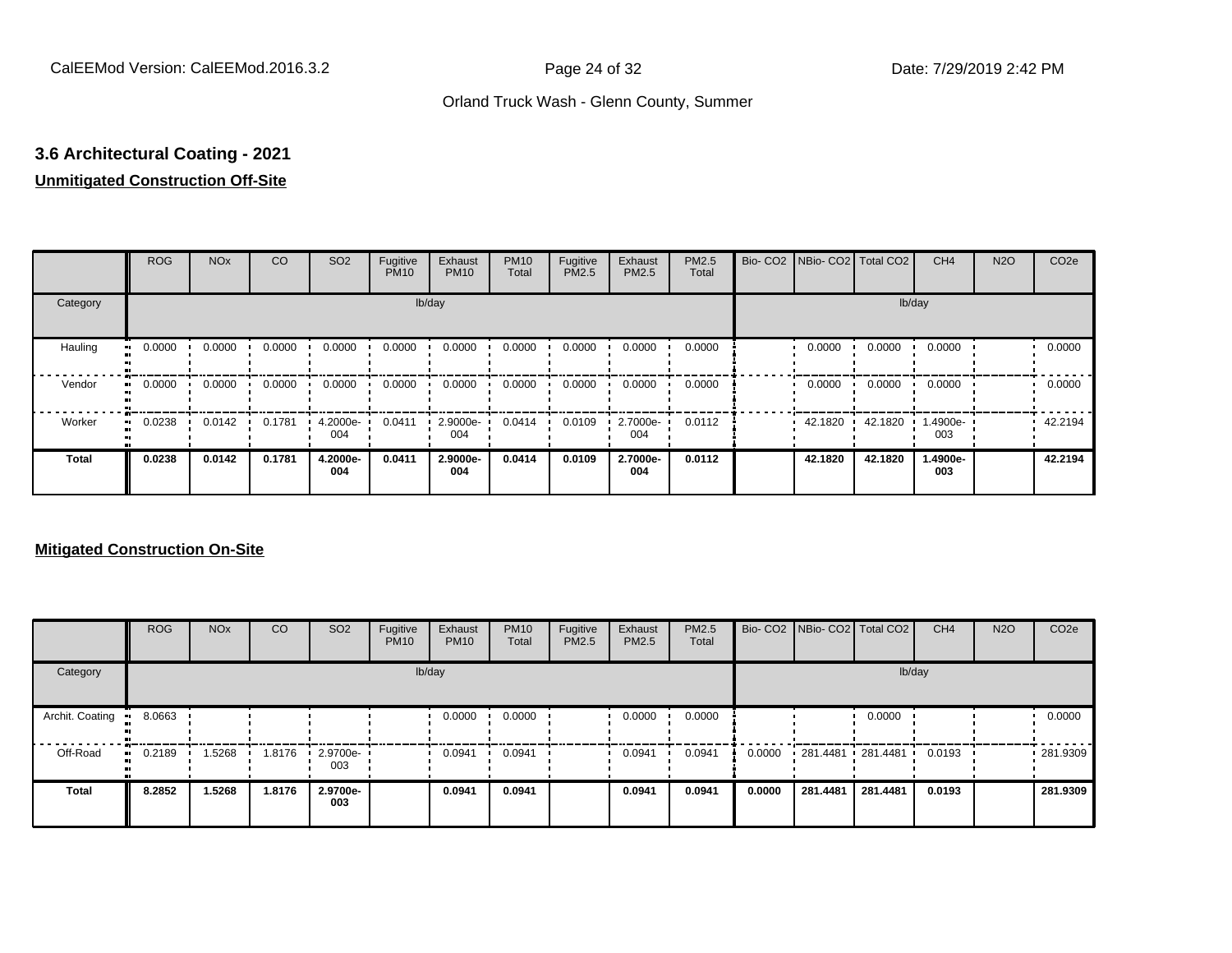## **3.6 Architectural Coating - 2021 Mitigated Construction Off-Site**

|              | <b>ROG</b> | <b>NO<sub>x</sub></b> | CO     | SO <sub>2</sub> | Fugitive<br><b>PM10</b> | Exhaust<br><b>PM10</b> | <b>PM10</b><br>Total | Fugitive<br><b>PM2.5</b> | Exhaust<br>PM2.5 | PM2.5<br>Total | Bio- CO2   NBio- CO2   Total CO2 |         | CH <sub>4</sub> | <b>N2O</b> | CO <sub>2e</sub> |
|--------------|------------|-----------------------|--------|-----------------|-------------------------|------------------------|----------------------|--------------------------|------------------|----------------|----------------------------------|---------|-----------------|------------|------------------|
| Category     |            |                       |        |                 |                         | lb/day                 |                      |                          |                  |                |                                  |         | lb/day          |            |                  |
| Hauling      | 0.0000     | 0.0000                | 0.0000 | 0.0000          | 0.0000                  | 0.0000                 | 0.0000               | 0.0000                   | 0.0000           | 0.0000         | 0.0000                           | 0.0000  | 0.0000          |            | 0.0000           |
| Vendor       | 0.0000     | 0.0000                | 0.0000 | 0.0000          | 0.0000                  | 0.0000                 | 0.0000               | 0.0000                   | 0.0000           | 0.0000         | 0.0000                           | 0.0000  | 0.0000          |            | 0.0000           |
| Worker       | 0.0238     | 0.0142                | 0.1781 | 4.2000e-<br>004 | 0.0411                  | 2.9000e-<br>004        | 0.0414               | 0.0109                   | 2.7000e-<br>004  | 0.0112         | 42.1820                          | 42.1820 | 1.4900e-<br>003 |            | 42.2194          |
| <b>Total</b> | 0.0238     | 0.0142                | 0.1781 | 4.2000e-<br>004 | 0.0411                  | 2.9000e-<br>004        | 0.0414               | 0.0109                   | 2.7000e-<br>004  | 0.0112         | 42.1820                          | 42.1820 | 1.4900e-<br>003 |            | 42.2194          |

## **4.0 Operational Detail - Mobile**

**4.1 Mitigation Measures Mobile**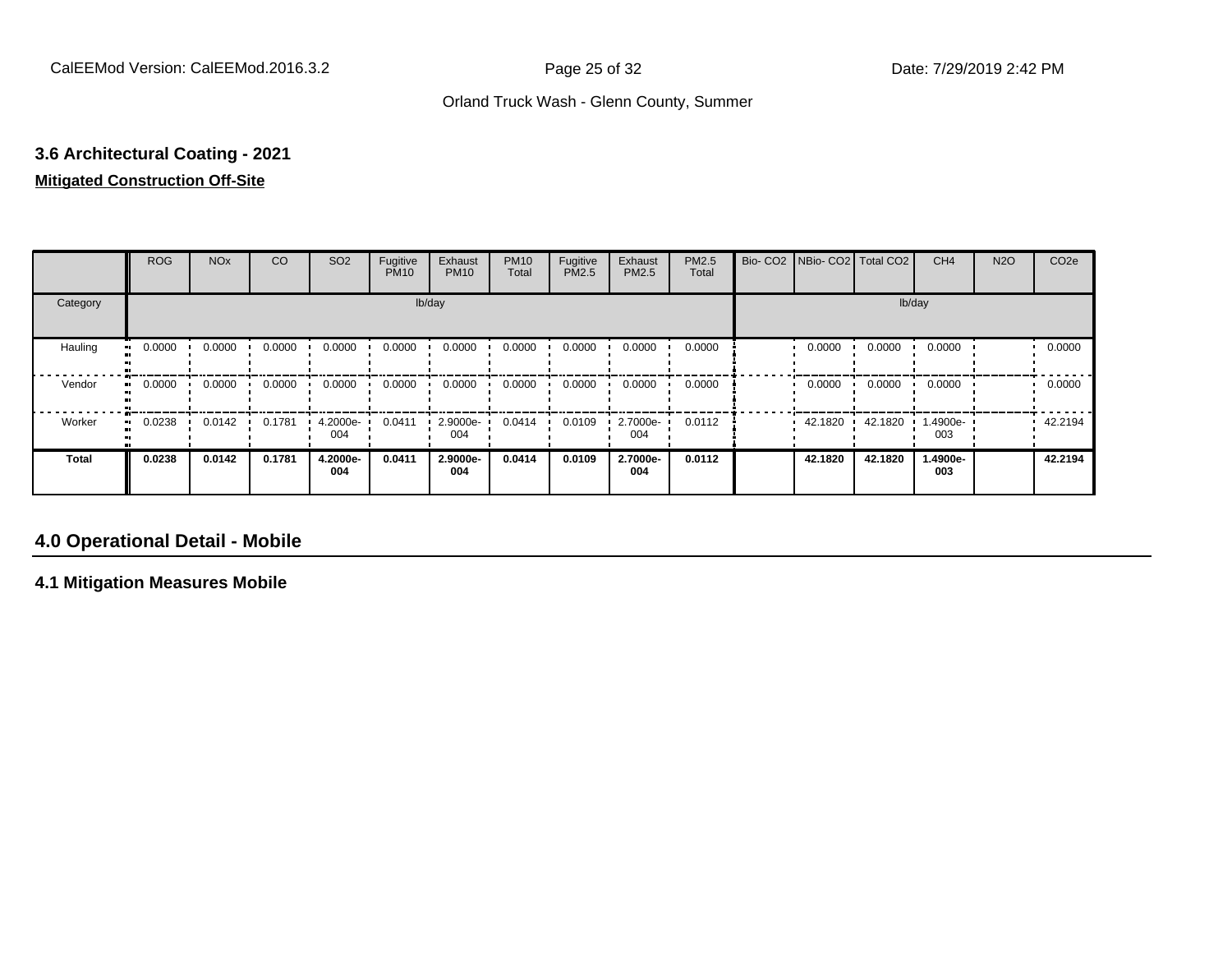|             | <b>ROG</b> | <b>NO<sub>x</sub></b> | CO      | SO <sub>2</sub> | Fugitive<br><b>PM10</b> | Exhaust<br><b>PM10</b> | <b>PM10</b><br>Total | Fugitive<br><b>PM2.5</b> | Exhaust<br>PM2.5 | <b>PM2.5</b><br>Total |    | Bio- CO2 NBio- CO2   Total CO2           | CH <sub>4</sub> | <b>N2O</b> | CO <sub>2e</sub>   |
|-------------|------------|-----------------------|---------|-----------------|-------------------------|------------------------|----------------------|--------------------------|------------------|-----------------------|----|------------------------------------------|-----------------|------------|--------------------|
| Category    |            |                       |         |                 |                         | lb/day                 |                      |                          |                  |                       |    | lb/day                                   |                 |            |                    |
| Mitigated   | 6.4207     | 45.4708               | 47.0486 | 0.1688          | 8.9077                  | 0.1709                 | 9.0786               | 2.3914                   | 0.1615           | 2.5529                | 41 | $17,221.41$ $17,221.41$ $1.2973$<br>41   |                 |            | 17,253.84<br>61    |
| Unmitigated | 6.4207     | 45.4708               | 47.0486 | 0.1688          | 8.9077                  | 0.1709                 | 9.0786               | 2.3914                   | 0.1615           | 2.5529                | 41 | $17.221.41 \cdot 17.221.41 \cdot 1.2973$ |                 |            | $-17,253.84$<br>61 |

### **4.2 Trip Summary Information**

|                        |          | Average Daily Trip Rate |          | Unmitigated       | Mitigated         |
|------------------------|----------|-------------------------|----------|-------------------|-------------------|
| Land Use               | Weekday  | Saturday                | Sunday   | <b>Annual VMT</b> | <b>Annual VMT</b> |
| Automobile Care Center | 153.00   | 153.00                  | 153.00   | 152.416           | 152.416           |
| Strip Mall             | 734.96   | 734.96                  | 734.96   | 1.131.860         | 1.131.860         |
| <b>Strip Mall</b>      | 973.98   | 973.98                  | 973.98   | 1.499.958         | 1.499.958         |
| Strip Mall             | 883.92   | 883.92                  | 883.92   | 1,361,263         | 1,361,263         |
| User Defined Retail    | 0.00     | 0.00                    | 0.00     |                   |                   |
| Total                  | 2.745.85 | 2,745.85                | 2,745.85 | 4.145.497         | 4.145.497         |

## **4.3 Trip Type Information**

|                             |            | <b>Miles</b>   |                                   |       | Trip % |             |         | Trip Purpose %  |         |
|-----------------------------|------------|----------------|-----------------------------------|-------|--------|-------------|---------|-----------------|---------|
| <b>Land Use</b>             | H-W or C-W | $H-S$ or $C-C$ | H-O or C-NW H-W or C-W H-S or C-C |       |        | H-O or C-NW | Primary | <b>Diverted</b> | Pass-by |
| Automobile Care Center      | 9.50       | 7.30           | 7.30                              | 33.00 | 48.00  | 19.00       | 21      | 51              | 28      |
| <b>Strip Mall</b>           | 9.50       | 7.30           | 7.30                              | 16.60 | 64.40  | 19.00       | 45      | 40              | 15      |
| ------<br><b>Strip Mall</b> | 9.50       | 7.30           | 7.30                              | 16.60 | 64.40  | 19.00       | 45      | 40              | 15      |
| <b>Strip Mall</b>           | 9.50       | 7.30           | 7.30                              | 16.60 | 64.40  | 19.00       | 45      | 40              | 15      |
| User Defined Retail         | 9.50       | 7.30           | 7.30                              | 33.00 | 48.00  | 19.00       | 21      | 51              | 28      |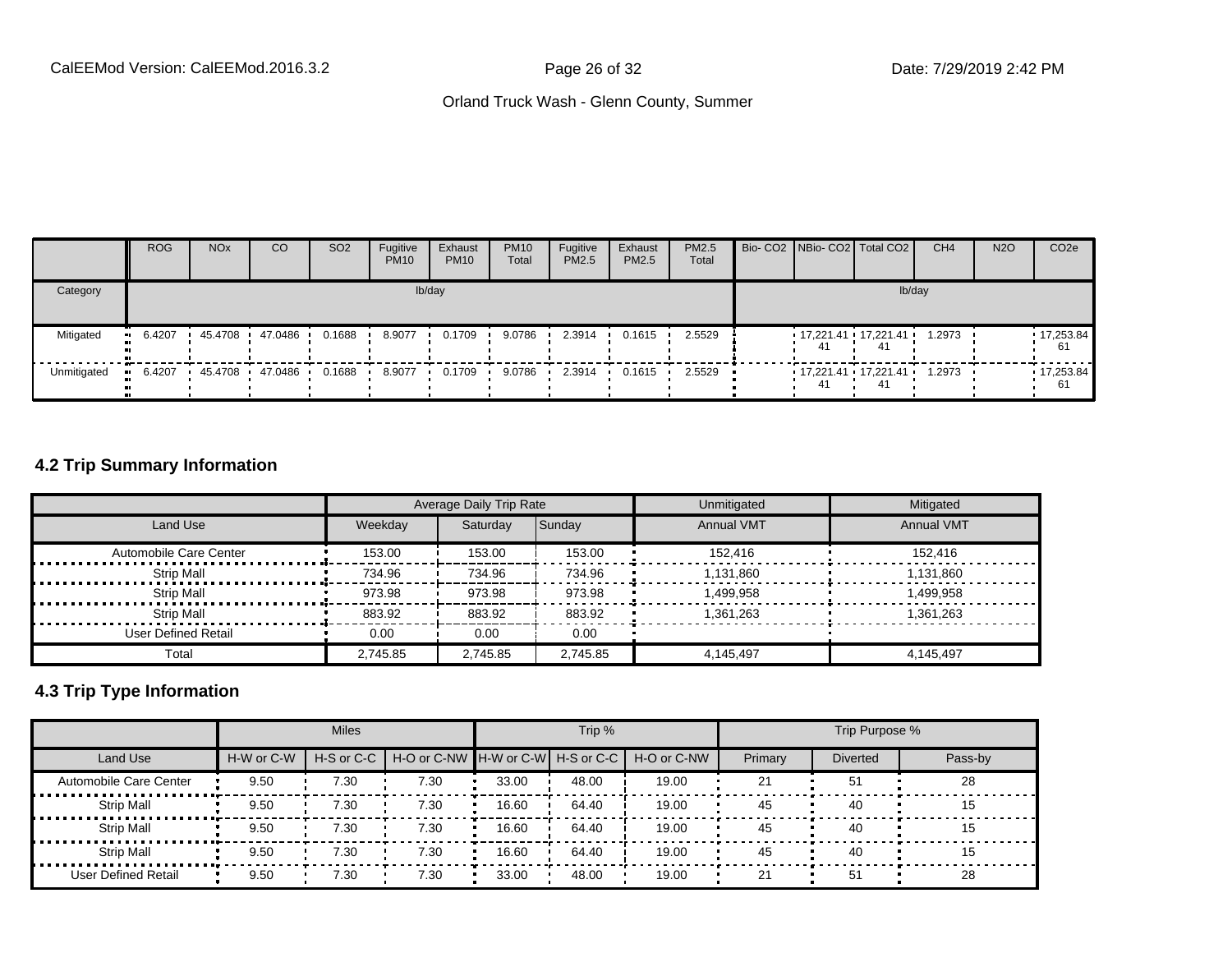CalEEMod Version: CalEEMod.2016.3.2 example 27 of 32 Date: 7/29/2019 2:42 PM

#### Orland Truck Wash - Glenn County, Summer

### **4.4 Fleet Mix**

| Land Use               | <b>LDA</b> | LDT <sub>1</sub>                                                                                                                 | LDT2      | <b>MDV</b>          | LHD1 | LHD <sub>2</sub> | <b>MHD</b> | <b>HHD</b>                                                                                  | OBUS       | <b>UBUS</b> | <b>MCY</b> | <b>SBUS</b>                      | <b>MH</b>          |
|------------------------|------------|----------------------------------------------------------------------------------------------------------------------------------|-----------|---------------------|------|------------------|------------|---------------------------------------------------------------------------------------------|------------|-------------|------------|----------------------------------|--------------------|
| Automobile Care Center |            |                                                                                                                                  |           | 0.000000i 0.000000i |      |                  |            | 0.0000001 0.0000001 0.5000001 0.5000001                                                     | 0.000000 i | 0.000000    | 0.000000   |                                  | 0.0000001 0.000000 |
| Strip Mall             |            | 0.549294• 0.032492; 0.169090; 0.120716; 0.031218; 0.007276; 0.009879; 0.070912; 0.001078; 0.001647; 0.004739; 0.000801; 0.000858 |           |                     |      |                  |            |                                                                                             |            |             |            |                                  |                    |
| User Defined Retail    |            | 0.000000   0.000000                                                                                                              | 0.000000+ | $0.000000 \cdot$    |      |                  |            | $0.000000 \cdot 0.000000 \cdot 0.500000 \cdot 0.500000 \cdot 0.000000 \cdot 0.000000 \cdot$ |            |             |            | $0.000000$ $0.000000$ $0.000000$ |                    |

## **5.0 Energy Detail**

#### Historical Energy Use: N

## **5.1 Mitigation Measures Energy**

|                           | <b>ROG</b> | <b>NO<sub>x</sub></b> | CO     | SO <sub>2</sub>                 | Fugitive<br><b>PM10</b> | Exhaust<br><b>PM10</b> | <b>PM10</b><br>Total | Fugitive<br>PM2.5 | Exhaust<br><b>PM2.5</b> | PM2.5<br>Total |  | Bio- CO2 NBio- CO2 Total CO2                 | CH <sub>4</sub> | <b>N2O</b> | CO <sub>2e</sub> |
|---------------------------|------------|-----------------------|--------|---------------------------------|-------------------------|------------------------|----------------------|-------------------|-------------------------|----------------|--|----------------------------------------------|-----------------|------------|------------------|
| Category                  |            |                       |        |                                 |                         | lb/day                 |                      |                   |                         |                |  | lb/day                                       |                 |            |                  |
| NaturalGas<br>Mitigated   | 0.0289     | 0.2624                | 0.2204 | $1.5700e -$<br>003              |                         | 0.0199                 | 0.0199               |                   | 0.0199                  | 0.0199         |  | 314.8353 314.8353 6.0300e- 5.7700e- 316.7062 | 003             | 003        |                  |
| NaturalGas<br>Unmitigated | 0.0289     | 0.2624                | 0.2204 | $\cdot$ 1.5700e- $\cdot$<br>003 |                         | 0.0199                 | 0.0199               |                   | 0.0199                  | 0.0199         |  | 314.8353 314.8353 6.0300e- 5.7700e- 316.7062 | 003             | 003        |                  |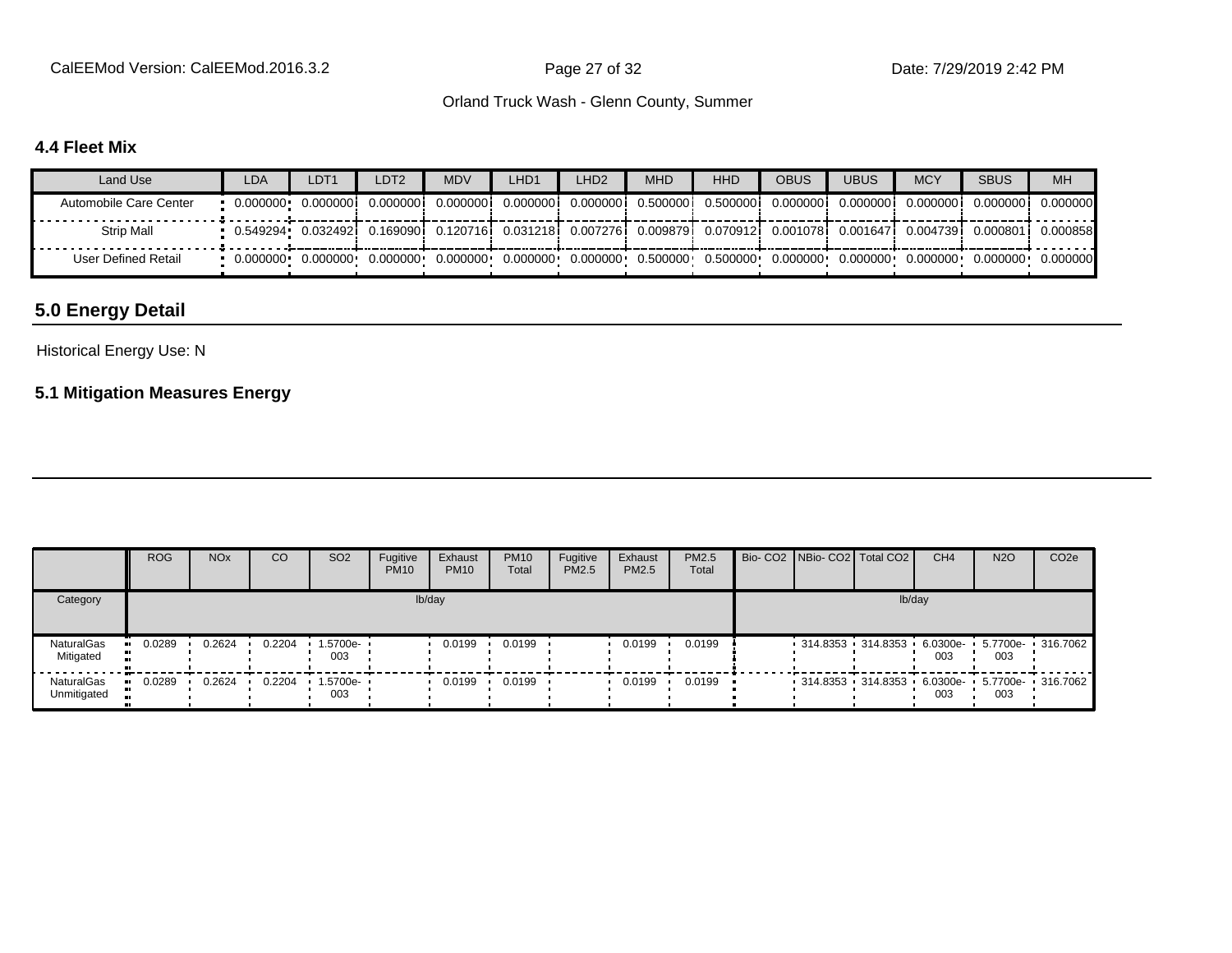#### **5.2 Energy by Land Use - NaturalGas Unmitigated**

|  | Unmitigated |  |  |  |  |
|--|-------------|--|--|--|--|
|  |             |  |  |  |  |

|                               | <b>NaturalGa</b><br>s Use | <b>ROG</b>         | <b>NO<sub>x</sub></b> | CO     | SO <sub>2</sub>    | Fugitive<br><b>PM10</b> | Exhaust<br><b>PM10</b> | <b>PM10</b><br>Total | Fugitive<br>PM2.5 | Exhaust<br>PM2.5 | PM2.5<br>Total  | Bio- CO2   NBio- CO2   Total CO2 |          | CH <sub>4</sub> | <b>N2O</b>                | CO <sub>2e</sub> |
|-------------------------------|---------------------------|--------------------|-----------------------|--------|--------------------|-------------------------|------------------------|----------------------|-------------------|------------------|-----------------|----------------------------------|----------|-----------------|---------------------------|------------------|
| Land Use                      | kBTU/yr                   |                    |                       |        |                    |                         | lb/day                 |                      |                   |                  |                 |                                  | lb/day   |                 |                           |                  |
| Automobile Care<br>Center     | 349.93                    | 3.7700e-<br>003    | 0.0343                | 0.0288 | 2.1000e-<br>004    |                         | 2.6100e-<br>003        | 2.6100e-<br>003      |                   | 2.6100e-<br>003  | 2.6100e-<br>003 | 41.1682                          | 41.1682  | 7.9000e-<br>004 | 7.5000e- ·<br>004         | 41.4129          |
| <b>Strip Mall</b>             | 566.983                   | $6.1100e -$<br>003 | 0.0556                | 0.0467 | $3.3000e -$<br>004 |                         | 4.2200e-<br>003        | 4.2200e-<br>003      |                   | 4.2200e-<br>003  | 4.2200e-<br>003 | 66.7039                          | 66.7039  | .2800e-<br>003  | 003                       | .2200e- 67.1002  |
| <b>Strip Mall</b>             | 681.898                   | 7.3500e-<br>003    | 0.0669                | 0.0562 | 4.0000e-<br>004    |                         | 5.0800e-<br>003        | 5.0800e-<br>003      |                   | 5.0800e-<br>003  | 5.0800e-<br>003 | 80.2233                          | 80.2233  | .5400e-<br>003  | 003                       | 1.4700e- 80.7000 |
| <b>Strip Mall</b>             | $-751.375$                | 8.1000e-<br>003    | 0.0737                | 0.0619 | 4.4000e-<br>004    |                         | $5.6000e-$<br>003      | 5.6000e-<br>003      |                   | 5.6000e-<br>003  | 5.6000e-<br>003 | 88.3970                          | 88.3970  | 1.6900e-<br>003 | 1.6200e-<br>003           | 88.9223          |
| <b>User Defined</b><br>Retail | 325.915 ·                 | $3.5100e -$<br>003 | 0.0320                | 0.0268 | $1.9000e -$<br>004 |                         | 2.4300e-<br>003        | 2.4300e-<br>003      |                   | 2.4300e-<br>003  | 2.4300e-<br>003 | 38.3430                          | 38.3430  | 7.3000e-<br>004 | 7.0000e- 1 38.5708<br>004 |                  |
| <b>Total</b>                  |                           | 0.0288             | 0.2624                | 0.2204 | 1.5700e-<br>003    |                         | 0.0199                 | 0.0199               |                   | 0.0199           | 0.0199          | 314.8353                         | 314.8353 | 6.0300e-<br>003 | 5.7600e-<br>003           | 316.7062         |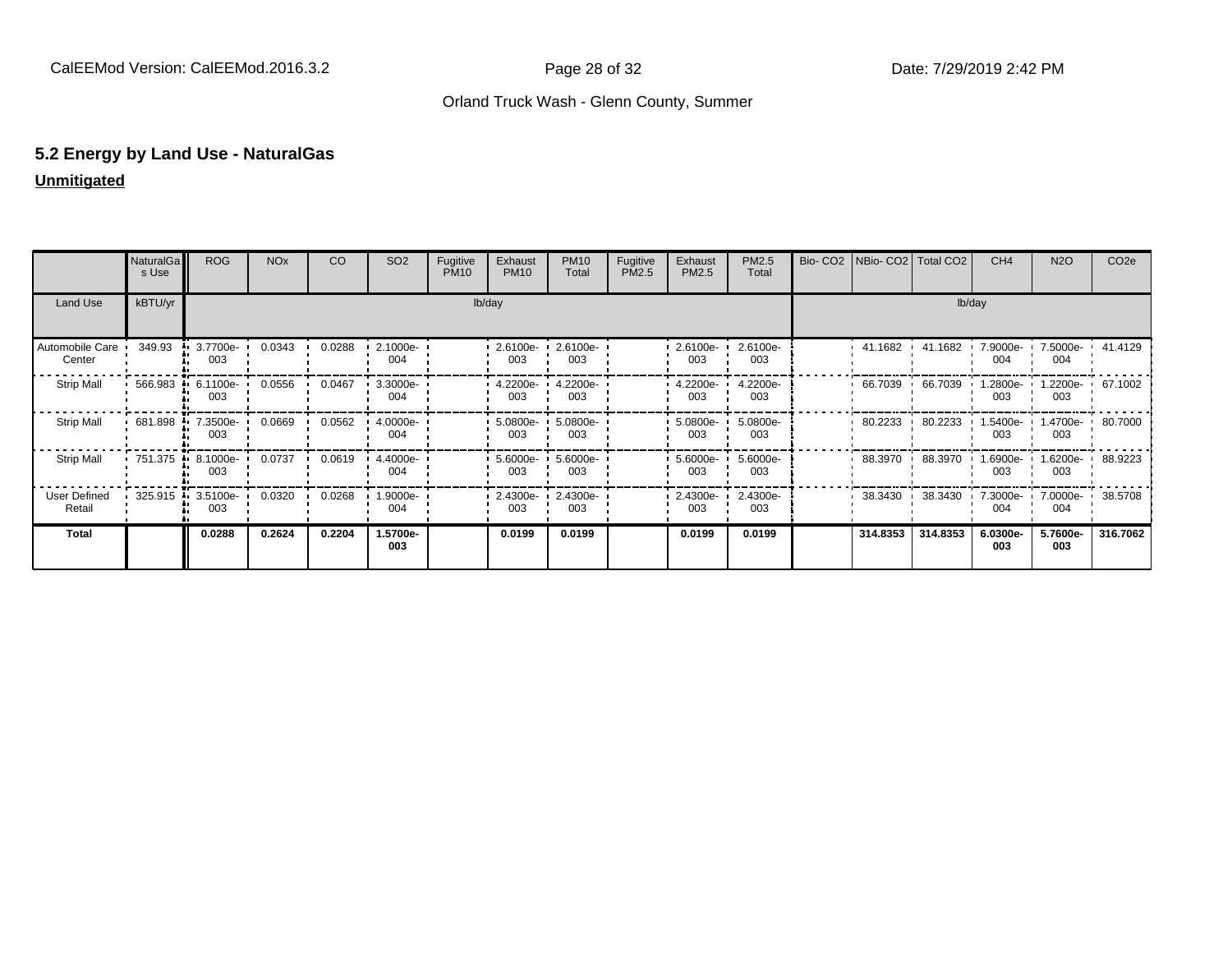# **5.2 Energy by Land Use - NaturalGas**

| <b>Mitigated</b> |  |
|------------------|--|
|------------------|--|

|                                   | NaturalGa<br>s Use | <b>ROG</b>         | <b>NO<sub>x</sub></b> | CO     | SO <sub>2</sub> | Fugitive<br><b>PM10</b> | Exhaust<br><b>PM10</b> | <b>PM10</b><br>Total | Fugitive<br>PM2.5 | Exhaust<br>PM2.5 | PM2.5<br>Total  | Bio- CO2   NBio- CO2   Total CO2 |          | CH <sub>4</sub>      | <b>N2O</b>                | CO <sub>2e</sub>   |
|-----------------------------------|--------------------|--------------------|-----------------------|--------|-----------------|-------------------------|------------------------|----------------------|-------------------|------------------|-----------------|----------------------------------|----------|----------------------|---------------------------|--------------------|
| Land Use                          | kBTU/yr            |                    |                       |        |                 |                         | lb/day                 |                      |                   |                  |                 |                                  | lb/day   |                      |                           |                    |
| Automobile Care 0.34993<br>Center |                    | 3.7700e-<br>003    | 0.0343                | 0.0288 | 2.1000e-<br>004 |                         | $-2.6100e -$<br>003    | 2.6100e-<br>003      |                   | 2.6100e-<br>003  | 2.6100e-<br>003 | 41.1682                          | 41.1682  | 7.9000e-<br>004      | 7.5000e- 1 41.4129<br>004 |                    |
| <b>Strip Mall</b>                 | 0.566983           | 6.1100e-<br>003    | 0.0556                | 0.0467 | 3.3000e-<br>004 |                         | 4.2200e-<br>003        | 4.2200e-<br>003      |                   | 4.2200e-<br>003  | 4.2200e-<br>003 | 66.7039                          | 66.7039  | .2800e-<br>003       | .2200e-<br>003            | 67.1002            |
| <b>Strip Mall</b>                 | 0.681898           | 7.3500e-<br>003    | 0.0669                | 0.0562 | 4.0000e-<br>004 |                         | 5.0800e-<br>003        | 5.0800e-<br>003      |                   | 5.0800e-<br>003  | 5.0800e-<br>003 | 80.2233                          | 80.2233  | $1.5400e - 1$<br>003 | 1.4700e- 1 80.7000<br>003 |                    |
| <b>Strip Mall</b>                 | 0.751375           | $8.1000e -$<br>003 | 0.0737                | 0.0619 | 4.4000e-<br>004 |                         | 5.6000e-<br>003        | 5.6000e-<br>003      |                   | 5.6000e-<br>003  | 5.6000e-<br>003 | 88.3970                          | 88.3970  | --6900e.l<br>003     | 003                       | 1.6200e- 1 88.9223 |
| <b>User Defined</b><br>Retail     | 0.325915           | $3.5100e -$<br>003 | 0.0320                | 0.0268 | 1.9000e-<br>004 |                         | 2.4300e-<br>003        | 2.4300e-<br>003      |                   | 2.4300e-<br>003  | 2.4300e-<br>003 | 38.3430                          | 38.3430  | 7.3000e-<br>004      | 7.0000e- '<br>004         | 38.5708            |
| Total                             |                    | 0.0288             | 0.2624                | 0.2204 | 1.5700e-<br>003 |                         | 0.0199                 | 0.0199               |                   | 0.0199           | 0.0199          | 314.8353                         | 314.8353 | 6.0300e-<br>003      | 5.7600e-<br>003           | 316.7062           |

## **6.0 Area Detail**

**6.1 Mitigation Measures Area**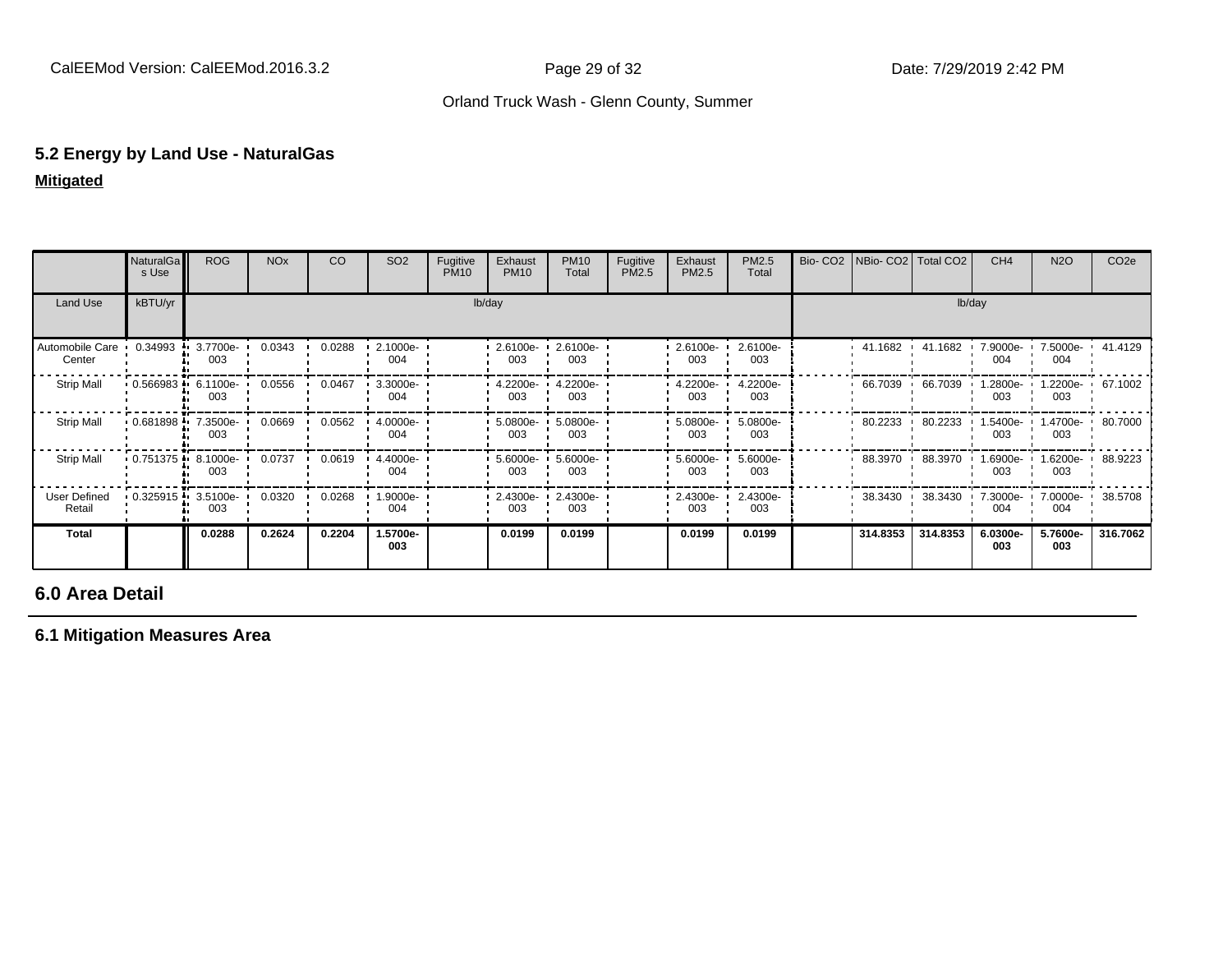|             | <b>ROG</b> | <b>NO<sub>x</sub></b> | CO                       | SO <sub>2</sub> | Fugitive<br><b>PM10</b> | Exhaust<br><b>PM10</b>        | <b>PM10</b><br>Total | Fugitive<br>PM2.5 | Exhaust<br>PM2.5 | <b>PM2.5</b><br>Total      | Bio- CO2   NBio- CO2   Total CO2 |        | CH <sub>4</sub> | <b>N2O</b> | CO <sub>2</sub> e |
|-------------|------------|-----------------------|--------------------------|-----------------|-------------------------|-------------------------------|----------------------|-------------------|------------------|----------------------------|----------------------------------|--------|-----------------|------------|-------------------|
| Category    | lb/day     |                       |                          |                 |                         |                               |                      |                   |                  |                            |                                  |        | lb/day          |            |                   |
| Mitigated   | $-2.2221$  | 7.0000e-<br>005       | 7.6200e-<br>003          | 0.0000          |                         | $3.0000e - 1$<br>005          | 3.0000e-<br>005      |                   | 3.0000e-<br>005  | 3.0000e-<br>005            | 0.0163                           | 0.0163 | 4.0000e-<br>005 |            | 0.0174            |
| Unmitigated | $-2.2221$  | 005                   | 7.0000e- 7.6200e-<br>003 | 0.0000          |                         | $-3.0000e - 3.0000e -$<br>005 | 005                  |                   | 005              | $3.0000e - 3.0000e$<br>005 | 0.0163                           | 0.0163 | 4.0000e-<br>005 |            | 0.0174            |

## **6.2 Area by SubCategory**

#### **Unmitigated**

|                          | <b>ROG</b>                     | <b>NO<sub>x</sub></b> | CO              | SO <sub>2</sub> | Fugitive<br><b>PM10</b> | Exhaust<br><b>PM10</b> | <b>PM10</b><br>Total     | Fugitive<br>PM2.5 | Exhaust<br><b>PM2.5</b> | PM2.5<br>Total  |  | Bio- CO2   NBio- CO2   Total CO2 |        | CH <sub>4</sub> | <b>N2O</b> | CO <sub>2e</sub> |
|--------------------------|--------------------------------|-----------------------|-----------------|-----------------|-------------------------|------------------------|--------------------------|-------------------|-------------------------|-----------------|--|----------------------------------|--------|-----------------|------------|------------------|
| SubCategory              |                                | lb/day                |                 |                 |                         |                        |                          |                   |                         |                 |  |                                  |        | lb/day          |            |                  |
| Architectural<br>Coating | $-0.5083$                      |                       |                 |                 |                         | 0.0000                 | 0.0000                   |                   | 0.0000                  | 0.0000          |  |                                  | 0.0000 |                 |            | 0.0000           |
| Consumer<br>Products     | $-1.7131$                      |                       |                 |                 |                         | 0.0000                 | 0.0000                   |                   | 0.0000                  | 0.0000          |  |                                  | 0.0000 |                 |            | 0.0000           |
| Landscaping              | 7.1000e 7.0000e 7.6200e<br>004 | 005                   | 003             | 0.0000          |                         | 005                    | 3.0000e- 3.0000e-<br>005 |                   | $-3.0000e - 1$<br>005   | 3.0000e-<br>005 |  | 0.0163                           | 0.0163 | 4.0000e-<br>005 |            | 0.0174           |
| <b>Total</b>             | 2.2221                         | 7.0000e-<br>005       | 7.6200e-<br>003 | 0.0000          |                         | 3.0000e-<br>005        | 3.0000e-<br>005          |                   | 3.0000e-<br>005         | 3.0000e-<br>005 |  | 0.0163                           | 0.0163 | 4.0000e-<br>005 |            | 0.0174           |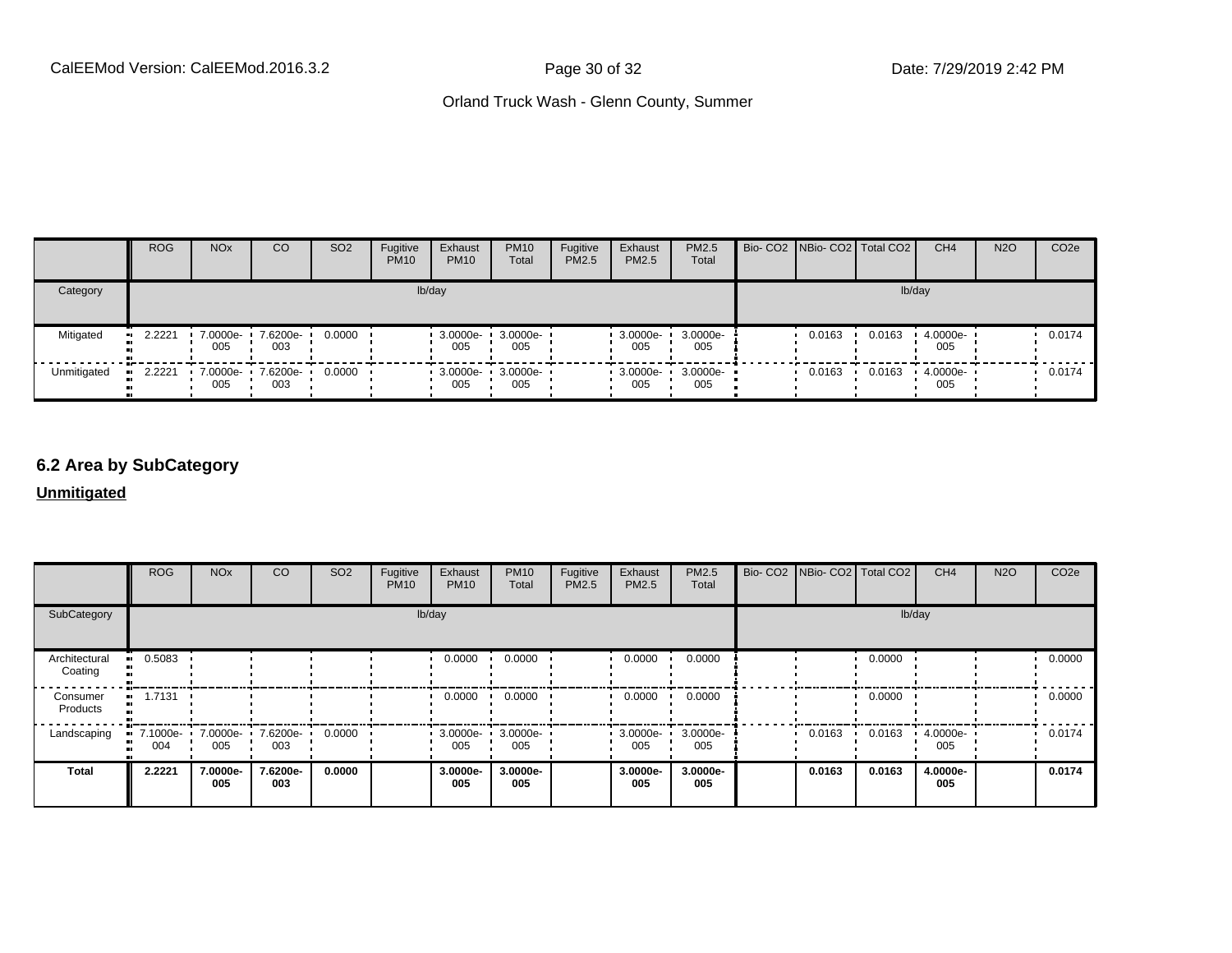#### **6.2 Area by SubCategory**

#### **Mitigated**

|                          | <b>ROG</b>      | <b>NO<sub>x</sub></b> | <sub>CO</sub>   | SO <sub>2</sub> | Fugitive<br><b>PM10</b> | Exhaust<br><b>PM10</b> | <b>PM10</b><br>Total | Fugitive<br>PM2.5 | Exhaust<br>PM2.5 | <b>PM2.5</b><br>Total | Bio- CO2   NBio- CO2   Total CO2 |        | CH <sub>4</sub> | <b>N2O</b> | CO <sub>2e</sub> |
|--------------------------|-----------------|-----------------------|-----------------|-----------------|-------------------------|------------------------|----------------------|-------------------|------------------|-----------------------|----------------------------------|--------|-----------------|------------|------------------|
| SubCategory              |                 |                       |                 |                 |                         | lb/day                 |                      |                   |                  |                       |                                  |        | lb/day          |            |                  |
| Architectural<br>Coating | 0.5083          |                       |                 |                 |                         | 0.0000                 | 0.0000               |                   | 0.0000           | 0.0000                |                                  | 0.0000 |                 |            | 0.0000           |
| Consumer<br>Products     | 1.7131          |                       |                 |                 |                         | 0.0000                 | 0.0000               |                   | 0.0000           | 0.0000                |                                  | 0.0000 |                 |            | 0.0000           |
| Landscaping              | 7.1000e-<br>004 | 7.0000e-<br>005       | 7.6200e-<br>003 | 0.0000          |                         | $3.0000e - 1$<br>005   | 3.0000e-<br>005      |                   | 3.0000e-<br>005  | 3.0000e-<br>005       | 0.0163                           | 0.0163 | 4.0000e-<br>005 |            | 0.0174           |
| <b>Total</b>             | 2.2221          | 7.0000e-<br>005       | 7.6200e-<br>003 | 0.0000          |                         | 3.0000e-<br>005        | 3.0000e-<br>005      |                   | 3.0000e-<br>005  | 3.0000e-<br>005       | 0.0163                           | 0.0163 | 4.0000e-<br>005 |            | 0.0174           |

#### **7.0 Water Detail**

#### **7.1 Mitigation Measures Water**

Install Low Flow Bathroom Faucet

Install Low Flow Toilet

#### **8.0 Waste Detail**

#### **8.1 Mitigation Measures Waste**

### **9.0 Operational Offroad**

| Equipment Type | Number | Hours/Day | Days/Year | Horse Power | Load Factor | Fuel<br>Type |
|----------------|--------|-----------|-----------|-------------|-------------|--------------|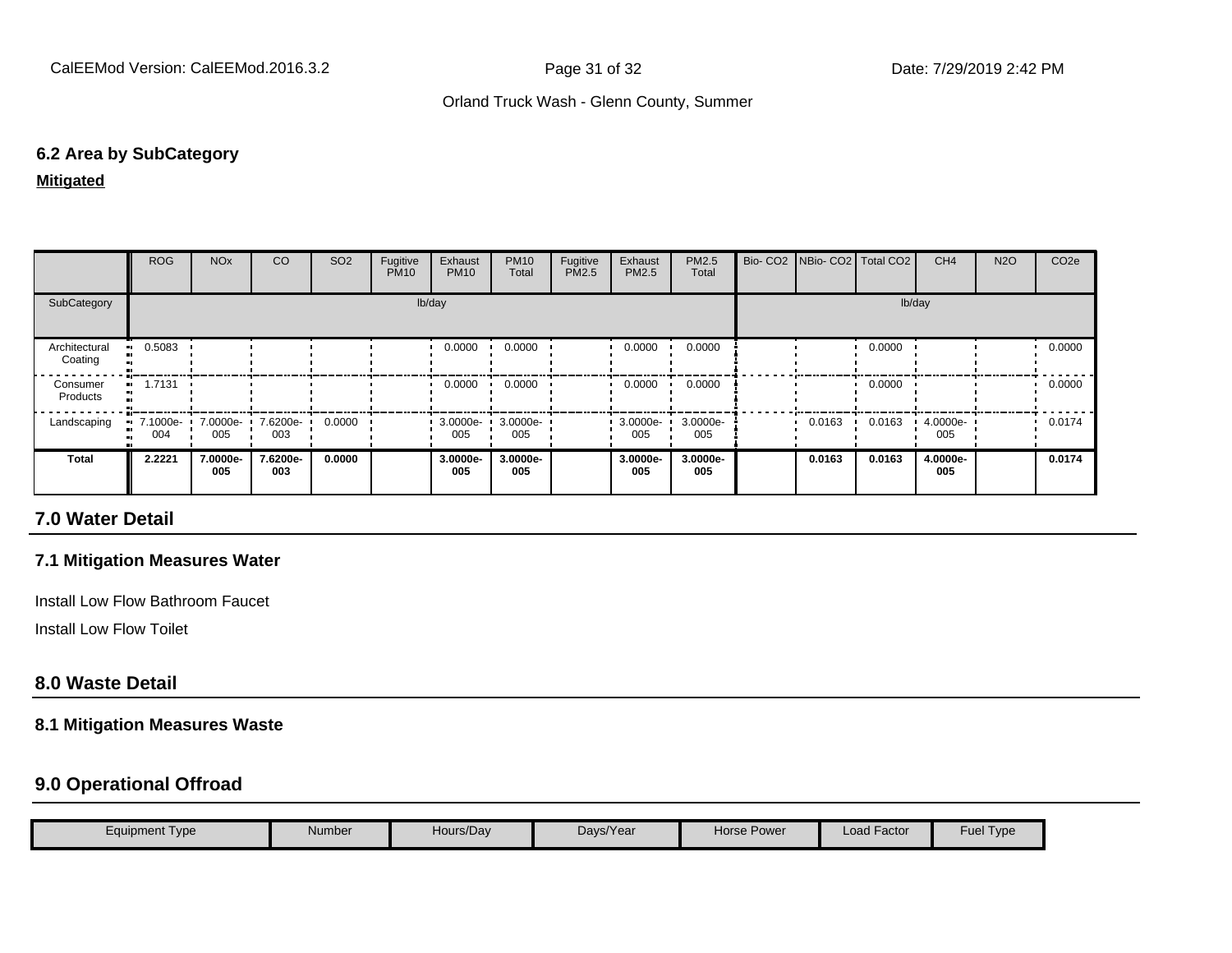# **10.0 Stationary Equipment**

## **Fire Pumps and Emergency Generators**

| <b>Equipment Type</b>         | Number | Hours/Day      | Hours/Year      | <b>Horse Power</b>   | Load Factor | Fuel Type |
|-------------------------------|--------|----------------|-----------------|----------------------|-------------|-----------|
| <b>Boilers</b>                |        |                |                 |                      |             |           |
| <b>Equipment Type</b>         | Number | Heat Input/Day | Heat Input/Year | <b>Boiler Rating</b> | Fuel Type   |           |
| <b>User Defined Equipment</b> |        |                |                 |                      |             |           |
| Equipment Type                | Number |                |                 |                      |             |           |
|                               |        |                |                 |                      |             |           |
| <b>11.0 Vegetation</b>        |        |                |                 |                      |             |           |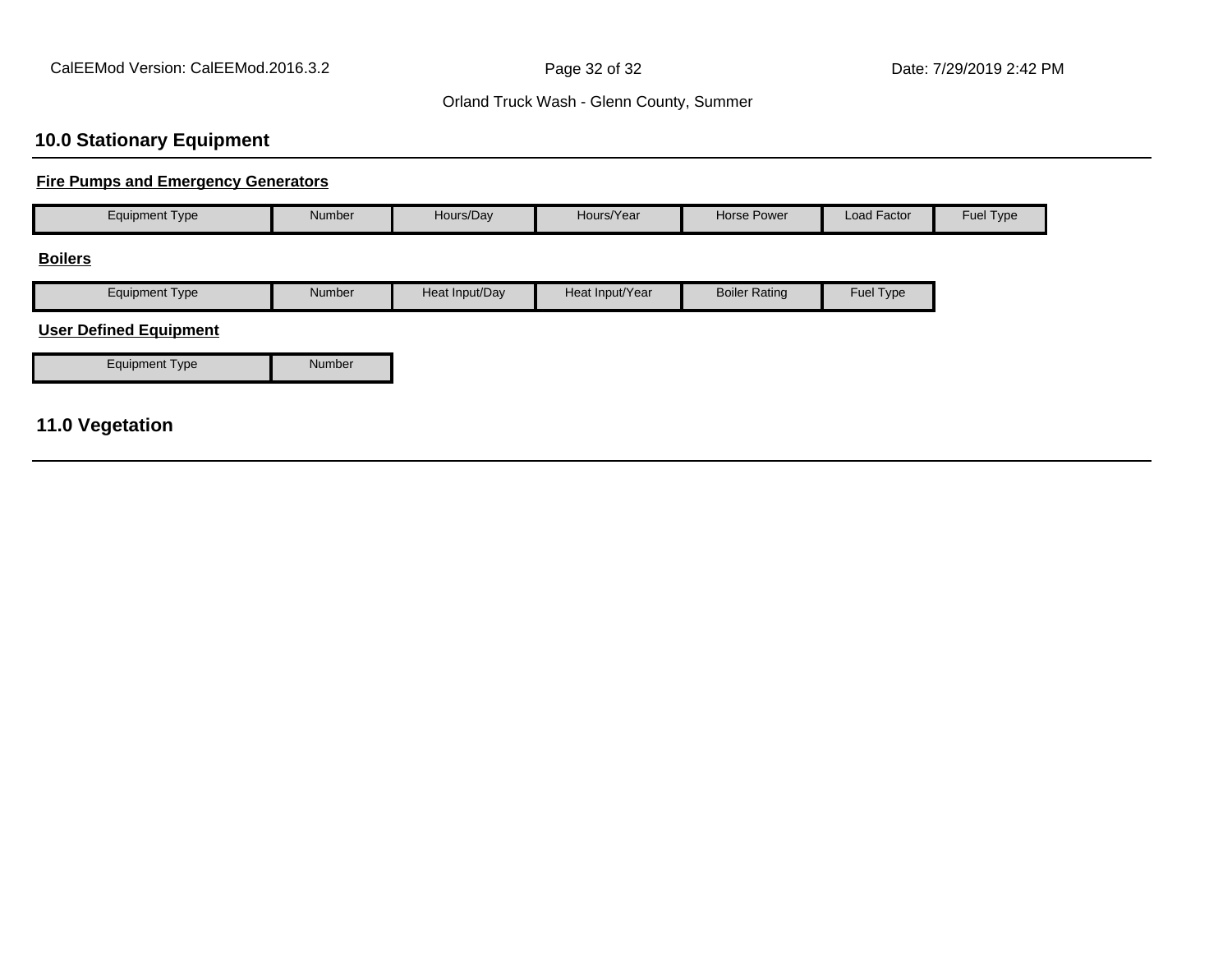### **Orland Truck Wash**

**Glenn County, Winter**

## **1.0 Project Characteristics**

## **1.1 Land Usage**

| <b>Land Uses</b>           | <b>Size</b> | Metric                   | Lot Acreage | Floor Surface Area | Population |
|----------------------------|-------------|--------------------------|-------------|--------------------|------------|
| <b>Strip Mall</b>          | 19.34       | 1000sqft                 | 1.19        | 19,341.00          |            |
| Automobile Care Center     | 6.12        | 1000sqft                 | 0.95        | 6.120.00           |            |
| <b>User Defined Retail</b> | 0.00        | <b>User Defined Unit</b> | 0.93        | 5.700.00           |            |
| <b>Strip Mall</b>          | 25.63       | 1000sqft                 | 0.99        | 25.631.00          |            |
| <b>Strip Mall</b>          | 23.26       | 1000sqft                 | 0.92        | 23,261.00          |            |

#### **1.2 Other Project Characteristics**

| <b>Urbanization</b>               | Urban                          | Wind Speed (m/s)                  | 2.2   | <b>Precipitation Freg (Days)</b>        | 61    |
|-----------------------------------|--------------------------------|-----------------------------------|-------|-----------------------------------------|-------|
| <b>Climate Zone</b>               | 3                              |                                   |       | <b>Operational Year</b>                 | 2021  |
| <b>Utility Company</b>            | Pacific Gas & Electric Company |                                   |       |                                         |       |
| <b>CO2 Intensity</b><br>(lb/MWhr) | 641.35                         | <b>CH4 Intensity</b><br>(lb/MWhr) | 0.029 | N <sub>2</sub> O Intensity<br>(lb/MWhr) | 0.006 |

#### **1.3 User Entered Comments & Non-Default Data**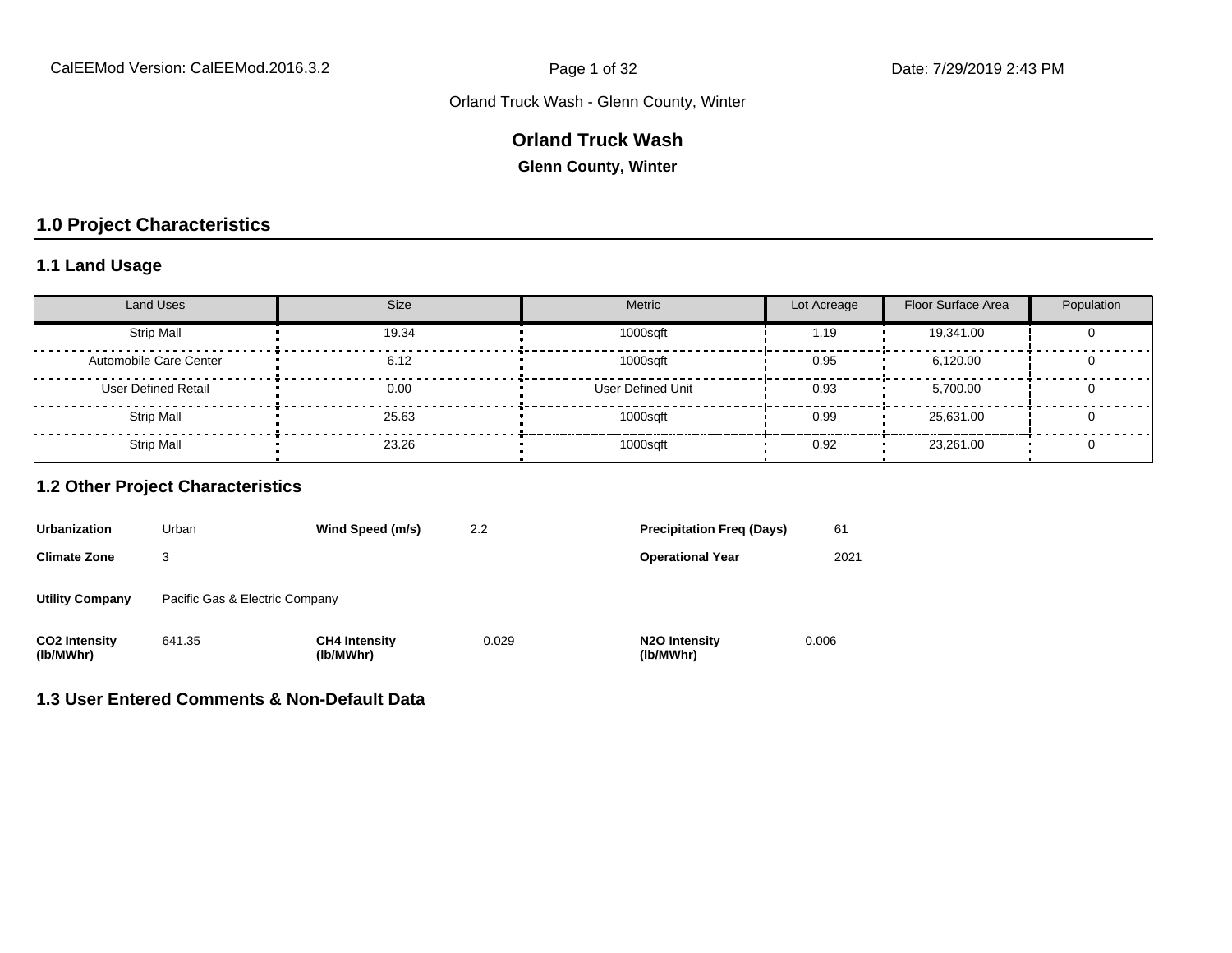Project Characteristics -

Land Use - Lot acreage update to match that of the project.

Construction Phase - construction, paving and coating will occur at the same time.

Fleet Mix - information updated to match that of the traffic report.

Energy Use - User defined retail will have a similar use as the auro care center.

Water And Wastewater - Indoor water use updated to reflect information provided.

Solid Waste - User defined retail and auto care center will have similar uses.

Water Mitigation -

Vehicle Trips - Information updated to match the traffic impact study

| <b>Table Name</b>    | <b>Column Name</b> | Default Value | <b>New Value</b> |
|----------------------|--------------------|---------------|------------------|
| tblConstructionPhase | <b>NumDays</b>     | 18.00         | 230.00           |
| tblConstructionPhase | NumDays            | 18.00         | 230.00           |
| tblConstructionPhase | PhaseEndDate       | 9/17/2020     | 3/5/2021         |
| tblConstructionPhase | PhaseEndDate       | 7/29/2020     | 3/5/2021         |
| tblConstructionPhase | PhaseEndDate       | 9/11/2019     | 4/17/2020        |
| tblConstructionPhase | PhaseEndDate       | 8/24/2020     | 3/5/2021         |
| tblConstructionPhase | PhaseEndDate       | 8/30/2019     | 4/7/2020         |
| tblConstructionPhase | PhaseStartDate     | 8/25/2020     | 4/18/2020        |
| tblConstructionPhase | PhaseStartDate     | 9/12/2019     | 4/18/2020        |
| tblConstructionPhase | PhaseStartDate     | 8/31/2019     | 4/8/2020         |
| tblConstructionPhase | PhaseStartDate     | 7/30/2020     | 4/18/2020        |
| tblConstructionPhase | PhaseStartDate     | 8/24/2019     | 4/1/2020         |
| tblEnergyUse         | LightingElect      | 0.00          | 2.70             |
| tblEnergyUse         | NT <sub>24</sub> E | 0.00          | 4.61             |
| tblEnergyUse         | NT24NG             | 0.00          | 3.84             |
| tblEnergyUse         | <b>T24E</b>        | 0.00          | 1.96             |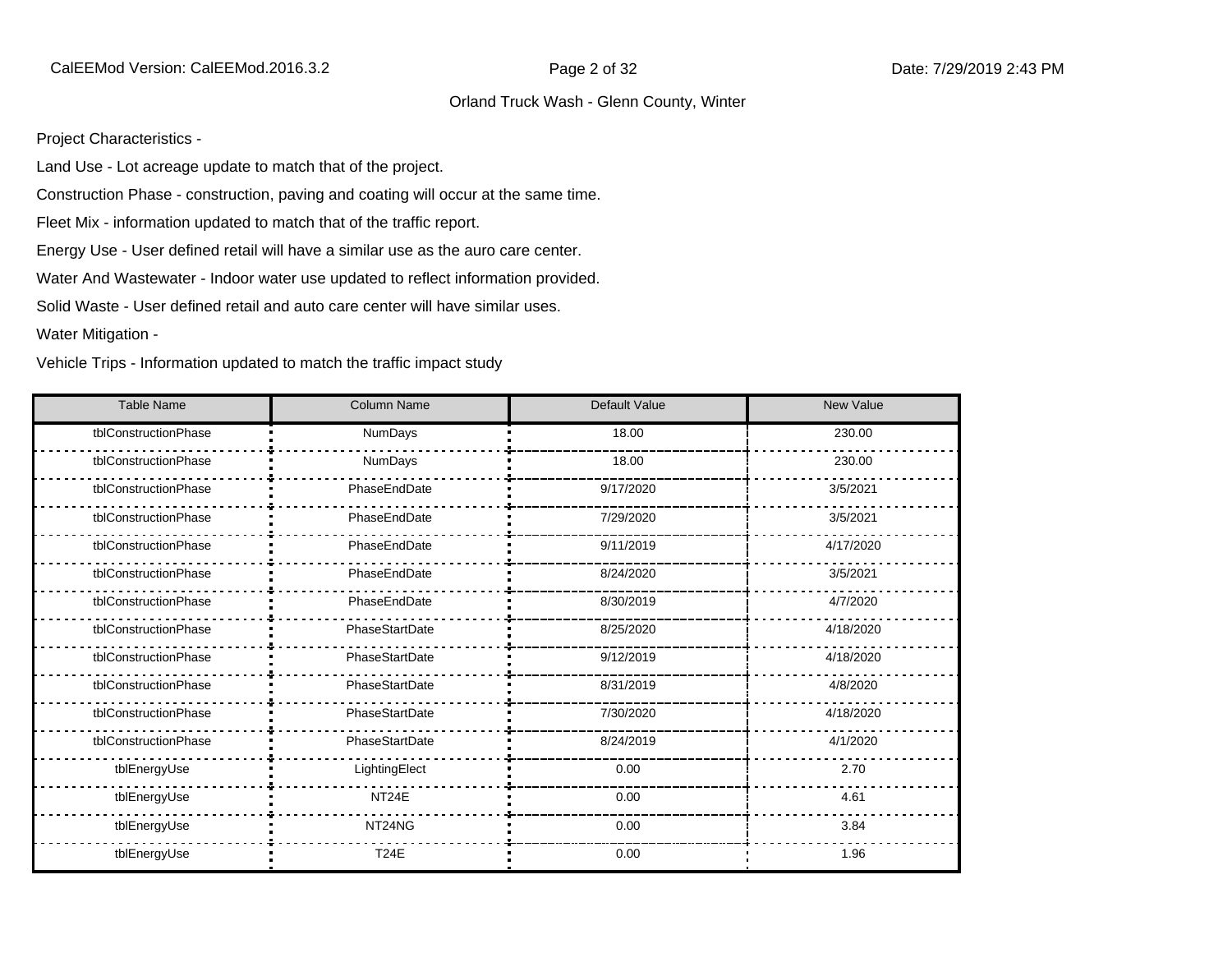| tblEnergyUse | T24NG            | 0.00        | 17.03 |
|--------------|------------------|-------------|-------|
| tblFleetMix  | <b>HHD</b>       | 0.07        | 0.50  |
| tblFleetMix  | <b>HHD</b>       | 0.07        | 0.50  |
| tblFleetMix  | LDA              | 0.55        | 0.00  |
| tblFleetMix  | LDA              | 0.55        | 0.00  |
| tblFleetMix  | LDT1             | 0.03        | 0.00  |
| tblFleetMix  | LDT1             | 0.03        | 0.00  |
| tblFleetMix  | LDT2             | 0.17        | 0.00  |
| tblFleetMix  | LDT <sub>2</sub> | 0.17        | 0.00  |
| tblFleetMix  | LHD1             | 0.03        | 0.00  |
| tblFleetMix  | LHD1             | 0.03        | 0.00  |
| tblFleetMix  | LHD <sub>2</sub> | 7.2760e-003 | 0.00  |
| tblFleetMix  | LHD <sub>2</sub> | 7.2760e-003 | 0.00  |
| tblFleetMix  | <b>MCY</b>       | 4.7390e-003 | 0.00  |
| tblFleetMix  | <b>MCY</b>       | 4.7390e-003 | 0.00  |
| tblFleetMix  | <b>MDV</b>       | 0.12        | 0.00  |
| tblFleetMix  | <b>MDV</b>       | 0.12        | 0.00  |
| tblFleetMix  | MH               | 8.5800e-004 | 0.00  |
| tblFleetMix  | MH               | 8.5800e-004 | 0.00  |
| tblFleetMix  | <b>MHD</b>       | 9.8790e-003 | 0.50  |
| tblFleetMix  | <b>MHD</b>       | 9.8790e-003 | 0.50  |
| tblFleetMix  | OBUS             | 1.0780e-003 | 0.00  |
| tblFleetMix  | OBUS             | 1.0780e-003 | 0.00  |
| tblFleetMix  | <b>SBUS</b>      | 8.0100e-004 | 0.00  |
| tblFleetMix  | <b>SBUS</b>      | 8.0100e-004 | 0.00  |
| tblFleetMix  | <b>UBUS</b>      | 1.6470e-003 | 0.00  |
| tblFleetMix  | <b>UBUS</b>      | 1.6470e-003 | 0.00  |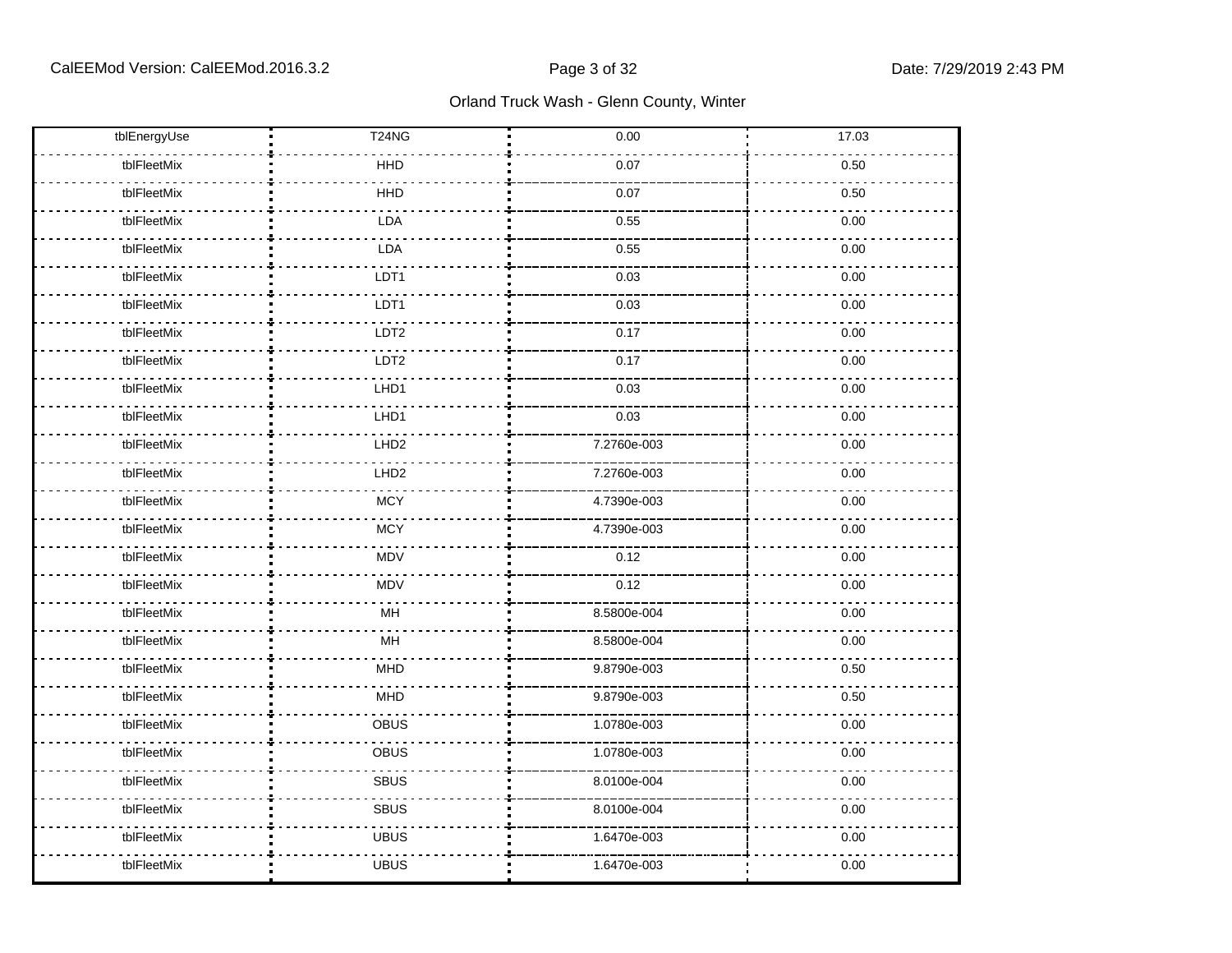| tblLandUse      | LandUseSquareFeet        | 0.00       | 5,700.00   |
|-----------------|--------------------------|------------|------------|
| tblLandUse      | LotAcreage               | 0.44       | 1.19       |
| tblLandUse      | LotAcreage               | 0.14       | 0.95       |
| tblLandUse      | LotAcreage               | 0.59       | 0.99       |
| tblLandUse      | LotAcreage               | 0.53       | 0.92       |
| tblLandUse      | LotAcreage               | 0.00       | 0.93       |
| tblSolidWaste   | SolidWasteGenerationRate | 0.00       | 23.38      |
| tblVehicleTrips | CC_TTP                   | 0.00       | 48.00      |
| tblVehicleTrips | CNW_TTP                  | 0.00       | 19.00      |
| tblVehicleTrips | CW_TTP                   | 0.00       | 33.00      |
| tblVehicleTrips | DV_TP                    | 0.00       | 51.00      |
| tblVehicleTrips | PB_TP                    | 0.00       | 28.00      |
| tblVehicleTrips | PR_TP                    | 0.00       | 21.00      |
| tblVehicleTrips | ST_TR                    | 23.72      | 25.00      |
| tblVehicleTrips | ST_TR                    | 42.04      | 38.00      |
| tblVehicleTrips | ST_TR                    | 0.00       | 11.95      |
| tblVehicleTrips | SU_TR                    | 11.88      | 25.00      |
| tblVehicleTrips | SU_TR                    | 20.43      | 38.00      |
| tblVehicleTrips | SU_TR                    | 0.00       | 11.95      |
| tblVehicleTrips | WD_TR                    | 23.72      | 25.00      |
| tblVehicleTrips | WD_TR                    | 44.32      | 38.00      |
| tblVehicleTrips | WD_TR                    | 0.00       | 11.95      |
| tblWater        | IndoorWaterUseRate       | 575,776.38 | 273,750.00 |
| tblWater        | IndoorWaterUseRate       | 0.00       | 273,750.00 |
| tblWater        | OutdoorWaterUseRate      | 0.00       | 352,895.20 |

## **2.0 Emissions Summary**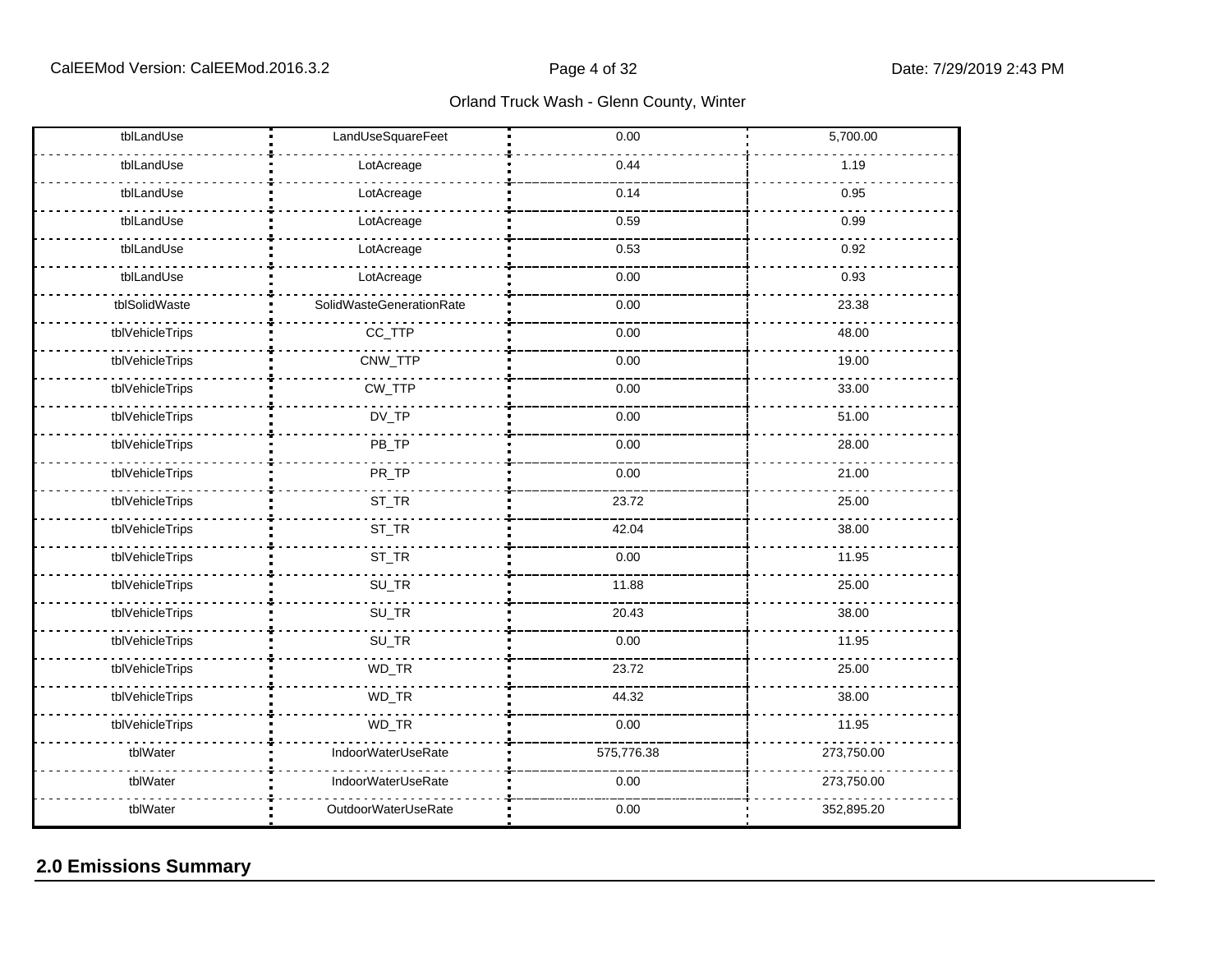#### **2.1 Overall Construction (Maximum Daily Emission)**

**Unmitigated Construction**

|                | <b>ROG</b>                                            | <b>NO<sub>x</sub></b> | CO.     | SO <sub>2</sub> | Fugitive<br><b>PM10</b> | Exhaust<br><b>PM10</b> | <b>PM10</b><br>Total | Fugitive<br>PM2.5 | Exhaust<br>PM2.5 | <b>PM2.5</b><br>Total |        |                       | Bio- CO2   NBio- CO2   Total CO2 | CH <sub>4</sub> | <b>N2O</b> | CO <sub>2e</sub>  |
|----------------|-------------------------------------------------------|-----------------------|---------|-----------------|-------------------------|------------------------|----------------------|-------------------|------------------|-----------------------|--------|-----------------------|----------------------------------|-----------------|------------|-------------------|
| Year           |                                                       |                       |         |                 |                         | lb/day                 |                      |                   |                  |                       |        |                       | lb/day                           |                 |            |                   |
| 2020           | $\blacksquare$ 11.9277                                | 42.4893               | 33.2552 | 0.0565          | 18.2141                 | 2.1985                 | 20.4126              | 9.9699            | 2.0226           | 11.9925               |        |                       | $0.0000 + 5.419.198 + 5.419.198$ | 1.2556          | 0.0000     | $\cdot$ 5,450.589 |
| 2021           | $\blacksquare$ 11.5640 $\blacksquare$ 31.4482 32.6899 |                       |         | 0.0563          | 0.5071                  | 1.6394                 | 2.1465               | 0.1365            | 1.5371           | 1.6736                | 0.0000 |                       | $-5.403.265 - 5.403.265$         | 1.2448          | 0.0000     | $\cdot$ 5,434.384 |
| <b>Maximum</b> | 11.9277                                               | 42.4893               | 33.2552 | 0.0565          | 18.2141                 | 2.1985                 | 20.4126              | 9.9699            | 2.0226           | 11.9925               | 0.0000 | 5,419.198   5,419.198 |                                  | 1.2556          | 0.0000     | 5,450.589         |

#### **Mitigated Construction**

|                             | <b>ROG</b> | <b>NO<sub>x</sub></b> | CO      | SO <sub>2</sub> | Fugitive<br><b>PM10</b>        | Exhaust<br><b>PM10</b>        | <b>PM10</b><br>Total        | Fugitive<br>PM2.5               | Exhaust<br>PM2.5               | PM2.5<br>Total               |                                 | Bio- CO2   NBio- CO2   Total CO2            |                     | CH <sub>4</sub> | <b>N2O</b> | CO <sub>2e</sub>  |
|-----------------------------|------------|-----------------------|---------|-----------------|--------------------------------|-------------------------------|-----------------------------|---------------------------------|--------------------------------|------------------------------|---------------------------------|---------------------------------------------|---------------------|-----------------|------------|-------------------|
| Year                        |            | lb/day                |         |                 |                                |                               |                             |                                 |                                |                              |                                 | lb/day                                      |                     |                 |            |                   |
| 2020                        | 11.9277    | 42.4893               | 33.2552 | 0.0565          | 18.2141                        | 2.1985                        | 20.4126                     | 9.9699                          | 2.0226                         | 11.9925                      | 0.0000                          | $\cdot$ 5,419.198 $\cdot$ 5,419.198 $\cdot$ |                     | 1.2556          | 0.0000     | .5,450.589        |
| 2021                        | 11.5640 ·  | 31.4482               | 32.6899 | 0.0563          | 0.5071                         | 1.6394                        | 2.1465                      | 0.1365                          | 1.5371                         | 1.6736                       | 0.0000                          | $-5,403.265 - 5,403.265$                    |                     | 1.2448          | 0.0000     | $\cdot$ 5,434.384 |
| <b>Maximum</b>              | 11.9277    | 42.4893               | 33.2552 | 0.0565          | 18.2141                        | 2.1985                        | 20.4126                     | 9.9699                          | 2.0226                         | 11.9925                      | 0.0000                          |                                             | 5,419.198 5,419.198 | 1.2556          | 0.0000     | 5,450.589         |
|                             | <b>ROG</b> | <b>NOx</b>            | co      | <b>SO2</b>      | <b>Fugitive</b><br><b>PM10</b> | <b>Exhaust</b><br><b>PM10</b> | <b>PM10</b><br><b>Total</b> | <b>Fugitive</b><br><b>PM2.5</b> | <b>Exhaust</b><br><b>PM2.5</b> | <b>PM2.5</b><br><b>Total</b> | Bio- CO2   NBio-CO2   Total CO2 |                                             |                     | CH4             | <b>N20</b> | CO <sub>2e</sub>  |
| Percent<br><b>Reduction</b> | 0.00       | 0.00                  | 0.00    | 0.00            | 0.00                           | 0.00                          | 0.00                        | 0.00                            | 0.00                           | 0.00                         | 0.00                            | 0.00                                        | 0.00                | 0.00            | 0.00       | 0.00              |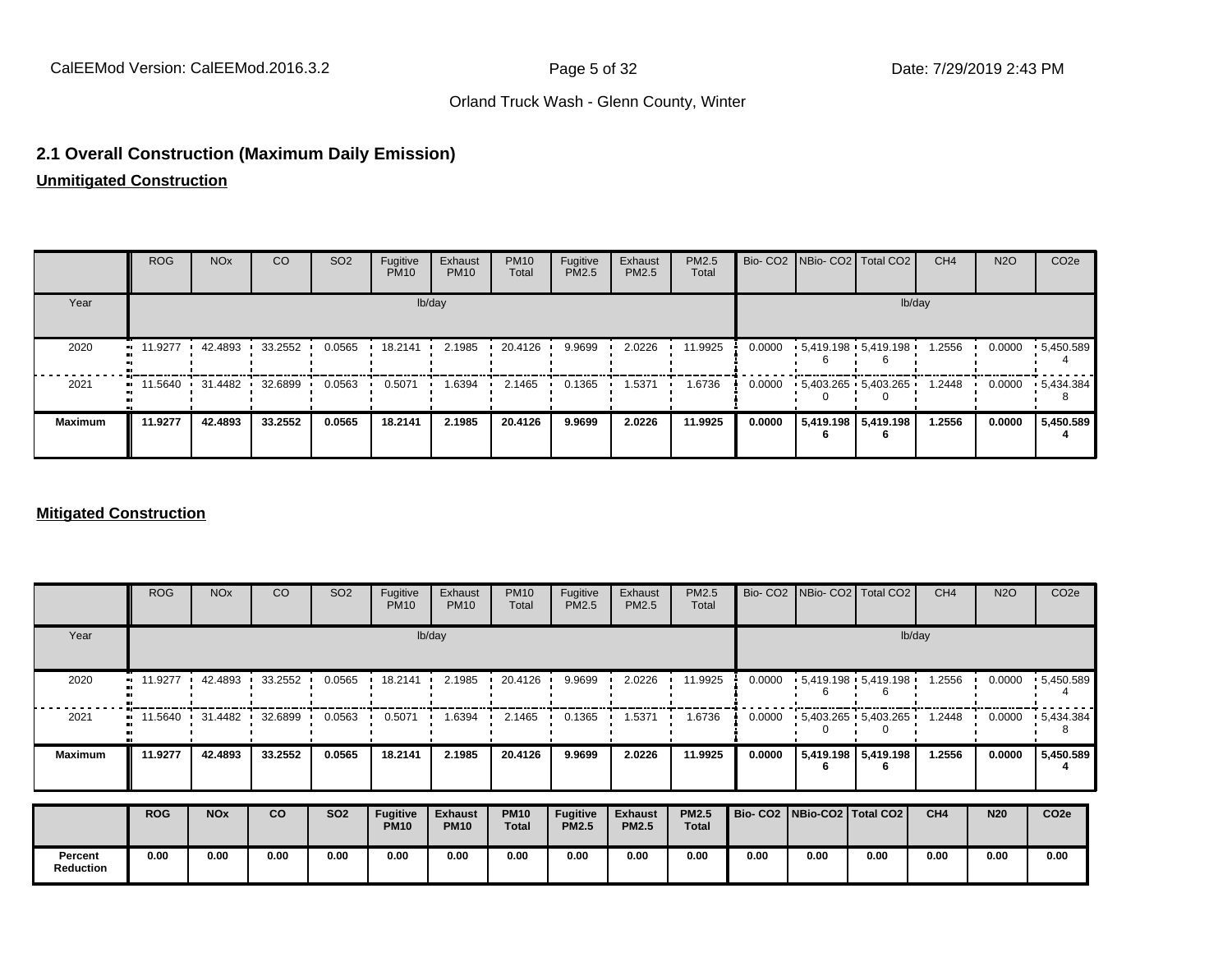## **2.2 Overall Operational**

#### **Unmitigated Operational**

|          | ROG        | <b>NO<sub>x</sub></b> | CO              | SO <sub>2</sub> | Fugitive<br><b>PM10</b> | Exhaust<br><b>PM10</b> | <b>PM10</b><br>Total | Fugitive<br>PM2.5 | Exhaust<br>PM2.5 | PM2.5<br>Total  |  | Bio- CO2 NBio- CO2 Total CO2              |                 | CH <sub>4</sub> | <b>N2O</b>                        | CO <sub>2e</sub>        |
|----------|------------|-----------------------|-----------------|-----------------|-------------------------|------------------------|----------------------|-------------------|------------------|-----------------|--|-------------------------------------------|-----------------|-----------------|-----------------------------------|-------------------------|
| Category |            | lb/day                |                 |                 |                         |                        |                      |                   |                  |                 |  |                                           | lb/day          |                 |                                   |                         |
| Area     | 2.2221<br> | 7.0000e-<br>005       | 7.6200e-<br>003 | 0.0000          |                         | 3.0000e-<br>005        | 3.0000e-<br>005      |                   | 3.0000e-<br>005  | 3.0000e-<br>005 |  | 0.0163                                    | 0.0163          | 4.0000e-<br>005 |                                   | 0.0174                  |
| Energy   | 0.0289     | 0.2624                | 0.2204          | 1.5700e-<br>003 |                         | 0.0199                 | 0.0199               |                   | 0.0199           | 0.0199          |  | • 314.8353 • 314.8353 •                   |                 | 003             | 6.0300e- 5.7700e- 316.7062<br>003 |                         |
| Mobile   | 5.0125<br> | 46.1840               | 48.9895         | 0.1540          | 8.9077                  | 0.1793                 | 9.0870               | 2.3914            | 0.1695           | 2.5609          |  | $\cdot$ 15,711.09 $\cdot$ 15,711.09<br>24 | 24              | 1.4196          |                                   | $\cdot$ 15,746.58<br>22 |
| Total    | 7.2635     | 46.4465               | 49.2175         | 0.1555          | 8.9077                  | 0.1992                 | 9.1070               | 2.3914            | 0.1895           | 2.5808          |  | 16,025.94<br>39                           | 16,025.94<br>39 | 1.4257          | 5.7700e-<br>003                   | 16,063.30<br>57         |

#### **Mitigated Operational**

|          | <b>ROG</b> | <b>NO<sub>x</sub></b> | CO              | SO <sub>2</sub> | Fugitive<br><b>PM10</b> | Exhaust<br><b>PM10</b> | <b>PM10</b><br>Total | Fugitive<br>PM2.5 | Exhaust<br><b>PM2.5</b> | PM2.5<br>Total  |  |                                   | Bio- CO2 NBio- CO2 Total CO2                      | CH <sub>4</sub> | <b>N2O</b>      | CO <sub>2e</sub> |
|----------|------------|-----------------------|-----------------|-----------------|-------------------------|------------------------|----------------------|-------------------|-------------------------|-----------------|--|-----------------------------------|---------------------------------------------------|-----------------|-----------------|------------------|
| Category |            | lb/day                |                 |                 |                         |                        |                      |                   |                         |                 |  |                                   | lb/day                                            |                 |                 |                  |
| Area     | 2.2221     | 7.0000e-<br>005       | 7.6200e-<br>003 | 0.0000          |                         | 3.0000e-<br>005        | 3.0000e-<br>005      |                   | 3.0000e ·<br>005        | 3.0000e-<br>005 |  | 0.0163                            | 0.0163                                            | 4.0000e-<br>005 |                 | 0.0174           |
| Energy   | 0.0289     | 0.2624                | 0.2204          | 1.5700e-<br>003 |                         | 0.0199                 | 0.0199               |                   | 0.0199                  | 0.0199          |  | $\cdot$ 314.8353 $\cdot$ 314.8353 |                                                   | 6.0300e-<br>003 | 5.7700e-<br>003 | .316.7062        |
| Mobile   | 5.0125     | 46.1840               | 48.9895         | 0.1540          | 8.9077                  | 0.1793                 | 9.0870               | 2.3914            | 0.1695                  | 2.5609          |  | 24                                | $\cdot$ 15,711.09 $\cdot$ 15,711.09 $\cdot$<br>24 | 1.4196          |                 | 15,746.58<br>22  |
| Total    | 7.2635     | 46.4465               | 49.2175         | 0.1555          | 8.9077                  | 0.1992                 | 9.1070               | 2.3914            | 0.1895                  | 2.5808          |  | 16,025.94<br>39                   | 16,025.94<br>39                                   | 1.4257          | 5.7700e-<br>003 | 16,063.30<br>57  |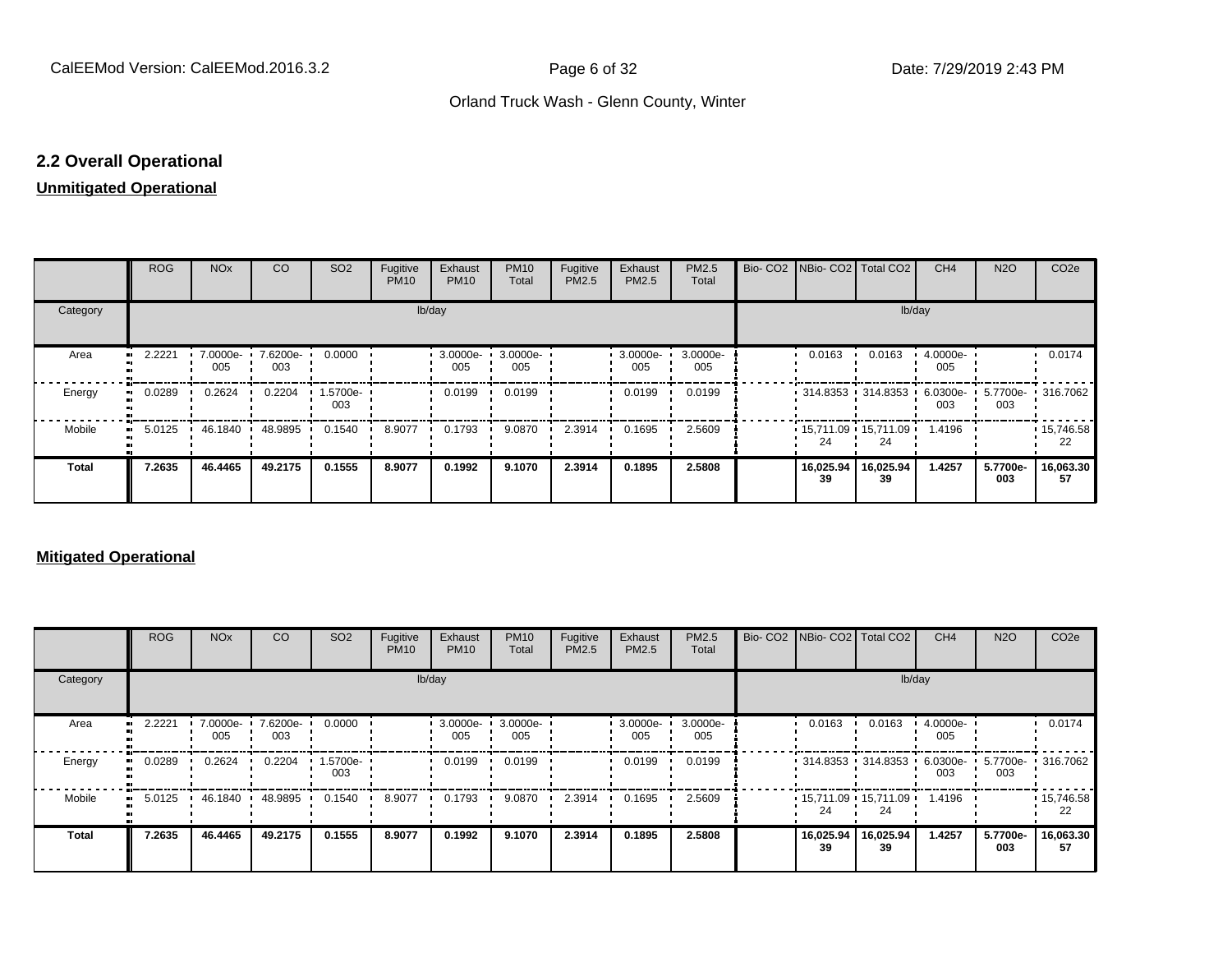|                      | <b>ROG</b> | <b>NO<sub>x</sub></b> | <b>CO</b> | <b>SO2</b> | <b>Fugitive</b><br><b>PM10</b> | <b>Exhaust</b><br><b>PM10</b> | <b>PM10</b><br><b>Total</b> | <b>Fugitive</b><br><b>PM2.5</b> | <b>Exhaust</b><br><b>PM2.5</b> | <b>PM2.5</b><br><b>Total</b> | Bio-CO2   NBio-CO2   Total CO2 |      |      | CH <sub>4</sub> | <b>N20</b> | CO <sub>2e</sub> |
|----------------------|------------|-----------------------|-----------|------------|--------------------------------|-------------------------------|-----------------------------|---------------------------------|--------------------------------|------------------------------|--------------------------------|------|------|-----------------|------------|------------------|
| Percent<br>Reduction | 0.00       | 0.00                  | 0.00      | 0.00       | 0.00                           | 0.00                          | 0.00                        | 0.00                            | 0.00                           | 0.00                         | 0.00                           | 0.00 | 0.00 | 0.00            | 0.00       | 0.00             |

#### **3.0 Construction Detail**

#### **Construction Phase**

| Phase<br><b>Number</b> | <b>Phase Name</b>            | Phase Type                   | <b>Start Date</b> | End Date         | Num Days Num Days<br>Week |                  | <b>Phase Description</b> |
|------------------------|------------------------------|------------------------------|-------------------|------------------|---------------------------|------------------|--------------------------|
|                        | Site Preparation             | Site Preparation             | 14/1/2020         | !4/7/2020        |                           |                  |                          |
|                        | •Grading                     | •Grading                     | 14/8/2020         | !4/17/2020       |                           |                  |                          |
|                        | <b>Building Construction</b> | <b>Building Construction</b> | 14/18/2020        | !3/5/2021        |                           | 230              |                          |
| 14                     | • Paving                     | • Paving                     | 14/18/2020        | !3/5/2021        |                           | 230              |                          |
| 15                     | • Architectural Coating      | • Architectural Coating      | '4/18/2020        | $\cdot$ 3/5/2021 | 5'                        | 230 <sup>1</sup> |                          |

**Acres of Grading (Site Preparation Phase): 0**

**Acres of Grading (Grading Phase): 4**

**Acres of Paving: 0**

**Residential Indoor: 0; Residential Outdoor: 0; Non-Residential Indoor: 120,080; Non-Residential Outdoor: 40,027; Striped Parking Area: 0 (Architectural Coating – sqft)**

**OffRoad Equipment**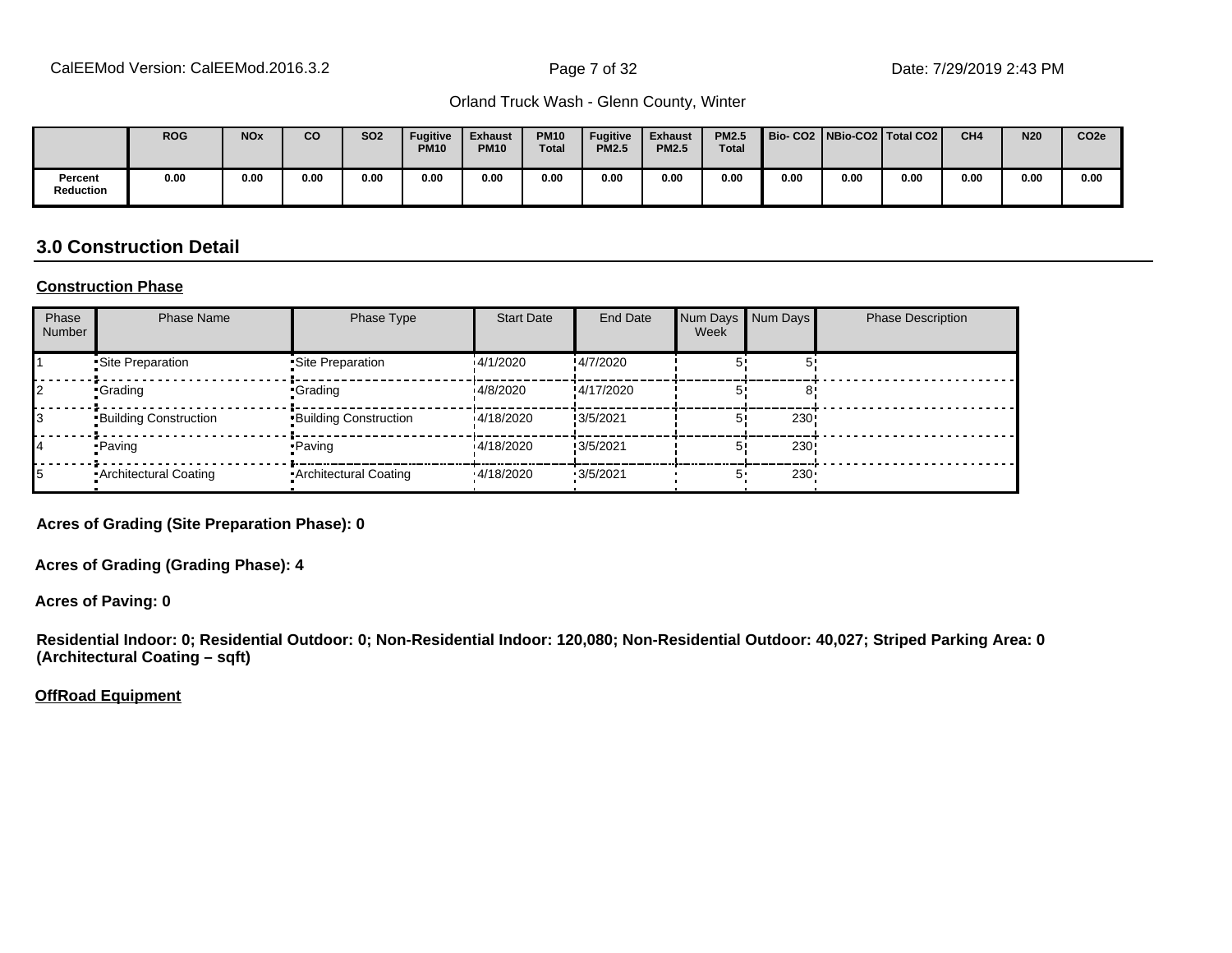| <b>Phase Name</b>            | Offroad Equipment Type     | Amount         | <b>Usage Hours</b> | <b>Horse Power</b> | <b>Load Factor</b> |
|------------------------------|----------------------------|----------------|--------------------|--------------------|--------------------|
| <b>Architectural Coating</b> | Air Compressors            |                | 6.00:              | 78!                | 0.48               |
| Paving                       | •Cement and Mortar Mixers  |                | 6.00               | 9'                 | 0.56               |
| <b>Building Construction</b> | •Cranes                    |                | $7.00 \cdot$       | 231                | 0.29               |
| <b>Building Construction</b> | -Forklifts                 | 3 <sub>1</sub> | 8.00               | 89                 | 0.20               |
| Grading                      | <b>Excavators</b>          |                | 8.00               | 158                | 0.38               |
| Paving                       | • Pavers                   |                | 8.00               | 130                | 0.42               |
| Paving                       | ·Rollers                   |                | $6.00^{\circ}$     | 80                 | 0.38               |
| Grading                      | <b>Rubber Tired Dozers</b> |                | 8.00               | 247                | 0.40               |
| <b>Building Construction</b> | Tractors/Loaders/Backhoes  |                | 7.00               | 97                 | 0.37               |
| <b>Building Construction</b> | <b>Generator Sets</b>      |                | 8.00               | 84'                | 0.74               |
| Grading                      | Tractors/Loaders/Backhoes  | 31             | 8.00               | 97                 | 0.37               |
| Paving                       | •Tractors/Loaders/Backhoes |                | 8.00               | 97                 | 0.37               |
| Site Preparation             | •Tractors/Loaders/Backhoes |                | 8.00               | 97                 | 0.37               |
| Grading                      | <b>Craders</b>             |                | 8.00               | 187                | 0.41               |
| Paving                       | Paving Equipment           |                | 6.00               | 132                | 0.36               |
| Site Preparation             | .Rubber Tired Dozers       | 31             | 8.00 <sub>1</sub>  | 247                | 0.40               |
| <b>Building Construction</b> | · Welders                  |                | 8.00 <sub>1</sub>  | 46                 | 0.45               |

#### **Trips and VMT**

| <b>Phase Name</b>            | <b>Offroad Equipment</b><br>Count | <b>Worker Trip</b><br><b>Number</b> | Vendor Trip<br><b>Number</b> | Hauling Trip<br><b>Number</b> | <b>Worker Trip</b><br>Length | Vendor Trip<br>Length | <b>Hauling Trip</b><br>Length | <b>Worker Vehicle</b><br>Class | Vendor         | Hauling<br>Vehicle Class Vehicle Class |
|------------------------------|-----------------------------------|-------------------------------------|------------------------------|-------------------------------|------------------------------|-----------------------|-------------------------------|--------------------------------|----------------|----------------------------------------|
| Site Preparation             |                                   | 18.00                               | 0.00                         | $0.00 \cdot$                  | 10.80i                       | 7.30!                 |                               | 20.00 LD Mix                   | <b>HDT Mix</b> | !ННDТ                                  |
| Grading                      |                                   | 15.00                               | 0.00!                        | $0.00 \cdot$                  | 10.80i                       | 7.30!                 |                               | 20.00 LD Mix                   | <b>HDT Mix</b> | ! ННDТ                                 |
| <b>Building Construction</b> | 9                                 | 26.00                               | 13.00                        | $0.00 \cdot$                  | 10.80i                       | 7.30!                 |                               | 20.00 LD Mix                   | <b>HDT Mix</b> | ! ННDТ                                 |
| Paving                       |                                   | 20.00                               | 0.00!                        | $0.00 \cdot$                  | 10.80i                       | 7.30!                 |                               | 20.00 LD Mix                   | <b>HDT Mix</b> | ! ННDТ                                 |
| Architectural Coating        |                                   | $5.00 -$                            | $0.00 -$                     | $0.00 \cdot$                  | $10.80 -$                    | $7.30 \cdot$          |                               | 20.00 LD Mix                   | <b>HDT Mix</b> | <b>HHDT</b>                            |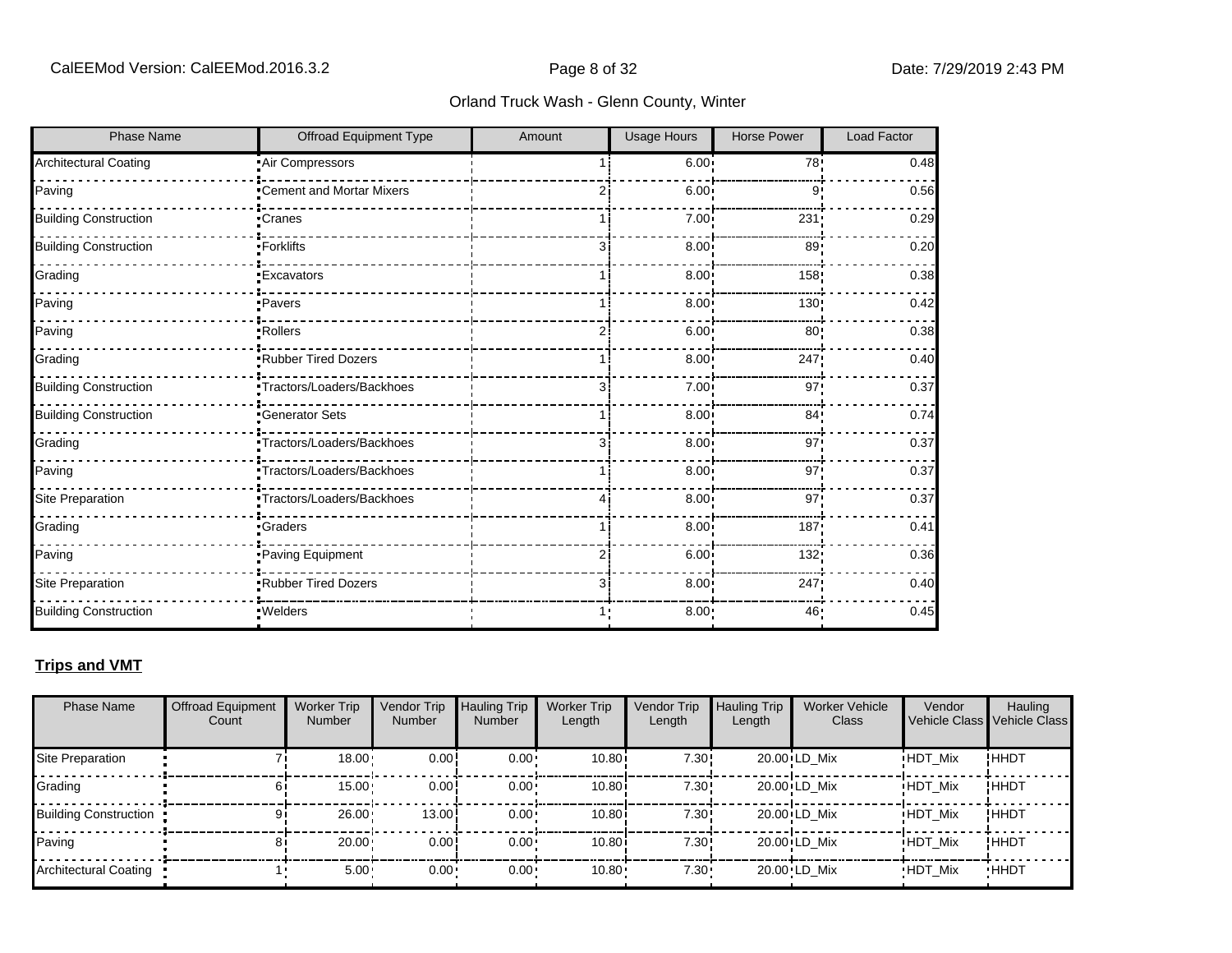#### **3.1 Mitigation Measures Construction**

#### **3.2 Site Preparation - 2020**

|                      | <b>ROG</b> | <b>NO<sub>x</sub></b> | CO      | SO <sub>2</sub> | Fugitive<br><b>PM10</b> | Exhaust<br><b>PM10</b> | <b>PM10</b><br>Total | Fugitive<br><b>PM2.5</b> | Exhaust<br>PM2.5 | PM2.5<br>Total |                | Bio- CO2 NBio- CO2 Total CO2 | CH <sub>4</sub> | <b>N2O</b> | CO <sub>2e</sub> |
|----------------------|------------|-----------------------|---------|-----------------|-------------------------|------------------------|----------------------|--------------------------|------------------|----------------|----------------|------------------------------|-----------------|------------|------------------|
| Category             |            |                       |         |                 |                         | lb/day                 |                      |                          |                  |                |                | lb/day                       |                 |            |                  |
| <b>Fugitive Dust</b> |            |                       |         |                 | 18.0663                 | 0.0000                 | 18.0663              | 9.9307                   | 0.0000           | 9.9307         |                | 0.0000                       |                 |            | 0.0000           |
| Off-Road             | 4.0765     | 42.4173 21.5136       |         | 0.0380          |                         | 2.1974                 | 2.1974               |                          | 2.0216           | 2.0216         |                | $3,685.101$ $3,685.101$      | 1.1918          |            | 3,714.897        |
| <b>Total</b>         | 4.0765     | 42.4173               | 21.5136 | 0.0380          | 18.0663                 | 2.1974                 | 20.2637              | 9.9307                   | 2.0216           | 11.9523        | 3,685.101<br>n | 3,685.101<br>6               | 1.1918          |            | 3,714.897        |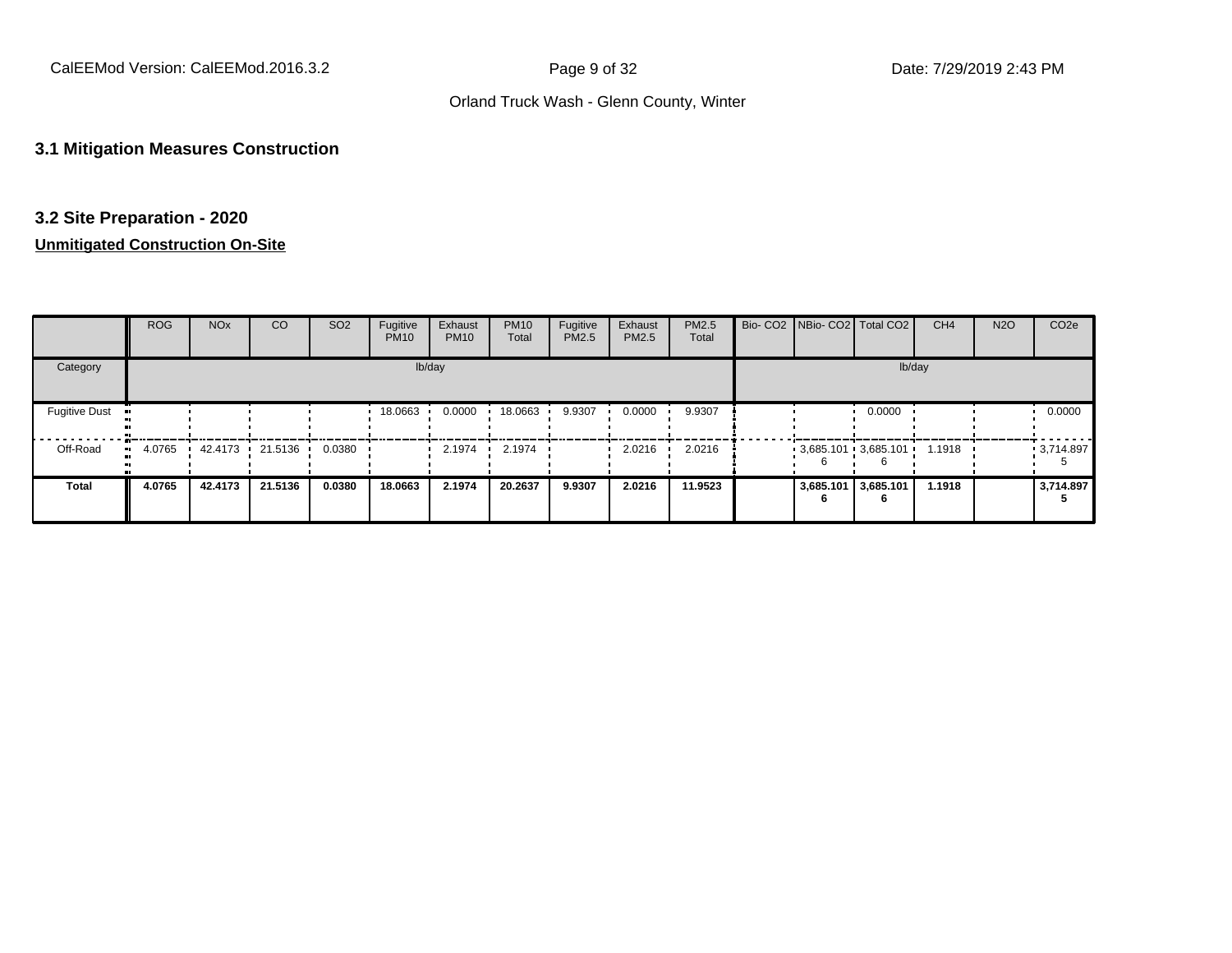#### **3.2 Site Preparation - 2020**

## **Unmitigated Construction Off-Site**

|                     | <b>ROG</b> | <b>NO<sub>x</sub></b> | CO     | SO <sub>2</sub> | Fugitive<br><b>PM10</b> | Exhaust<br><b>PM10</b> | <b>PM10</b><br>Total | Fugitive<br>PM2.5 | Exhaust<br>PM2.5 | PM2.5<br>Total | Bio- CO2   NBio- CO2   Total CO2 |            | CH <sub>4</sub>    | <b>N2O</b> | CO <sub>2e</sub> |
|---------------------|------------|-----------------------|--------|-----------------|-------------------------|------------------------|----------------------|-------------------|------------------|----------------|----------------------------------|------------|--------------------|------------|------------------|
| Category            |            |                       |        |                 |                         | lb/day                 |                      |                   |                  |                |                                  | lb/day     |                    |            |                  |
| Hauling             | 0.0000     | 0.0000                | 0.0000 | 0.0000          | 0.0000                  | 0.0000                 | 0.0000               | 0.0000            | 0.0000           | 0.0000         | 0.0000                           | 0.0000     | 0.0000             |            | 0.0000           |
| Vendor<br>$\bullet$ | 0.0000     | 0.0000                | 0.0000 | 0.0000          | 0.0000                  | 0.0000                 | 0.0000               | 0.0000            | 0.0000           | 0.0000         | 0.0000                           | 0.0000     | 0.0000             |            | 0.0000           |
| Worker<br>$\bullet$ | 0.0854     | 0.0720                | 0.6188 | -9000e-<br>003  | 0.1479                  | 1.1000e-<br>003        | 0.1490               | 0.0392            | -0100e.<br>003   | 0.0402         | 137.6787                         | ▪ 137.6787 | $5.3800e -$<br>003 |            | .137.8131        |
| Total               | 0.0854     | 0.0720                | 0.6188 | 1.3800e-<br>003 | 0.1479                  | 1.1000e-<br>003        | 0.1490               | 0.0392            | 1.0100e-<br>003  | 0.0402         | 137.6787                         | 137.6787   | 5.3800e-<br>003    |            | 137.8131         |

|                      | <b>ROG</b>   | <b>NO<sub>x</sub></b> | <b>CO</b> | SO <sub>2</sub> | Fugitive<br><b>PM10</b> | Exhaust<br><b>PM10</b> | <b>PM10</b><br>Total | Fugitive<br><b>PM2.5</b> | Exhaust<br><b>PM2.5</b> | PM2.5<br>Total |        |                          | Bio- CO2   NBio- CO2   Total CO2 | CH <sub>4</sub> | <b>N2O</b> | CO <sub>2e</sub>  |
|----------------------|--------------|-----------------------|-----------|-----------------|-------------------------|------------------------|----------------------|--------------------------|-------------------------|----------------|--------|--------------------------|----------------------------------|-----------------|------------|-------------------|
| Category             |              |                       |           |                 |                         | lb/day                 |                      |                          |                         |                |        |                          | lb/day                           |                 |            |                   |
| <b>Fugitive Dust</b> |              |                       |           |                 | 18.0663                 | 0.0000                 | 18.0663              | 9.9307                   | 0.0000                  | 9.9307         |        |                          | 0.0000                           |                 |            | 0.0000            |
| Off-Road             | 4.0765<br>ш. | 42.4173 21.5136       |           | 0.0380          |                         | 2.1974                 | 2.1974               |                          | 2.0216                  | 2.0216         | 0.0000 |                          | $3,685.101$ 3,685.101            | 1.1918          |            | $\cdot$ 3,714.897 |
| <b>Total</b>         | 4.0765       | 42.4173               | 21.5136   | 0.0380          | 18.0663                 | 2.1974                 | 20.2637              | 9.9307                   | 2.0216                  | 11.9523        | 0.0000 | 3,685.101 3,685.101<br>n | 6                                | 1.1918          |            | 3,714.897         |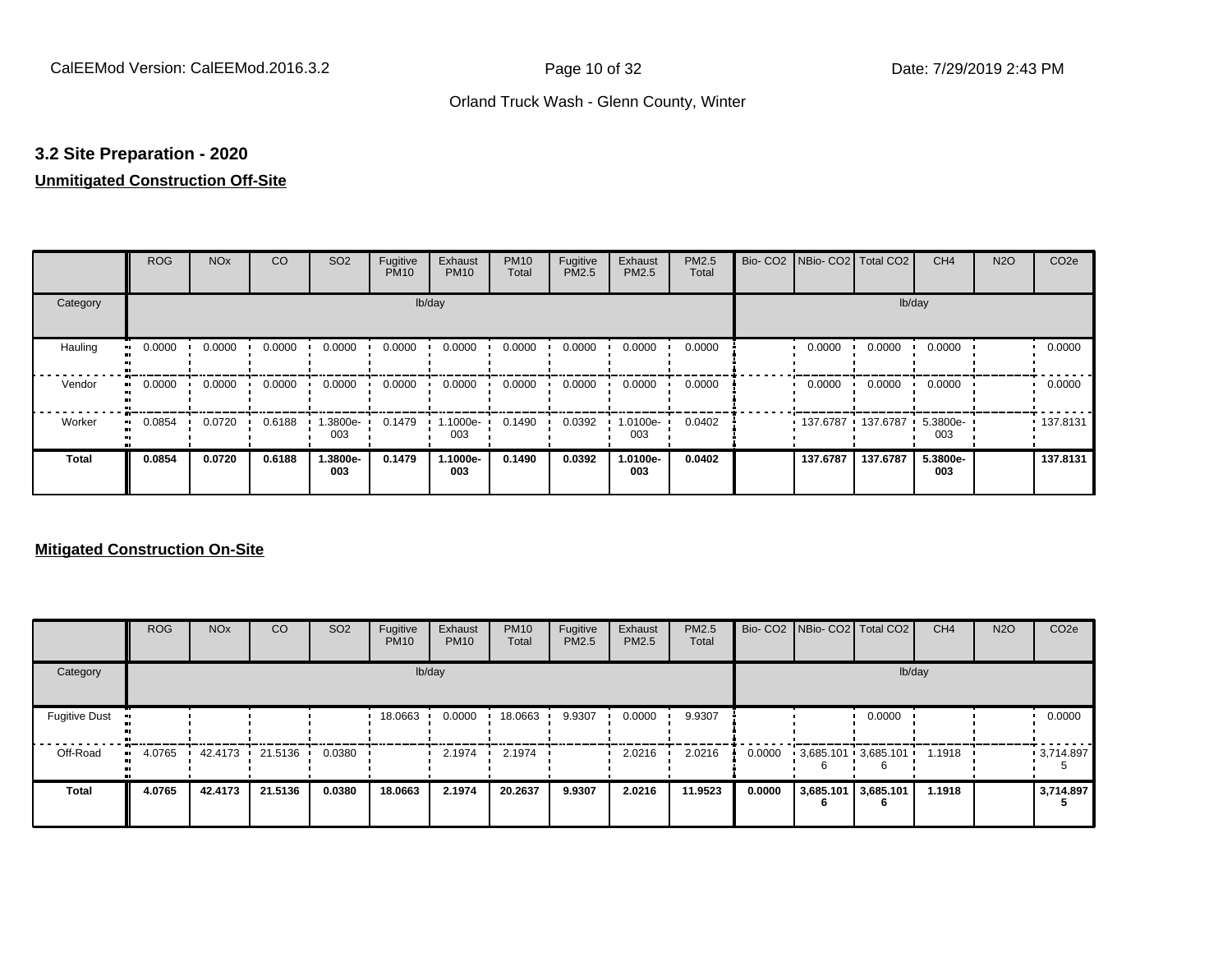#### **3.2 Site Preparation - 2020**

#### **Mitigated Construction Off-Site**

|                            | <b>ROG</b> | <b>NO<sub>x</sub></b> | CO     | SO <sub>2</sub> | Fugitive<br><b>PM10</b> | Exhaust<br><b>PM10</b> | <b>PM10</b><br>Total | Fugitive<br>PM2.5 | Exhaust<br>PM2.5 | PM2.5<br>Total | Bio- CO2   NBio- CO2   Total CO2 |                     | CH <sub>4</sub> | <b>N2O</b> | CO <sub>2e</sub> |
|----------------------------|------------|-----------------------|--------|-----------------|-------------------------|------------------------|----------------------|-------------------|------------------|----------------|----------------------------------|---------------------|-----------------|------------|------------------|
| Category                   |            |                       |        |                 |                         | lb/day                 |                      |                   |                  |                |                                  | lb/day              |                 |            |                  |
| Hauling<br>$\bullet$       | 0.0000     | 0.0000                | 0.0000 | 0.0000          | 0.0000                  | 0.0000                 | 0.0000               | 0.0000            | 0.0000           | 0.0000         | 0.0000                           | 0.0000              | 0.0000          |            | 0.0000           |
| Vendor<br>$\bullet\bullet$ | 0.0000     | 0.0000                | 0.0000 | 0.0000          | 0.0000                  | 0.0000                 | 0.0000               | 0.0000            | 0.0000           | 0.0000         | 0.0000                           | 0.0000              | 0.0000          |            | 0.0000           |
| Worker<br>$\bullet\bullet$ | 0.0854     | 0.0720                | 0.6188 | 1.3800e-<br>003 | 0.1479                  | 1.1000e-<br>003        | 0.1490               | 0.0392            | -0100e-<br>003   | 0.0402         |                                  | 137.6787 137.6787 1 | 5.3800e-<br>003 |            | .137.8131        |
| <b>Total</b>               | 0.0854     | 0.0720                | 0.6188 | 1.3800e-<br>003 | 0.1479                  | 1.1000e-<br>003        | 0.1490               | 0.0392            | 1.0100e-<br>003  | 0.0402         | 137.6787                         | 137.6787            | 5.3800e-<br>003 |            | 137.8131         |

**3.3 Grading - 2020**

|                             | <b>ROG</b> | <b>NO<sub>x</sub></b> | CO      | SO <sub>2</sub> | Fugitive<br><b>PM10</b> | Exhaust<br><b>PM10</b> | <b>PM10</b><br>Total | Fugitive<br><b>PM2.5</b> | Exhaust<br>PM2.5 | <b>PM2.5</b><br>Total |  | Bio- CO2   NBio- CO2   Total CO2 | CH <sub>4</sub> | <b>N2O</b> | CO <sub>2e</sub> |
|-----------------------------|------------|-----------------------|---------|-----------------|-------------------------|------------------------|----------------------|--------------------------|------------------|-----------------------|--|----------------------------------|-----------------|------------|------------------|
| Category                    |            |                       |         |                 |                         | lb/day                 |                      |                          |                  |                       |  | lb/day                           |                 |            |                  |
| <b>Fugitive Dust</b><br>-99 |            |                       |         |                 | 6.5523                  | 0.0000                 | 6.5523               | 3.3675                   | 0.0000           | 3.3675                |  | 0.0000                           |                 |            | 0.0000           |
| Off-Road                    | 2.4288<br> | 26.3859               | 16.0530 | 0.0297          |                         | 1.2734                 | 1.2734               |                          | 1.1716           | 1.1716                |  | 2,872.485 2,872.485              | 0.9290          |            | .2,895.710       |
| <b>Total</b>                | 2.4288     | 26.3859               | 16.0530 | 0.0297          | 6.5523                  | 1.2734                 | 7.8258               | 3.3675                   | 1.1716           | 4.5390                |  | 2,872.485 2,872.485              | 0.9290          |            | 2,895.710        |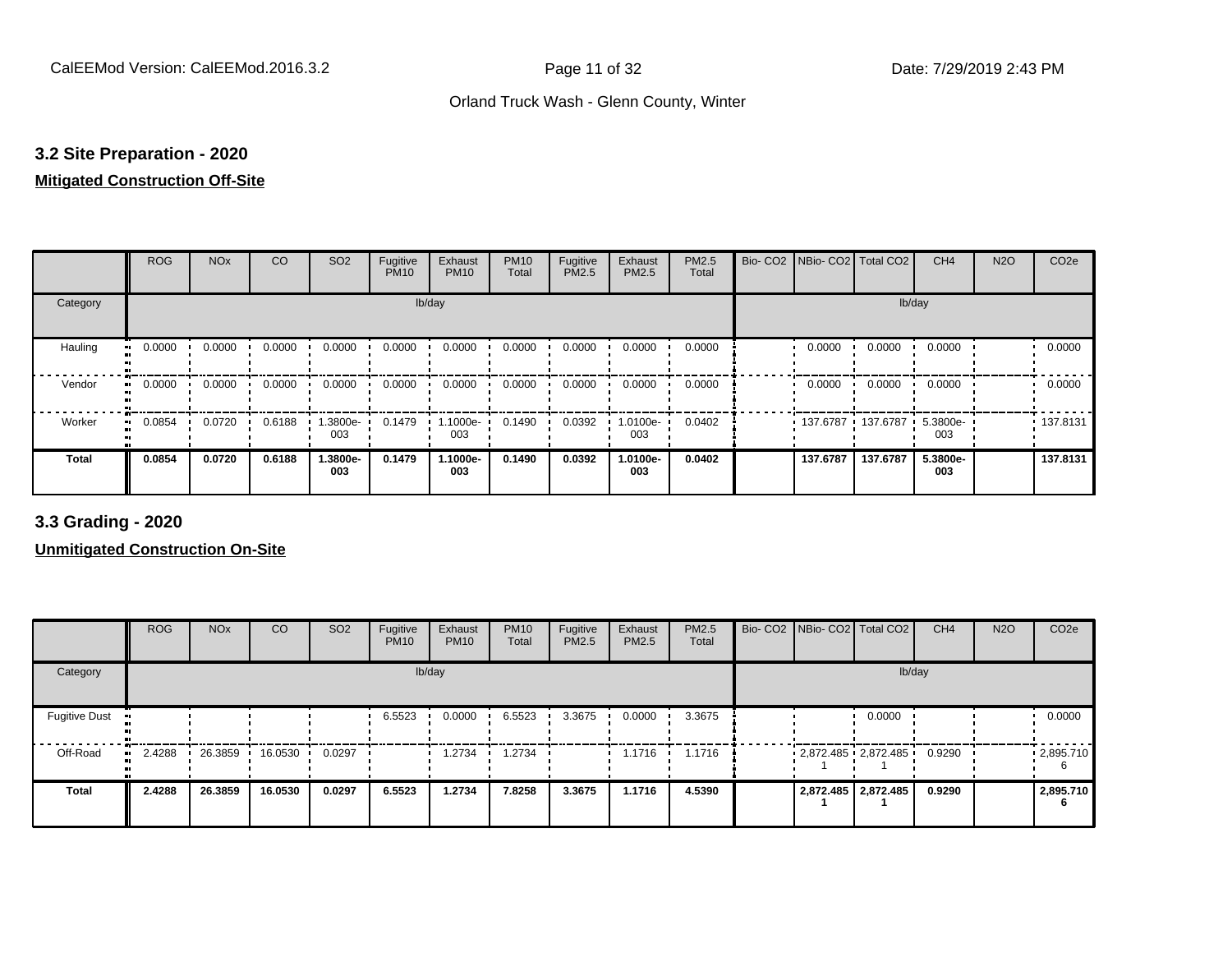#### **3.3 Grading - 2020**

#### **Unmitigated Construction Off-Site**

|              | <b>ROG</b> | <b>NO<sub>x</sub></b> | CO     | SO <sub>2</sub> | Fugitive<br><b>PM10</b> | Exhaust<br><b>PM10</b> | <b>PM10</b><br>Total | Fugitive<br>PM2.5 | Exhaust<br>PM2.5 | PM2.5<br>Total | Bio- CO2   NBio- CO2   Total CO2 |                     | CH <sub>4</sub> | <b>N2O</b> | CO <sub>2e</sub> |
|--------------|------------|-----------------------|--------|-----------------|-------------------------|------------------------|----------------------|-------------------|------------------|----------------|----------------------------------|---------------------|-----------------|------------|------------------|
| Category     |            |                       |        |                 | lb/day                  |                        |                      |                   |                  |                |                                  | lb/day              |                 |            |                  |
| Hauling      | 0.0000     | 0.0000                | 0.0000 | 0.0000          | 0.0000                  | 0.0000                 | 0.0000               | 0.0000            | 0.0000           | 0.0000         | 0.0000                           | 0.0000              | 0.0000          |            | 0.0000           |
| Vendor       | 0.0000     | 0.0000                | 0.0000 | 0.0000          | 0.0000                  | 0.0000                 | 0.0000               | 0.0000            | 0.0000           | 0.0000         | 0.0000                           | 0.0000              | 0.0000          |            | 0.0000           |
| Worker       | 0.0712     | 0.0600                | 0.5157 | 1.1500e-<br>003 | 0.1232                  | 9.2000e-<br>004        | 0.1241               | 0.0327            | 8.4000e-<br>004  | 0.0335         |                                  | 114.7322 114.7322 ' | 4.4800e-<br>003 |            | 114.8443         |
| <b>Total</b> | 0.0712     | 0.0600                | 0.5157 | 1.1500e-<br>003 | 0.1232                  | 9.2000e-<br>004        | 0.1241               | 0.0327            | 8.4000e-<br>004  | 0.0335         | 114.7322                         | 114.7322            | 4.4800e-<br>003 |            | 114.8443         |

|                      | <b>ROG</b>   | <b>NO<sub>x</sub></b> | <b>CO</b> | SO <sub>2</sub> | Fugitive<br><b>PM10</b> | Exhaust<br><b>PM10</b> | <b>PM10</b><br>Total | Fugitive<br><b>PM2.5</b> | Exhaust<br><b>PM2.5</b> | PM2.5<br>Total |        | Bio- CO2   NBio- CO2   Total CO2 |                       | CH <sub>4</sub> | <b>N2O</b> | CO <sub>2e</sub>  |
|----------------------|--------------|-----------------------|-----------|-----------------|-------------------------|------------------------|----------------------|--------------------------|-------------------------|----------------|--------|----------------------------------|-----------------------|-----------------|------------|-------------------|
| Category             |              |                       |           |                 |                         | lb/day                 |                      |                          |                         |                |        |                                  | lb/day                |                 |            |                   |
| <b>Fugitive Dust</b> |              |                       |           |                 | 6.5523                  | 0.0000                 | 6.5523               | 3.3675                   | 0.0000                  | 3.3675         |        |                                  | 0.0000                |                 |            | 0.0000            |
| Off-Road             | 2.4288<br>ш. | 26.3859               | 16.0530   | 0.0297          |                         | 1.2734                 | 1.2734               |                          | 1.1716                  | 1.1716         | 0.0000 | 2,872.485 2,872.485              |                       | 0.9290          |            | $\cdot$ 2,895.710 |
| Total                | 2.4288       | 26.3859               | 16.0530   | 0.0297          | 6.5523                  | 1.2734                 | 7.8258               | 3.3675                   | 1.1716                  | 4.5390         | 0.0000 |                                  | 2,872.485   2,872.485 | 0.9290          |            | 2,895.710<br>6    |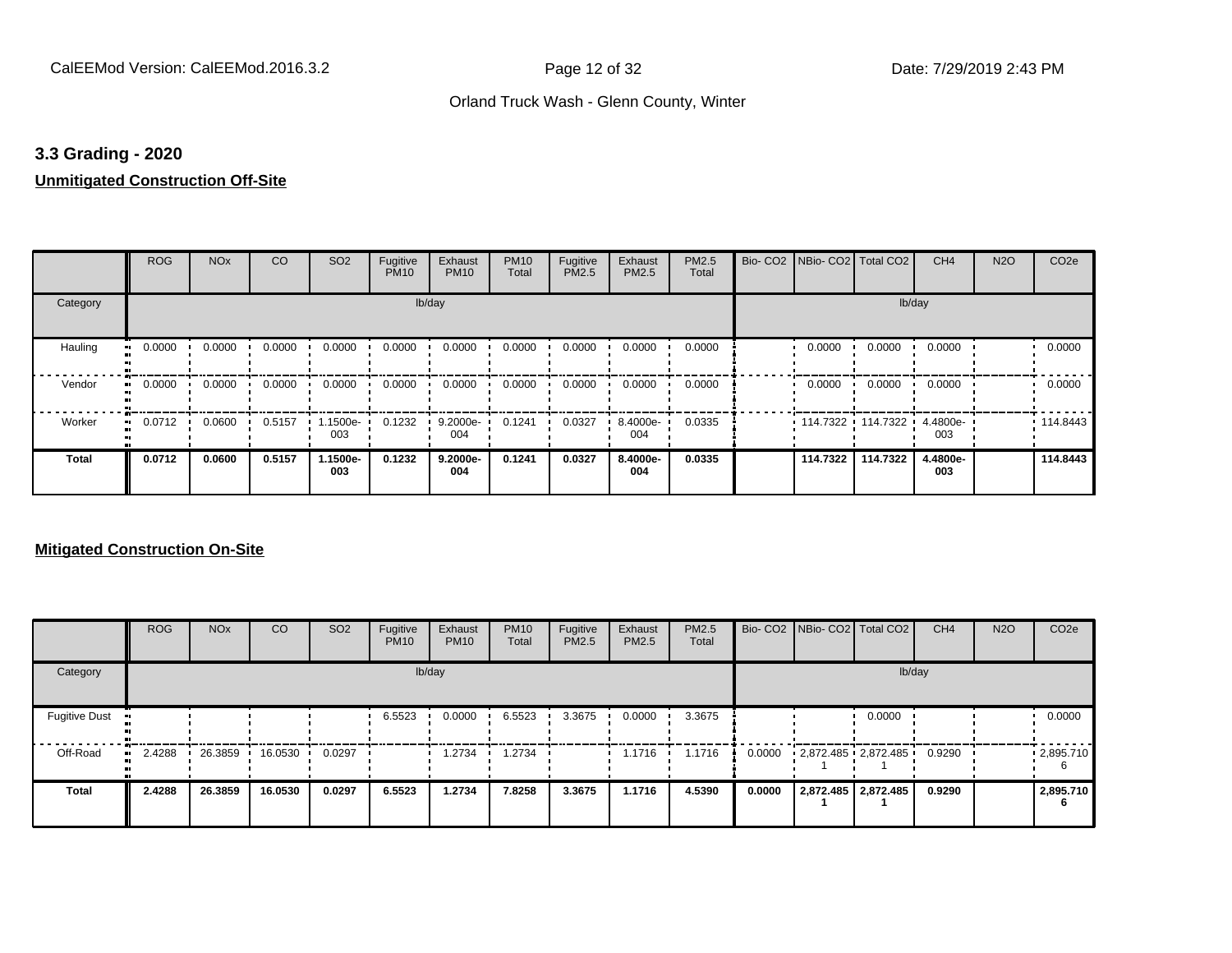#### **3.3 Grading - 2020**

#### **Mitigated Construction Off-Site**

|              | <b>ROG</b>   | <b>NO<sub>x</sub></b> | <b>CO</b> | SO <sub>2</sub> | Fugitive<br><b>PM10</b> | Exhaust<br><b>PM10</b> | <b>PM10</b><br>Total | Fugitive<br>PM2.5 | Exhaust<br><b>PM2.5</b> | PM2.5<br>Total | Bio- CO2   NBio- CO2   Total CO2 |          | CH <sub>4</sub> | <b>N2O</b> | CO <sub>2e</sub> |
|--------------|--------------|-----------------------|-----------|-----------------|-------------------------|------------------------|----------------------|-------------------|-------------------------|----------------|----------------------------------|----------|-----------------|------------|------------------|
| Category     |              |                       |           |                 | lb/day                  |                        |                      |                   |                         |                |                                  | lb/day   |                 |            |                  |
| Hauling      | 0.0000<br>ш. | 0.0000                | 0.0000    | 0.0000          | 0.0000                  | 0.0000                 | 0.0000               | 0.0000            | 0.0000                  | 0.0000         | 0.0000                           | 0.0000   | 0.0000          |            | 0.0000           |
| Vendor       | 0.0000<br>ш. | 0.0000                | 0.0000    | 0.0000          | 0.0000                  | 0.0000                 | 0.0000               | 0.0000            | 0.0000                  | 0.0000         | 0.0000                           | 0.0000   | 0.0000          |            | 0.0000           |
| Worker       | 0.0712<br>ш. | 0.0600                | 0.5157    | 1.1500e-<br>003 | 0.1232                  | 9.2000e-<br>004        | 0.1241               | 0.0327            | 8.4000e-<br>004         | 0.0335         | $114.7322$ 114.7322 ·            |          | 4.4800e-<br>003 |            | 114.8443         |
| <b>Total</b> | 0.0712       | 0.0600                | 0.5157    | 1.1500e-<br>003 | 0.1232                  | 9.2000e-<br>004        | 0.1241               | 0.0327            | 8.4000e-<br>004         | 0.0335         | 114.7322                         | 114.7322 | 4.4800e-<br>003 |            | 114,8443         |

**3.4 Building Construction - 2020**

|              | <b>ROG</b>          | <b>NO<sub>x</sub></b> | CO      | SO <sub>2</sub> | Fugitive<br><b>PM10</b> | Exhaust<br><b>PM10</b> | <b>PM10</b><br>Total | Fugitive<br><b>PM2.5</b> | Exhaust<br>PM2.5 | <b>PM2.5</b><br>Total |  | Bio- CO2 NBio- CO2 Total CO2 | CH <sub>4</sub> | <b>N2O</b> | CO <sub>2e</sub> |
|--------------|---------------------|-----------------------|---------|-----------------|-------------------------|------------------------|----------------------|--------------------------|------------------|-----------------------|--|------------------------------|-----------------|------------|------------------|
| Category     |                     |                       |         |                 |                         | lb/day                 |                      |                          |                  |                       |  | lb/day                       |                 |            |                  |
| Off-Road     | 2.1198<br><b>BU</b> | 19.1860               | 16.8485 | 0.0269          |                         | 1.1171                 | 1.1171               |                          | 1.0503           | 1.0503                |  | $-2,553.063 - 2,553.063$     | 0.6229          |            | .2,568.634       |
| <b>Total</b> | 2.1198              | 19.1860               | 16.8485 | 0.0269          |                         | 1.1171                 | 1.1171               |                          | 1.0503           | 1.0503                |  | 2,553.063 2,553.063          | 0.6229          |            | 2,568.634        |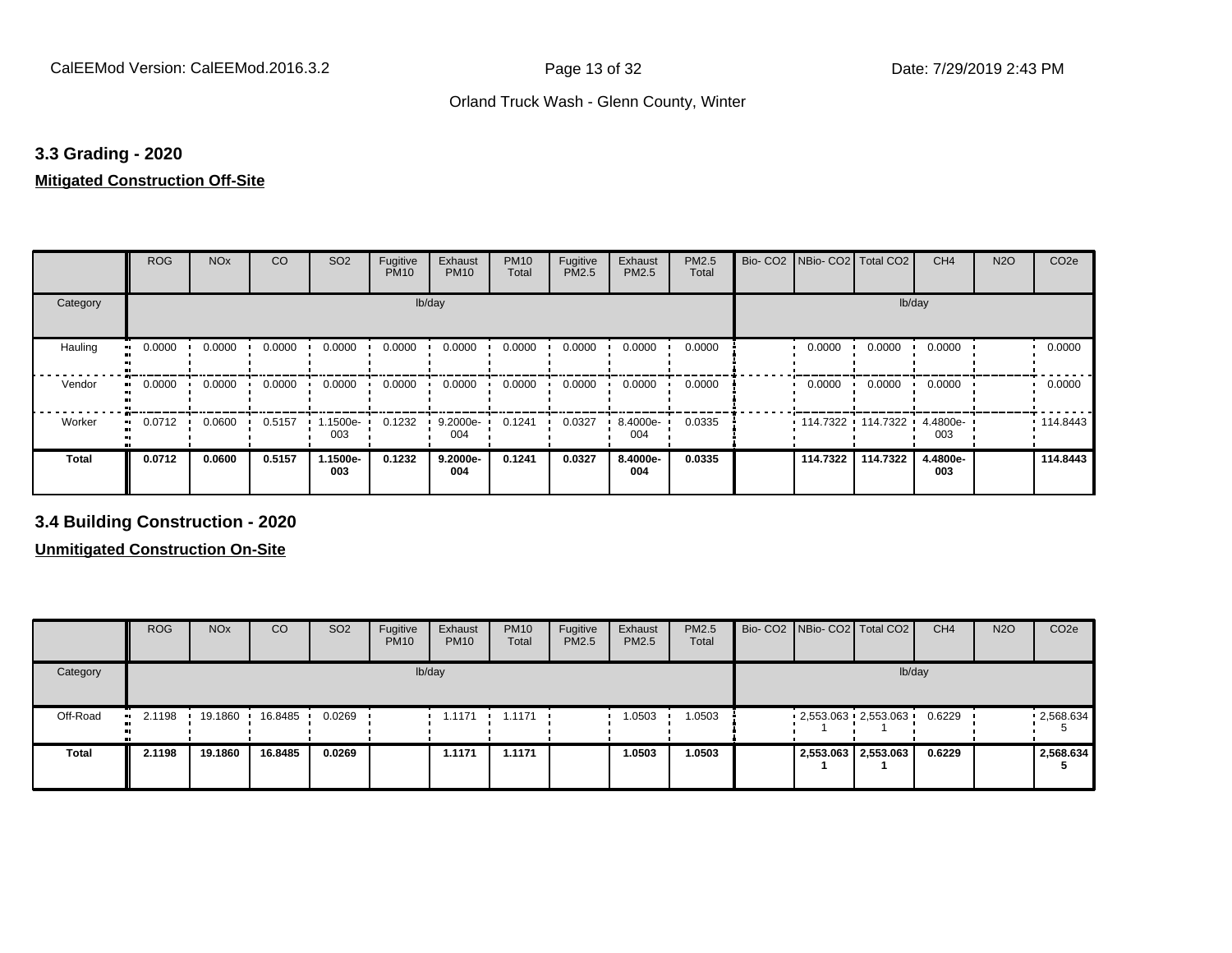## **3.4 Building Construction - 2020**

### **Unmitigated Construction Off-Site**

|              | <b>ROG</b>          | <b>NO<sub>x</sub></b> | CO     | SO <sub>2</sub> | Fugitive<br><b>PM10</b> | Exhaust<br><b>PM10</b> | <b>PM10</b><br>Total | Fugitive<br><b>PM2.5</b> | Exhaust<br>PM2.5 | PM2.5<br>Total | Bio- CO2   NBio- CO2   Total CO2 |                              | CH <sub>4</sub> | <b>N2O</b> | CO <sub>2e</sub> |
|--------------|---------------------|-----------------------|--------|-----------------|-------------------------|------------------------|----------------------|--------------------------|------------------|----------------|----------------------------------|------------------------------|-----------------|------------|------------------|
| Category     |                     |                       |        |                 |                         | lb/day                 |                      |                          |                  |                |                                  |                              | lb/day          |            |                  |
| Hauling<br>œ | 0.0000              | 0.0000                | 0.0000 | 0.0000          | 0.0000                  | 0.0000                 | 0.0000               | 0.0000                   | 0.0000           | 0.0000         | 0.0000                           | 0.0000                       | 0.0000          |            | 0.0000           |
| Vendor<br>œ  | 0.0736              | 1.6171                | 0.5396 | 3.7400e-<br>003 | 0.0881                  | 9.6900e-<br>003        | 0.0978               | 0.0254                   | 9.2700e-<br>003  | 0.0347         |                                  | 389.8909 389.8909            | 0.0287          |            | .390.6087        |
| Worker       | 0.1234<br>$\bullet$ | 0.1040                | 0.8939 | 2.0000e-<br>003 | 0.2136                  | -5900e-<br>003         | 0.2152               | 0.0567                   | -4600e.<br>003   | 0.0581         |                                  | 198.8692 198.8692 7.7700e- 1 | 003             |            | .199.0634        |
| <b>Total</b> | 0.1970              | 1.7211                | 1.4335 | 5.7400e-<br>003 | 0.3017                  | 0.0113                 | 0.3130               | 0.0820                   | 0.0107           | 0.0928         | 588.7601                         | 588.7601                     | 0.0365          |            | 589.6720         |

|              | <b>ROG</b>            | <b>NO<sub>x</sub></b> | CO      | SO <sub>2</sub> | Fugitive<br><b>PM10</b> | Exhaust<br><b>PM10</b> | <b>PM10</b><br>Total | Fugitive<br>PM2.5 | Exhaust<br><b>PM2.5</b> | <b>PM2.5</b><br>Total |        | Bio- CO2   NBio- CO2   Total CO2 | CH <sub>4</sub> | <b>N2O</b> | CO <sub>2e</sub> |
|--------------|-----------------------|-----------------------|---------|-----------------|-------------------------|------------------------|----------------------|-------------------|-------------------------|-----------------------|--------|----------------------------------|-----------------|------------|------------------|
| Category     |                       |                       |         |                 |                         | lb/day                 |                      |                   |                         |                       |        |                                  | lb/day          |            |                  |
| Off-Road     | $\blacksquare$ 2.1198 | 19.1860               | 16.8485 | 0.0269          |                         | 1.1171                 | 1.1171               |                   | 1.0503                  | 1.0503                | 0.0000 | $2,553.063$ $2,553.063$ $\cdot$  | 0.6229          |            | .2,568.634       |
| <b>Total</b> | 2.1198                | 19.1860               | 16.8485 | 0.0269          |                         | 1.1171                 | 1.1171               |                   | 1.0503                  | 1.0503                | 0.0000 | 2,553.063 2,553.063              | 0.6229          |            | 2,568.634        |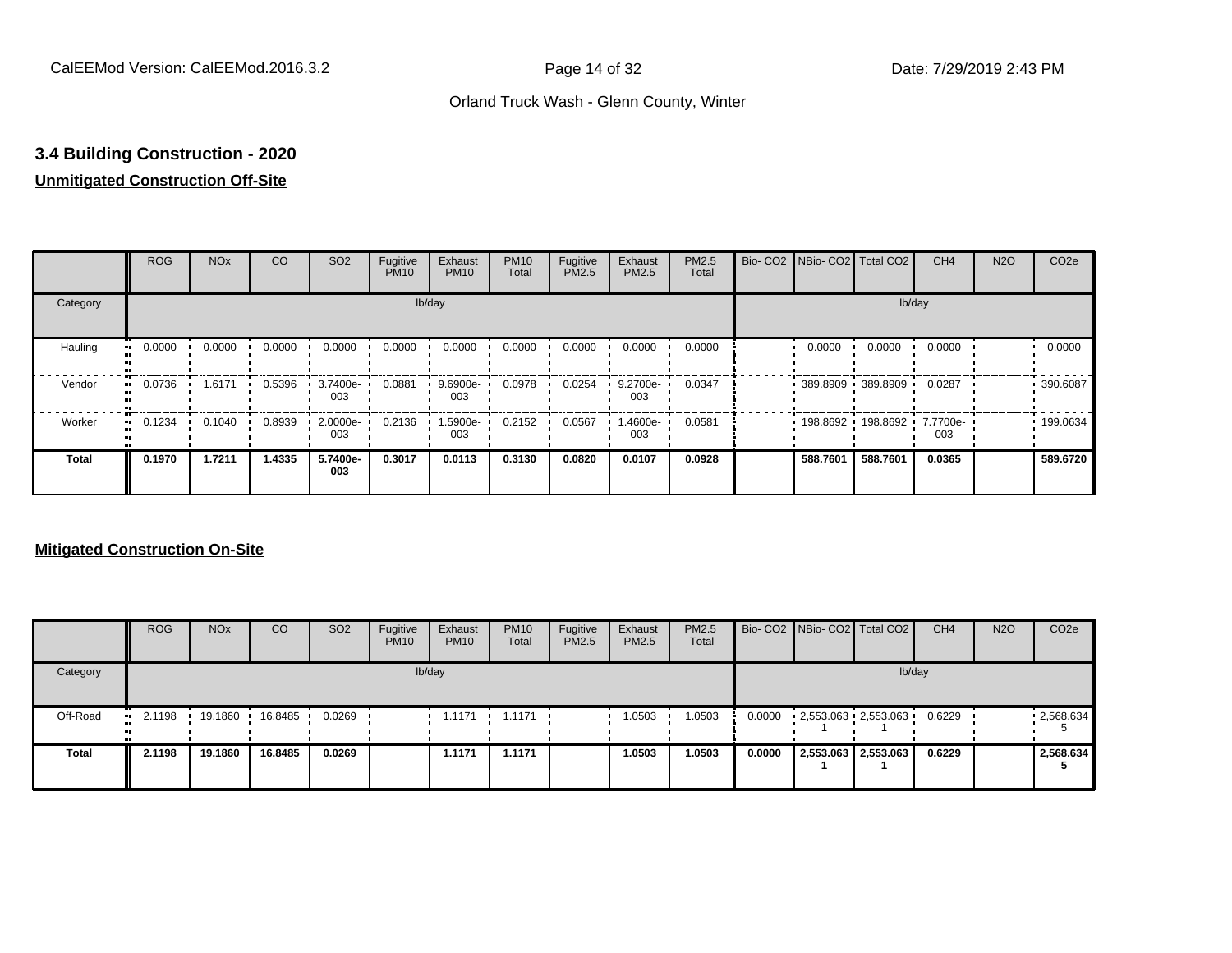## **3.4 Building Construction - 2020**

## **Mitigated Construction Off-Site**

|                          | <b>ROG</b> | <b>NO<sub>x</sub></b> | <b>CO</b> | SO <sub>2</sub> | Fugitive<br><b>PM10</b> | Exhaust<br><b>PM10</b> | <b>PM10</b><br>Total | Fugitive<br>PM2.5 | Exhaust<br>PM2.5 | PM2.5<br>Total | Bio-CO <sub>2</sub> | NBio- CO2   Total CO2 |                     | CH <sub>4</sub> | <b>N2O</b> | CO <sub>2e</sub> |
|--------------------------|------------|-----------------------|-----------|-----------------|-------------------------|------------------------|----------------------|-------------------|------------------|----------------|---------------------|-----------------------|---------------------|-----------------|------------|------------------|
| Category                 |            |                       |           |                 | lb/day                  |                        |                      |                   |                  |                |                     |                       | lb/day              |                 |            |                  |
| Hauling                  | 0.0000     | 0.0000                | 0.0000    | 0.0000          | 0.0000                  | 0.0000                 | 0.0000               | 0.0000            | 0.0000           | 0.0000         |                     | 0.0000                | 0.0000              | 0.0000          |            | 0.0000           |
| Vendor<br>$\blacksquare$ | 0.0736     | 1.6171                | 0.5396    | 3.7400e-<br>003 | 0.0881                  | 9.6900e-<br>003        | 0.0978               | 0.0254            | 9.2700e-<br>003  | 0.0347         |                     | 389.8909 389.8909     |                     | 0.0287          |            | .390.6087        |
| Worker<br>$\bullet$      | 0.1234     | 0.1040                | 0.8939    | 2.0000e-<br>003 | 0.2136                  | 1.5900e-<br>003        | 0.2152               | 0.0567            | .4600e-<br>003   | 0.0581         |                     |                       | 198.8692 198.8692 ' | 7.7700e-<br>003 |            | .199.0634        |
| Total                    | 0.1970     | 1.7211                | 1.4335    | 5.7400e-<br>003 | 0.3017                  | 0.0113                 | 0.3130               | 0.0820            | 0.0107           | 0.0928         |                     | 588.7601              | 588.7601            | 0.0365          |            | 589.6720         |

**3.4 Building Construction - 2021**

|              | <b>ROG</b>          | <b>NO<sub>x</sub></b> | CO      | SO <sub>2</sub> | Fugitive<br><b>PM10</b> | Exhaust<br><b>PM10</b> | <b>PM10</b><br>Total | Fugitive<br><b>PM2.5</b> | Exhaust<br><b>PM2.5</b> | <b>PM2.5</b><br>Total |   | Bio- CO2 NBio- CO2 Total CO2 | CH <sub>4</sub> | <b>N2O</b> | CO <sub>2e</sub> |
|--------------|---------------------|-----------------------|---------|-----------------|-------------------------|------------------------|----------------------|--------------------------|-------------------------|-----------------------|---|------------------------------|-----------------|------------|------------------|
| Category     |                     |                       |         |                 |                         | lb/day                 |                      |                          |                         |                       |   |                              | lb/day          |            |                  |
| Off-Road     | 1.9009<br>$\bullet$ | 17.4321               | 16.5752 | 0.0269          |                         | 0.9586                 | 0.9586               |                          | 0.9013                  | 0.9013                |   | $-2,553.363 - 2,553.363$     | 0.6160          |            | .2,568.764       |
| <b>Total</b> | 1.9009              | 17.4321               | 16.5752 | 0.0269          |                         | 0.9586                 | 0.9586               |                          | 0.9013                  | 0.9013                | 9 | 2,553.363 2,553.363          | 0.6160          |            | 2,568.764        |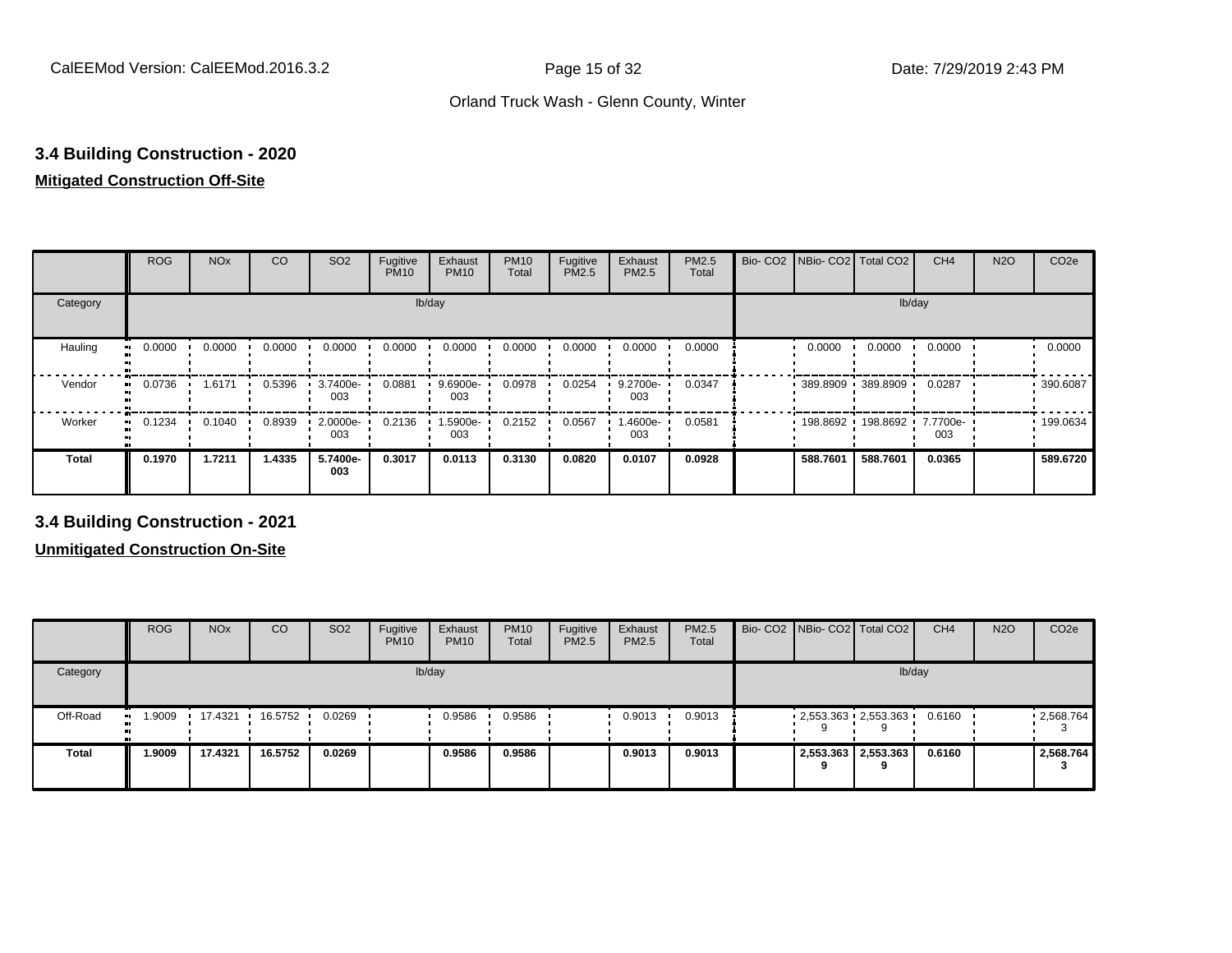## **3.4 Building Construction - 2021**

#### **Unmitigated Construction Off-Site**

|                        | <b>ROG</b> | <b>NO<sub>x</sub></b> | CO     | SO <sub>2</sub> | Fugitive<br><b>PM10</b> | Exhaust<br><b>PM10</b> | <b>PM10</b><br>Total | Fugitive<br><b>PM2.5</b> | Exhaust<br>PM2.5 | PM2.5<br>Total | Bio- CO2   NBio- CO2   Total CO2 |                            | CH <sub>4</sub> | <b>N2O</b> | CO <sub>2e</sub> |
|------------------------|------------|-----------------------|--------|-----------------|-------------------------|------------------------|----------------------|--------------------------|------------------|----------------|----------------------------------|----------------------------|-----------------|------------|------------------|
| Category               |            |                       |        |                 |                         | lb/day                 |                      |                          |                  |                |                                  |                            | lb/day          |            |                  |
| Hauling<br>œ           | 0.0000     | 0.0000                | 0.0000 | 0.0000          | 0.0000                  | 0.0000                 | 0.0000               | 0.0000                   | 0.0000           | 0.0000         | 0.0000                           | 0.0000                     | 0.0000          |            | 0.0000           |
| Vendor<br>œ            | 0.0611     | 1.4688                | 0.4623 | 3.7100e-<br>003 | 0.0881                  | 4.8900e-<br>003        | 0.0930               | 0.0254                   | 4.6800e-<br>003  | 0.0301         |                                  | 387.2446 387.2446          | 0.0291          |            | .387.9714        |
| Worker<br>$\mathbf{u}$ | 0.1136     | 0.0921                | 0.8027 | -9300e.<br>003  | 0.2136                  | 1.5300e-<br>003        | 0.2151               | 0.0567                   | -.4100e<br>003   | 0.0581         |                                  | 192.0208 192.0208 6.8300e- | 003             |            | 192.1916         |
| <b>Total</b>           | 0.1747     | 1.5609                | 1.2650 | 5.6400e-<br>003 | 0.3017                  | 6.4200e-<br>003        | 0.3081               | 0.0820                   | 6.0900e-<br>003  | 0.0881         | 579.2654                         | 579.2654                   | 0.0359          |            | 580.1630         |

|              | <b>ROG</b>           | <b>NO<sub>x</sub></b> | CO      | SO <sub>2</sub> | Fugitive<br><b>PM10</b> | Exhaust<br><b>PM10</b> | <b>PM10</b><br>Total | Fugitive<br><b>PM2.5</b> | Exhaust<br><b>PM2.5</b> | <b>PM2.5</b><br>Total |        | Bio- CO2   NBio- CO2   Total CO2 |   | CH <sub>4</sub> | <b>N2O</b> | CO <sub>2</sub> e |
|--------------|----------------------|-----------------------|---------|-----------------|-------------------------|------------------------|----------------------|--------------------------|-------------------------|-----------------------|--------|----------------------------------|---|-----------------|------------|-------------------|
| Category     |                      |                       |         |                 |                         | lb/day                 |                      |                          |                         |                       |        |                                  |   | lb/day          |            |                   |
| Off-Road     | 9009. ا<br>$\bullet$ | 17.4321               | 16.5752 | 0.0269          |                         | 0.9586                 | 0.9586               |                          | 0.9013                  | 0.9013                | 0.0000 | $-2,553.363 - 2,553.363$         |   | 0.6160          |            | 12,568.764        |
| <b>Total</b> | 1.9009               | 17.4321               | 16.5752 | 0.0269          |                         | 0.9586                 | 0.9586               |                          | 0.9013                  | 0.9013                | 0.0000 | 2,553.363 2,553.363              | 9 | 0.6160          |            | 2.568.764         |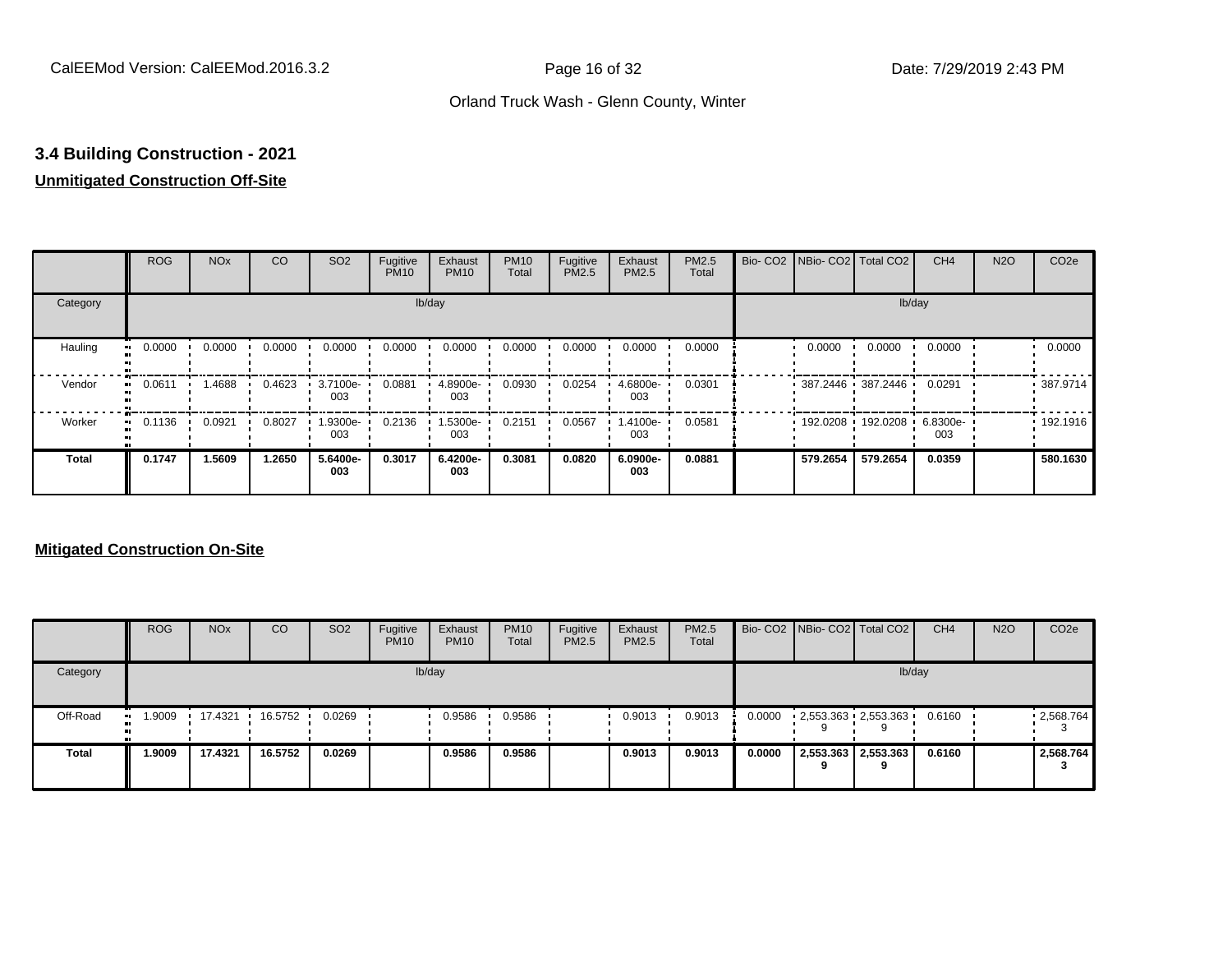## **3.4 Building Construction - 2021**

#### **Mitigated Construction Off-Site**

|                      | <b>ROG</b>                 | <b>NO<sub>x</sub></b> | CO     | SO <sub>2</sub> | Fugitive<br><b>PM10</b> | Exhaust<br><b>PM10</b> | <b>PM10</b><br>Total | Fugitive<br>PM2.5 | Exhaust<br>PM2.5 | PM2.5<br>Total | Bio- CO2   NBio- CO2   Total CO2 |                     | CH <sub>4</sub> | <b>N2O</b> | CO <sub>2e</sub> |
|----------------------|----------------------------|-----------------------|--------|-----------------|-------------------------|------------------------|----------------------|-------------------|------------------|----------------|----------------------------------|---------------------|-----------------|------------|------------------|
| Category             |                            |                       |        |                 |                         | lb/day                 |                      |                   |                  |                |                                  | lb/day              |                 |            |                  |
| Hauling<br>$\bullet$ | 0.0000                     | 0.0000                | 0.0000 | 0.0000          | 0.0000                  | 0.0000                 | 0.0000               | 0.0000            | 0.0000           | 0.0000         | 0.0000                           | 0.0000              | 0.0000          |            | 0.0000           |
| Vendor               | 0.0611<br>$\bullet\bullet$ | 1.4688                | 0.4623 | 3.7100e-<br>003 | 0.0881                  | 4.8900e-<br>003        | 0.0930               | 0.0254            | 4.6800e-<br>003  | 0.0301         | $387.2446$ 387.2446              |                     | 0.0291          |            | .387.9714        |
| Worker<br>$\bullet$  | 0.1136                     | 0.0921                | 0.8027 | 1.9300e-<br>003 | 0.2136                  | 1.5300e-<br>003        | 0.2151               | 0.0567            | .4100e-<br>003   | 0.0581         |                                  | 192.0208 192.0208 ' | 6.8300e-<br>003 |            | .192.1916        |
| <b>Total</b>         | 0.1747                     | 1.5609                | 1.2650 | 5.6400e-<br>003 | 0.3017                  | 6.4200e-<br>003        | 0.3081               | 0.0820            | 6.0900e-<br>003  | 0.0881         | 579.2654                         | 579.2654            | 0.0359          |            | 580.1630         |

**3.5 Paving - 2020**

|              | <b>ROG</b> | <b>NO<sub>x</sub></b> | CO      | SO <sub>2</sub> | Fugitive<br><b>PM10</b> | Exhaust<br><b>PM10</b> | <b>PM10</b><br>Total | Fugitive<br><b>PM2.5</b> | Exhaust<br>PM2.5 | <b>PM2.5</b><br>Total | Bio- CO2 NBio- CO2 Total CO2 |           | CH <sub>4</sub> | <b>N2O</b> | CO <sub>2e</sub> |
|--------------|------------|-----------------------|---------|-----------------|-------------------------|------------------------|----------------------|--------------------------|------------------|-----------------------|------------------------------|-----------|-----------------|------------|------------------|
| Category     |            |                       |         |                 |                         | lb/day                 |                      |                          |                  |                       |                              | lb/day    |                 |            |                  |
| Off-Road     | .1837      | 11.8015               | 12.2823 | 0.0189          |                         | 0.6509                 | 0.6509               |                          | 0.6005           | 0.6005                | 1,804.707 1,804.707          |           | 0.5670          |            | 1,818.883        |
| Paving       | 0.0000     |                       |         |                 |                         | 0.0000                 | 0.0000               |                          | 0.0000           | 0.0000                |                              | 0.0000    |                 |            | 0.0000           |
| <b>Total</b> | 1.1837     | 11.8015               | 12.2823 | 0.0189          |                         | 0.6509                 | 0.6509               |                          | 0.6005           | 0.6005                | 1,804.707                    | 1,804.707 | 0.5670          |            | 1,818.883<br>0   |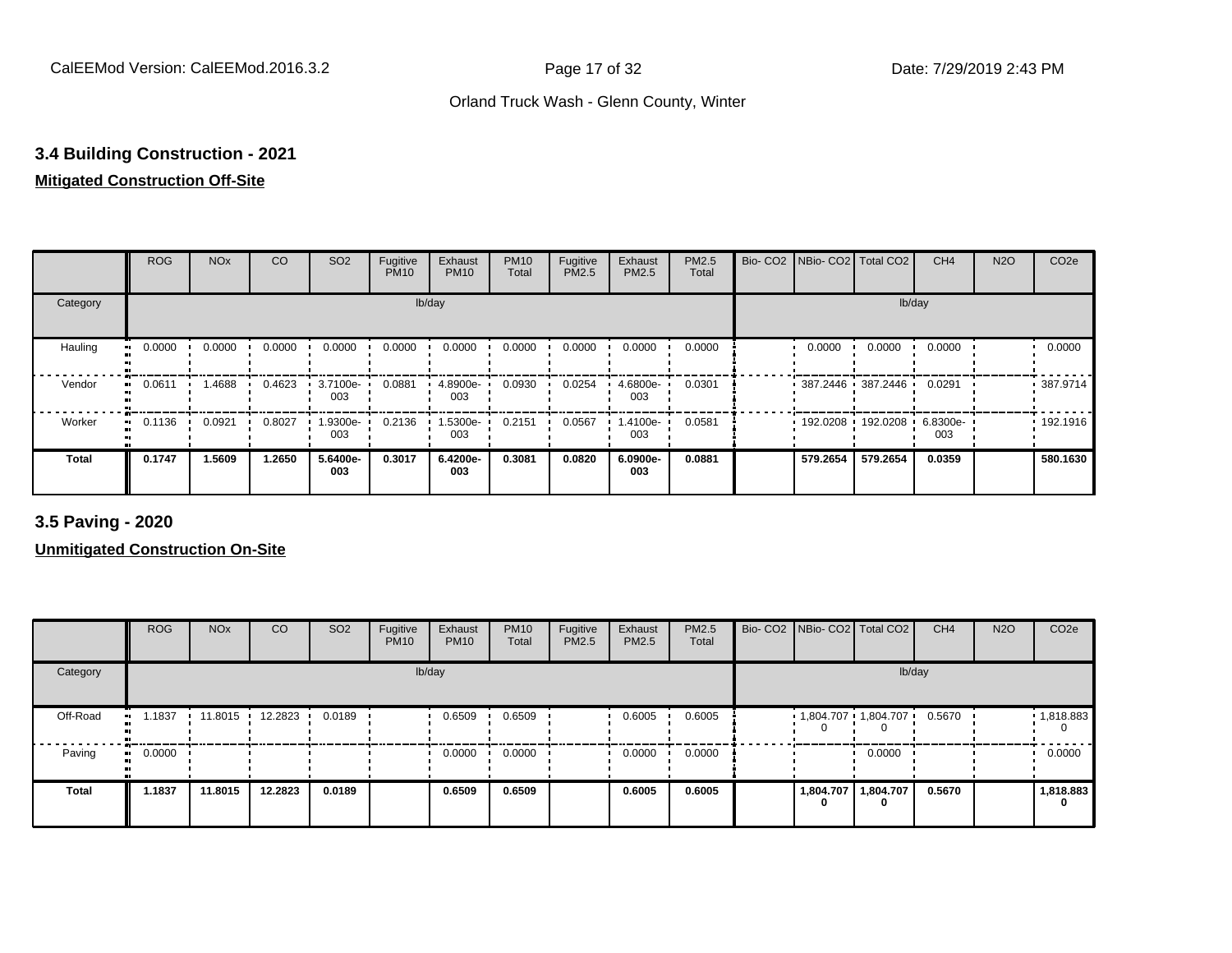#### **3.5 Paving - 2020**

#### **Unmitigated Construction Off-Site**

|          | <b>ROG</b>          | <b>NO<sub>x</sub></b> | CO     | SO <sub>2</sub> | Fugitive<br><b>PM10</b> | Exhaust<br><b>PM10</b> | <b>PM10</b><br>Total | Fugitive<br>PM2.5 | Exhaust<br>PM2.5 | PM2.5<br>Total | Bio- CO2   NBio- CO2   Total CO2 |                     | CH <sub>4</sub> | <b>N2O</b> | CO <sub>2e</sub> |
|----------|---------------------|-----------------------|--------|-----------------|-------------------------|------------------------|----------------------|-------------------|------------------|----------------|----------------------------------|---------------------|-----------------|------------|------------------|
| Category |                     |                       |        |                 | lb/day                  |                        |                      |                   |                  |                |                                  | lb/day              |                 |            |                  |
| Hauling  | 0.0000              | 0.0000                | 0.0000 | 0.0000          | 0.0000                  | 0.0000                 | 0.0000               | 0.0000            | 0.0000           | 0.0000         | 0.0000                           | 0.0000              | 0.0000          |            | 0.0000           |
| Vendor   | 0.0000<br>ш.        | 0.0000                | 0.0000 | 0.0000          | 0.0000                  | 0.0000                 | 0.0000               | 0.0000            | 0.0000           | 0.0000         | 0.0000                           | 0.0000              | 0.0000          |            | 0.0000           |
| Worker   | 0.0949<br>$\bullet$ | 0.0800                | 0.6876 | 1.5400e-<br>003 | 0.1643                  | 1.2200e-<br>003        | 0.1655               | 0.0436            | $.1200e-$<br>003 | 0.0447         |                                  | 152.9763 152.9763 1 | 5.9700e-<br>003 |            | .153.1257        |
| Total    | 0.0949              | 0.0800                | 0.6876 | 1.5400e-<br>003 | 0.1643                  | 1.2200e-<br>003        | 0.1655               | 0.0436            | 1.1200e-<br>003  | 0.0447         | 152.9763                         | 152.9763            | 5.9700e-<br>003 |            | 153.1257         |

|          | <b>ROG</b>   | <b>NO<sub>x</sub></b> | CO              | SO <sub>2</sub> | Fugitive<br><b>PM10</b> | Exhaust<br><b>PM10</b> | <b>PM10</b><br>Total | Fugitive<br><b>PM2.5</b> | Exhaust<br><b>PM2.5</b> | PM2.5<br>Total |        | Bio- CO2 NBio- CO2 Total CO2 |                | CH <sub>4</sub> | <b>N2O</b> | CO <sub>2e</sub> |
|----------|--------------|-----------------------|-----------------|-----------------|-------------------------|------------------------|----------------------|--------------------------|-------------------------|----------------|--------|------------------------------|----------------|-----------------|------------|------------------|
| Category |              |                       |                 |                 |                         | lb/day                 |                      |                          |                         |                |        |                              | lb/day         |                 |            |                  |
| Off-Road | .1837<br>. . |                       | 11.8015 12.2823 | 0.0189          |                         | 0.6509                 | 0.6509               |                          | 0.6005                  | 0.6005         | 0.0000 | 1,804.707 1,804.707          |                | 0.5670          |            | 1,818.883        |
| Paving   | 0.0000<br>ш. |                       |                 |                 |                         | 0.0000                 | 0.0000               |                          | 0.0000                  | 0.0000         |        |                              | 0.0000         |                 |            | 0.0000           |
| Total    | 1.1837       | 11.8015               | 12.2823         | 0.0189          |                         | 0.6509                 | 0.6509               |                          | 0.6005                  | 0.6005         | 0.0000 | 1,804.707<br>0               | 1,804.707<br>0 | 0.5670          |            | 1,818.883<br>0   |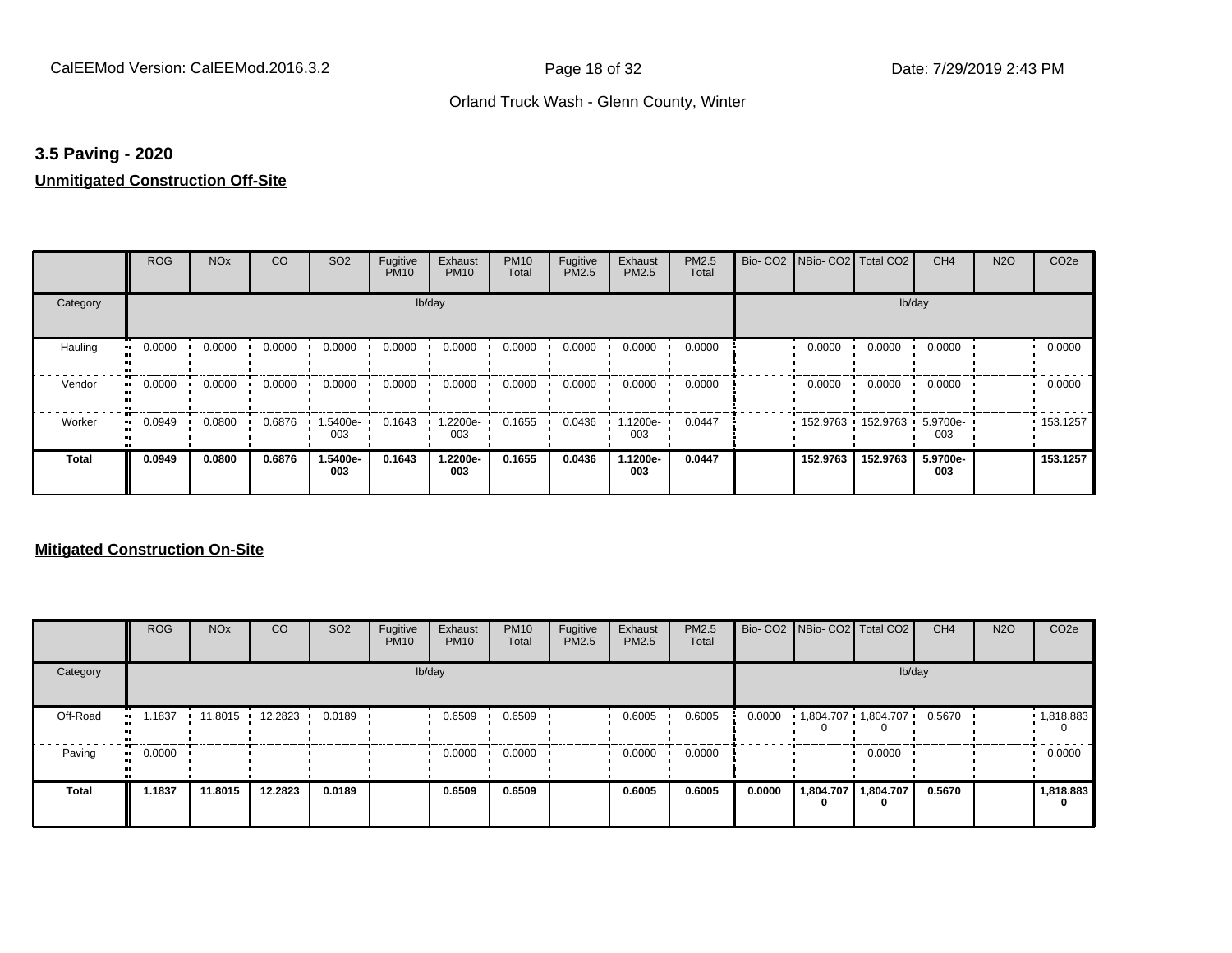#### **3.5 Paving - 2020**

#### **Mitigated Construction Off-Site**

|                     | <b>ROG</b> | <b>NO<sub>x</sub></b> | CO     | SO <sub>2</sub> | Fugitive<br><b>PM10</b> | Exhaust<br><b>PM10</b> | <b>PM10</b><br>Total | Fugitive<br>PM2.5 | Exhaust<br>PM2.5 | PM2.5<br>Total | Bio-CO <sub>2</sub> | NBio- CO2   Total CO2 |                     | CH <sub>4</sub> | <b>N2O</b> | CO <sub>2e</sub> |
|---------------------|------------|-----------------------|--------|-----------------|-------------------------|------------------------|----------------------|-------------------|------------------|----------------|---------------------|-----------------------|---------------------|-----------------|------------|------------------|
| Category            |            |                       |        |                 | lb/day                  |                        |                      |                   |                  |                |                     |                       | lb/day              |                 |            |                  |
| Hauling             | 0.0000     | 0.0000                | 0.0000 | 0.0000          | 0.0000                  | 0.0000                 | 0.0000               | 0.0000            | 0.0000           | 0.0000         |                     | 0.0000                | 0.0000              | 0.0000          |            | 0.0000           |
| Vendor<br>$\bullet$ | 0.0000     | 0.0000                | 0.0000 | 0.0000          | 0.0000                  | 0.0000                 | 0.0000               | 0.0000            | 0.0000           | 0.0000         |                     | 0.0000                | 0.0000              | 0.0000          |            | 0.0000           |
| Worker              | 0.0949     | 0.0800                | 0.6876 | -5400e-<br>003  | 0.1643                  | 1.2200e-<br>003        | 0.1655               | 0.0436            | 1.1200e-<br>003  | 0.0447         |                     |                       | 152.9763 152.9763 ' | 5.9700e-<br>003 |            | .153.1257        |
| <b>Total</b>        | 0.0949     | 0.0800                | 0.6876 | 1.5400e-<br>003 | 0.1643                  | 1.2200e-<br>003        | 0.1655               | 0.0436            | 1.1200e-<br>003  | 0.0447         |                     | 152.9763              | 152.9763            | 5.9700e-<br>003 |            | 153.1257         |

**3.5 Paving - 2021**

|          | <b>ROG</b> | <b>NO<sub>x</sub></b> | CO      | SO <sub>2</sub> | Fugitive<br><b>PM10</b> | Exhaust<br><b>PM10</b> | <b>PM10</b><br>Total | Fugitive<br><b>PM2.5</b> | Exhaust<br>PM2.5 | PM2.5<br>Total | Bio- CO2   NBio- CO2   Total CO2 |           | CH <sub>4</sub> | <b>N2O</b> | CO <sub>2e</sub> |
|----------|------------|-----------------------|---------|-----------------|-------------------------|------------------------|----------------------|--------------------------|------------------|----------------|----------------------------------|-----------|-----------------|------------|------------------|
| Category |            |                       |         |                 |                         | lb/day                 |                      |                          |                  |                |                                  | lb/day    |                 |            |                  |
| Off-Road | 1.0940     | 10.8399               | 12.2603 | 0.0189          |                         | 0.5788                 | 0.5788               |                          | 0.5342           | 0.5342         | $1,804.552$ $1,804.552$          |           | 0.5670          |            | 1,818.727        |
| Paving   | 0.0000     |                       |         |                 |                         | 0.0000                 | 0.0000               |                          | 0.0000           | 0.0000         |                                  | 0.0000    |                 |            | 0.0000           |
| Total    | 1.0940     | 10.8399               | 12.2603 | 0.0189          |                         | 0.5788                 | 0.5788               |                          | 0.5342           | 0.5342         | 1,804.552                        | 1,804.552 | 0.5670          |            | 1,818.727<br>0   |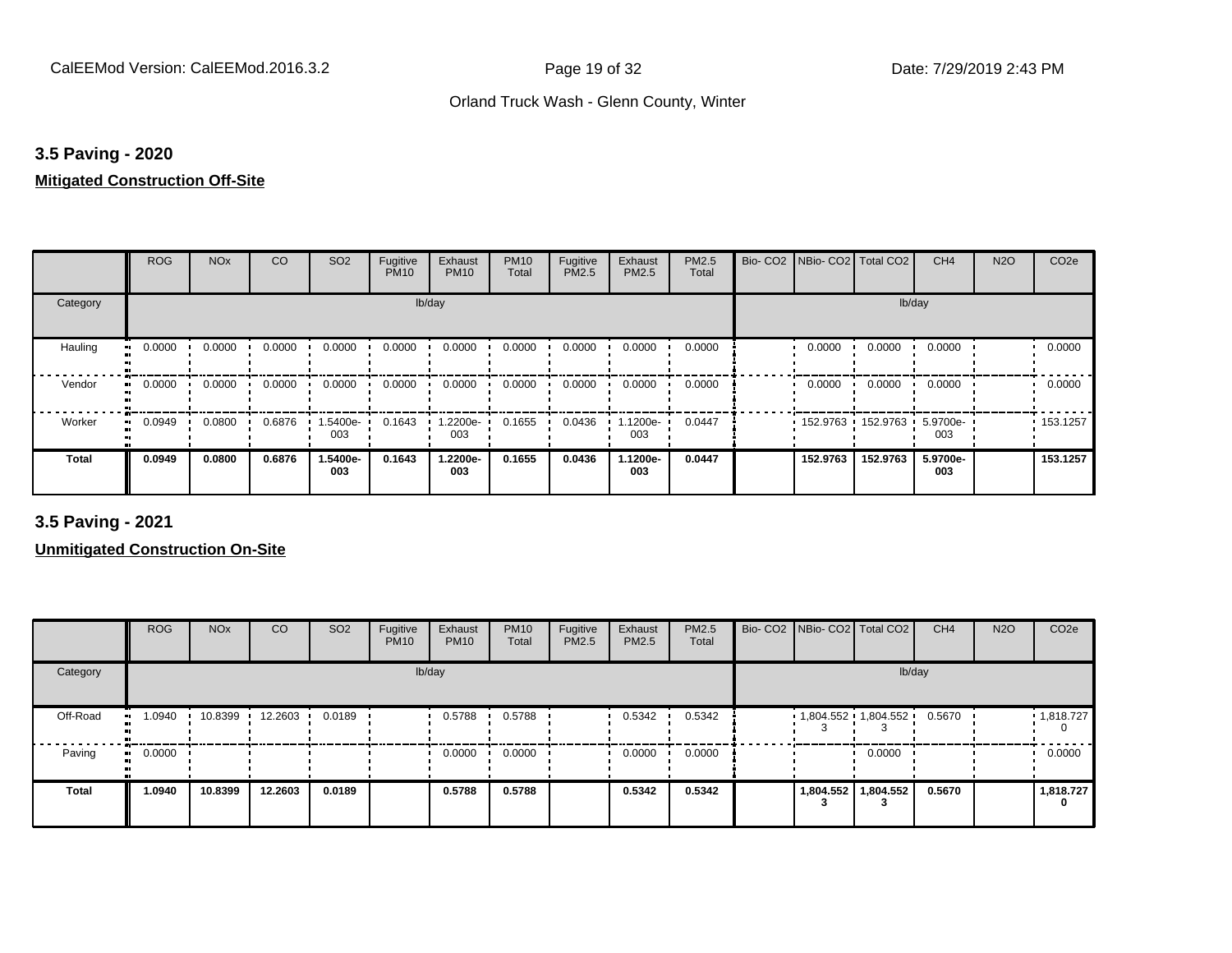#### **3.5 Paving - 2021**

#### **Unmitigated Construction Off-Site**

|              | <b>ROG</b> | <b>NO<sub>x</sub></b> | CO     | SO <sub>2</sub> | Fugitive<br><b>PM10</b> | Exhaust<br><b>PM10</b> | <b>PM10</b><br>Total | Fugitive<br>PM2.5 | Exhaust<br>PM2.5 | PM2.5<br>Total | Bio- CO2   NBio- CO2   Total CO2 |          | CH <sub>4</sub> | <b>N2O</b> | CO <sub>2e</sub> |
|--------------|------------|-----------------------|--------|-----------------|-------------------------|------------------------|----------------------|-------------------|------------------|----------------|----------------------------------|----------|-----------------|------------|------------------|
| Category     |            |                       |        |                 | lb/day                  |                        |                      |                   |                  |                |                                  |          | lb/day          |            |                  |
| Hauling      | 0.0000     | 0.0000                | 0.0000 | 0.0000          | 0.0000                  | 0.0000                 | 0.0000               | 0.0000            | 0.0000           | 0.0000         | 0.0000                           | 0.0000   | 0.0000          |            | 0.0000           |
| Vendor       | 0.0000     | 0.0000                | 0.0000 | 0.0000          | 0.0000                  | 0.0000                 | 0.0000               | 0.0000            | 0.0000           | 0.0000         | 0.0000                           | 0.0000   | 0.0000          |            | 0.0000           |
| Worker       | 0.0874     | 0.0708                | 0.6175 | 1.4800e-<br>003 | 0.1643                  | 1.1700e-<br>003        | 0.1655               | 0.0436            | $.0800e-$<br>003 | 0.0447         | 147.7083 147.7083 '              |          | 5.2600e-<br>003 |            | 147.8397         |
| <b>Total</b> | 0.0874     | 0.0708                | 0.6175 | 1.4800e-<br>003 | 0.1643                  | 1.1700e-<br>003        | 0.1655               | 0.0436            | 1.0800e-<br>003  | 0.0447         | 147.7083                         | 147.7083 | 5.2600e-<br>003 |            | 147.8397         |

|              | <b>ROG</b>   | <b>NO<sub>x</sub></b> | <b>CO</b> | SO <sub>2</sub> | Fugitive<br><b>PM10</b> | Exhaust<br><b>PM10</b> | <b>PM10</b><br>Total | Fugitive<br><b>PM2.5</b> | Exhaust<br><b>PM2.5</b> | <b>PM2.5</b><br>Total |        | Bio- CO2   NBio- CO2   Total CO2 |                       | CH <sub>4</sub> | <b>N2O</b> | CO <sub>2e</sub>       |
|--------------|--------------|-----------------------|-----------|-----------------|-------------------------|------------------------|----------------------|--------------------------|-------------------------|-----------------------|--------|----------------------------------|-----------------------|-----------------|------------|------------------------|
| Category     |              |                       |           |                 |                         | lb/day                 |                      |                          |                         |                       |        |                                  | lb/day                |                 |            |                        |
| Off-Road     | 1.0940<br>   | 10.8399               | 12.2603   | 0.0189          |                         | 0.5788                 | 0.5788               |                          | 0.5342                  | 0.5342                | 0.0000 |                                  | 1,804.552 1,804.552 ' | 0.5670          |            | $\cdot$ 1,818.727<br>0 |
| Paving       | 0.0000<br>ш. |                       |           |                 |                         | 0.0000                 | 0.0000               |                          | 0.0000                  | 0.0000                |        |                                  | 0.0000                |                 |            | 0.0000                 |
| <b>Total</b> | 1.0940       | 10.8399               | 12.2603   | 0.0189          |                         | 0.5788                 | 0.5788               |                          | 0.5342                  | 0.5342                | 0.0000 | 1,804.552                        | 1,804.552             | 0.5670          |            | 1,818.727<br>0         |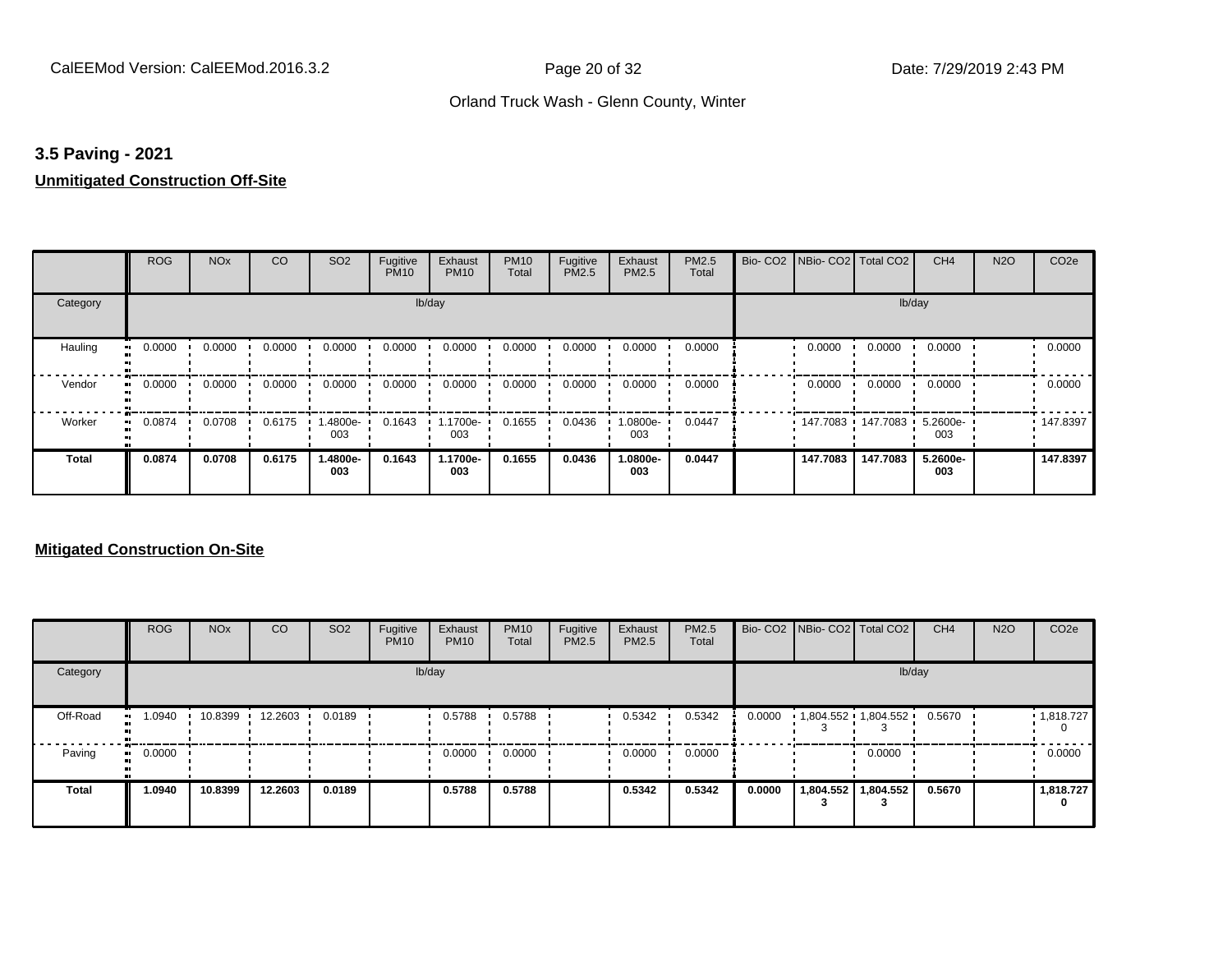#### **3.5 Paving - 2021**

#### **Mitigated Construction Off-Site**

|          | <b>ROG</b> | <b>NO<sub>x</sub></b> | CO     | SO <sub>2</sub> | Fugitive<br><b>PM10</b> | Exhaust<br><b>PM10</b> | <b>PM10</b><br>Total | Fugitive<br>PM2.5 | Exhaust<br>PM2.5 | PM2.5<br>Total | Bio-CO <sub>2</sub> | NBio- CO2   Total CO2 |                     | CH <sub>4</sub> | <b>N2O</b> | CO <sub>2e</sub> |
|----------|------------|-----------------------|--------|-----------------|-------------------------|------------------------|----------------------|-------------------|------------------|----------------|---------------------|-----------------------|---------------------|-----------------|------------|------------------|
| Category |            |                       |        |                 |                         | lb/day                 |                      |                   |                  |                |                     |                       | lb/day              |                 |            |                  |
| Hauling  | 0.0000     | 0.0000                | 0.0000 | 0.0000          | 0.0000                  | 0.0000                 | 0.0000               | 0.0000            | 0.0000           | 0.0000         |                     | 0.0000                | 0.0000              | 0.0000          |            | 0.0000           |
| Vendor   | 0.0000     | 0.0000                | 0.0000 | 0.0000          | 0.0000                  | 0.0000                 | 0.0000               | 0.0000            | 0.0000           | 0.0000         |                     | 0.0000                | 0.0000              | 0.0000          |            | 0.0000           |
| Worker   | 0.0874     | 0.0708                | 0.6175 | 1.4800e-<br>003 | 0.1643                  | 1.1700e-<br>003        | 0.1655               | 0.0436            | 1.0800e-<br>003  | 0.0447         |                     |                       | 147.7083 147.7083 1 | 5.2600e-<br>003 |            | .147.8397        |
| Total    | 0.0874     | 0.0708                | 0.6175 | 1.4800e-<br>003 | 0.1643                  | 1.1700e-<br>003        | 0.1655               | 0.0436            | -.0800e<br>003   | 0.0447         |                     | 147.7083              | 147.7083            | 5.2600e-<br>003 |            | 147.8397         |

**3.6 Architectural Coating - 2020**

|                         | <b>ROG</b>  | <b>NO<sub>x</sub></b> | CO     | SO <sub>2</sub>         | Fugitive<br><b>PM10</b> | Exhaust<br><b>PM10</b> | <b>PM10</b><br>Total | Fugitive<br><b>PM2.5</b> | Exhaust<br>PM2.5 | PM2.5<br>Total | Bio- CO2 NBio- CO2 Total CO2 |          | CH <sub>4</sub> | <b>N2O</b> | CO <sub>2e</sub> |
|-------------------------|-------------|-----------------------|--------|-------------------------|-------------------------|------------------------|----------------------|--------------------------|------------------|----------------|------------------------------|----------|-----------------|------------|------------------|
| Category                |             |                       |        |                         |                         | lb/day                 |                      |                          |                  |                |                              | lb/day   |                 |            |                  |
| Archit. Coating<br>- 90 | 8.0663      |                       |        |                         |                         | 0.0000                 | 0.0000               |                          | 0.0000           | 0.0000         |                              | 0.0000   |                 |            | 0.0000           |
| Off-Road                | 0.2422<br>. | 1.6838                | 1.8314 | $\cdot$ 2.9700e-<br>003 |                         | 0.1109                 | 0.1109               |                          | 0.1109           | 0.1109         | $281.4481$ 281.4481          |          | 0.0218          |            | 281.9928         |
| <b>Total</b>            | 8.3084      | 1.6838                | 1.8314 | 2.9700e-<br>003         |                         | 0.1109                 | 0.1109               |                          | 0.1109           | 0.1109         | 281.4481                     | 281.4481 | 0.0218          |            | 281.9928         |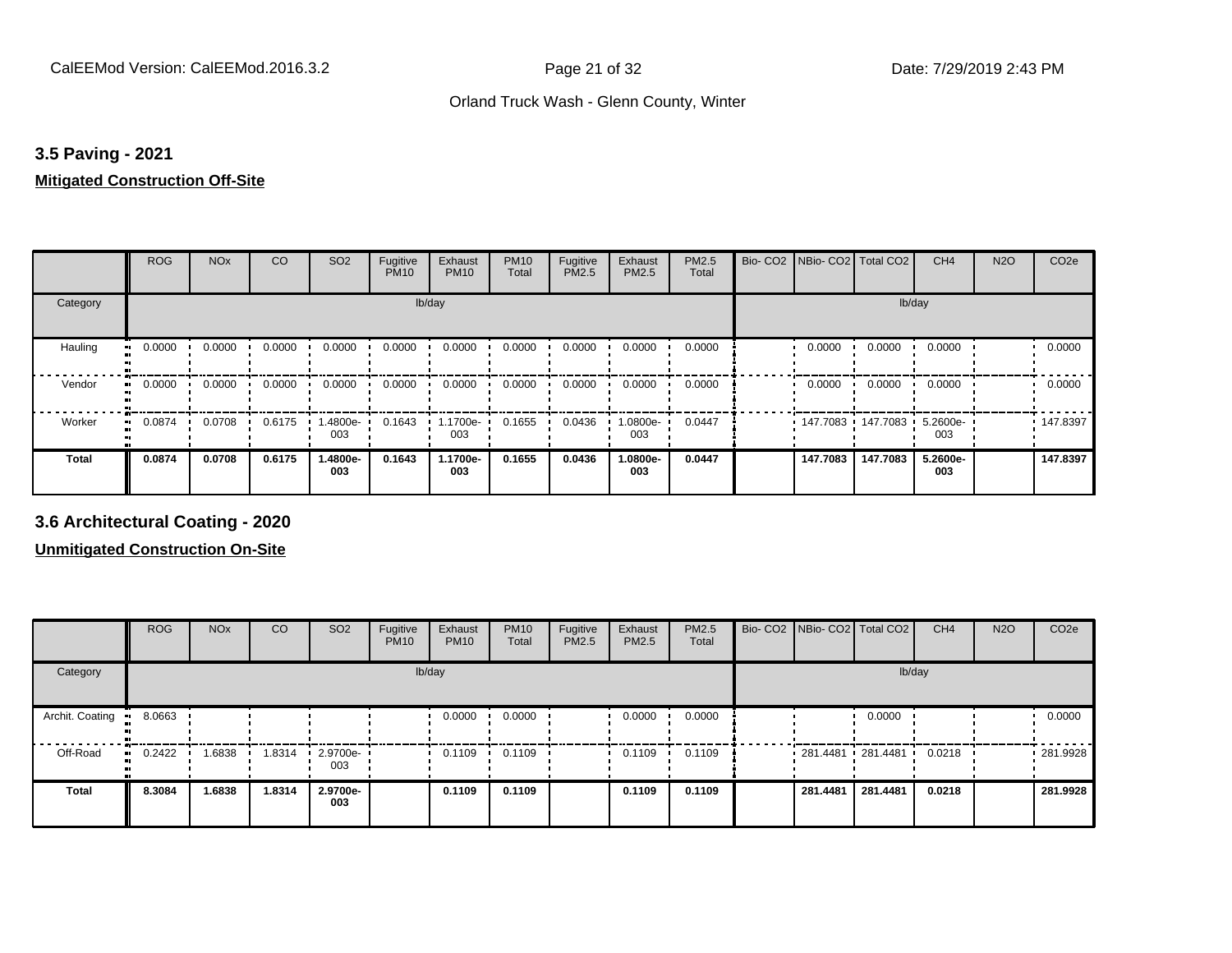# **3.6 Architectural Coating - 2020**

## **Unmitigated Construction Off-Site**

|                     | <b>ROG</b> | <b>NO<sub>x</sub></b> | CO     | SO <sub>2</sub> | Fugitive<br><b>PM10</b> | Exhaust<br><b>PM10</b> | <b>PM10</b><br>Total | Fugitive<br>PM2.5 | Exhaust<br>PM2.5 | PM2.5<br>Total | Bio- CO2   NBio- CO2   Total CO2 |         | CH <sub>4</sub> | <b>N2O</b> | CO <sub>2e</sub> |
|---------------------|------------|-----------------------|--------|-----------------|-------------------------|------------------------|----------------------|-------------------|------------------|----------------|----------------------------------|---------|-----------------|------------|------------------|
| Category            |            |                       |        |                 |                         | lb/day                 |                      |                   |                  |                |                                  | lb/day  |                 |            |                  |
| Hauling<br>œ        | 0.0000     | 0.0000                | 0.0000 | 0.0000          | 0.0000                  | 0.0000                 | 0.0000               | 0.0000            | 0.0000           | 0.0000         | 0.0000                           | 0.0000  | 0.0000          |            | 0.0000           |
| Vendor<br>$\bullet$ | 0.0000     | 0.0000                | 0.0000 | 0.0000          | 0.0000                  | 0.0000                 | 0.0000               | 0.0000            | 0.0000           | 0.0000         | 0.0000                           | 0.0000  | 0.0000          |            | 0.0000           |
| Worker<br>$\bullet$ | 0.0237     | 0.0200                | 0.1719 | 3.8000e-<br>004 | 0.0411                  | 3.1000e-<br>004        | 0.0414               | 0.0109            | 2.8000e-<br>004  | 0.0112         | 38.2441                          | 38.2441 | 1.4900e-<br>003 |            | 38.2814          |
| <b>Total</b>        | 0.0237     | 0.0200                | 0.1719 | 3.8000e-<br>004 | 0.0411                  | 3.1000e-<br>004        | 0.0414               | 0.0109            | 2.8000e-<br>004  | 0.0112         | 38.2441                          | 38.2441 | 1.4900e-<br>003 |            | 38.2814          |

|                 | <b>ROG</b>    | <b>NO<sub>x</sub></b> | <b>CO</b> | SO <sub>2</sub> | Fugitive<br><b>PM10</b> | Exhaust<br><b>PM10</b> | <b>PM10</b><br>Total | Fugitive<br><b>PM2.5</b> | Exhaust<br><b>PM2.5</b> | PM2.5<br>Total |        | Bio- CO2   NBio- CO2   Total CO2 |          | CH <sub>4</sub> | <b>N2O</b> | CO <sub>2e</sub> |
|-----------------|---------------|-----------------------|-----------|-----------------|-------------------------|------------------------|----------------------|--------------------------|-------------------------|----------------|--------|----------------------------------|----------|-----------------|------------|------------------|
| Category        |               |                       |           |                 |                         | lb/day                 |                      |                          |                         |                |        |                                  | lb/day   |                 |            |                  |
| Archit. Coating | 8.0663        |                       |           |                 |                         | 0.0000                 | 0.0000               |                          | 0.0000                  | 0.0000         |        |                                  | 0.0000   |                 |            | 0.0000           |
| Off-Road        | 0.2422<br>. . | .6838                 | 1.8314    | 2.9700e-<br>003 |                         | 0.1109                 | 0.1109               |                          | 0.1109                  | 0.1109         | 0.0000 | 281.4481 281.4481                |          | 0.0218          |            | $-281.9928$      |
| <b>Total</b>    | 8.3084        | 1.6838                | 1.8314    | 2.9700e-<br>003 |                         | 0.1109                 | 0.1109               |                          | 0.1109                  | 0.1109         | 0.0000 | 281.4481                         | 281.4481 | 0.0218          |            | 281.9928         |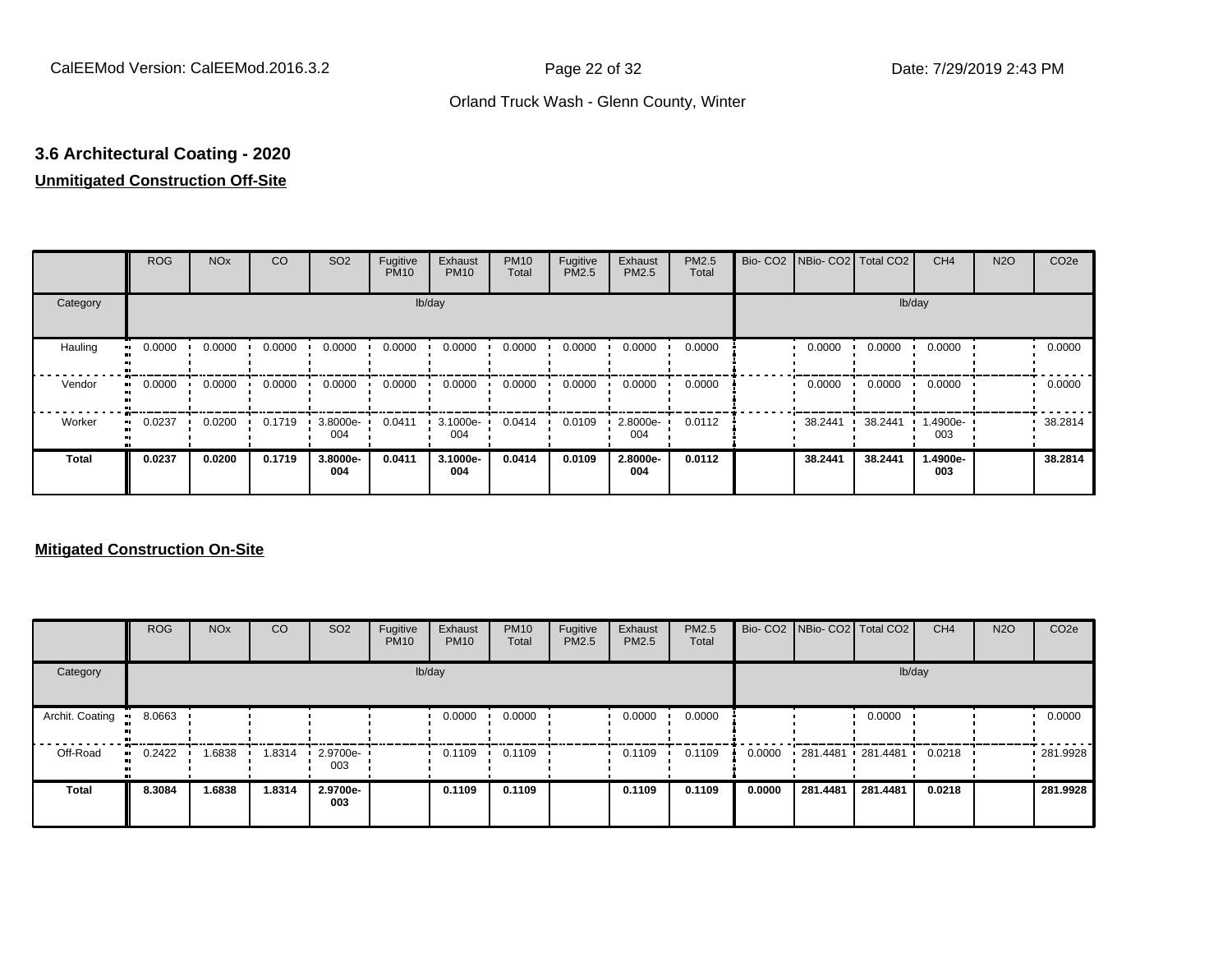## **3.6 Architectural Coating - 2020 Mitigated Construction Off-Site**

|                      | <b>ROG</b> | <b>NO<sub>x</sub></b> | <b>CO</b> | SO <sub>2</sub> | Fugitive<br><b>PM10</b> | Exhaust<br><b>PM10</b> | <b>PM10</b><br>Total | Fugitive<br>PM2.5 | Exhaust<br>PM2.5 | PM2.5<br>Total | Bio- CO2   NBio- CO2   Total CO2 |         | CH <sub>4</sub> | <b>N2O</b> | CO <sub>2e</sub> |
|----------------------|------------|-----------------------|-----------|-----------------|-------------------------|------------------------|----------------------|-------------------|------------------|----------------|----------------------------------|---------|-----------------|------------|------------------|
| Category             |            |                       |           |                 | lb/day                  |                        |                      |                   |                  |                |                                  | lb/day  |                 |            |                  |
| Hauling<br>$\bullet$ | 0.0000     | 0.0000                | 0.0000    | 0.0000          | 0.0000                  | 0.0000                 | 0.0000               | 0.0000            | 0.0000           | 0.0000         | 0.0000                           | 0.0000  | 0.0000          |            | 0.0000           |
| Vendor               | 0.0000     | 0.0000                | 0.0000    | 0.0000          | 0.0000                  | 0.0000                 | 0.0000               | 0.0000            | 0.0000           | 0.0000         | 0.0000                           | 0.0000  | 0.0000          |            | 0.0000           |
| Worker               | 0.0237     | 0.0200                | 0.1719    | 3.8000e-<br>004 | 0.0411                  | 3.1000e-<br>004        | 0.0414               | 0.0109            | 2.8000e-<br>004  | 0.0112         | 38.2441                          | 38.2441 | 1.4900e-<br>003 |            | 38.2814          |
| <b>Total</b>         | 0.0237     | 0.0200                | 0.1719    | 3.8000e-<br>004 | 0.0411                  | 3.1000e-<br>004        | 0.0414               | 0.0109            | 2.8000e-<br>004  | 0.0112         | 38.2441                          | 38.2441 | 1.4900e-<br>003 |            | 38.2814          |

**3.6 Architectural Coating - 2021**

|                        | <b>ROG</b>   | <b>NO<sub>x</sub></b> | CO     | SO <sub>2</sub>    | Fugitive<br><b>PM10</b> | Exhaust<br><b>PM10</b> | <b>PM10</b><br>Total | Fugitive<br><b>PM2.5</b> | Exhaust<br><b>PM2.5</b> | PM2.5<br>Total | Bio- CO2   NBio- CO2   Total CO2 |                     | CH <sub>4</sub> | <b>N2O</b> | CO <sub>2e</sub> |
|------------------------|--------------|-----------------------|--------|--------------------|-------------------------|------------------------|----------------------|--------------------------|-------------------------|----------------|----------------------------------|---------------------|-----------------|------------|------------------|
| Category               |              |                       |        |                    |                         | lb/day                 |                      |                          |                         |                |                                  | lb/day              |                 |            |                  |
| Archit. Coating<br>-91 | 8.0663       |                       |        |                    |                         | 0.0000                 | 0.0000               |                          | 0.0000                  | 0.0000         |                                  | 0.0000              |                 |            | 0.0000           |
| Off-Road               | 0.2189<br>ш. | .5268                 | 1.8176 | $-2.9700e-$<br>003 |                         | 0.0941                 | 0.0941               |                          | 0.0941                  | 0.0941         |                                  | 281.4481 281.4481 ' | 0.0193          |            | .281.9309        |
| <b>Total</b>           | 8.2852       | 1.5268                | 1.8176 | 2.9700e-<br>003    |                         | 0.0941                 | 0.0941               |                          | 0.0941                  | 0.0941         | 281.4481                         | 281.4481            | 0.0193          |            | 281.9309         |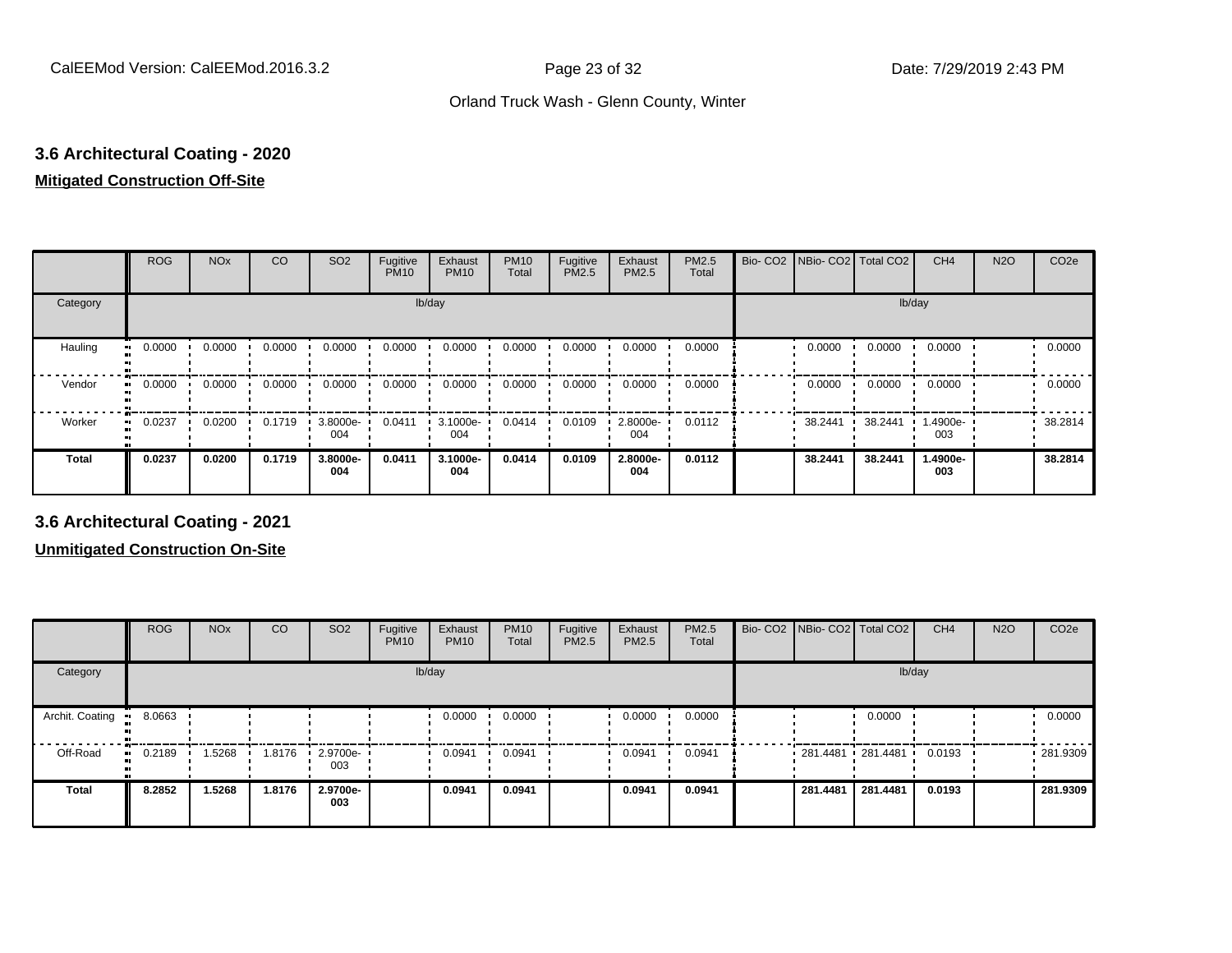# **3.6 Architectural Coating - 2021**

## **Unmitigated Construction Off-Site**

|                     | <b>ROG</b> | <b>NO<sub>x</sub></b> | CO     | SO <sub>2</sub> | Fugitive<br><b>PM10</b> | Exhaust<br><b>PM10</b> | <b>PM10</b><br>Total | Fugitive<br>PM2.5 | Exhaust<br>PM2.5 | PM2.5<br>Total | Bio- CO2   NBio- CO2   Total CO2 |         | CH <sub>4</sub> | <b>N2O</b> | CO <sub>2e</sub> |
|---------------------|------------|-----------------------|--------|-----------------|-------------------------|------------------------|----------------------|-------------------|------------------|----------------|----------------------------------|---------|-----------------|------------|------------------|
| Category            |            |                       |        |                 |                         | lb/day                 |                      |                   |                  |                |                                  |         | lb/day          |            |                  |
| Hauling<br>œ        | 0.0000     | 0.0000                | 0.0000 | 0.0000          | 0.0000                  | 0.0000                 | 0.0000               | 0.0000            | 0.0000           | 0.0000         | 0.0000                           | 0.0000  | 0.0000          |            | 0.0000           |
| Vendor<br>$\bullet$ | 0.0000     | 0.0000                | 0.0000 | 0.0000          | 0.0000                  | 0.0000                 | 0.0000               | 0.0000            | 0.0000           | 0.0000         | 0.0000                           | 0.0000  | 0.0000          |            | 0.0000           |
| Worker<br>$\bullet$ | 0.0219     | 0.0177                | 0.1544 | 3.7000e-<br>004 | 0.0411                  | 2.9000e-<br>004        | 0.0414               | 0.0109            | 2.7000e-<br>004  | 0.0112         | 36.9271                          | 36.9271 | 1.3100e-<br>003 |            | 36.9599          |
| <b>Total</b>        | 0.0219     | 0.0177                | 0.1544 | 3.7000e-<br>004 | 0.0411                  | 2.9000e-<br>004        | 0.0414               | 0.0109            | 2.7000e-<br>004  | 0.0112         | 36.9271                          | 36.9271 | 1.3100e-<br>003 |            | 36.9599          |

|                 | <b>ROG</b> | <b>NO<sub>x</sub></b> | <b>CO</b> | SO <sub>2</sub> | Fugitive<br><b>PM10</b> | Exhaust<br><b>PM10</b> | <b>PM10</b><br>Total | Fugitive<br><b>PM2.5</b> | Exhaust<br><b>PM2.5</b> | PM2.5<br>Total |        | Bio- CO2   NBio- CO2   Total CO2 |          | CH <sub>4</sub> | <b>N2O</b> | CO <sub>2e</sub> |
|-----------------|------------|-----------------------|-----------|-----------------|-------------------------|------------------------|----------------------|--------------------------|-------------------------|----------------|--------|----------------------------------|----------|-----------------|------------|------------------|
| Category        |            |                       |           |                 |                         | lb/day                 |                      |                          |                         |                |        |                                  | lb/day   |                 |            |                  |
| Archit. Coating | 8.0663     |                       |           |                 |                         | 0.0000                 | 0.0000               |                          | 0.0000                  | 0.0000         |        |                                  | 0.0000   |                 |            | 0.0000           |
| Off-Road        | 0.2189<br> | .5268                 | 1.8176    | 2.9700e-<br>003 |                         | 0.0941                 | 0.0941               |                          | 0.0941                  | 0.0941         | 0.0000 | 281.4481 281.4481                |          | 0.0193          |            | .281.9309        |
| Total           | 8.2852     | 1.5268                | 1.8176    | 2.9700e-<br>003 |                         | 0.0941                 | 0.0941               |                          | 0.0941                  | 0.0941         | 0.0000 | 281.4481                         | 281.4481 | 0.0193          |            | 281.9309         |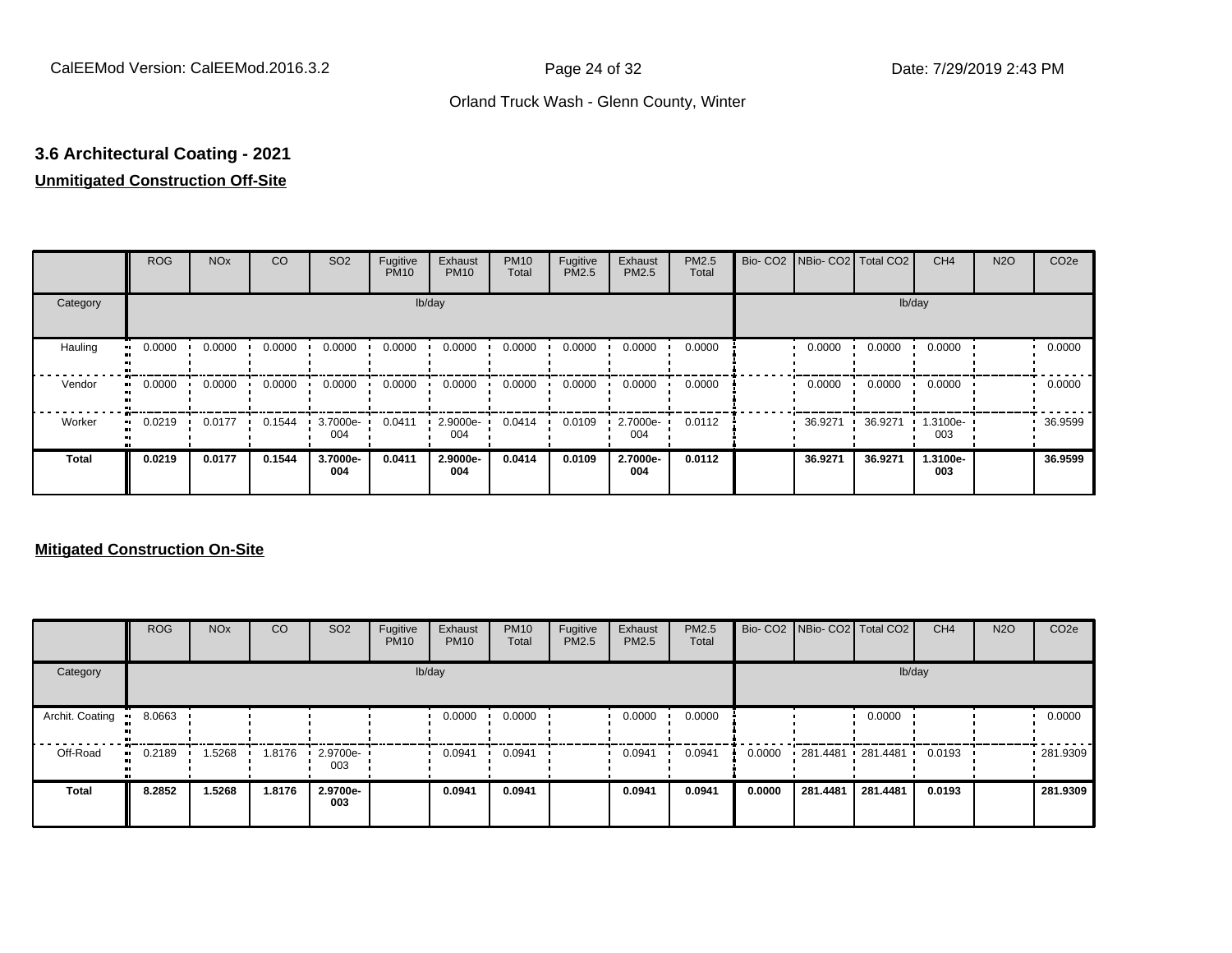## **3.6 Architectural Coating - 2021 Mitigated Construction Off-Site**

|                     | <b>ROG</b> | <b>NO<sub>x</sub></b> | CO     | SO <sub>2</sub> | Fugitive<br><b>PM10</b> | Exhaust<br><b>PM10</b> | <b>PM10</b><br>Total | Fugitive<br>PM2.5 | Exhaust<br>PM2.5 | PM2.5<br>Total | Bio- CO2   NBio- CO2   Total CO2 |         | CH <sub>4</sub> | <b>N2O</b> | CO <sub>2e</sub> |
|---------------------|------------|-----------------------|--------|-----------------|-------------------------|------------------------|----------------------|-------------------|------------------|----------------|----------------------------------|---------|-----------------|------------|------------------|
| Category            |            |                       |        |                 |                         | lb/day                 |                      |                   |                  |                |                                  |         | lb/day          |            |                  |
| Hauling<br>œ        | 0.0000     | 0.0000                | 0.0000 | 0.0000          | 0.0000                  | 0.0000                 | 0.0000               | 0.0000            | 0.0000           | 0.0000         | 0.0000                           | 0.0000  | 0.0000          |            | 0.0000           |
| Vendor<br>$\bullet$ | 0.0000     | 0.0000                | 0.0000 | 0.0000          | 0.0000                  | 0.0000                 | 0.0000               | 0.0000            | 0.0000           | 0.0000         | 0.0000                           | 0.0000  | 0.0000          |            | 0.0000           |
| Worker<br>$\bullet$ | 0.0219     | 0.0177                | 0.1544 | 3.7000e-<br>004 | 0.0411                  | 2.9000e-<br>004        | 0.0414               | 0.0109            | 2.7000e-<br>004  | 0.0112         | 36.9271                          | 36.9271 | 1.3100e-<br>003 |            | 36.9599          |
| <b>Total</b>        | 0.0219     | 0.0177                | 0.1544 | 3.7000e-<br>004 | 0.0411                  | 2.9000e-<br>004        | 0.0414               | 0.0109            | 2.7000e-<br>004  | 0.0112         | 36.9271                          | 36.9271 | 1.3100e-<br>003 |            | 36.9599          |

## **4.0 Operational Detail - Mobile**

**4.1 Mitigation Measures Mobile**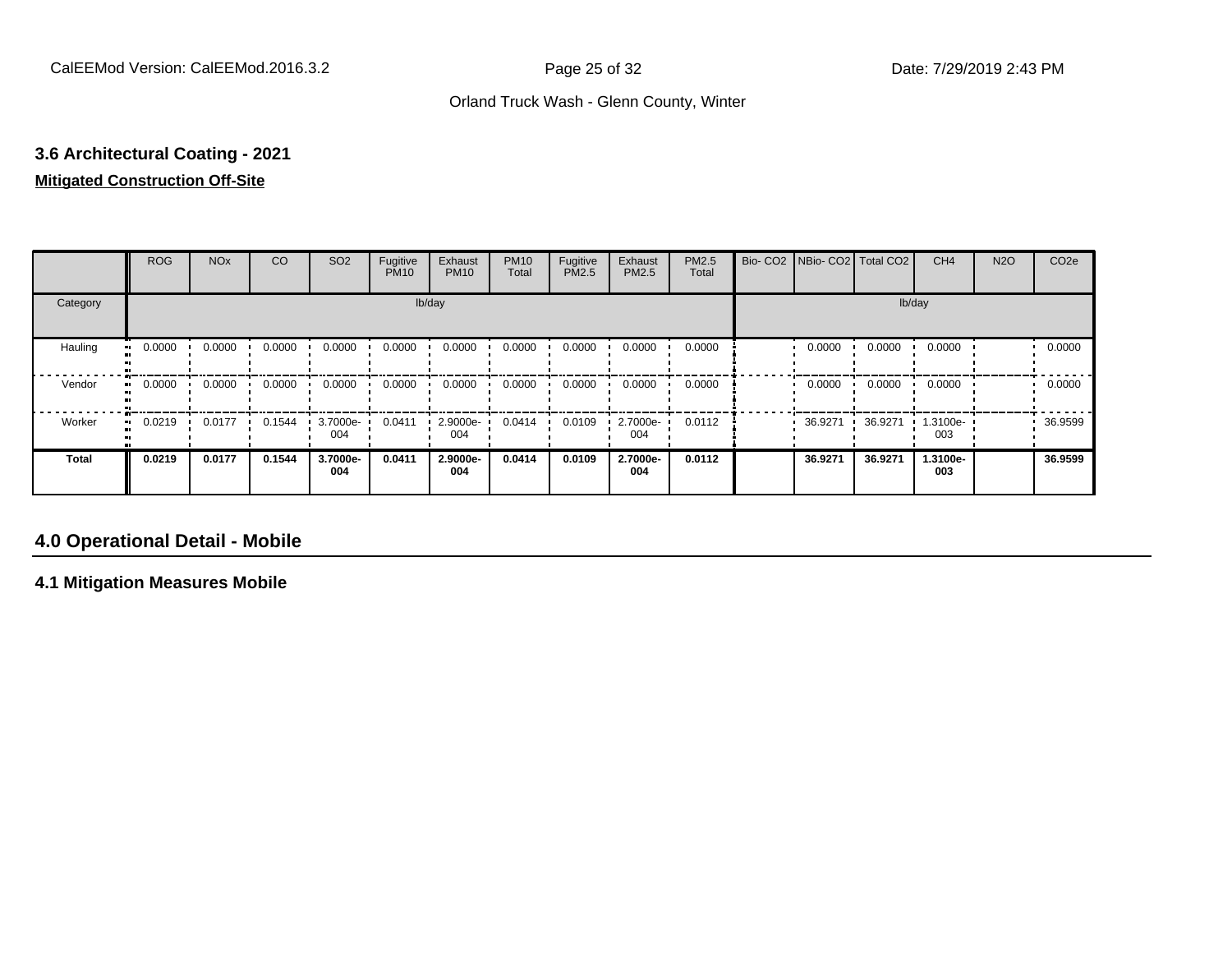|             | <b>ROG</b>           | <b>NO<sub>x</sub></b> | CO      | SO <sub>2</sub> | Fugitive<br><b>PM10</b> | Exhaust<br><b>PM10</b> | <b>PM10</b><br>Total | Fugitive<br><b>PM2.5</b> | Exhaust<br>PM2.5 | PM2.5<br>Total |    | Bio- CO2 NBio- CO2 Total CO2  | CH <sub>4</sub> | <b>N2O</b> | CO <sub>2e</sub> |
|-------------|----------------------|-----------------------|---------|-----------------|-------------------------|------------------------|----------------------|--------------------------|------------------|----------------|----|-------------------------------|-----------------|------------|------------------|
| Category    |                      |                       |         |                 |                         | lb/day                 |                      |                          |                  |                |    | lb/day                        |                 |            |                  |
| Mitigated   | 5.0125<br>ш.         | 46.1840               | 48.9895 | 0.1540          | 8.9077                  | 0.1793                 | 9.0870               | 2.3914                   | 0.1695           | 2.5609         | 24 | $15,711.09$ 15,711.09<br>24   | 1.4196          |            | 15,746.58<br>-22 |
| Unmitigated | 5.0125<br><b>COL</b> | 46.1840               | 48.9895 | 0.1540          | 8.9077                  | 0.1793                 | 9.0870               | 2.3914                   | 0.1695           | 2.5609         | 24 | $15,711.09$ $15,711.09$<br>24 | 1.4196          |            | .15,746.58<br>22 |

### **4.2 Trip Summary Information**

|                        |          | Average Daily Trip Rate |          | Unmitigated       | Mitigated         |
|------------------------|----------|-------------------------|----------|-------------------|-------------------|
| Land Use               | Weekday  | Saturday                | Sunday   | <b>Annual VMT</b> | <b>Annual VMT</b> |
| Automobile Care Center | 153.00   | 153.00                  | 153.00   | 152.416           | 152.416           |
| Strip Mall             | 734.96   | 734.96                  | 734.96   | 1.131.860         | 1.131.860         |
| <b>Strip Mall</b>      | 973.98   | 973.98                  | 973.98   | 1.499.958         | 1.499.958         |
| Strip Mall             | 883.92   | 883.92                  | 883.92   | 1,361,263         | 1,361,263         |
| User Defined Retail    | 0.00     | 0.00                    | 0.00     |                   |                   |
| Total                  | 2.745.85 | 2,745.85                | 2,745.85 | 4.145.497         | 4.145.497         |

## **4.3 Trip Type Information**

|                        |            | <b>Miles</b>   |                                   |       | Trip % |             |         | Trip Purpose %  |         |
|------------------------|------------|----------------|-----------------------------------|-------|--------|-------------|---------|-----------------|---------|
| Land Use               | H-W or C-W | $H-S$ or $C-C$ | H-O or C-NW H-W or C-W H-S or C-C |       |        | H-O or C-NW | Primary | <b>Diverted</b> | Pass-by |
| Automobile Care Center | 9.50       | 7.30           | 7.30                              | 33.00 | 48.00  | 19.00       | 21      | 51              | 28      |
| <b>Strip Mall</b>      | 9.50       | 7.30           | 7.30                              | 16.60 | 64.40  | 19.00       | 45      | 40              | 15      |
| <b>Strip Mall</b>      | 9.50       | 7.30           | 7.30                              | 16.60 | 64.40  | 19.00       | 45      | 40              | 15      |
| <b>Strip Mall</b>      | 9.50       | 7.30           | 7.30                              | 16.60 | 64.40  | 19.00       | 45      | 40              | 15      |
| User Defined Retail    | 9.50       | 7.30           | 7.30                              | 33.00 | 48.00  | 19.00       | 21      | 51              | 28      |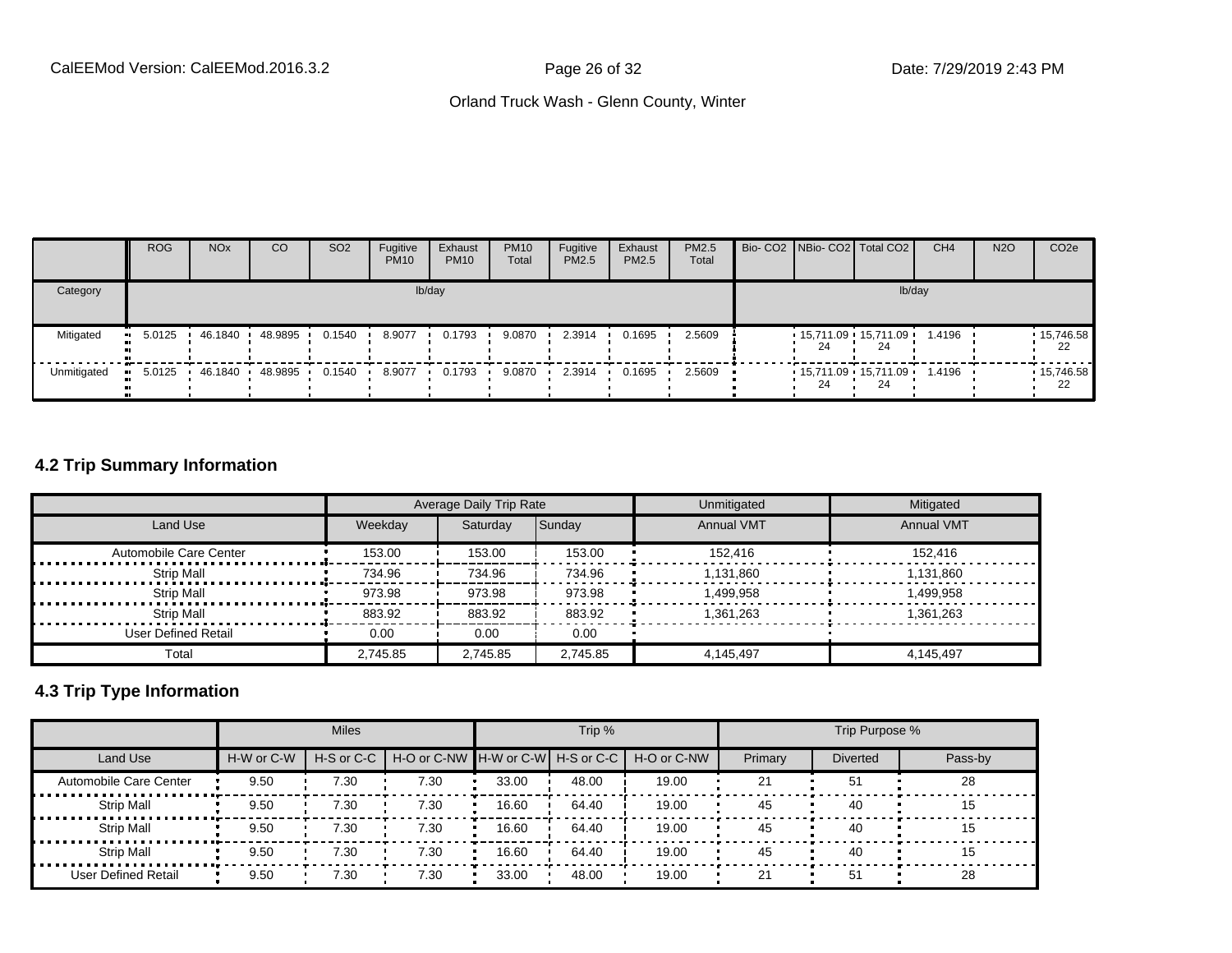CalEEMod Version: CalEEMod.2016.3.2 **Page 27 of 32** Page 27 of 32 Date: 7/29/2019 2:43 PM

#### Orland Truck Wash - Glenn County, Winter

### **4.4 Fleet Mix**

| Land Use               | <b>LDA</b> | LDT <sub>1</sub>                                                                                                                 | LDT2      | <b>MDV</b>          | LHD1 | LHD <sub>2</sub> | <b>MHD</b> | <b>HHD</b>                                                                                  | OBUS       | <b>UBUS</b> | <b>MCY</b> | <b>SBUS</b>                      | <b>MH</b>          |
|------------------------|------------|----------------------------------------------------------------------------------------------------------------------------------|-----------|---------------------|------|------------------|------------|---------------------------------------------------------------------------------------------|------------|-------------|------------|----------------------------------|--------------------|
| Automobile Care Center |            |                                                                                                                                  |           | 0.000000i 0.000000i |      |                  |            | 0.0000001 0.0000001 0.5000001 0.5000001                                                     | 0.000000 i | 0.000000    | 0.000000   |                                  | 0.0000001 0.000000 |
| Strip Mall             |            | 0.549294• 0.032492; 0.169090; 0.120716; 0.031218; 0.007276; 0.009879; 0.070912; 0.001078; 0.001647; 0.004739; 0.000801; 0.000858 |           |                     |      |                  |            |                                                                                             |            |             |            |                                  |                    |
| User Defined Retail    |            | 0.000000   0.000000                                                                                                              | 0.000000+ | $0.000000 \cdot$    |      |                  |            | $0.000000 \cdot 0.000000 \cdot 0.500000 \cdot 0.500000 \cdot 0.000000 \cdot 0.000000 \cdot$ |            |             |            | $0.000000$ $0.000000$ $0.000000$ |                    |

## **5.0 Energy Detail**

#### Historical Energy Use: N

## **5.1 Mitigation Measures Energy**

|                                  | <b>ROG</b> | <b>NO<sub>x</sub></b> | <b>CO</b> | SO <sub>2</sub>                 | Fugitive<br><b>PM10</b> | Exhaust<br><b>PM10</b> | <b>PM10</b><br>Total | Fugitive<br>PM2.5 | Exhaust<br><b>PM2.5</b> | PM2.5<br>Total |  | Bio- CO2   NBio- CO2   Total CO2             | CH <sub>4</sub> | <b>N2O</b> | CO <sub>2e</sub> |
|----------------------------------|------------|-----------------------|-----------|---------------------------------|-------------------------|------------------------|----------------------|-------------------|-------------------------|----------------|--|----------------------------------------------|-----------------|------------|------------------|
| Category                         |            |                       |           |                                 |                         | lb/day                 |                      |                   |                         |                |  | lb/day                                       |                 |            |                  |
| NaturalGas<br>Mitigated          | 0.0289     | 0.2624                | 0.2204    | 1.5700e-<br>003                 |                         | 0.0199                 | 0.0199               |                   | 0.0199                  | 0.0199         |  | 314.8353 314.8353 6.0300e- 5.7700e- 316.7062 | 003             | 003        |                  |
| <b>NaturalGas</b><br>Unmitigated | 0.0289     | 0.2624                | 0.2204    | $\cdot$ 1.5700e- $\cdot$<br>003 |                         | 0.0199                 | 0.0199               |                   | 0.0199                  | 0.0199         |  | 314.8353 314.8353 6.0300e- 5.7700e- 316.7062 | 003             | 003        |                  |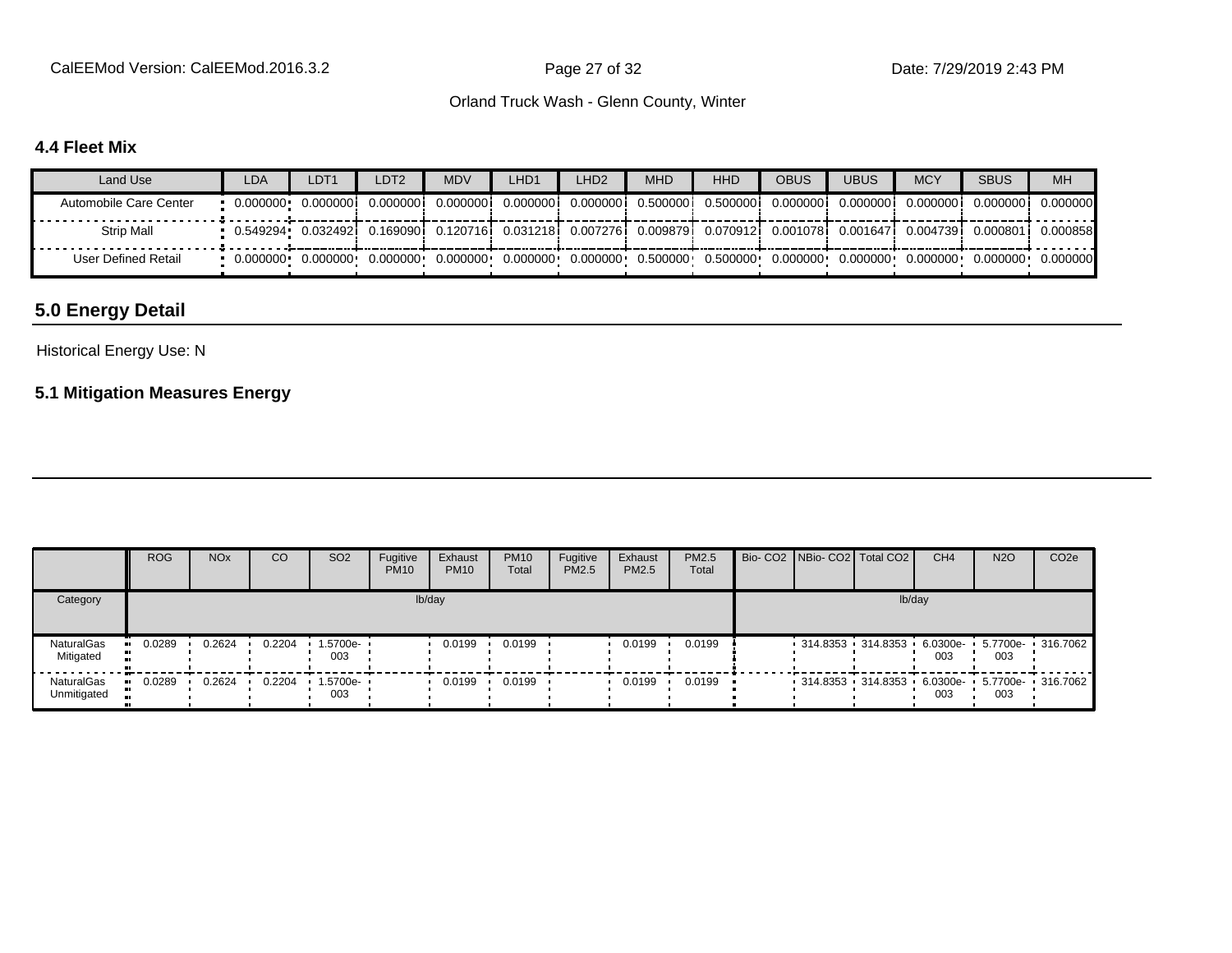## **5.2 Energy by Land Use - NaturalGas Unmitigated**

|                           | NaturalGa<br>s Use  | <b>ROG</b>              | <b>NO<sub>x</sub></b> | CO     | SO <sub>2</sub> | Fugitive<br><b>PM10</b> | Exhaust<br><b>PM10</b>      | <b>PM10</b><br>Total     | Fugitive<br>PM2.5 | Exhaust<br>PM2.5     | PM2.5<br>Total  | Bio- CO2   NBio- CO2   Total CO2 |                                 | CH <sub>4</sub>                   | <b>N2O</b>                | CO <sub>2</sub> e |
|---------------------------|---------------------|-------------------------|-----------------------|--------|-----------------|-------------------------|-----------------------------|--------------------------|-------------------|----------------------|-----------------|----------------------------------|---------------------------------|-----------------------------------|---------------------------|-------------------|
| Land Use                  | kBTU/yr             |                         |                       |        |                 |                         | lb/day                      |                          |                   |                      |                 |                                  | lb/day                          |                                   |                           |                   |
| Automobile Care<br>Center | 349.93              | 3.7700e-<br>003         | 0.0343                | 0.0288 | 2.1000e-<br>004 |                         | 2.6100e- 2.6100e-<br>003    | 003                      |                   | 2.6100e-<br>003      | 2.6100e-<br>003 |                                  |                                 | 41.1682  41.1682  7.9000e-<br>004 | 7.5000e- 1 41.4129<br>004 |                   |
| <b>Strip Mall</b>         | $566.983$ $\bullet$ | 6.1100e-<br>003         | 0.0556                | 0.0467 | 3.3000e-<br>004 |                         | 003                         | 4.2200e- 4.2200e-<br>003 |                   | 4.2200e-<br>003      | 4.2200e-<br>003 | 66.7039 ·                        | 66.7039                         | $1.2800e -$<br>003                | 1.2200e- 1 67.1002<br>003 |                   |
| <b>Strip Mall</b>         | 681.898 ·           | 7.3500e-<br>003         | 0.0669                | 0.0562 | 4.0000e-<br>004 |                         | 003                         | 5.0800e- 5.0800e-<br>003 |                   | $5.0800e - 1$<br>003 | 5.0800e-<br>003 |                                  | 80.2233 80.2233<br>$\mathbf{L}$ | $1.5400e -$<br>003                | 1.4700e- 1 80.7000<br>003 |                   |
| <b>Strip Mall</b>         |                     | 751.375 8.1000e-<br>003 | 0.0737                | 0.0619 | 4.4000e-<br>004 |                         | 003                         | 5.6000e- 5.6000e-<br>003 |                   | 5.6000e-<br>003      | 5.6000e-<br>003 |                                  | 88.3970 88.3970                 | 1.6900e- '<br>003                 | 1.6200e- 1 88.9223<br>003 |                   |
| User Defined<br>Retail    | 325.915             | 3.5100e ·<br>003        | 0.0320                | 0.0268 | 1.9000e-<br>004 |                         | $-2.4300e - 2.4300e$<br>003 | 003                      |                   | $2.4300e -$<br>003   | 2.4300e-<br>003 |                                  |                                 | 004                               | 004                       |                   |
| Total                     |                     | 0.0288                  | 0.2624                | 0.2204 | 1.5700e-<br>003 |                         | 0.0199                      | 0.0199                   |                   | 0.0199               | 0.0199          | 314.8353                         | 314.8353                        | 6.0300e-<br>003                   | 5.7600e-<br>003           | 316.7062          |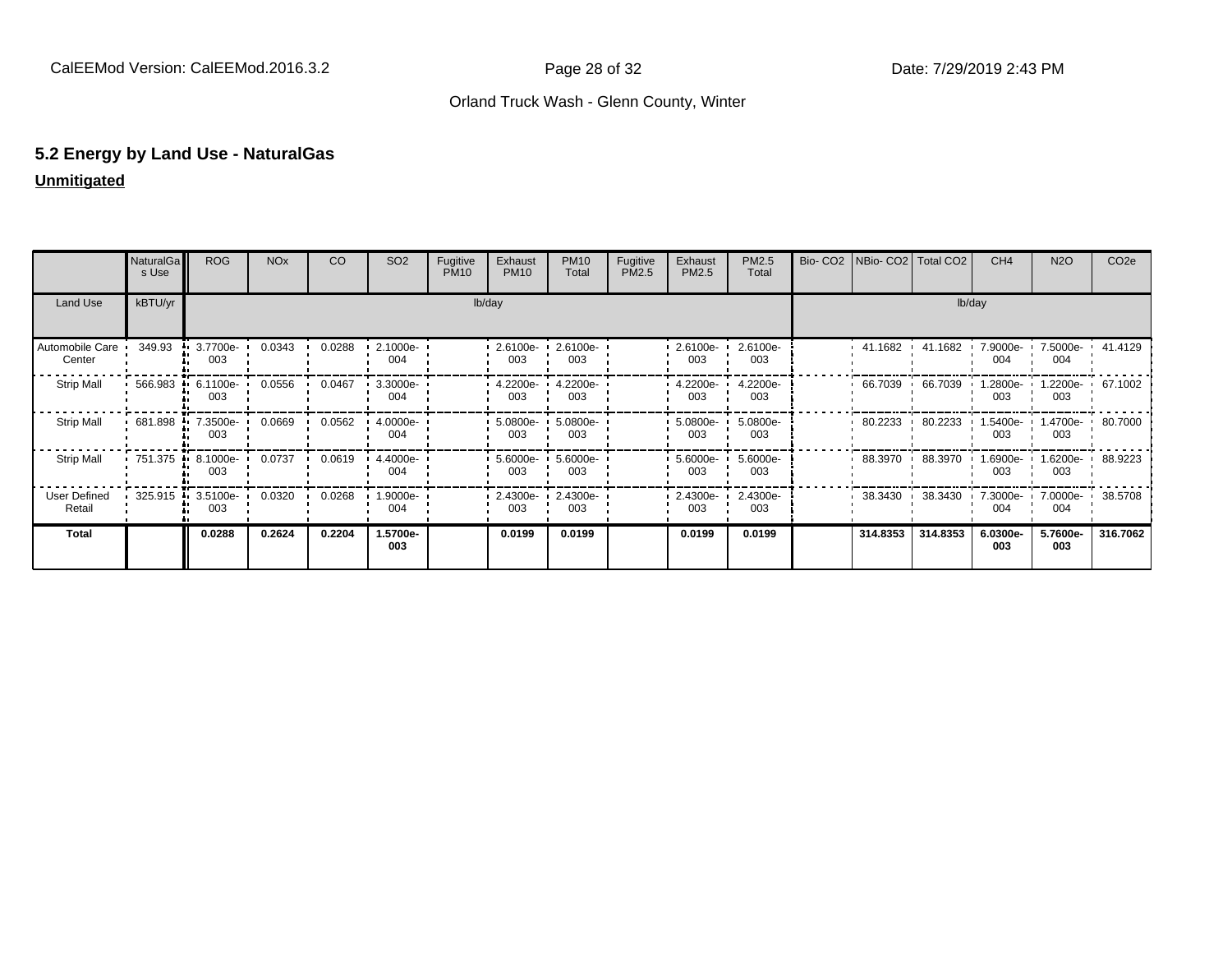## **5.2 Energy by Land Use - NaturalGas Mitigated**

|                           | NaturalGa<br>s Use   | <b>ROG</b>      | <b>NO<sub>x</sub></b> | CO     | <b>SO2</b>         | Fugitive<br><b>PM10</b> | Exhaust<br><b>PM10</b> | <b>PM10</b><br>Total     | Fugitive<br>PM2.5 | Exhaust<br>PM2.5   | PM2.5<br>Total  |        | Bio- CO2   NBio- CO2   Total CO2 |          | CH <sub>4</sub>   | <b>N2O</b>                     | CO <sub>2e</sub> |  |
|---------------------------|----------------------|-----------------|-----------------------|--------|--------------------|-------------------------|------------------------|--------------------------|-------------------|--------------------|-----------------|--------|----------------------------------|----------|-------------------|--------------------------------|------------------|--|
| Land Use                  | kBTU/yr              |                 |                       |        |                    |                         | lb/day                 |                          |                   |                    |                 | lb/day |                                  |          |                   |                                |                  |  |
| Automobile Care<br>Center | 0.34993              | 3.7700e-<br>003 | 0.0343                | 0.0288 | 2.1000e-<br>004    |                         | $2.6100e-$<br>003      | 2.6100e-<br>003          |                   | 2.6100e-<br>003    | 2.6100e-<br>003 |        | 41.1682                          | 41.1682  | 7.9000e-<br>004   | 7.5000e-<br>004                | 41.4129          |  |
| Strip Mall                | $0.566983 - 6.1100e$ | 003             | 0.0556                | 0.0467 | $3.3000e -$<br>004 |                         | 4.2200e-<br>003        | 4.2200e-<br>003          |                   | 4.2200e-<br>003    | 4.2200e-<br>003 |        | 66.7039                          | 66.7039  | $.2800e -$<br>003 | 1.2200e- 67.1002<br>003        |                  |  |
| Strip Mall                | $0.681898 - 7.3500e$ | 003             | 0.0669                | 0.0562 | 4.0000e-<br>004    |                         | 003                    | 5.0800e- 5.0800e-<br>003 |                   | 5.0800e-<br>003    | 5.0800e-<br>003 |        | 80.2233                          | 80.2233  | .5400e- '<br>003  | 1.4700e- 1 80.7000<br>003      |                  |  |
| Strip Mall                | 0.751375             | 8.1000e-<br>003 | 0.0737                | 0.0619 | 4.4000e-<br>004    |                         | 5.6000e-<br>003        | $5.6000e -$<br>003       |                   | 5.6000e-<br>003    | 5.6000e-<br>003 |        | 88.3970                          | 88.3970  | $.6900e -$<br>003 | 003                            | 6200e- 88.9223   |  |
| User Defined<br>Retail    | 0.325915             | 3.5100e-<br>003 | 0.0320                | 0.0268 | 1.9000e-<br>004    |                         | 003                    | 2.4300e- 2.4300e-<br>003 |                   | $-2.4300e-$<br>003 | 2.4300e-<br>003 |        | 38.3430                          | 38.3430  | 004               | 7.3000e 7.0000e 38.5708<br>004 |                  |  |
| Total                     |                      | 0.0288          | 0.2624                | 0.2204 | 1.5700e-<br>003    |                         | 0.0199                 | 0.0199                   |                   | 0.0199             | 0.0199          |        | 314.8353                         | 314.8353 | 6.0300e-<br>003   | 5.7600e-<br>003                | 316.7062         |  |

#### **6.0 Area Detail**

#### **6.1 Mitigation Measures Area**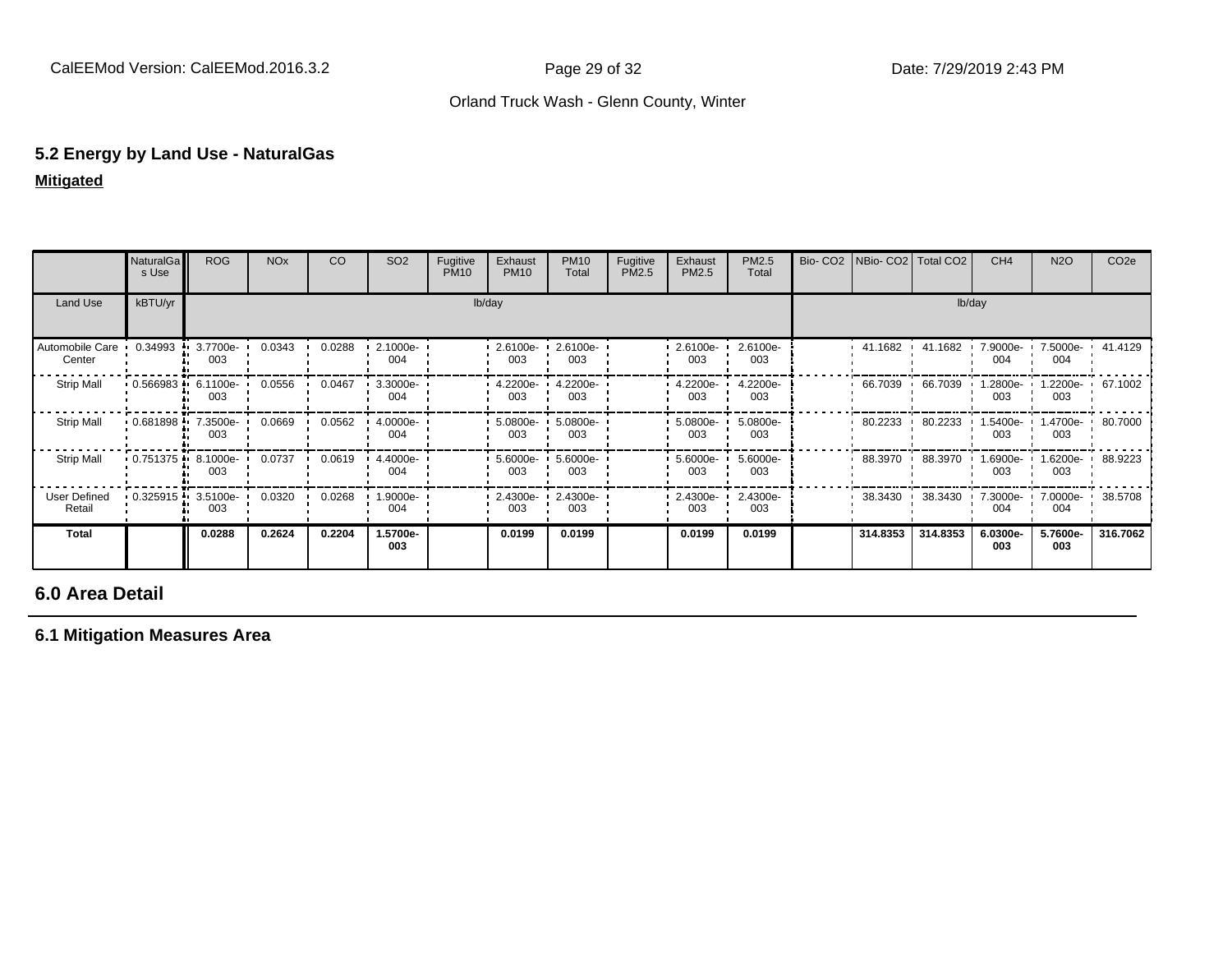|             | <b>ROG</b>    | <b>NO<sub>x</sub></b> | CO                       | SO <sub>2</sub> | Fugitive<br><b>PM10</b> | Exhaust<br><b>PM10</b>   | <b>PM10</b><br>Total | Fugitive<br><b>PM2.5</b> | Exhaust<br>PM2.5    | <b>PM2.5</b><br>Total | Bio- CO2   NBio- CO2   Total CO2 |        | CH <sub>4</sub> | <b>N2O</b> | CO <sub>2</sub> e |
|-------------|---------------|-----------------------|--------------------------|-----------------|-------------------------|--------------------------|----------------------|--------------------------|---------------------|-----------------------|----------------------------------|--------|-----------------|------------|-------------------|
| Category    |               |                       |                          |                 |                         | lb/day                   |                      |                          |                     |                       |                                  |        | lb/day          |            |                   |
| Mitigated   | $-2.2221$     | 7.0000e-<br>005       | 7.6200e-<br>003          | 0.0000          |                         | 3.0000e-<br>005          | 3.0000e-<br>005      |                          | 3.0000e-<br>005     | 3.0000e-<br>005       | 0.0163                           | 0.0163 | 4.0000e-<br>005 |            | 0.0174            |
| Unmitigated | 2.2221<br>. . | 005                   | 7.0000e- 7.6200e-<br>003 | 0.0000          |                         | 3.0000e- 3.0000e-<br>005 | 005                  |                          | $-3.0000e -$<br>005 | 3.0000e-<br>005       | 0.0163                           | 0.0163 | 4.0000e-<br>005 |            | 0.0174            |

## **6.2 Area by SubCategory**

#### **Unmitigated**

|                          | ROG                            | <b>NO<sub>x</sub></b> | <sub>CO</sub>   | SO <sub>2</sub> | Fugitive<br><b>PM10</b> | Exhaust<br><b>PM10</b> | <b>PM10</b><br>Total     | Fugitive<br>PM2.5 | Exhaust<br><b>PM2.5</b> | PM2.5<br>Total  | Bio- CO2   NBio- CO2   Total CO2 |        | CH <sub>4</sub> | <b>N2O</b> | CO <sub>2</sub> e |
|--------------------------|--------------------------------|-----------------------|-----------------|-----------------|-------------------------|------------------------|--------------------------|-------------------|-------------------------|-----------------|----------------------------------|--------|-----------------|------------|-------------------|
| SubCategory              | lb/day                         |                       |                 |                 |                         |                        |                          |                   |                         |                 |                                  |        | lb/day          |            |                   |
| Architectural<br>Coating | $-0.5083$                      |                       |                 |                 |                         | 0.0000                 | 0.0000                   |                   | 0.0000                  | 0.0000          |                                  | 0.0000 |                 |            | 0.0000            |
| Consumer<br>Products     | $-1.7131$                      |                       |                 |                 |                         | 0.0000                 | 0.0000                   |                   | 0.0000                  | 0.0000          |                                  | 0.0000 |                 |            | 0.0000            |
| Landscaping              | 7.1000e 7.0000e 7.6200e<br>004 | 005                   | 003             | 0.0000          |                         | 005                    | 3.0000e- 3.0000e-<br>005 |                   | $-3.0000e - 1$<br>005   | 3.0000e-<br>005 | 0.0163                           | 0.0163 | 4.0000e-<br>005 |            | 0.0174            |
| <b>Total</b>             | 2.2221                         | 7.0000e-<br>005       | 7.6200e-<br>003 | 0.0000          |                         | 3.0000e-<br>005        | 3.0000e-<br>005          |                   | 3.0000e-<br>005         | 3.0000e-<br>005 | 0.0163                           | 0.0163 | 4.0000e-<br>005 |            | 0.0174            |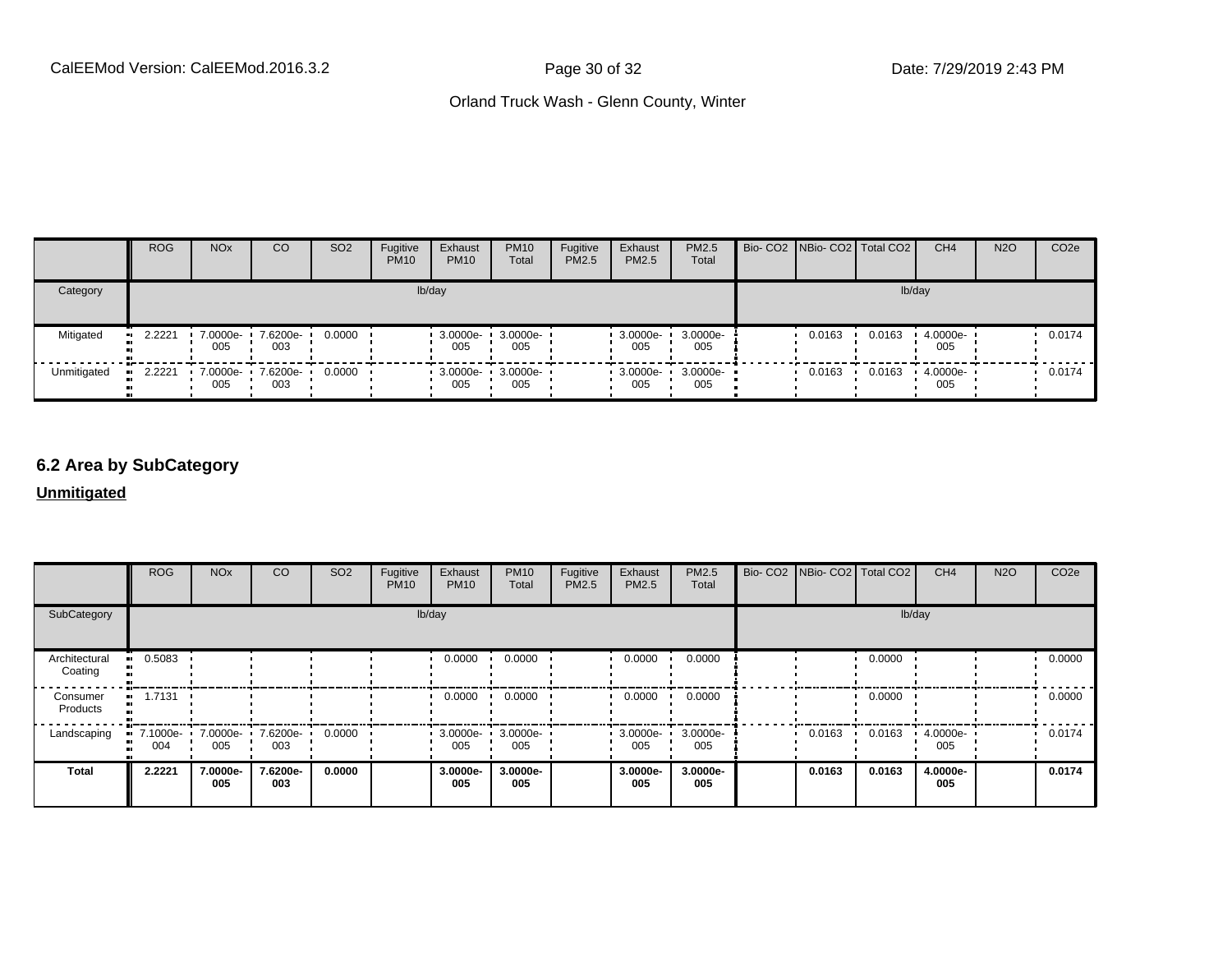#### **6.2 Area by SubCategory**

#### **Mitigated**

|                          | <b>ROG</b>      | <b>NO<sub>x</sub></b> | CO              | SO <sub>2</sub> | Fugitive<br><b>PM10</b> | Exhaust<br><b>PM10</b> | <b>PM10</b><br>Total | Fugitive<br>PM2.5 | Exhaust<br>PM2.5 | <b>PM2.5</b><br>Total |        | Bio- CO2   NBio- CO2   Total CO2 |        | CH <sub>4</sub> | <b>N2O</b> | CO <sub>2e</sub> |
|--------------------------|-----------------|-----------------------|-----------------|-----------------|-------------------------|------------------------|----------------------|-------------------|------------------|-----------------------|--------|----------------------------------|--------|-----------------|------------|------------------|
| SubCategory              | lb/day          |                       |                 |                 |                         |                        |                      |                   |                  |                       | lb/day |                                  |        |                 |            |                  |
| Architectural<br>Coating | 0.5083          |                       |                 |                 |                         | 0.0000                 | 0.0000               |                   | 0.0000           | 0.0000                |        |                                  | 0.0000 |                 |            | 0.0000           |
| Consumer<br>Products     | 1.7131          |                       |                 |                 |                         | 0.0000                 | 0.0000               |                   | 0.0000           | 0.0000                |        |                                  | 0.0000 |                 |            | 0.0000           |
| Landscaping              | 7.1000e-<br>004 | 7.0000e-<br>005       | 7.6200e-<br>003 | 0.0000          |                         | $3.0000e - 1$<br>005   | 3.0000e-<br>005      |                   | 3.0000e-<br>005  | 3.0000e-<br>005       |        | 0.0163                           | 0.0163 | 4.0000e-<br>005 |            | 0.0174           |
| <b>Total</b>             | 2.2221          | 7.0000e-<br>005       | 7.6200e-<br>003 | 0.0000          |                         | 3.0000e-<br>005        | 3.0000e-<br>005      |                   | 3.0000e-<br>005  | 3.0000e-<br>005       |        | 0.0163                           | 0.0163 | 4.0000e-<br>005 |            | 0.0174           |

## **7.0 Water Detail**

#### **7.1 Mitigation Measures Water**

Install Low Flow Bathroom Faucet

Install Low Flow Toilet

#### **8.0 Waste Detail**

#### **8.1 Mitigation Measures Waste**

### **9.0 Operational Offroad**

| Equipment Type | Number | Hours/Day | Days/Year | Horse Power | Load Factor | $\overline{\phantom{a}}$<br>$\overline{\phantom{0}}$<br>Fuel<br>Type |
|----------------|--------|-----------|-----------|-------------|-------------|----------------------------------------------------------------------|